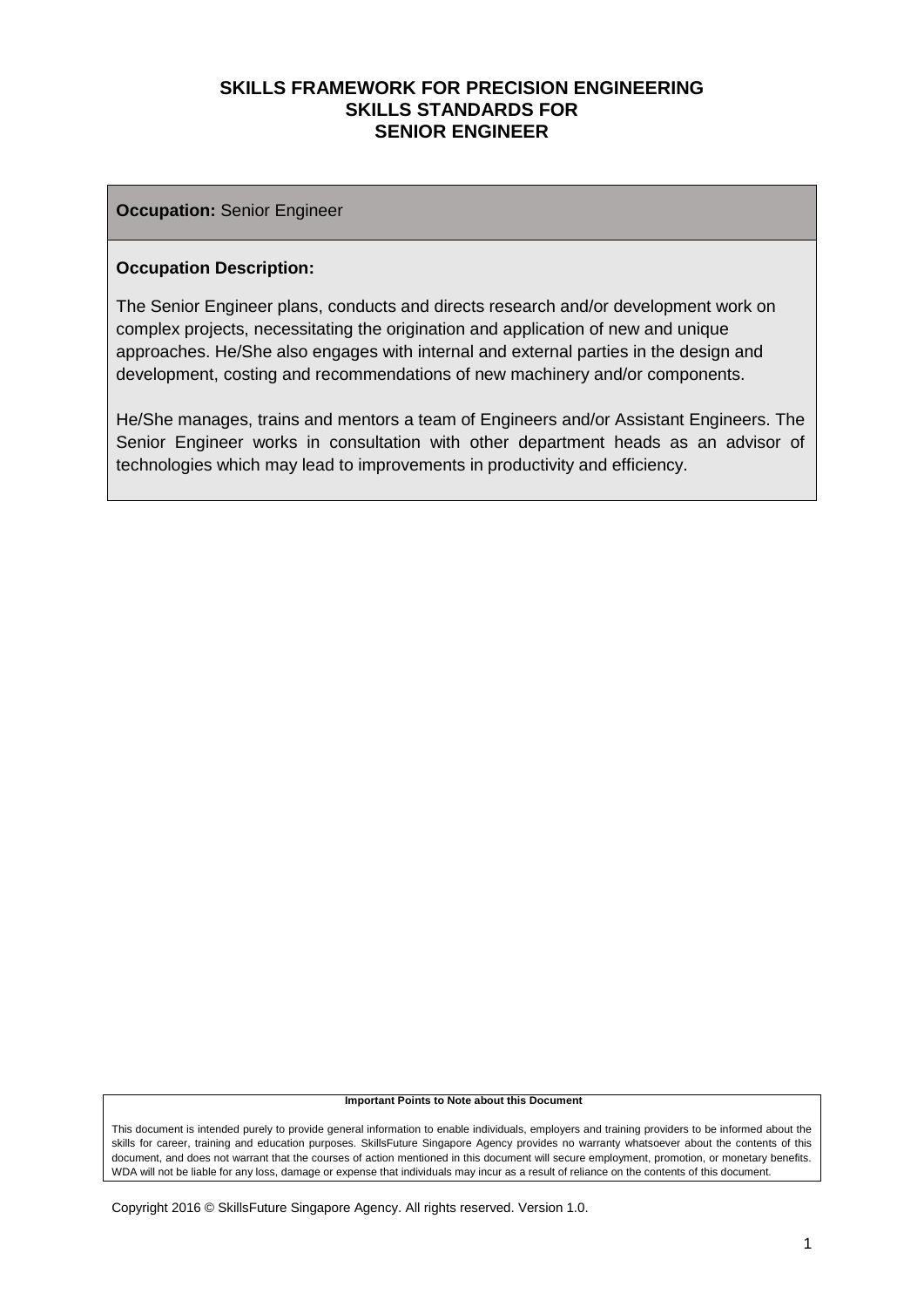The skills expected of the Senior Engineer are summarised as below:

| <b>Skill Category</b>                                             | <b>Skill Sub-</b>                           | <b>Skills</b>         |                                                                                                                                                                                                                                                                                                      |  |
|-------------------------------------------------------------------|---------------------------------------------|-----------------------|------------------------------------------------------------------------------------------------------------------------------------------------------------------------------------------------------------------------------------------------------------------------------------------------------|--|
|                                                                   | <b>Category</b>                             |                       |                                                                                                                                                                                                                                                                                                      |  |
| <b>Technical and</b><br><b>Engineering</b><br><b>Fundamentals</b> | Numerical and<br>Analysis<br><b>Methods</b> | <b>PRE-TEF-6037-1</b> | Apply Finite Element Method/Analysis<br>to Analyse Manufacturing Problems                                                                                                                                                                                                                            |  |
|                                                                   |                                             | <b>PRE-TEF-6038-1</b> | <b>Review Advanced Metrology Systems</b><br>to Determine Measurement<br>Requirements                                                                                                                                                                                                                 |  |
|                                                                   | Materials and                               | <b>PRE-TEF-6039-1</b> | <b>Evaluate Characterisation of</b><br><b>Advanced Materials to Determine</b><br>Suitability of Materials for<br>Manufacturing                                                                                                                                                                       |  |
|                                                                   | Metallurgy                                  | <b>PRE-TEF-6040-1</b> | <b>Review Advanced Metal Heat</b><br><b>Treatment Process to Determine</b><br>Suitability of Treatment Process for<br><b>Improving Characteristics</b>                                                                                                                                               |  |
|                                                                   | Computer                                    | <b>PRE-TEF-6041-1</b> | <b>Apply Computer-integrated</b><br>Manufacturing to Support Precision<br><b>Engineering Manufacturing Processes</b>                                                                                                                                                                                 |  |
|                                                                   | Technology                                  | <b>PRE-TEF-6042-1</b> | <b>Evaluate Embedded Systems to Apply</b><br>in Manufacturing Systems<br><b>Evaluate New Product Designs for</b><br>Manufacture and Assembly to Satisfy<br><b>Project and Product Requirements</b><br>Manage Product Design and<br>Development to Satisfy Project and<br><b>Product Requirements</b> |  |
| <b>Technical and</b><br><b>Engineering</b><br><b>Design</b>       | Components                                  | <b>PRE-TED-6016-1</b> |                                                                                                                                                                                                                                                                                                      |  |
|                                                                   | and Modules                                 | <b>PRE-TED-6017-1</b> |                                                                                                                                                                                                                                                                                                      |  |
|                                                                   | Machinery and<br><b>Systems</b>             | <b>PRE-TED-6018-1</b> | Design Precision Machinery to Satisfy<br><b>Manufacturing Requirements</b>                                                                                                                                                                                                                           |  |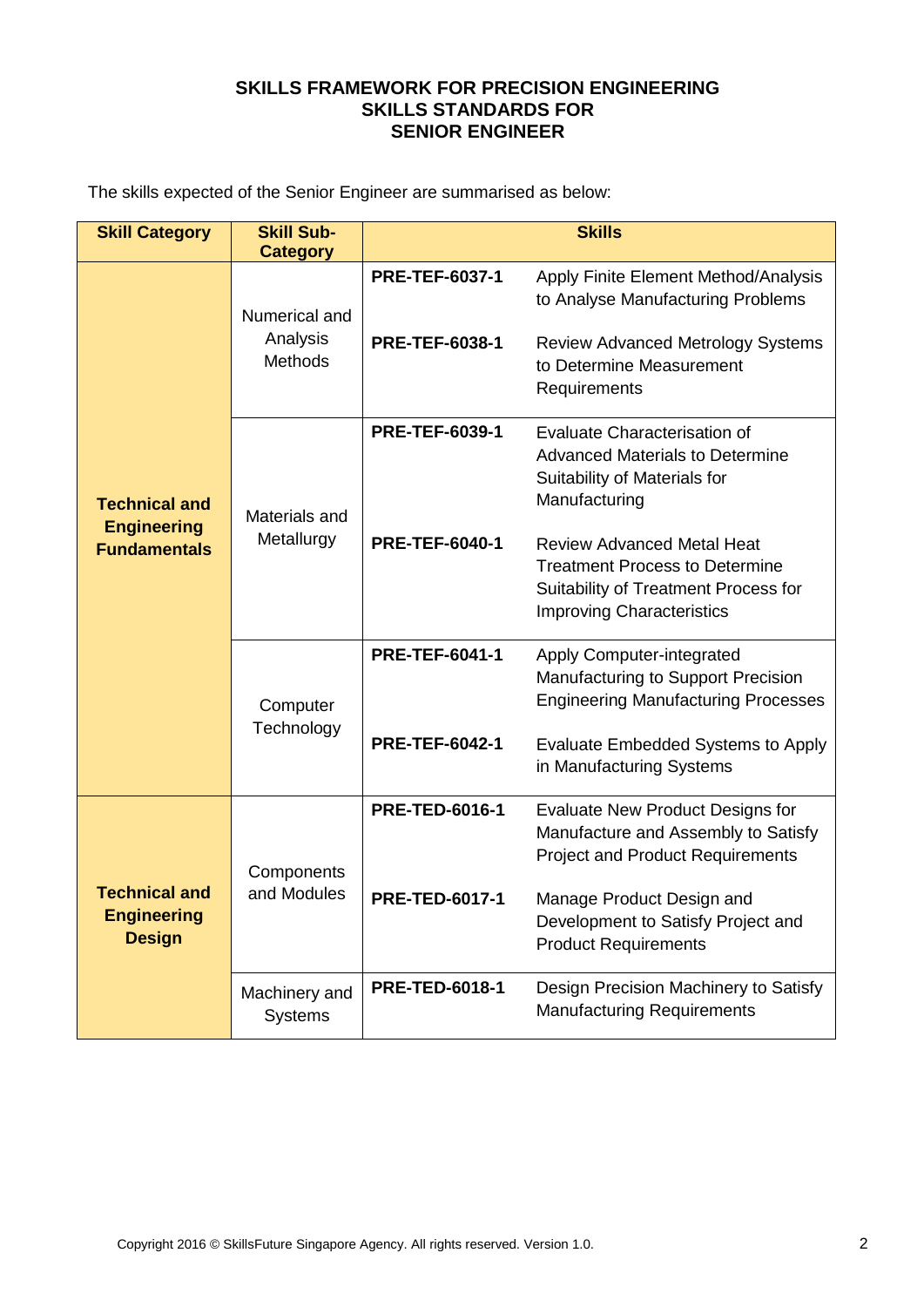| <b>Skill Category</b>                                        | <b>Skill Sub-</b><br><b>Category</b>                                   | <b>Skills</b>                                  |                                                                                                                                                                                                                                                                                                                                                                                                                                                                                                                                                                                                                                             |  |
|--------------------------------------------------------------|------------------------------------------------------------------------|------------------------------------------------|---------------------------------------------------------------------------------------------------------------------------------------------------------------------------------------------------------------------------------------------------------------------------------------------------------------------------------------------------------------------------------------------------------------------------------------------------------------------------------------------------------------------------------------------------------------------------------------------------------------------------------------------|--|
| <b>Precision</b><br><b>Manufacturing</b><br><b>Processes</b> | Machining<br>Processes                                                 | <b>PRE-PMP-6066-1</b><br><b>PRE-PMP-6067-1</b> | Evaluate and Apply Non-Traditional<br>Machining Processes to Satisfy<br><b>Precision Machining Requirements</b><br>Evaluate Machining Process Plan to<br>Determine Appropriate Precision<br>Machining Process for Manufacturing                                                                                                                                                                                                                                                                                                                                                                                                             |  |
|                                                              | <b>PRE-PMP-6068-1</b><br>Forming<br>Processes<br><b>PRE-PMP-6069-1</b> |                                                | Evaluate Forming Process Plan to<br>Determine Appropriate Forming<br><b>Process for Manufacturing</b><br><b>Review Integrated Forming Process</b><br>Technology for Metals to Optimise                                                                                                                                                                                                                                                                                                                                                                                                                                                      |  |
|                                                              | Joining<br>Processes                                                   | <b>PRE-PMP-6070-1</b><br><b>PRE-PMP-6071-1</b> | <b>Evaluate Application of Advanced</b><br>Joining Processes to Enhance Joining<br><b>Process for Manufacturing</b>                                                                                                                                                                                                                                                                                                                                                                                                                                                                                                                         |  |
|                                                              |                                                                        |                                                | <b>Forming Process</b><br><b>Evaluate Application of Advanced</b><br>Metal Welding Processes to Enhance<br><b>Welding Process for Manufacturing</b><br><b>Evaluate Advanced Surface Coating</b><br><b>Technologies to Satisfy Corrosion</b><br><b>Prevention Requirements</b><br><b>Evaluate Component Cleaning</b><br>Process Plan to Determine<br>Appropriate Cleaning Process for<br>Manufacturing<br>Evaluate Finishing Process Plan to<br>Determine Appropriate Finishing<br><b>Process for Manufacturing</b><br>Integrate Quality Principles and<br>Methodology into Manufacturing<br>Processes to Enhance Engineering<br>Performance |  |
|                                                              |                                                                        | <b>PRE-PMP-6072-1</b>                          |                                                                                                                                                                                                                                                                                                                                                                                                                                                                                                                                                                                                                                             |  |
|                                                              | Finishing<br>Processes                                                 | <b>PRE-PMP-6073-1</b>                          |                                                                                                                                                                                                                                                                                                                                                                                                                                                                                                                                                                                                                                             |  |
|                                                              |                                                                        | <b>PRE-PMP-6074-1</b>                          |                                                                                                                                                                                                                                                                                                                                                                                                                                                                                                                                                                                                                                             |  |
| <b>Quality</b>                                               |                                                                        | <b>PRE-QUA-6016-1</b>                          |                                                                                                                                                                                                                                                                                                                                                                                                                                                                                                                                                                                                                                             |  |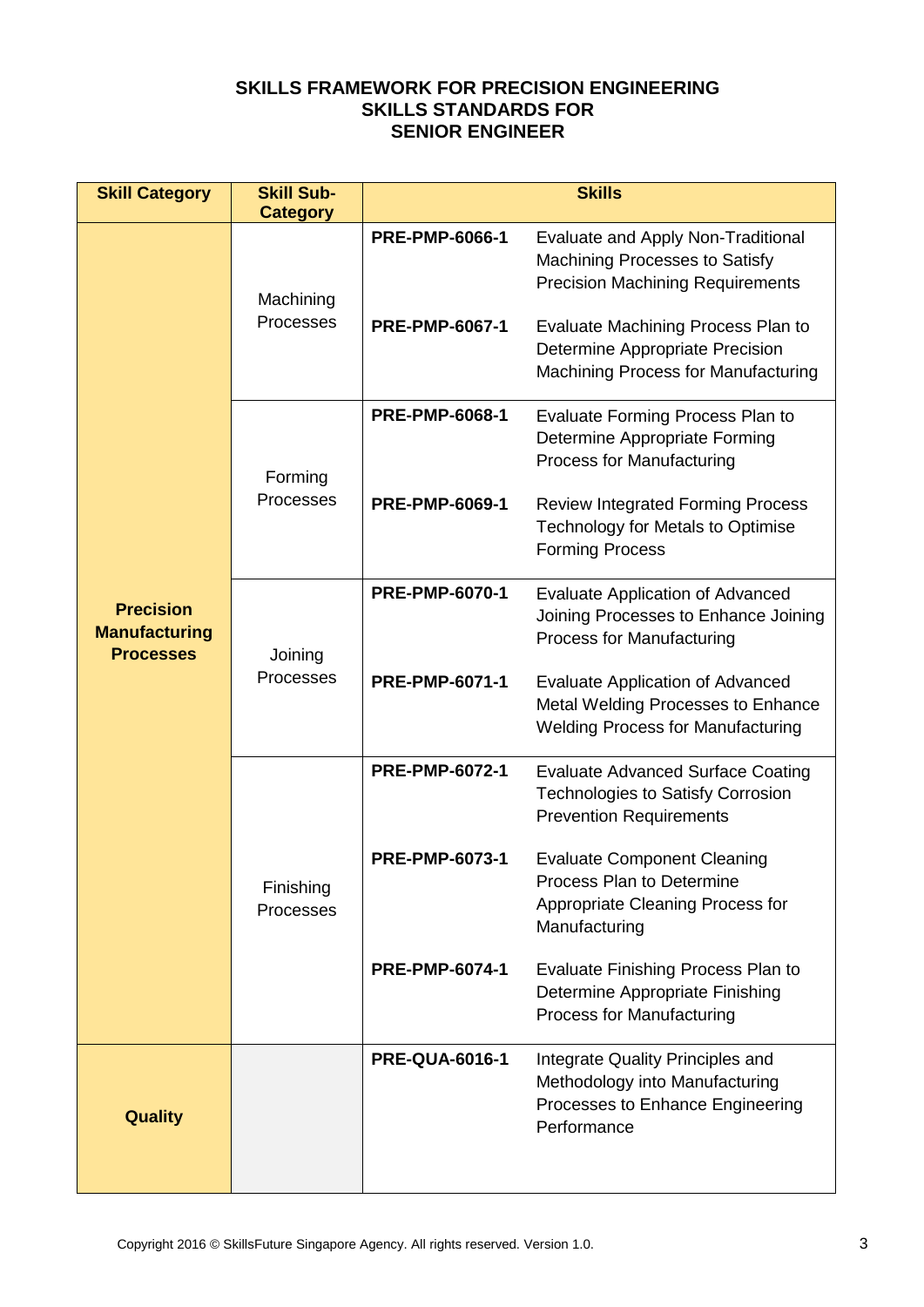| <b>Skill Category</b>                                  | <b>Skill Sub-</b><br><b>Category</b> | <b>Skills</b>         |                                                                                                                                |  |
|--------------------------------------------------------|--------------------------------------|-----------------------|--------------------------------------------------------------------------------------------------------------------------------|--|
| <b>Value</b><br><b>Engineering</b>                     |                                      | <b>PRE-VEN-6002-1</b> | Evaluate Organisation's Value Stream<br>to Reduce Waste                                                                        |  |
|                                                        |                                      | <b>PRE-AMA-6008-1</b> | Develop Integration Plan for Additive<br>Manufacturing Processes to Satisfy<br><b>Manufacturing Requirements</b>               |  |
| <b>Additive</b><br><b>Manufacturing</b>                |                                      | <b>PRE-AMA-6009-1</b> | <b>Review High Speed Additive</b><br>Manufacturing Process to Determine<br>Suitability of Manufacturing Metallic<br>Components |  |
|                                                        |                                      | <b>PRE-AMA-6010-1</b> | Review Liquid-based Polymeric<br>Additive Manufacturing to Determine<br>Suitability of Manufacturing<br>Components             |  |
| <b>Laser and</b><br><b>Optics</b>                      |                                      | <b>PRE-LOP-6006-1</b> | Develop Integration Plan for<br><b>Advanced Optical Metrology</b><br>Processes to Satisfy Manufacturing<br>Requirements        |  |
| <b>Robotics and</b><br><b>Automation</b>               |                                      | <b>PRE-RAU-6005-1</b> | <b>Enhance Control Performance of</b><br><b>Precision Machines to Satisfy</b><br><b>Manufacturing Requirements</b>             |  |
| <b>Manufacturing</b>                                   |                                      | <b>PRE-MPI-6022-1</b> | Evaluate Organisation's Approach to<br>Lean Enterprise to Enhance<br>Competitiveness                                           |  |
| <b>Productivity and</b><br><b>Innovation</b>           |                                      | <b>PRE-MPI-6023-1</b> | Perform Virtual Modelling and<br>Simulation to Achieve Manufacturing<br><b>Productivity Improvements</b>                       |  |
| <b>Workplace</b><br><b>Safety and</b><br><b>Health</b> |                                      | <b>PRE-WSH-4006-1</b> | Manage Workplace Safety and Health<br><b>Systems</b>                                                                           |  |
| <b>New Product</b>                                     |                                      | <b>PRE-NPD-6001-1</b> | <b>Create Engineering Designs</b>                                                                                              |  |
| <b>Development</b>                                     |                                      | <b>PRE-NPD-6002-1</b> | <b>Identify Engineering Design</b><br><b>Requirements of Clients</b>                                                           |  |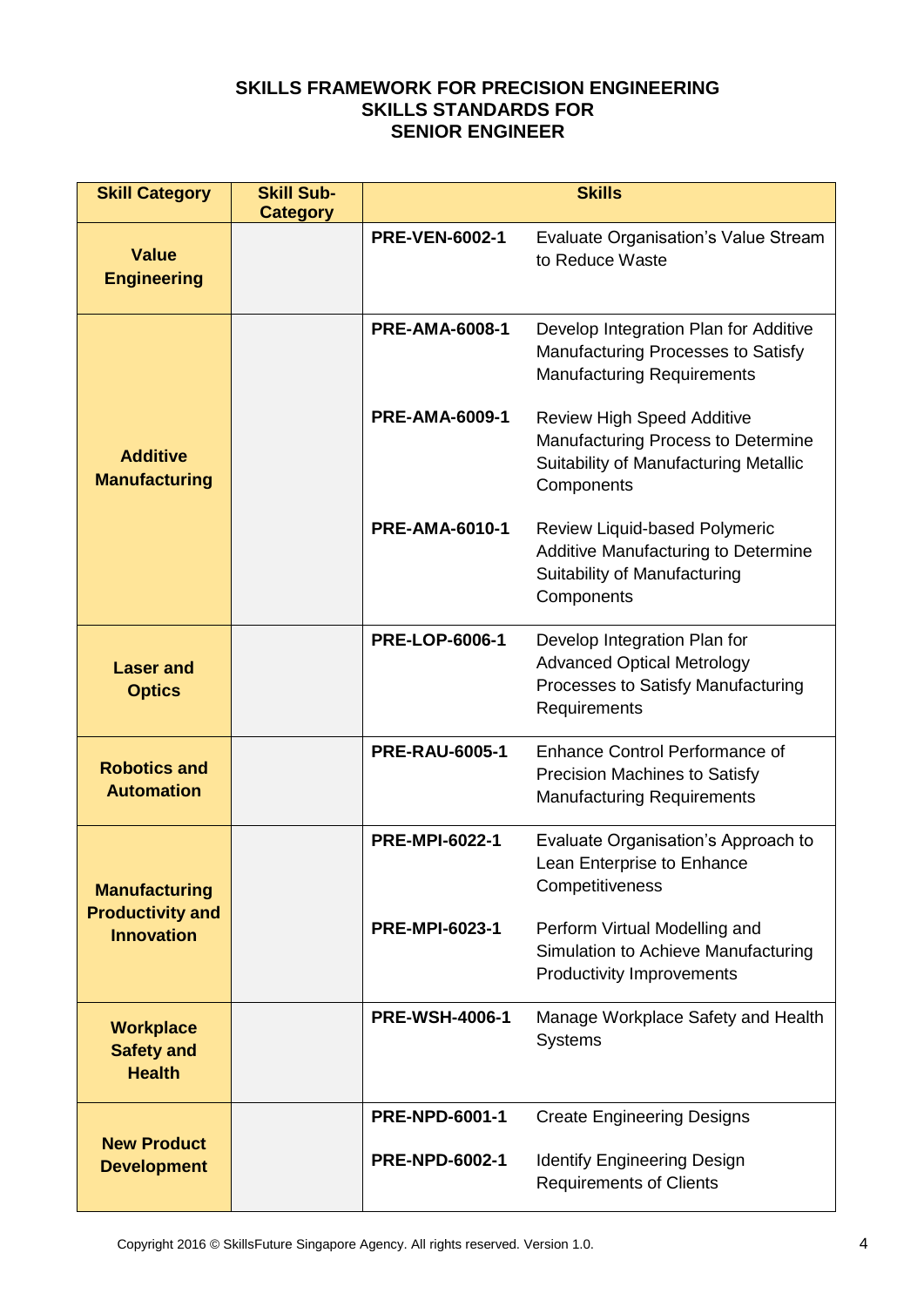| <b>Skill Category</b>                                | <b>Skill Sub-</b><br><b>Category</b> |                       | <b>Skills</b>                                                                                                    |
|------------------------------------------------------|--------------------------------------|-----------------------|------------------------------------------------------------------------------------------------------------------|
| <b>Business</b><br><b>Analytics</b>                  |                                      | <b>PRE-BAN-6005-1</b> | Analyse Data and Identify Business<br>Insights                                                                   |
| <b>Business</b><br><b>Negotiation</b>                |                                      | <b>BM-BN-502E-1</b>   | Manage Dispute Mediation                                                                                         |
| <b>Change</b><br><b>Management</b>                   |                                      | <b>BM-CM-501E-1</b>   | Direct End-to-End Change<br>Management                                                                           |
| <b>Communication</b>                                 |                                      | <b>BM-COM-505E-1</b>  | <b>Resolve Conflicts with Stakeholders</b>                                                                       |
| <b>Design Thinking</b>                               |                                      | <b>PRE-DTH-6002-1</b> | Apply a Holistic User-centric<br>Approach for Strategic Design<br>Thinking                                       |
| <b>Human</b><br><b>Resource</b><br><b>Management</b> |                                      | <b>PRE-HRM-6006-1</b> | Conduct Interviews and Make Hiring<br><b>Decisions</b>                                                           |
| Info-<br><b>Communication</b><br><b>Technologies</b> |                                      | <b>PRE-ICT-5002-1</b> | <b>Produce Advanced Spreadsheet</b><br><b>Outputs using Spreadsheet</b><br>Applications                          |
| <b>Intellectual</b><br><b>Property</b>               |                                      | <b>PRE-IPR-5001-1</b> | Apply Basic Knowledge of Intellectual<br>Property (IP) to support IP-related<br><b>Organisational Procedures</b> |
| <b>Leadership and</b><br><b>People</b>               |                                      | <b>LPM-PER-501C-0</b> | Develop Self to Maintain Professional<br><b>Competence at Senior Management</b><br>Level                         |
| <b>Management</b>                                    |                                      | <b>LPM-RLT-501C-0</b> | Foster Business Relationships and<br><b>Organisational Diversity</b>                                             |
| <b>Project</b><br><b>Management</b>                  |                                      | <b>BM-PM-505E-1</b>   | Lead Programme and Project After<br><b>Action Review</b>                                                         |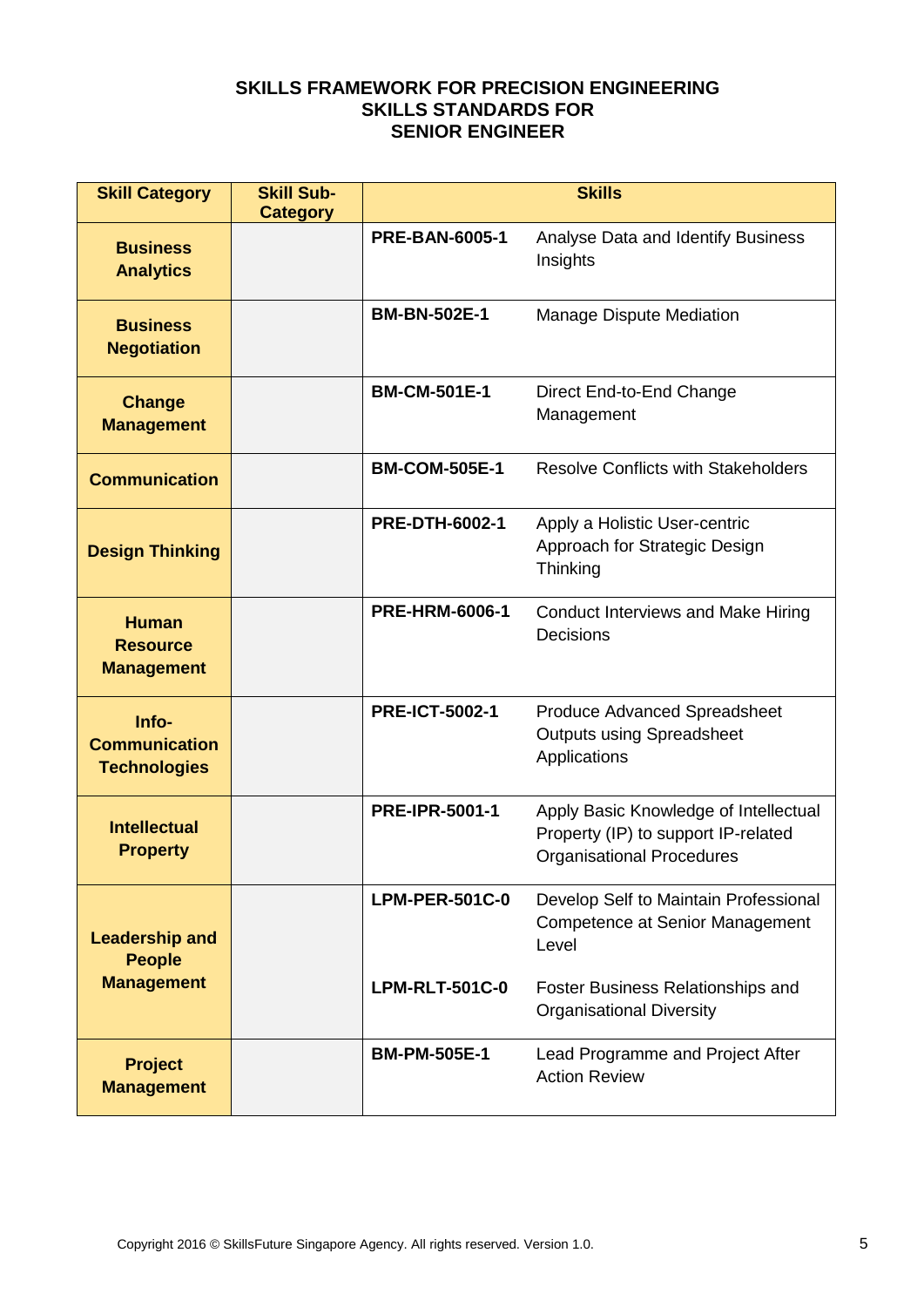| <b>Skill Category</b>                                           | <b>Skill Sub-</b><br><b>Category</b> | <b>Skills</b>        |                                                                   |
|-----------------------------------------------------------------|--------------------------------------|----------------------|-------------------------------------------------------------------|
| <b>Strategy</b><br><b>Planning and</b><br><b>Implementation</b> |                                      | <b>BM-SPI-509E-1</b> | Establish Business Strategies for the<br><b>Business Function</b> |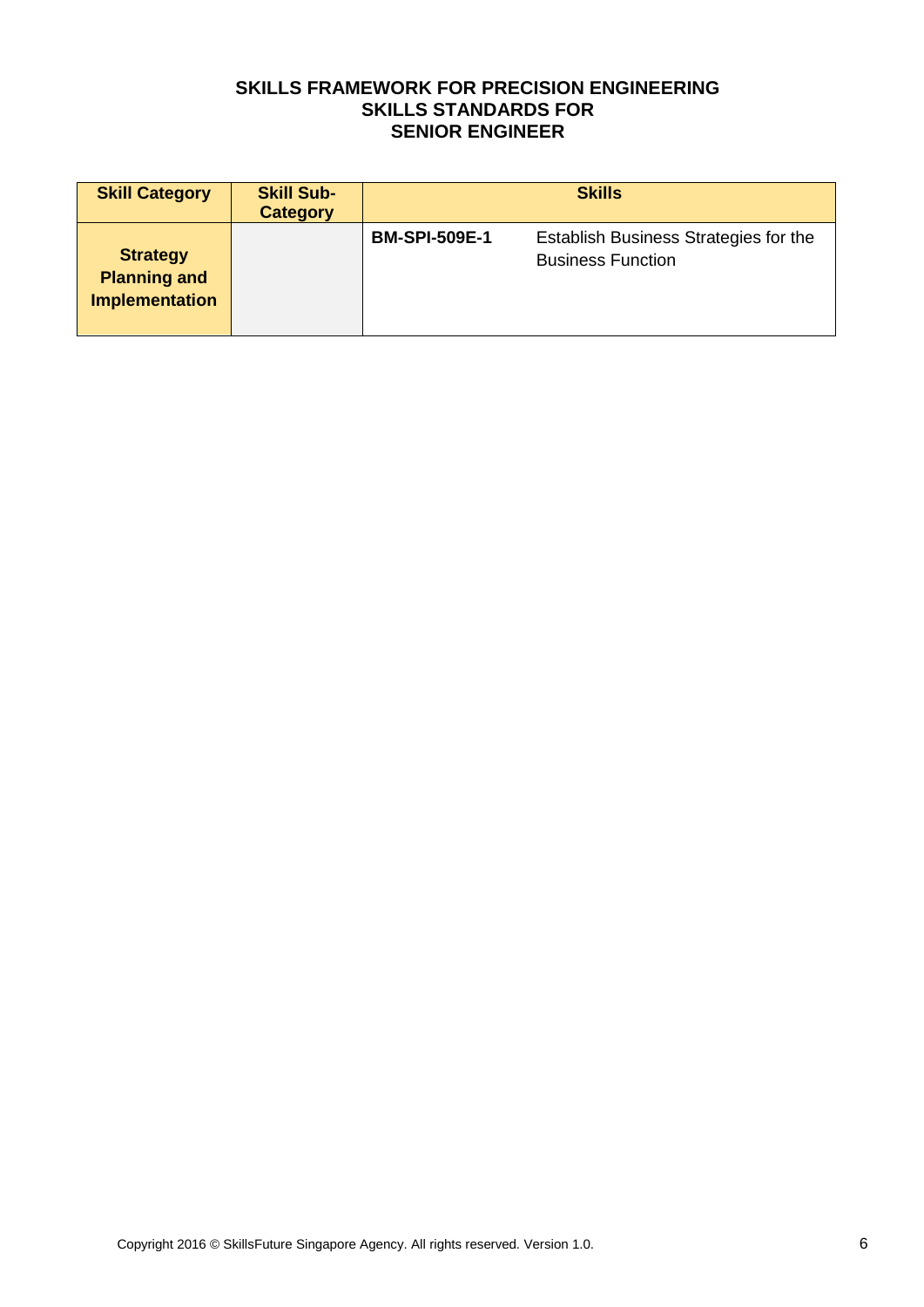|                                                                                                                                                                                                                               |                                                                                                                                                                                                                                                                                                                                                  | <b>Skill Category</b>                                                                                                                                                                                                                                                                                              | <b>Technical and Engineering</b><br>Fundamentals                                                                                                                                                                           |
|-------------------------------------------------------------------------------------------------------------------------------------------------------------------------------------------------------------------------------|--------------------------------------------------------------------------------------------------------------------------------------------------------------------------------------------------------------------------------------------------------------------------------------------------------------------------------------------------|--------------------------------------------------------------------------------------------------------------------------------------------------------------------------------------------------------------------------------------------------------------------------------------------------------------------|----------------------------------------------------------------------------------------------------------------------------------------------------------------------------------------------------------------------------|
| <b>Skill Code</b>                                                                                                                                                                                                             | PRE-TEF-6037-1                                                                                                                                                                                                                                                                                                                                   | <b>Skill Sub-Category</b><br>(where applicable)                                                                                                                                                                                                                                                                    | <b>Numerical and Analysis</b><br>Methods                                                                                                                                                                                   |
| <b>Skill</b>                                                                                                                                                                                                                  |                                                                                                                                                                                                                                                                                                                                                  |                                                                                                                                                                                                                                                                                                                    | Apply Finite Element Method/Analysis to Analyse Manufacturing Problems                                                                                                                                                     |
| <b>Skill Description</b>                                                                                                                                                                                                      |                                                                                                                                                                                                                                                                                                                                                  | FEM/FEA analysis to the effects of thermals and damping.                                                                                                                                                                                                                                                           | This skill describes the ability to apply Finite Element Method/Analysis<br>(FEM/FEA) to analyse manufacturing problems. It also includes leveraging<br>on computing technologies to develop component models and applying |
| Knowledge and<br><b>Analysis</b><br>It refers to<br>gathering, cognitive<br>processing,<br>integration and<br>inspection of facts<br>and information<br>required to perform<br>the work tasks and<br>activities.              | The ability to understand:<br>Principles of precision engineering<br>٠<br>$\bullet$<br>Effects of thermodynamics<br>$\bullet$<br>Effects of structural damping<br>٠<br>Effects of dynamic loading<br>$\bullet$<br>$\bullet$<br>Method/Analysis (FEM/FEA)<br>$\bullet$<br>Engineering optimisation methods<br>$\bullet$<br>$\bullet$<br>$\bullet$ | Principles of Computer-aided Design (CAD)<br>Principles, application, types and limitations of Finite Element<br>Concept of safety factors in FEM/FEA<br>Multi-disciplinary Design Optimisation (MDO) approach<br>Organisational and legislative requirements                                                      |                                                                                                                                                                                                                            |
| <b>Application and</b><br><b>Adaptation</b><br>It refers to the ability<br>to perform the work<br>tasks and activities<br>required of the<br>occupation, and the<br>ability to react to<br>and manage the<br>changes at work. | The ability to:<br>$\bullet$<br>٠<br>requirements<br>$\bullet$<br>requirements<br>$\bullet$<br>requirements                                                                                                                                                                                                                                      | Perform CAD modelling in accordance to requirements<br>Apply FEM/FEA to analyse the effects of thermodynamics on<br>Apply FEM/FEA to analyse the effects of structural damping on<br>Apply FEM/FEA to analyse the effects of dynamic loading on<br>Apply optimisation techniques to optimise manufacturing results |                                                                                                                                                                                                                            |
| <b>Innovation and</b><br><b>Value Creation</b><br>It refers to the ability<br>to generate<br>purposive ideas to<br>improve work                                                                                               | The ability to:<br>٠<br>quality                                                                                                                                                                                                                                                                                                                  |                                                                                                                                                                                                                                                                                                                    | Perform analyses using MDO approach to improve manufacturing                                                                                                                                                               |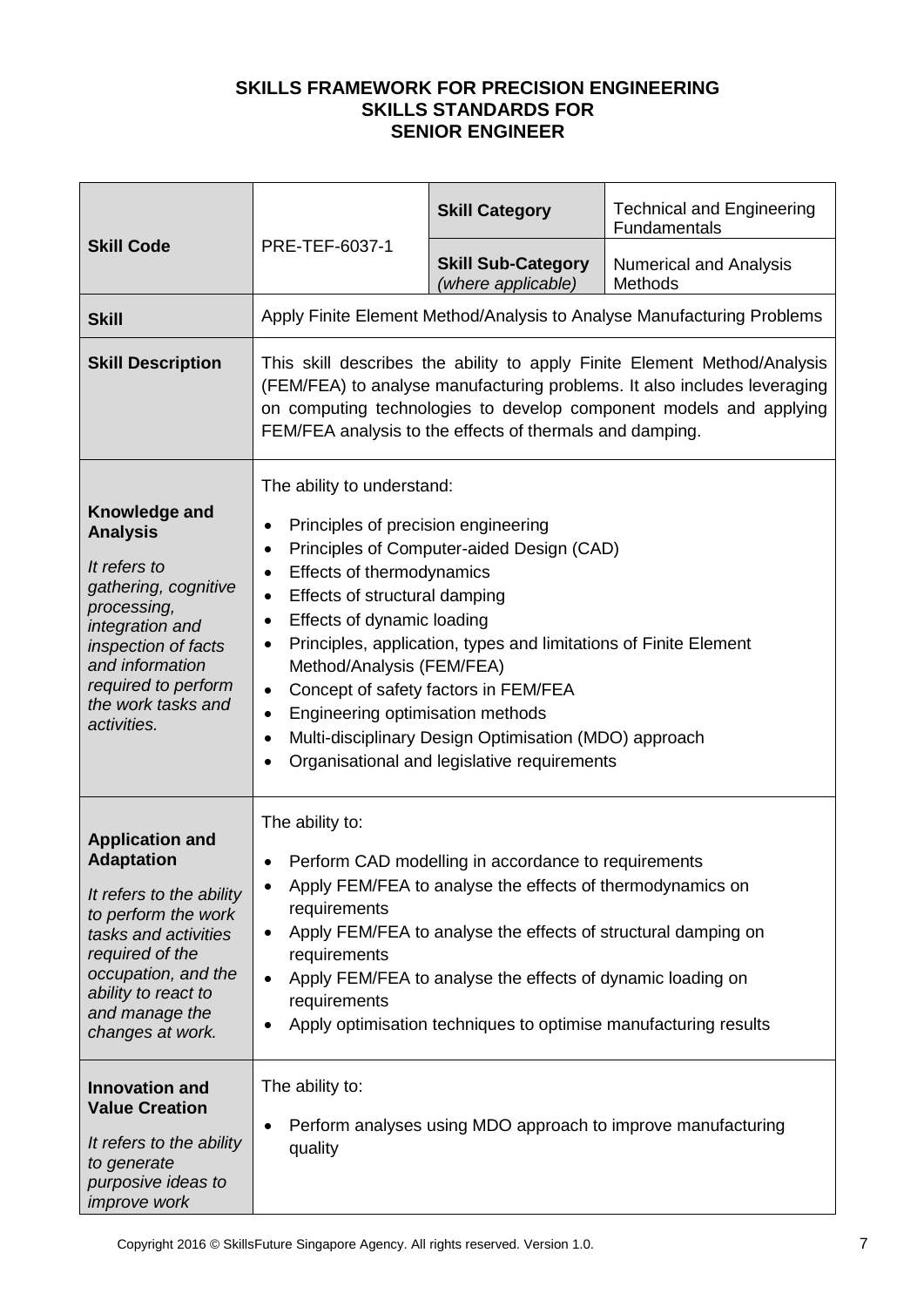| performance and/or<br>enhance business<br>values that are<br>aligned to<br>organisational goals.                                                                                                                   |                                                                                                                                                                                                                                                                                                                                                           |
|--------------------------------------------------------------------------------------------------------------------------------------------------------------------------------------------------------------------|-----------------------------------------------------------------------------------------------------------------------------------------------------------------------------------------------------------------------------------------------------------------------------------------------------------------------------------------------------------|
| <b>Social Intelligence</b><br>and Ethics<br>It refers to the ability<br>to use affective<br>factors in<br>leadership,<br>relationship and<br>diversity<br>management guided<br>by professional<br>codes of ethics. | The ability to:<br>Communicate with customers, colleagues and teams to establish<br>٠<br>timeframes and requirements                                                                                                                                                                                                                                      |
| <b>Learning to Learn</b>                                                                                                                                                                                           | The ability to:                                                                                                                                                                                                                                                                                                                                           |
| It refers to the ability<br>to develop and<br>improve one's self<br>within and outside of<br>one's area of work.                                                                                                   | Engage in self-reflection on effectiveness of FEM/FEA optimisation<br>$\bullet$<br>processes on meeting requirements<br>Update own learning in FEM/FEA analysis by subscribing to diverse<br>$\bullet$<br>learning channels and participating in peer review platforms                                                                                    |
|                                                                                                                                                                                                                    | Principles of precision engineering must include:                                                                                                                                                                                                                                                                                                         |
| <b>Range of</b><br><b>Application</b>                                                                                                                                                                              | Advanced concepts of mechanics<br>٠<br>Advanced concepts of thermodynamics<br>$\bullet$<br>Advanced concepts of material science<br>٠<br>Advanced concepts of engineering mathematics<br>٠<br>Concepts of design and drafting<br>Concepts of computing and programming                                                                                    |
| (where applicable)                                                                                                                                                                                                 |                                                                                                                                                                                                                                                                                                                                                           |
| It refers to the<br>critical<br>circumstances and<br>contexts that the<br>skill may be<br>demonstrated.                                                                                                            | Applications of FEM/FEA in analysis must include:<br>Analysis of dynamic response (stress)<br>$\bullet$<br>Analysis of heat transfer/ thermal distortion<br>٠<br>Analysis of mechanical structural resonance frequencies and motional<br>٠<br>control bandwidth distinct frequency responses<br>Organisational and legislative requirements must include: |
|                                                                                                                                                                                                                    | Economics, environment requirements<br>$\bullet$<br>Workplace Safety and Health Act                                                                                                                                                                                                                                                                       |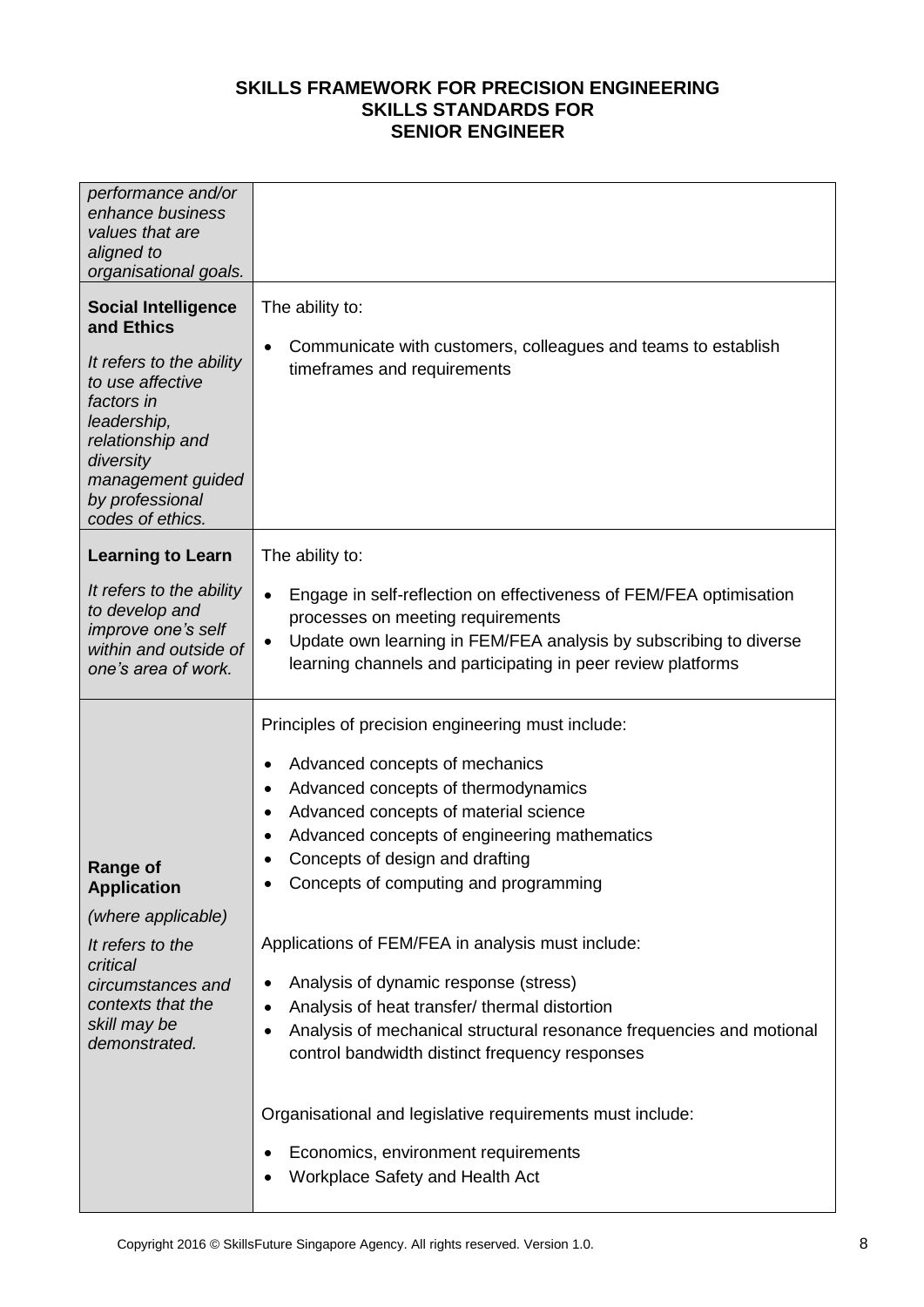|                                                                                                                                                                                                                               |                                                                                                                                                              | <b>Skill Category</b>                                                                                                                                                                                                                                                                                                                                   | <b>Technical and Engineering</b><br>Fundamentals                                                                                                                                                                  |
|-------------------------------------------------------------------------------------------------------------------------------------------------------------------------------------------------------------------------------|--------------------------------------------------------------------------------------------------------------------------------------------------------------|---------------------------------------------------------------------------------------------------------------------------------------------------------------------------------------------------------------------------------------------------------------------------------------------------------------------------------------------------------|-------------------------------------------------------------------------------------------------------------------------------------------------------------------------------------------------------------------|
| <b>Skill Code</b>                                                                                                                                                                                                             | PRE-TEF-6038-1                                                                                                                                               | <b>Skill Sub-Category</b><br>(where applicable)                                                                                                                                                                                                                                                                                                         | <b>Numerical and Analysis</b><br><b>Methods</b>                                                                                                                                                                   |
| <b>Skill</b>                                                                                                                                                                                                                  | Requirements                                                                                                                                                 | Review Advanced Metrology Systems to Determine Measurement                                                                                                                                                                                                                                                                                              |                                                                                                                                                                                                                   |
| <b>Skill Description</b>                                                                                                                                                                                                      | achieve<br>to<br>atomic force microscopy technologies.                                                                                                       | measurement<br>requirements.                                                                                                                                                                                                                                                                                                                            | This skill describes the ability to review advanced measurement systems<br><b>This</b><br>includes<br>reviewing<br>applications for scanning electron microscope, electron microprobe and                         |
| Knowledge and<br><b>Analysis</b><br>It refers to<br>gathering, cognitive<br>processing,<br>integration and<br>inspection of facts<br>and information<br>required to perform<br>the work tasks and<br>activities.              | The ability to understand:<br>Principles of precision engineering<br>$\bullet$<br>Precision metrology technology<br>$\bullet$<br>٠<br>$\bullet$<br>$\bullet$ | Principles and applications of scanning electron microscopes<br>Principles and applications of electron microprobes<br>Principles and applications of atomic force microscopy                                                                                                                                                                           |                                                                                                                                                                                                                   |
| <b>Application and</b><br><b>Adaptation</b><br>It refers to the ability<br>to perform the work<br>tasks and activities<br>required of the<br>occupation, and the<br>ability to react to<br>and manage the<br>changes at work. | The ability to:<br>$\bullet$<br>metrology systems<br>٠<br>٠<br>$\bullet$<br>$\bullet$                                                                        | of application for meeting measurement requirements<br>Review electron microprobe technology to evaluate suitability of<br>application for meeting measurement requirements<br>application for meeting measurement requirements<br>Develop plans to implement advanced metrology systems in<br>manufacturing processes to meet measurement requirements | Analyse measurement requirements to determine need for advanced<br>Review scanning electron microscope technology to evaluate suitability<br>Review atomic force microscopy technology to evaluate suitability of |
| <b>Innovation and</b><br><b>Value Creation</b><br>It refers to the ability<br>to generate                                                                                                                                     | The ability to:<br>٠<br>$\bullet$                                                                                                                            | optimise measurement activities' value                                                                                                                                                                                                                                                                                                                  | Propose alternative methods of measurements in different situations to<br>Monitor and evaluate continuous improvement processes to identify                                                                       |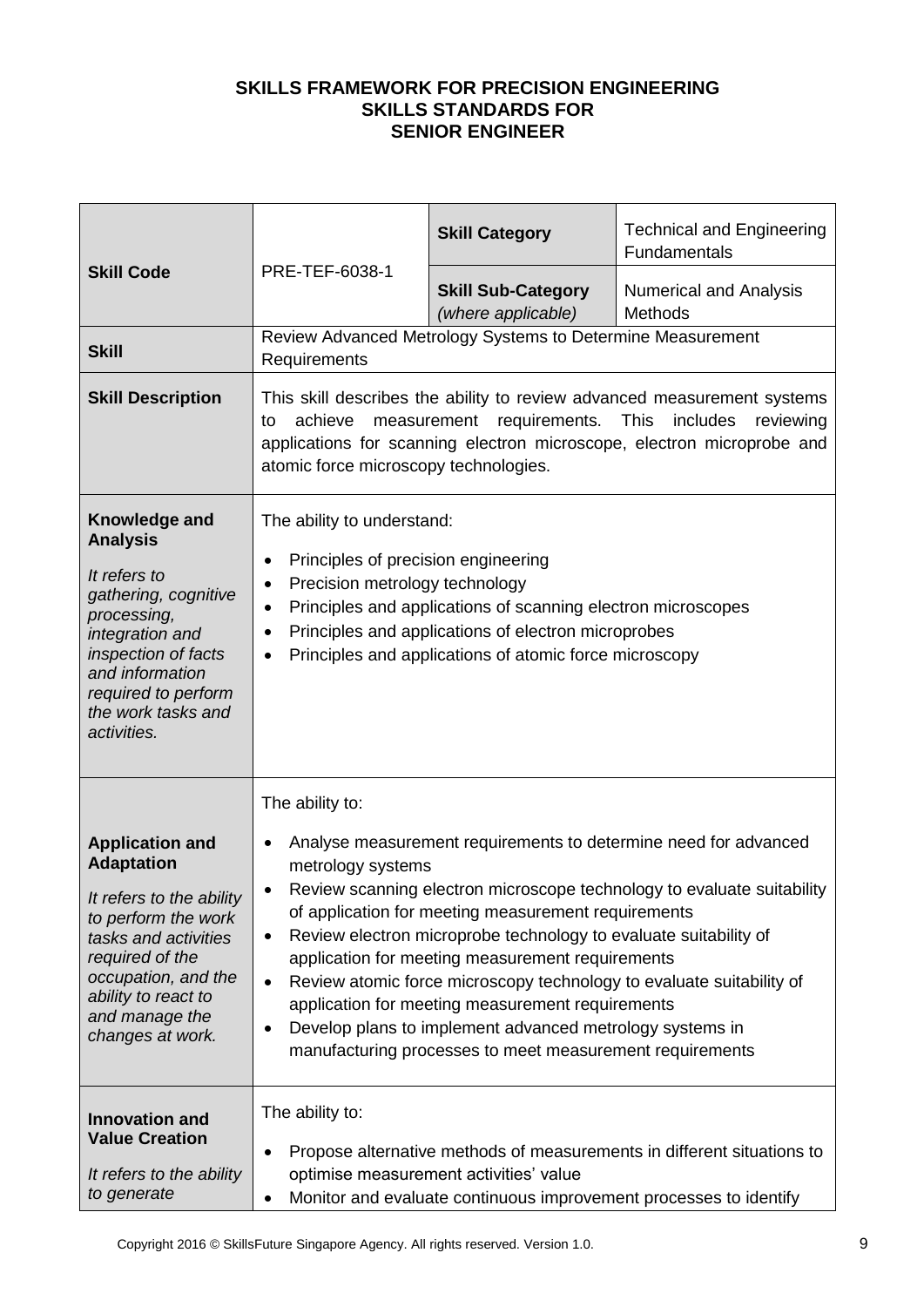| purposive ideas to<br>improve work<br>performance and/or<br>enhance business<br>values that are<br>aligned to<br>organisational goals.                                                                             | further refinements to measurement procedures and processes                                                                                                                                                                                                                                      |
|--------------------------------------------------------------------------------------------------------------------------------------------------------------------------------------------------------------------|--------------------------------------------------------------------------------------------------------------------------------------------------------------------------------------------------------------------------------------------------------------------------------------------------|
| <b>Social Intelligence</b><br>and Ethics<br>It refers to the ability<br>to use affective<br>factors in<br>leadership,<br>relationship and<br>diversity<br>management guided<br>by professional<br>codes of ethics. | The ability to:<br>Deliver appropriate messages to metrology reports' target audiences,<br>$\bullet$<br>using appropriate presentation modes<br>Seek buy-in from relevant stakeholders on recommendations and<br>$\bullet$<br>plans for continuous improvement                                   |
| <b>Learning to Learn</b>                                                                                                                                                                                           | The ability to:                                                                                                                                                                                                                                                                                  |
| It refers to the ability<br>to develop and<br>improve one's self<br>within and outside of<br>one's area of work.                                                                                                   | Reflect on previous measurements and incorporate learning points into<br>$\bullet$<br>next measurement task to ensure continuous improvement<br>Update own learning in advanced metrology by subscribing to diverse<br>$\bullet$<br>learning channels and participating in peer review platforms |
| <b>Range of</b><br><b>Application</b>                                                                                                                                                                              | Principles of precision engineering must include:                                                                                                                                                                                                                                                |
| (where applicable)<br>It refers to the<br>critical<br>circumstances and<br>contexts that the<br>skill may be<br>demonstrated.                                                                                      | Advanced concepts of geometric error budgeting<br>$\bullet$<br>Advanced concepts of calibration<br>$\bullet$<br>Advanced concepts of measurements                                                                                                                                                |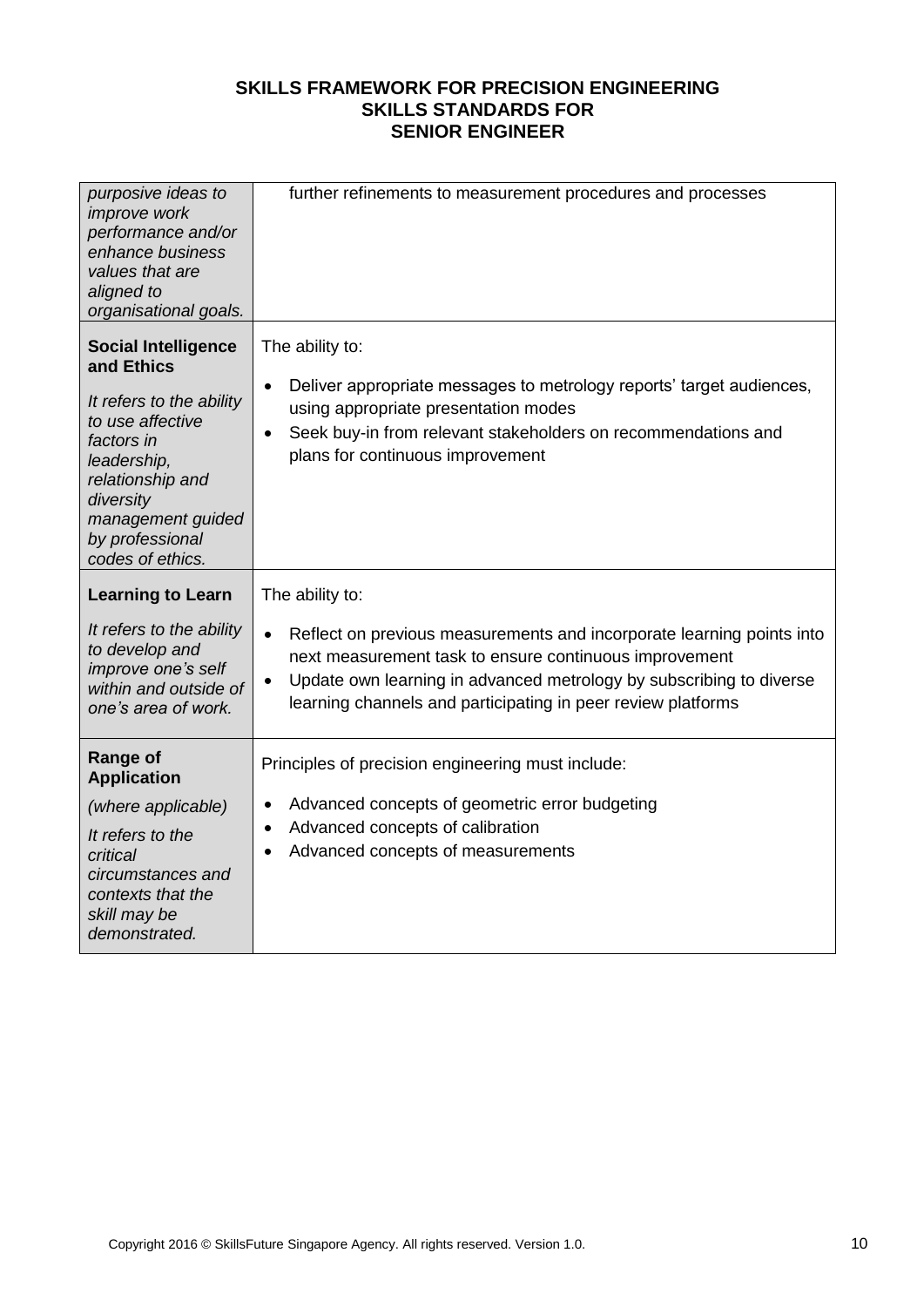|                                                                                                                                                                                                                               |                                                                                                                                                                                                                                                       | <b>Skill Category</b>                                                                                                                                                                                                                                                                                                                                                                 | <b>Technical and Engineering</b><br>Fundamentals                                                                                                                                                                               |
|-------------------------------------------------------------------------------------------------------------------------------------------------------------------------------------------------------------------------------|-------------------------------------------------------------------------------------------------------------------------------------------------------------------------------------------------------------------------------------------------------|---------------------------------------------------------------------------------------------------------------------------------------------------------------------------------------------------------------------------------------------------------------------------------------------------------------------------------------------------------------------------------------|--------------------------------------------------------------------------------------------------------------------------------------------------------------------------------------------------------------------------------|
| <b>Skill Code</b>                                                                                                                                                                                                             | PRE-TEF-6039-1                                                                                                                                                                                                                                        | <b>Skill Sub-Category</b><br>(where applicable)                                                                                                                                                                                                                                                                                                                                       | <b>Material and Metallurgy</b>                                                                                                                                                                                                 |
| <b>Skill</b>                                                                                                                                                                                                                  | of Materials for Manufacturing                                                                                                                                                                                                                        |                                                                                                                                                                                                                                                                                                                                                                                       | Evaluate Characterisation of Advanced Materials to Determine Suitability                                                                                                                                                       |
| <b>Skill Description</b>                                                                                                                                                                                                      |                                                                                                                                                                                                                                                       | different methods to characterise and assess materials.                                                                                                                                                                                                                                                                                                                               | This skill describes the ability to characterise advanced materials and<br>assess the suitability of metals for components. It also includes using                                                                             |
| Knowledge and<br><b>Analysis</b><br>It refers to<br>gathering, cognitive<br>processing,<br>integration and<br>inspection of facts<br>and information<br>required to perform<br>the work tasks and<br>activities.              | The ability to understand:<br>• Principles of precision engineering<br>(AMC)<br>liquid-crystal polymers<br>• Methods for measuring thermal properties<br>• Methods for measuring optical properties<br>microstructure characteristics<br>requirements | • Types, properties and applications of superalloys<br>• Methods for measuring mechanical properties<br>• Methods for measuring chemical properties, corrosion and<br>• Methods to relate material property measurements to component                                                                                                                                                 | • Types, properties and applications of ceramics and transparent ceramics<br>• Types, properties and applications of Advanced Composite Materials<br>• Types, properties and applications of biomaterials, liquid crystals and |
| <b>Application and</b><br><b>Adaptation</b><br>It refers to the ability<br>to perform the work<br>tasks and activities<br>required of the<br>occupation, and the<br>ability to react to<br>and manage the<br>changes at work. | The ability to:<br>$\bullet$<br>$\bullet$<br>and electrical properties<br>$\bullet$<br>properties<br>٠<br>properties<br>$\bullet$<br>$\bullet$<br>٠                                                                                                   | advanced materials that can meet the requirements<br>Select appropriate methods and instruments to measure thermal<br>Select appropriate methods and instruments to measure optical<br>properties, corrosion and microstructure characteristics<br>Perform measurements to analyse and determine characteristics<br>Assess the suitability of materials in accordance to requirements | Review the required properties of components to shortlist the range of<br>Select appropriate methods and instruments to measure mechanical<br>Select appropriate methods and instruments to measure chemical                   |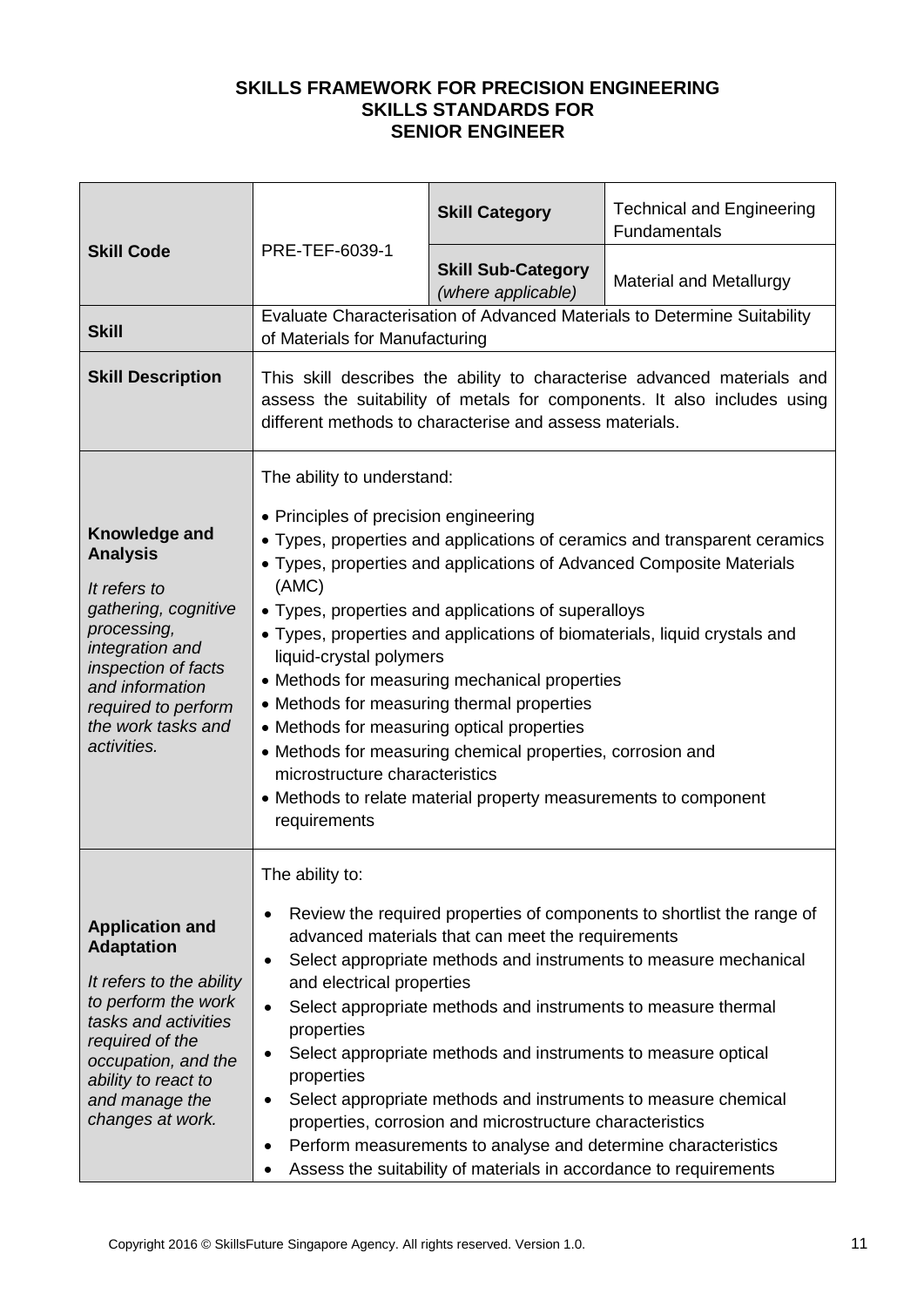| <b>Innovation and</b><br><b>Value Creation</b><br>It refers to the ability<br>to generate<br>purposive ideas to<br><i>improve</i> work<br>performance and/or<br>enhance business<br>values that are<br>aligned to<br>organisational goals. | The ability to:<br>Apply systematic approaches to materials characterisation processes,<br>$\bullet$<br>to facilitate knowledge management and optimisation                                                                                                                                                                                                                                                                                                                                            |
|--------------------------------------------------------------------------------------------------------------------------------------------------------------------------------------------------------------------------------------------|--------------------------------------------------------------------------------------------------------------------------------------------------------------------------------------------------------------------------------------------------------------------------------------------------------------------------------------------------------------------------------------------------------------------------------------------------------------------------------------------------------|
| <b>Social Intelligence</b><br>and Ethics<br>It refers to the ability<br>to use affective<br>factors in<br>leadership,<br>relationship and<br>diversity<br>management guided<br>by professional<br>codes of ethics.                         | The ability to:<br>Communicate with customers, colleagues and teams to establish<br>$\bullet$<br>timeframes and requirements                                                                                                                                                                                                                                                                                                                                                                           |
| <b>Learning to Learn</b><br>It refers to the ability<br>to develop and<br>improve one's self<br>within and outside of<br>one's area of work.                                                                                               | The ability to:<br>Plan material characterisation tasks with intention to learn and reflect<br>$\bullet$<br>after the task by monitoring comprehension and evaluating progress<br>while carrying out task<br>Engage in self-reflection to review resources spent, and accuracy of<br>٠<br>measurements and material assessment<br>Update own learning in material science and measuring technologies<br>٠<br>by subscribing to diverse learning channels and participating in peer<br>review platforms |
| <b>Range of</b><br><b>Application</b><br>(where applicable)<br>It refers to the<br>critical<br>circumstances and<br>contexts that the<br>skill may be<br>demonstrated.                                                                     | Principles of precision engineering must include:<br>Advanced concepts of material science<br>٠<br>Advanced concepts of mechanics<br>٠<br>Advanced concepts of thermodynamics<br>٠<br>Advanced concepts of optics and wave theory<br>٠<br>Advanced concepts of measurements<br>٠<br>Types of AMCs must include:<br>Metal matrix composites<br>٠                                                                                                                                                        |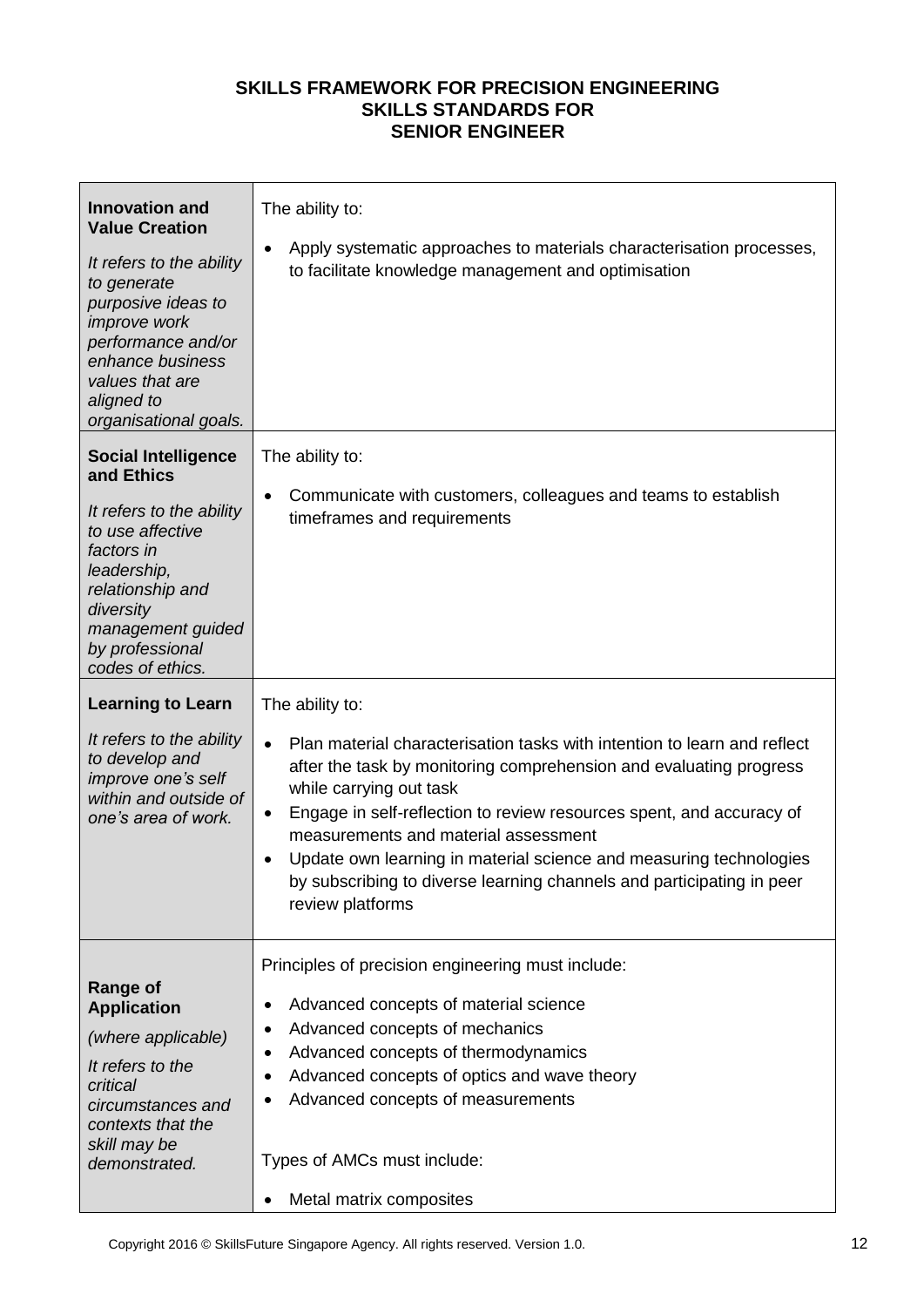| Polymer matrix composites<br>$\bullet$                              |
|---------------------------------------------------------------------|
| Ceramic matrix composites                                           |
|                                                                     |
| Properties of materials must include:                               |
| <b>Mechanical properties</b><br>$\bullet$                           |
| <b>Electrical properties</b><br>$\bullet$                           |
| Thermal properties<br>$\bullet$                                     |
| <b>Optical properties</b><br>$\bullet$                              |
| Chemical properties and microstructure characteristics<br>$\bullet$ |
| <b>Corrosion characteristics</b>                                    |
|                                                                     |
| Methods of measurement must include:                                |
| X-ray diffraction and fluorescence techniques                       |
| Scanning electron microscopy                                        |
| Energy dispersive spectroscopy                                      |
|                                                                     |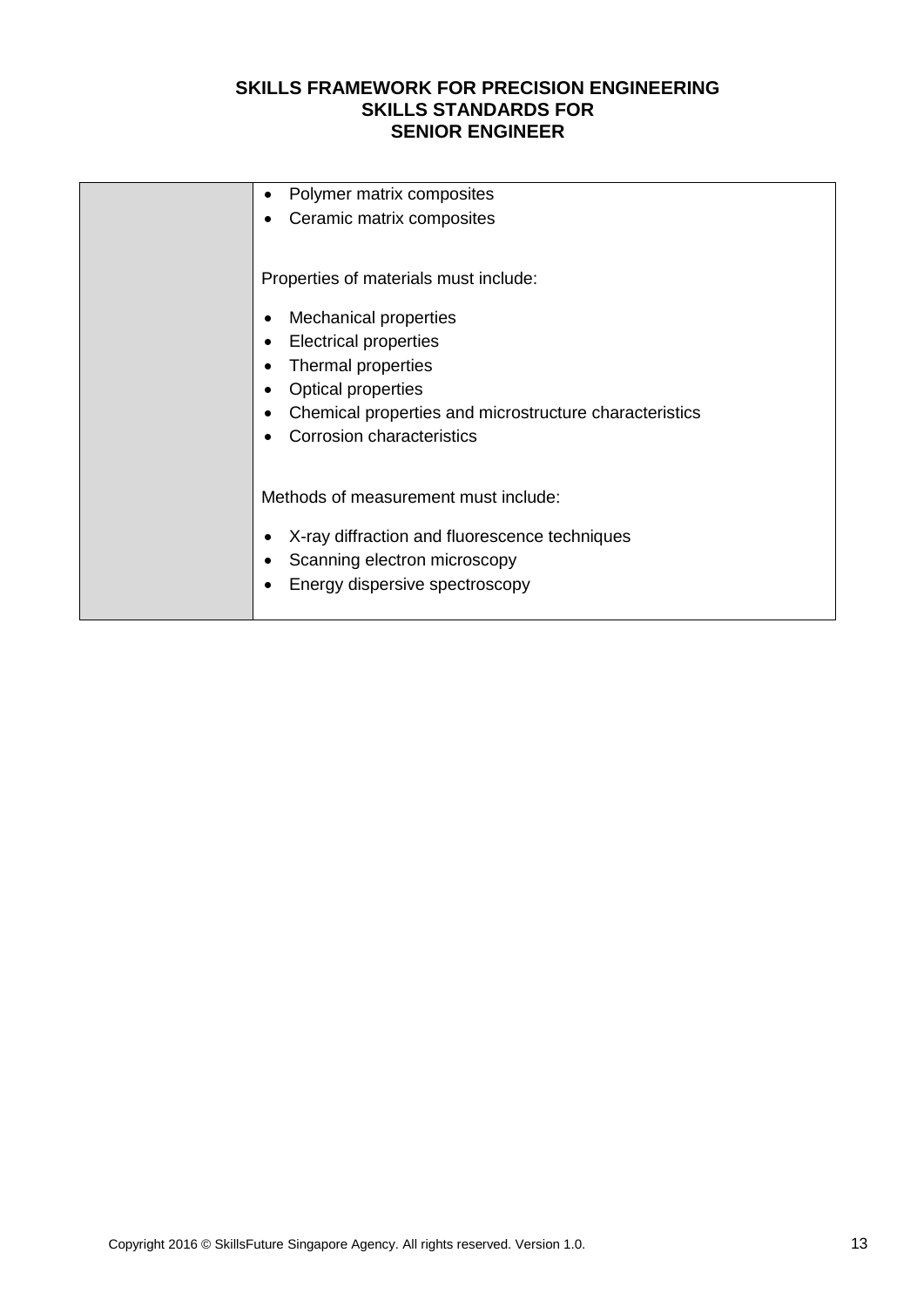|                                                                                                                                                                                                                               | PRE-TEF-6040-1                                                                                                                                                                                                                                                                                                                                                                                                                                                                                                                                                                                                                                                                                                                                                                               | <b>Skill Category</b>                              | <b>Technical and Engineering</b><br>Fundamentals                                                                                          |
|-------------------------------------------------------------------------------------------------------------------------------------------------------------------------------------------------------------------------------|----------------------------------------------------------------------------------------------------------------------------------------------------------------------------------------------------------------------------------------------------------------------------------------------------------------------------------------------------------------------------------------------------------------------------------------------------------------------------------------------------------------------------------------------------------------------------------------------------------------------------------------------------------------------------------------------------------------------------------------------------------------------------------------------|----------------------------------------------------|-------------------------------------------------------------------------------------------------------------------------------------------|
| <b>Skill Code</b>                                                                                                                                                                                                             |                                                                                                                                                                                                                                                                                                                                                                                                                                                                                                                                                                                                                                                                                                                                                                                              | <b>Skill Sub-Category</b><br>(where applicable)    | <b>Material and Metallurgy</b>                                                                                                            |
| <b>Skill</b>                                                                                                                                                                                                                  |                                                                                                                                                                                                                                                                                                                                                                                                                                                                                                                                                                                                                                                                                                                                                                                              | of Treatment Process for Improving Characteristics | Review Advanced Metal Heat Treatment Process to Determine Suitability                                                                     |
| <b>Skill Description</b>                                                                                                                                                                                                      | treatment processes.                                                                                                                                                                                                                                                                                                                                                                                                                                                                                                                                                                                                                                                                                                                                                                         |                                                    | This skill describes the ability to review advanced heat treatment<br>processes. It also includes applying computational analyses on heat |
| Knowledge and<br><b>Analysis</b><br>It refers to<br>gathering, cognitive<br>processing,<br>integration and<br>inspection of facts<br>and information<br>required to perform<br>the work tasks and<br>activities.              | The ability to understand:<br>Principles of precision engineering<br>$\bullet$<br>Concepts and techniques of heat treatment processes<br>$\bullet$<br>Principles, application, types and limitations of finite element heat<br>$\bullet$<br>treatment simulation and analysis<br>Concepts and techniques of weldment heat treatment processes<br>$\bullet$<br>Relationships between distortion and material parameters after heat<br>$\bullet$<br>treatment<br>Methods to analyse and minimise distortion<br>$\bullet$<br>Organisational and legislative requirements<br>$\bullet$                                                                                                                                                                                                           |                                                    |                                                                                                                                           |
| <b>Application and</b><br><b>Adaptation</b><br>It refers to the ability<br>to perform the work<br>tasks and activities<br>required of the<br>occupation, and the<br>ability to react to<br>and manage the<br>changes at work. | The ability to:<br>Review the required properties of components to shortlist the range of<br>$\bullet$<br>materials and heat treatment processes that can meet requirements<br>Perform theoretical analysis on the effects of heat treatment processes<br>$\bullet$<br>Perform finite element simulations and analysis on the effects of heat<br>$\bullet$<br>treatment processes<br>Perform analysis on the effects of heat treatment on weldments<br>$\bullet$<br>Select the optimal materials and heat treatment processes to meet the<br>$\bullet$<br>component properties requirements<br>Report on selected materials and heat treatment processes used to<br>$\bullet$<br>meet the components' properties requirements, including economics,<br>environment and safety considerations |                                                    |                                                                                                                                           |
| <b>Innovation and</b><br><b>Value Creation</b><br>It refers to the ability<br>to generate<br>purposive ideas to                                                                                                               | The ability to:<br>Evaluate and refine parameters of heat treatment processes using<br>$\bullet$<br>advanced metrology to improve component properties                                                                                                                                                                                                                                                                                                                                                                                                                                                                                                                                                                                                                                       |                                                    |                                                                                                                                           |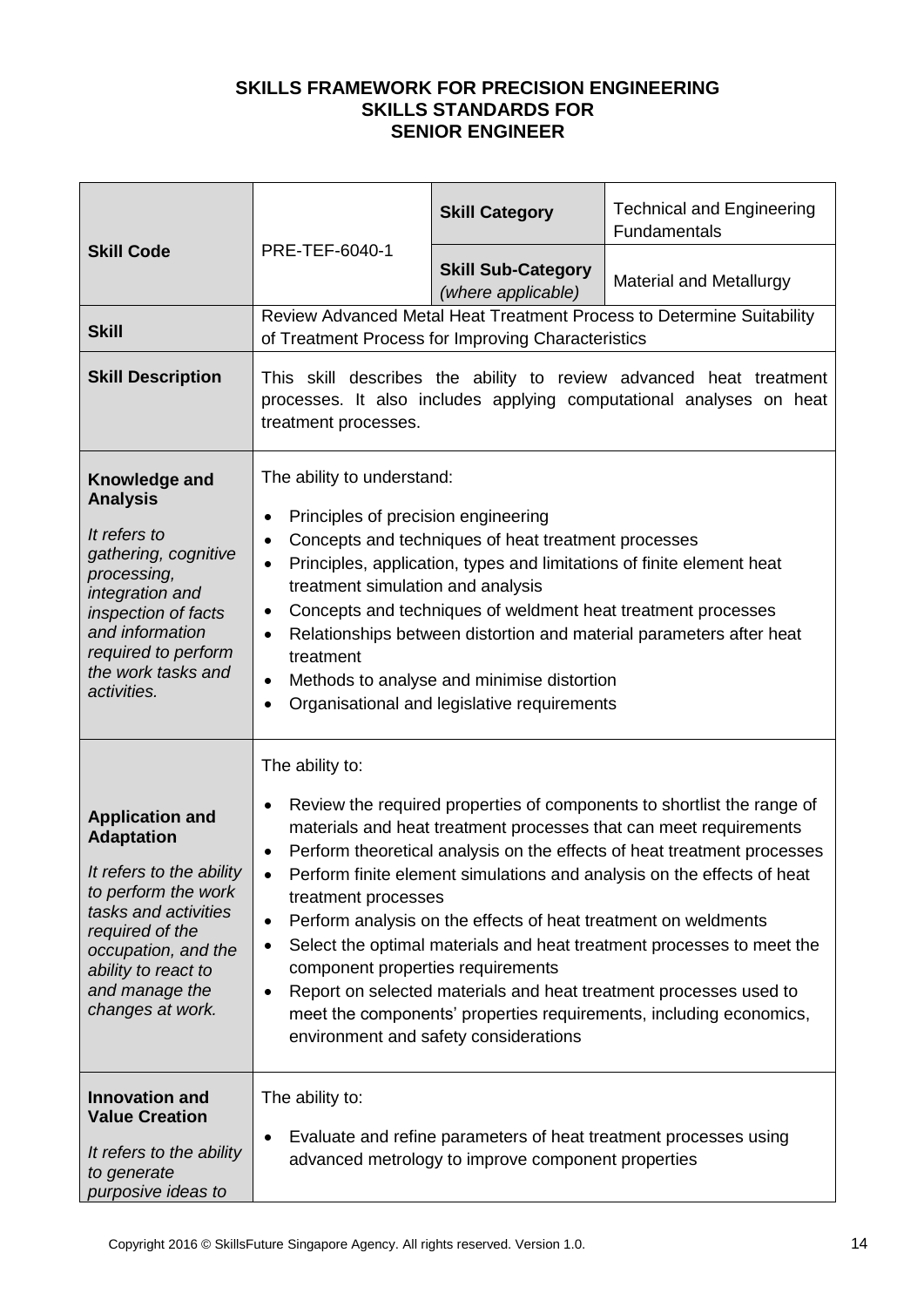| <i>improve</i> work<br>performance and/or<br>enhance business<br>values that are<br>aligned to<br>organisational goals.<br><b>Social Intelligence</b><br>and Ethics<br>It refers to the ability<br>to use affective<br>factors in<br>leadership,<br>relationship and<br>diversity | The ability to:<br>Communicate with customers, colleagues and teams to establish<br>$\bullet$<br>timeframes and requirements                                                                                                                                                                                                                                                                                                                                                                                                                                          |
|-----------------------------------------------------------------------------------------------------------------------------------------------------------------------------------------------------------------------------------------------------------------------------------|-----------------------------------------------------------------------------------------------------------------------------------------------------------------------------------------------------------------------------------------------------------------------------------------------------------------------------------------------------------------------------------------------------------------------------------------------------------------------------------------------------------------------------------------------------------------------|
| management guided<br>by professional<br>codes of ethics.                                                                                                                                                                                                                          |                                                                                                                                                                                                                                                                                                                                                                                                                                                                                                                                                                       |
| <b>Learning to Learn</b>                                                                                                                                                                                                                                                          | The ability to:                                                                                                                                                                                                                                                                                                                                                                                                                                                                                                                                                       |
| It refers to the ability<br>to develop and<br>improve one's self<br>within and outside of<br>one's area of work.                                                                                                                                                                  | Engage in self-reflection on effectiveness of alternative heat treatment<br>$\bullet$<br>processes<br>Update own learning in advanced heat treatment technologies by<br>$\bullet$<br>subscribing to diverse learning channels and participating in peer<br>review platforms<br>Reflect and collaboratively establish knowledge and skills gaps of<br>$\bullet$<br>engineering team in heat treatment, and coach team members to<br>improve team capabilities in heat treatment processes                                                                              |
| <b>Range of</b><br><b>Application</b><br>(where applicable)<br>It refers to the<br>critical<br>circumstances and<br>contexts that the<br>skill may be<br>demonstrated.                                                                                                            | Principles of precision engineering must include:<br>Advanced concepts of mechanics<br>Advanced concepts of thermodynamics<br>$\bullet$<br>Advanced concepts of material science<br>$\bullet$<br>Advanced concepts of design and drafting<br>$\bullet$<br>Concepts of computing and programming<br>$\bullet$<br>Advanced concepts of measurements<br>٠<br>Advanced heat treatment processes must include:<br>Laser hardening<br>$\bullet$<br>Induction hardening<br>$\bullet$<br>Vacuum heat treatment<br>Vacuum carburizing<br>$\bullet$<br>Pre-nit-carburizing<br>٠ |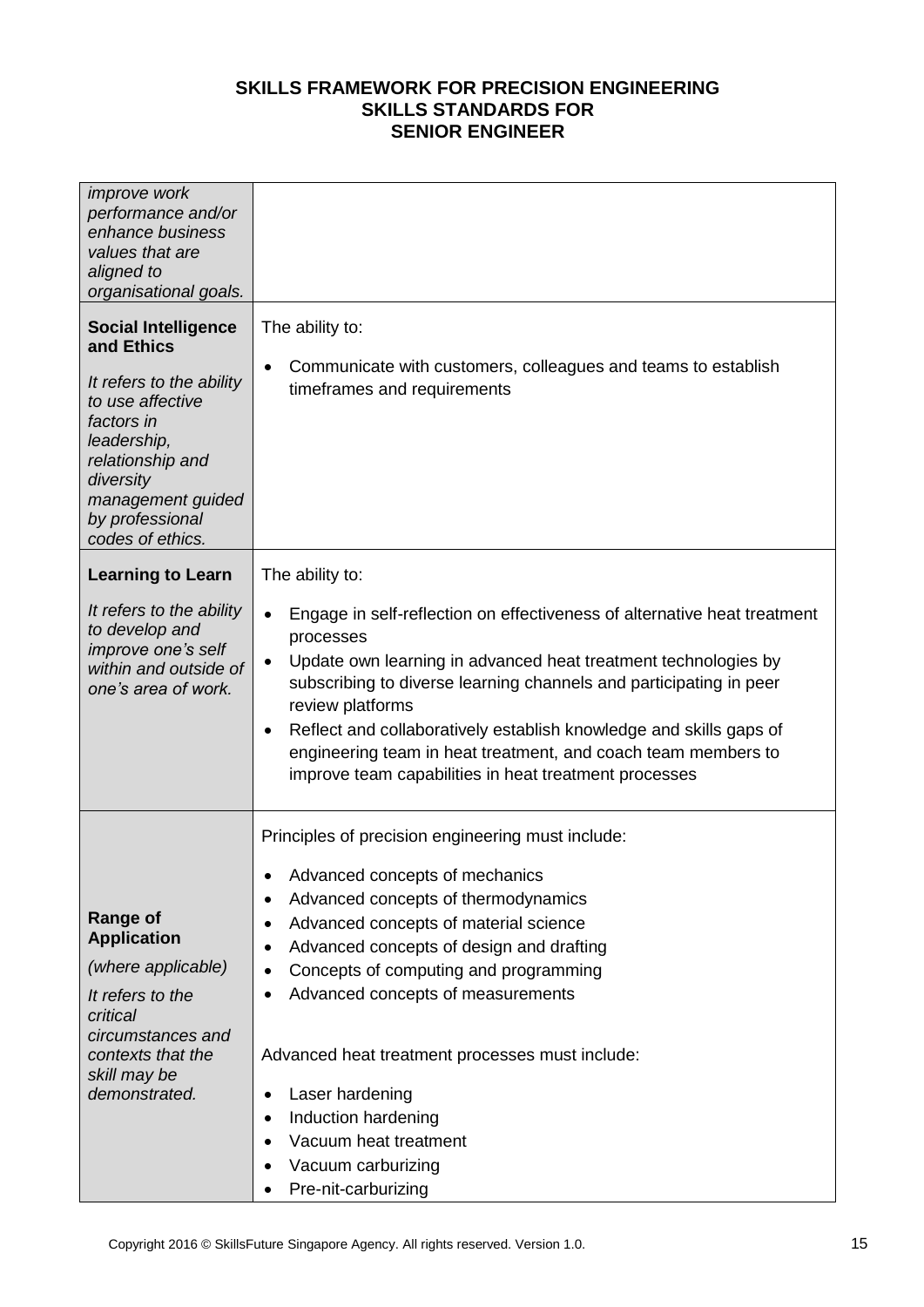| Heat Treatment of weldments must include:<br>Pre- and post-welding heat treatments<br><b>Cryogenic treatments</b><br>Sintering<br>Furnace brazing<br>$\bullet$<br>Shot peening<br>Hydrogen annealing<br><b>Stress relieving</b> |
|---------------------------------------------------------------------------------------------------------------------------------------------------------------------------------------------------------------------------------|
| Minimising distortion must include:<br>Parameters of furnaces<br>Parameters of distortion                                                                                                                                       |
| Computational analysis must include:<br>Finite element modelling<br><b>DEFORM</b> simulation                                                                                                                                    |
| Organisational and legislative requirements must include:<br>Economics, environment requirements<br>Workplace Safety and Health Act                                                                                             |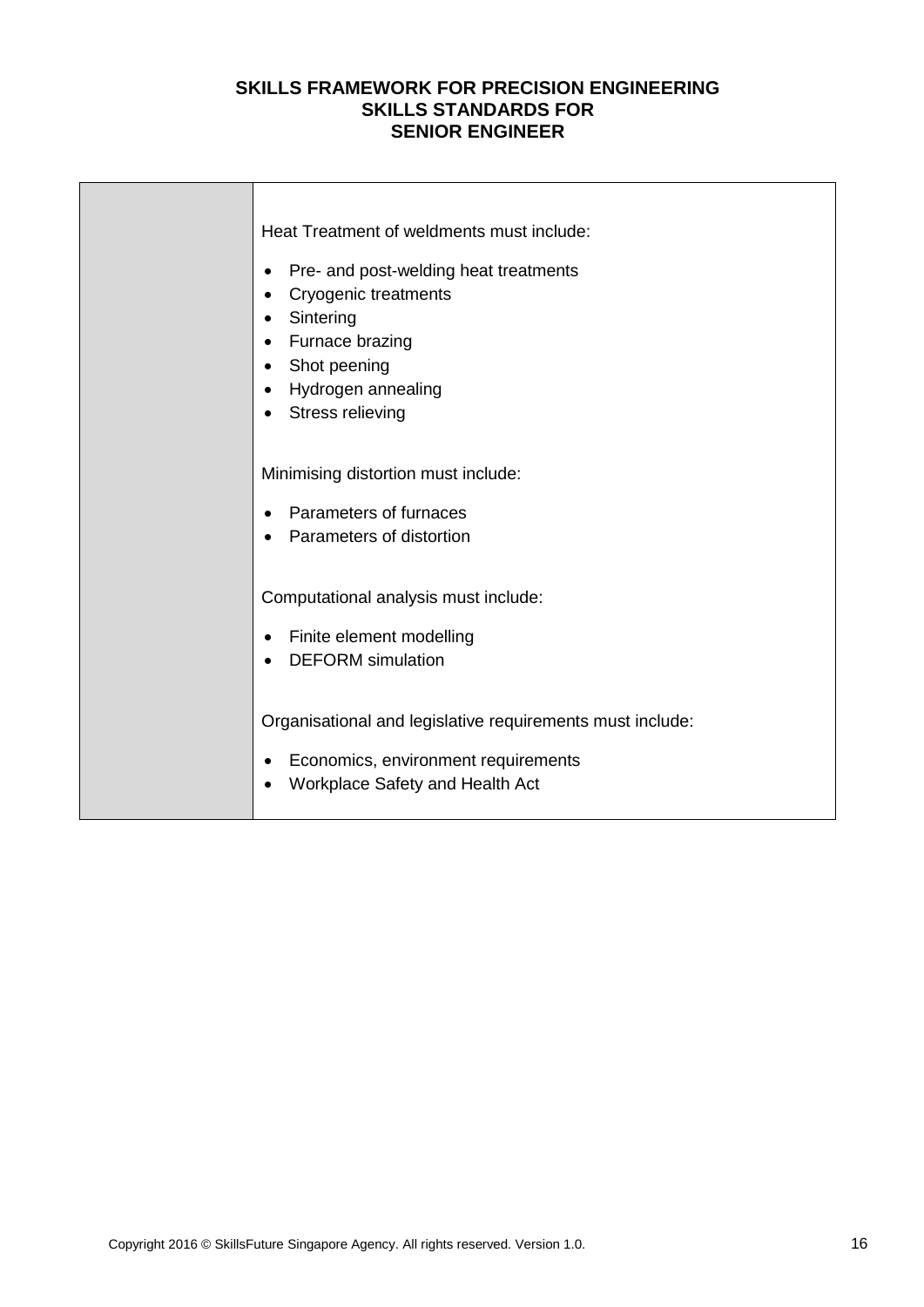|                                                                                                                                                                                                                               |                                                                                                                                                                                                                                                                                                             | <b>Skill Category</b>                                                                                                                                                                                                                                                                                                                                                                                                                                                                                                                                                                                       | <b>Technical and Engineering</b><br>Fundamentals                                                                                                                                                                    |
|-------------------------------------------------------------------------------------------------------------------------------------------------------------------------------------------------------------------------------|-------------------------------------------------------------------------------------------------------------------------------------------------------------------------------------------------------------------------------------------------------------------------------------------------------------|-------------------------------------------------------------------------------------------------------------------------------------------------------------------------------------------------------------------------------------------------------------------------------------------------------------------------------------------------------------------------------------------------------------------------------------------------------------------------------------------------------------------------------------------------------------------------------------------------------------|---------------------------------------------------------------------------------------------------------------------------------------------------------------------------------------------------------------------|
| <b>Skill Code</b>                                                                                                                                                                                                             | PRE-TEF-6041-1                                                                                                                                                                                                                                                                                              | <b>Skill Sub-Category</b><br>(where applicable)                                                                                                                                                                                                                                                                                                                                                                                                                                                                                                                                                             | <b>Computer Technology</b>                                                                                                                                                                                          |
| <b>Skill</b>                                                                                                                                                                                                                  | <b>Engineering Manufacturing Processes</b>                                                                                                                                                                                                                                                                  | Apply Computer-integrated Manufacturing to Support Precision                                                                                                                                                                                                                                                                                                                                                                                                                                                                                                                                                |                                                                                                                                                                                                                     |
| <b>Skill Description</b>                                                                                                                                                                                                      | Manufacturing Execution Systems (MES).                                                                                                                                                                                                                                                                      |                                                                                                                                                                                                                                                                                                                                                                                                                                                                                                                                                                                                             | This skill describes the ability to implement Computer-integrated<br>Manufacturing (CIM) technology to support precision engineering<br>manufacturing processes. It also includes the integration of CIM into       |
| Knowledge and<br><b>Analysis</b><br>It refers to gathering,<br>cognitive<br>processing,<br>integration and<br>inspection of facts<br>and information<br>required to perform<br>the work tasks and<br>activities.              | The ability to understand:<br>Principles of precision engineering<br>$\bullet$<br>$\bullet$<br>$\bullet$<br>$\bullet$<br>$\bullet$<br>$\bullet$<br>Supporting applications of CIM<br>٠<br>$\bullet$<br>ID technologies to CIM<br>$\bullet$<br>$\bullet$<br>Software programming languages<br>٠<br>$\bullet$ | Manufacturing objectives, operations and challenges<br>Basic components, architecture and functionalities of Computer-<br>integrated Manufacturing (CIM) system<br>Manufacturing production and product tracking methodologies<br>Manufacturing and product quality control techniques<br>Manufacturing automation technologies<br>Supporting hardware systems supporting CIM operations<br>CIM IT systems architecture and software<br>Interactions between hardware and software components of CIM<br>systems with Manufacturing Execution Systems (MES)<br>Industry safety and sustainability guidelines |                                                                                                                                                                                                                     |
| <b>Application and</b><br><b>Adaptation</b><br>It refers to the ability<br>to perform the work<br>tasks and activities<br>required of the<br>occupation, and the<br>ability to react to and<br>manage the<br>changes at work. | The ability to:<br>$\bullet$<br>$\bullet$<br>$\bullet$<br>improvements<br>$\bullet$<br>productivity                                                                                                                                                                                                         | and challenges to identify areas suitable for CIM implementation<br>Perform analyses on organisational manufacturing operations to<br>Perform analyses on organisational manufacturing operations to<br>determine appropriate manufacturing and product quality control<br>techniques for maintaining and achieving continuous quality<br>Perform analyses on organisational manufacturing operations to                                                                                                                                                                                                    | Perform reviews of organisational manufacturing objectives, operations<br>determine appropriate production and product tracking methodologies<br>determine appropriate automation technology to improve quality and |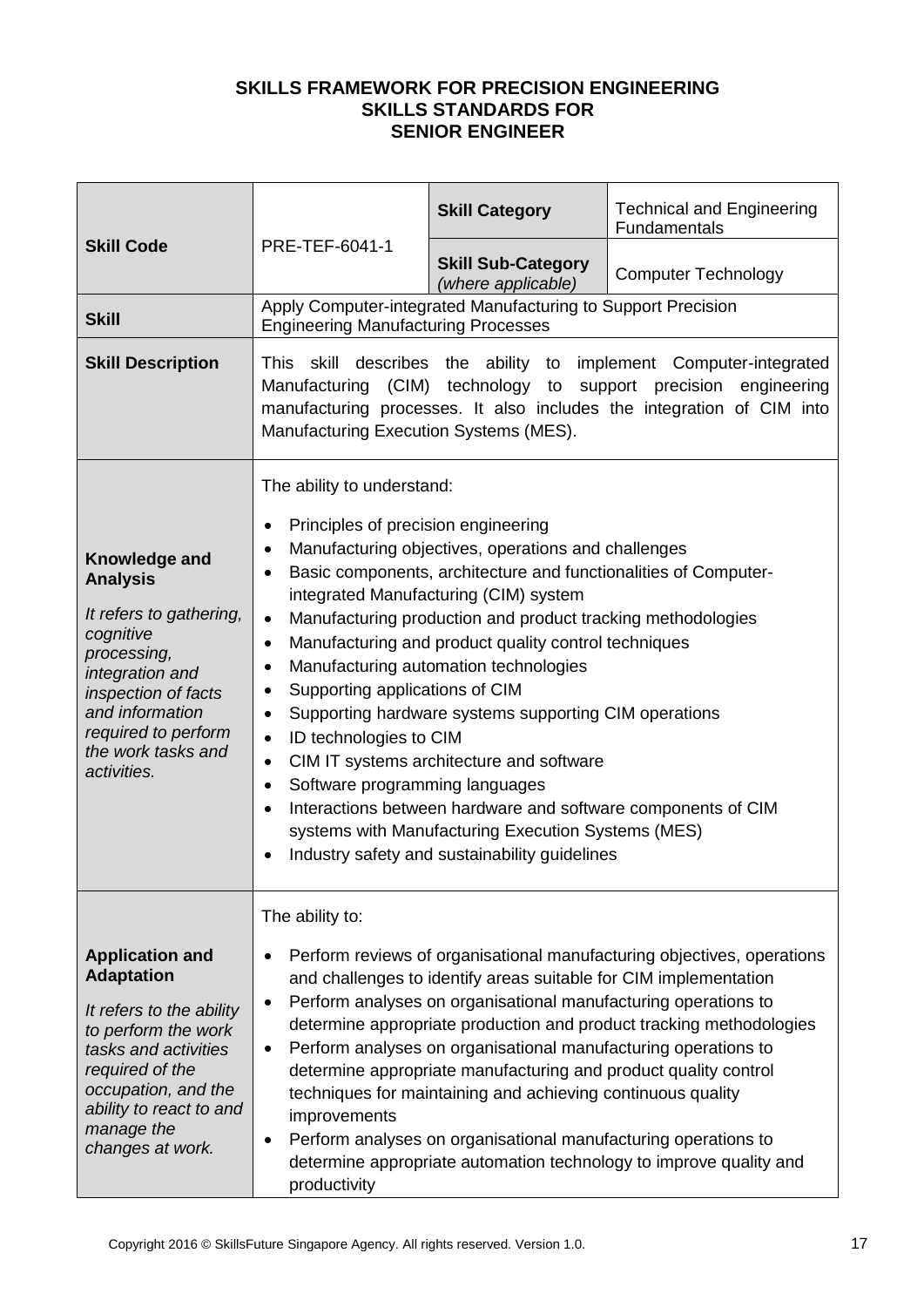|                                                                                                                                                                                                                                            | Implement supporting applications of CIM, based on requirements of<br>$\bullet$<br>organisational manufacturing operations, for tracking, quality control<br>and automation<br>Implement supporting hardware systems supporting CIM operations<br>$\bullet$<br>based on requirements of organisational manufacturing operations for<br>tracking, quality control and automation<br>Implement ID technologies to CIM, based on requirements of<br>$\bullet$<br>organisational manufacturing operations, for tracking, quality control<br>and automation<br>Implement CIM IT systems and software, based on requirements of<br>$\bullet$<br>organisational manufacturing operations, for tracking, quality control<br>and automation<br>Perform software programming to enable CIM system<br>$\bullet$<br>operationalisation<br>Integrate respective hardware and software components of CIM<br>$\bullet$<br>systems with MES |
|--------------------------------------------------------------------------------------------------------------------------------------------------------------------------------------------------------------------------------------------|-----------------------------------------------------------------------------------------------------------------------------------------------------------------------------------------------------------------------------------------------------------------------------------------------------------------------------------------------------------------------------------------------------------------------------------------------------------------------------------------------------------------------------------------------------------------------------------------------------------------------------------------------------------------------------------------------------------------------------------------------------------------------------------------------------------------------------------------------------------------------------------------------------------------------------|
| <b>Innovation and</b><br><b>Value Creation</b><br>It refers to the ability<br>to generate<br>purposive ideas to<br><i>improve</i> work<br>performance and/or<br>enhance business<br>values that are<br>aligned to<br>organisational goals. | The ability to:<br>Perform analyses on interactions between hardware and software<br>$\bullet$<br>components of CIM systems to further improve integration and<br>productivity<br>Review emerging sensor and network technologies for integration into<br>٠<br>CIM systems to improve responsiveness                                                                                                                                                                                                                                                                                                                                                                                                                                                                                                                                                                                                                        |
| <b>Social Intelligence</b><br>and Ethics<br>It refers to the ability<br>to use affective<br>factors in leadership,<br>relationship and<br>diversity<br>management guided<br>by professional<br>codes of ethics.                            | The ability to:<br>Communicate with customers, colleagues and teams to establish<br>$\bullet$<br>timeframes and requirements<br>Select hardware and software components of CIM systems in<br>$\bullet$<br>consideration of safety and sustainability guidelines                                                                                                                                                                                                                                                                                                                                                                                                                                                                                                                                                                                                                                                             |
| <b>Learning to Learn</b><br>It refers to the ability<br>to develop and<br>improve one's self<br>within and outside of<br>one's area of work.                                                                                               | The ability to:<br>Engage in self-reflection to explore alternative CIM technology<br>$\bullet$<br>solutions<br>Update own learning in CIM technology by subscribing to diverse<br>$\bullet$<br>learning channels and participating in peer review platforms                                                                                                                                                                                                                                                                                                                                                                                                                                                                                                                                                                                                                                                                |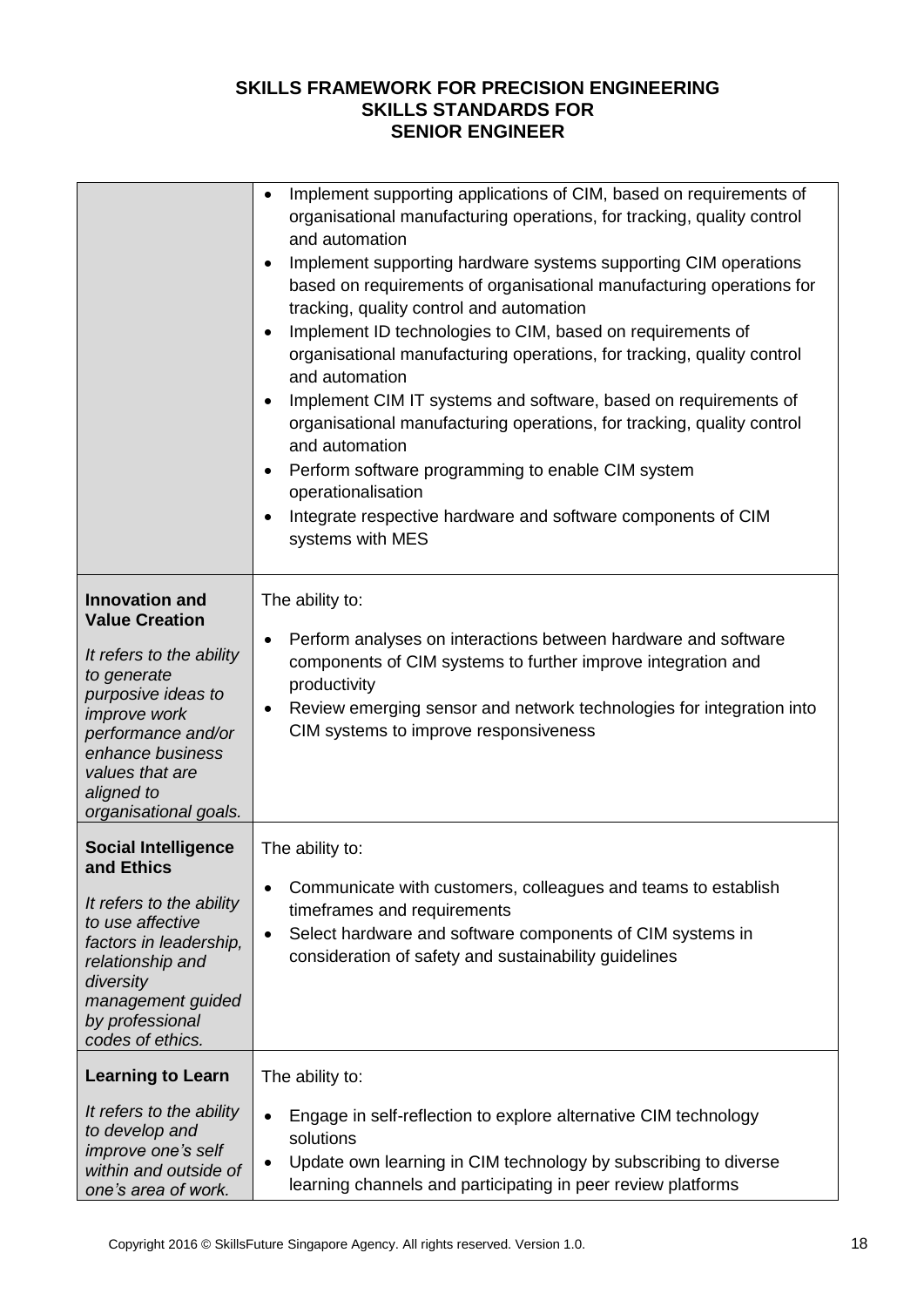|                                                                                                                                                                     | Reflect and collaboratively establish knowledge and skills gaps of<br>engineering team in computer technology, and coach team members to<br>improve team capabilities in computer technology                                                                                                                                                                                                                                                                                                                                                                                                                                                                                                                                                                                                                                                                                                                                                                                                                                                                                                                                                                                           |
|---------------------------------------------------------------------------------------------------------------------------------------------------------------------|----------------------------------------------------------------------------------------------------------------------------------------------------------------------------------------------------------------------------------------------------------------------------------------------------------------------------------------------------------------------------------------------------------------------------------------------------------------------------------------------------------------------------------------------------------------------------------------------------------------------------------------------------------------------------------------------------------------------------------------------------------------------------------------------------------------------------------------------------------------------------------------------------------------------------------------------------------------------------------------------------------------------------------------------------------------------------------------------------------------------------------------------------------------------------------------|
| <b>Range of</b><br><b>Application</b><br>(where applicable)<br>It refers to the critical<br>circumstances and<br>contexts that the skill<br>may be<br>demonstrated. | Principles of precision engineering must include:<br>Advanced concepts of mechanics and mechatronics<br>٠<br>Advanced concepts of electricity and magnetism<br>$\bullet$<br>Concepts of thermodynamics<br>٠<br>Concepts of fluids and fluid dynamics<br>$\bullet$<br>Concepts of optics and wave theory<br>$\bullet$<br>Advanced concepts of engineering mathematics<br>$\bullet$<br>Concepts of design and drafting<br>٠<br>Advanced concepts of control systems<br>٠<br>Concepts of computing and programming<br>$\bullet$<br>Concepts of calibration<br>$\bullet$<br>Concepts of measurements<br>Supporting applications of CIM must include:<br>Expert<br>٠<br>Knowledge base<br>$\bullet$<br>Artificial intelligence<br>Scheduling systems<br>$\bullet$<br>ID technologies to CIM must include:<br>Bar-coding<br>Optical character reader(OCR)<br>$\bullet$<br><b>RFID</b><br>CIM system architecture must include:<br><b>ISA95</b><br><b>SEMI</b> framework<br>Computer Integrated Manufacturing Open System Architecture<br>(CIMOSA)<br>IT system and software programming languages must include:<br>Networking, client/server, multi-tier, load balancing, high availability, |
|                                                                                                                                                                     | high reliability, system performance                                                                                                                                                                                                                                                                                                                                                                                                                                                                                                                                                                                                                                                                                                                                                                                                                                                                                                                                                                                                                                                                                                                                                   |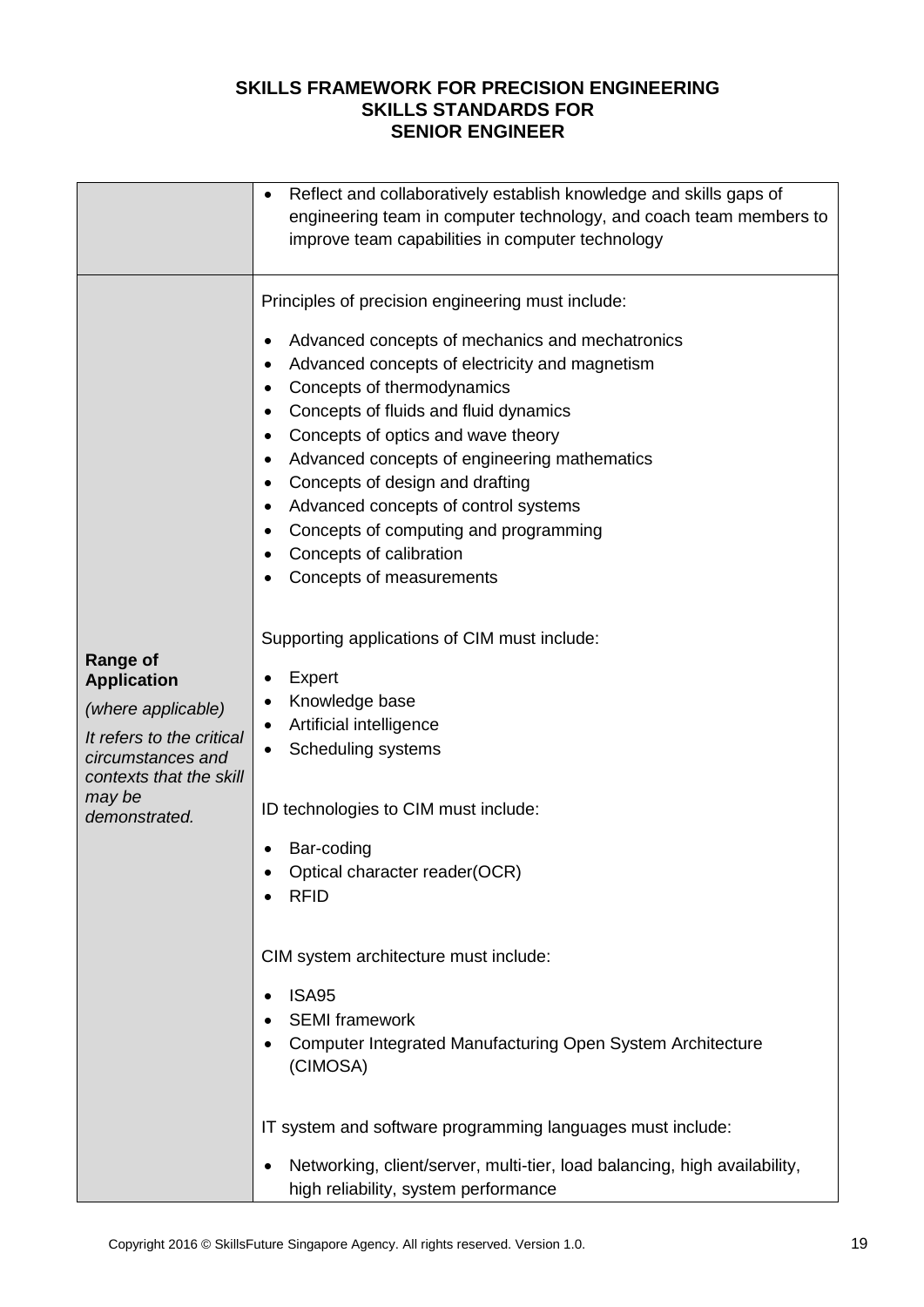| OSI/ MAP/ TOP, database, DBMS, PLC programming, SQL, XML,<br>$\bullet$<br>application/UI development languages, API, SOA SECS/ GEMS                                                               |
|---------------------------------------------------------------------------------------------------------------------------------------------------------------------------------------------------|
| Organisational and industry safety and sustainability guidelines must<br>include:                                                                                                                 |
| Organisational safety rules for operating the CIM system<br>$\bullet$<br>CIM system manufacturers' safety rules for operating the CIM system<br>٠<br>Workplace Safety and Health Act<br>$\bullet$ |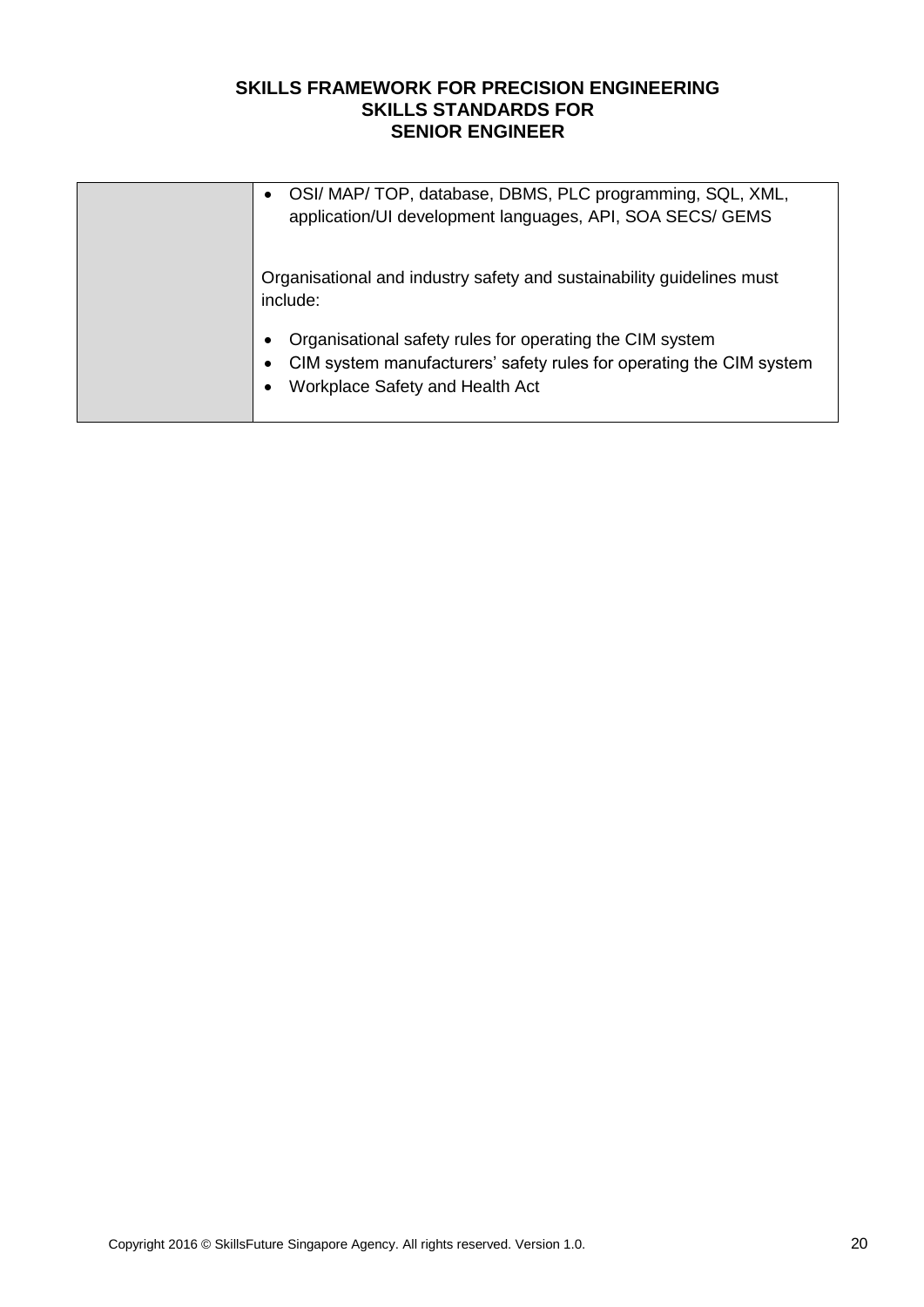|                                                                                                                                                                                                                               |                                                                                                                                                                                                                                                                                                                                                                                                                                                                                                                                                                                                                                                                                                                                              | <b>Skill Category</b>                                                                                                                                                                                                                                                                             | <b>Technical and Engineering</b><br>Fundamentals                                                                                                                                                                                                                                                                                                      |
|-------------------------------------------------------------------------------------------------------------------------------------------------------------------------------------------------------------------------------|----------------------------------------------------------------------------------------------------------------------------------------------------------------------------------------------------------------------------------------------------------------------------------------------------------------------------------------------------------------------------------------------------------------------------------------------------------------------------------------------------------------------------------------------------------------------------------------------------------------------------------------------------------------------------------------------------------------------------------------------|---------------------------------------------------------------------------------------------------------------------------------------------------------------------------------------------------------------------------------------------------------------------------------------------------|-------------------------------------------------------------------------------------------------------------------------------------------------------------------------------------------------------------------------------------------------------------------------------------------------------------------------------------------------------|
| <b>Skill Code</b>                                                                                                                                                                                                             | PRE-TEF-6042-1                                                                                                                                                                                                                                                                                                                                                                                                                                                                                                                                                                                                                                                                                                                               | <b>Skill Sub-Category</b><br>(where applicable)                                                                                                                                                                                                                                                   | <b>Computer Technology</b>                                                                                                                                                                                                                                                                                                                            |
| <b>Skill</b>                                                                                                                                                                                                                  |                                                                                                                                                                                                                                                                                                                                                                                                                                                                                                                                                                                                                                                                                                                                              | Evaluate Embedded Systems to Apply in Manufacturing Systems                                                                                                                                                                                                                                       |                                                                                                                                                                                                                                                                                                                                                       |
| <b>Skill Description</b>                                                                                                                                                                                                      | This skill describes the ability to evaluate embedded systems, and their<br>characteristics, to make decisions regarding selection of processing<br>elements and hardware. It also includes evaluating the design of safe and<br>adaptive controllers to increase the autonomy of systems that operate in<br>unstructured environments.                                                                                                                                                                                                                                                                                                                                                                                                      |                                                                                                                                                                                                                                                                                                   |                                                                                                                                                                                                                                                                                                                                                       |
| Knowledge and<br><b>Analysis</b><br>It refers to gathering,<br>cognitive<br>processing,<br>integration and<br>inspection of facts<br>and information<br>required to perform<br>the work tasks and<br>activities.              | The ability to understand:<br>Principles of precision engineering<br>$\bullet$<br>Applications and characteristics of embedded systems<br>$\bullet$<br>Processing elements used in embedded systems<br>$\bullet$<br>Advantages and limitations of processing elements<br>$\bullet$<br>Requirements of sensors for different applications<br>$\bullet$<br>Requirements of actuators used in different applications<br>$\bullet$<br>Aspects of machine intelligence used in embedded systems<br>$\bullet$<br>Interfaces between different embedded systems<br>$\bullet$<br>Characteristics of software architecture and operating systems used in<br>$\bullet$<br>embedded systems<br>Organisational and legislative requirements<br>$\bullet$ |                                                                                                                                                                                                                                                                                                   |                                                                                                                                                                                                                                                                                                                                                       |
| <b>Application and</b><br><b>Adaptation</b><br>It refers to the ability<br>to perform the work<br>tasks and activities<br>required of the<br>occupation, and the<br>ability to react to and<br>manage the<br>changes at work. | The ability to:<br>$\bullet$<br>manufacturing system requirements<br>$\bullet$<br>used in embedded systems<br>٠<br>systems, for compatibility<br>$\bullet$<br>٠<br>٠<br>application                                                                                                                                                                                                                                                                                                                                                                                                                                                                                                                                                          | shortlist appropriate embedded systems<br>operation and scheduling functions, for selection to meet<br>Evaluate interacting embedded systems, within manufacturing<br>Evaluate and characterise man-machine user interface methods<br>architecture to determine selection of embedded systems for | Perform analyses on manufacturing system control requirements, and<br>Perform analyses to classify embedded systems, with regard to their<br>Evaluate needs, and appraise embedded intelligence systems, for<br>Evaluate characteristics of embedded system software architecture<br>Review characteristics of selected embedded systems and software |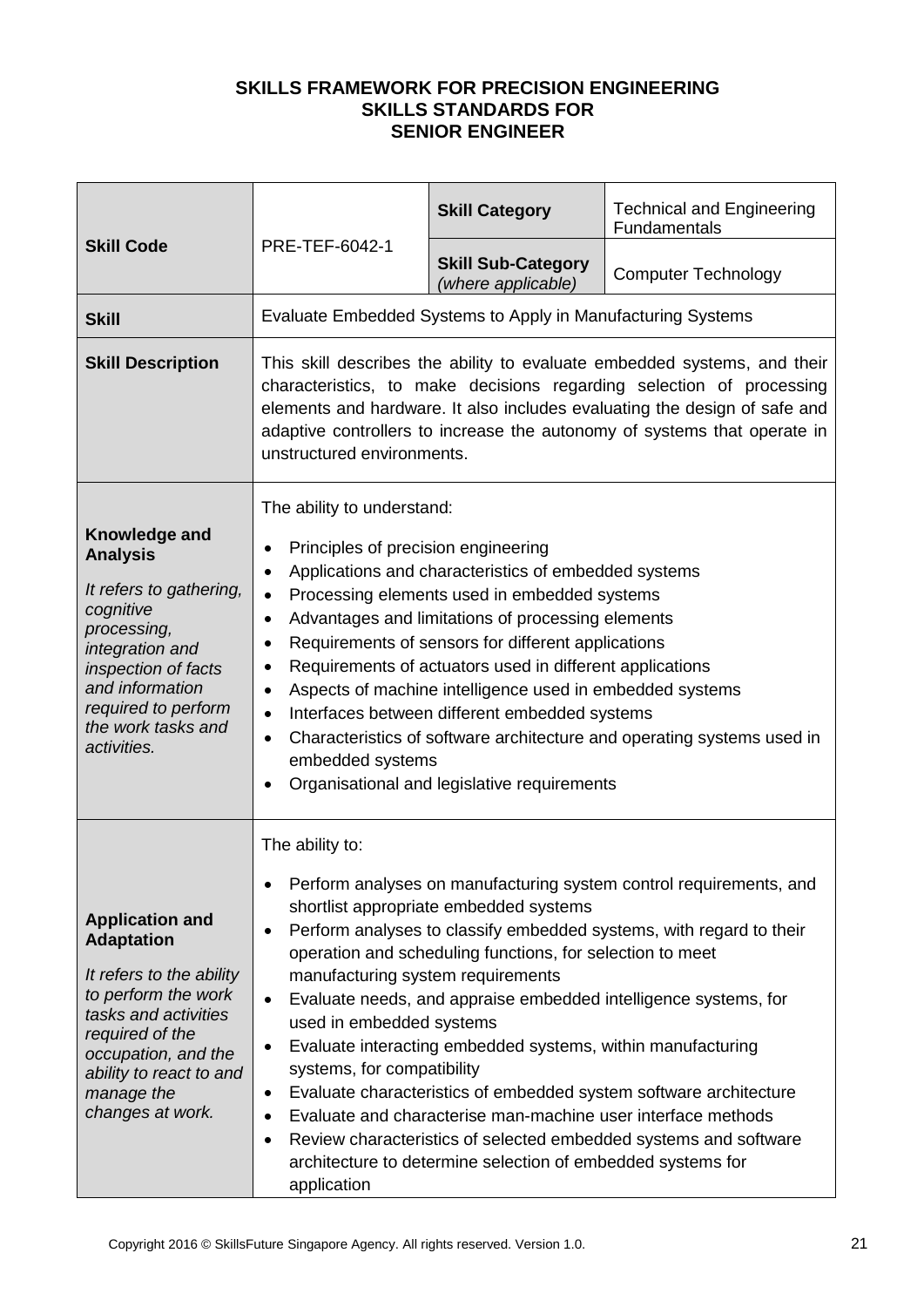| <b>Innovation and</b><br><b>Value Creation</b><br>It refers to the ability<br>to generate<br>purposive ideas to<br><i>improve</i> work<br>performance and/or<br>enhance business<br>values that are<br>aligned to<br>organisational goals. | The ability to:<br>Evaluate applications of 'Internet of Things' principles for embedded<br>$\bullet$<br>systems in manufacturing, to improve productivity                                                                                                                                                                                                                                                                                                                                               |
|--------------------------------------------------------------------------------------------------------------------------------------------------------------------------------------------------------------------------------------------|----------------------------------------------------------------------------------------------------------------------------------------------------------------------------------------------------------------------------------------------------------------------------------------------------------------------------------------------------------------------------------------------------------------------------------------------------------------------------------------------------------|
| <b>Social Intelligence</b><br>and Ethics<br>It refers to the ability<br>to use affective<br>factors in leadership,<br>relationship and<br>diversity<br>management guided<br>by professional<br>codes of ethics.                            | The ability to:<br>Communicate with customers, colleagues and teams to establish<br>$\bullet$<br>timeframes and requirements                                                                                                                                                                                                                                                                                                                                                                             |
| <b>Learning to Learn</b><br>It refers to the ability<br>to develop and<br>improve one's self<br>within and outside of<br>one's area of work.                                                                                               | The ability to:<br>Engage in self-reflection to review necessity and costs of all controls<br>$\bullet$<br>performed by embedded systems<br>Update own learning in embedded systems by subscribing to diverse<br>$\bullet$<br>learning channels and participating in peer review platforms<br>Reflect and collaboratively establish knowledge and skills gaps of<br>$\bullet$<br>engineering teams in computer technology, and coach team members<br>to improve team capabilities in computer technology |
| <b>Range of</b><br><b>Application</b><br>(where applicable)<br>It refers to the critical<br>circumstances and<br>contexts that the skill<br>may be<br>demonstrated.                                                                        | Principles of precision engineering must include:<br>Advanced concepts of mechanics and mechatronics<br>$\bullet$<br>Advanced concepts of control systems<br>٠<br>Concepts of computing and programming<br>$\bullet$<br>Characteristics of embedded systems must include:<br>User interfaces<br>$\bullet$<br>Processing elements<br>$\bullet$<br>Type of peripherals, sensors, actuators<br>$\bullet$<br><b>Tools</b>                                                                                    |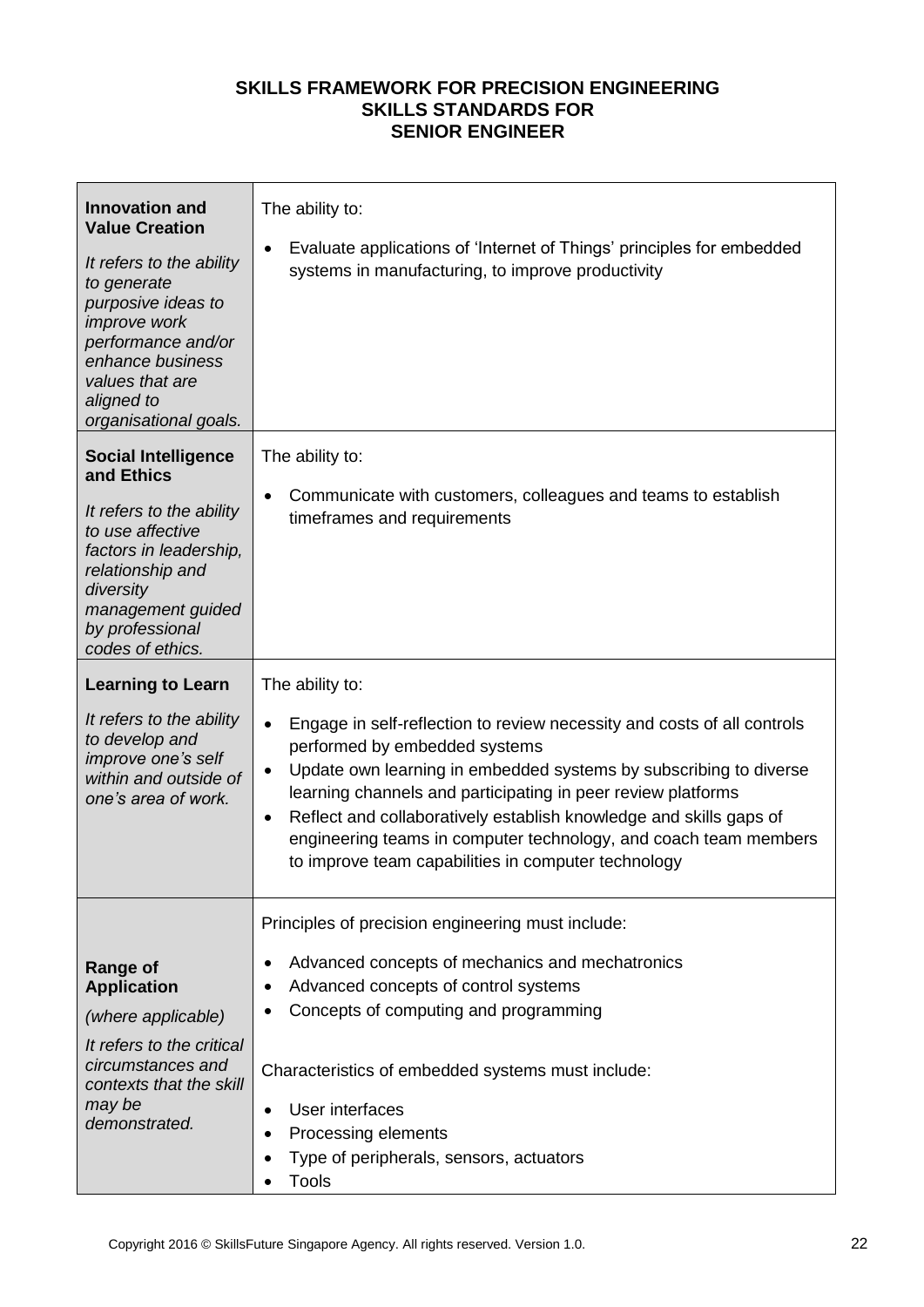| Debugging methods<br>٠                                 |
|--------------------------------------------------------|
| Reliability<br>$\bullet$                               |
| High versus low volume<br>$\bullet$                    |
|                                                        |
| Machine intelligence reflection must include:          |
| Operational performance<br>٠                           |
| Usage load<br>٠                                        |
| <b>Environmental conditions</b>                        |
|                                                        |
| Characteristics of software architecture must include: |
| Simple control loops<br>٠                              |
| Interrupt-controlled systems<br>$\bullet$              |
| Cooperative multitasking<br>٠                          |
| Pre-emptive multitasking or multi-threading            |
|                                                        |
| Organisational and legislative requirements include:   |
|                                                        |
| Economics, environment requirements<br>٠               |
| Workplace Safety and Health Act<br>٠                   |
|                                                        |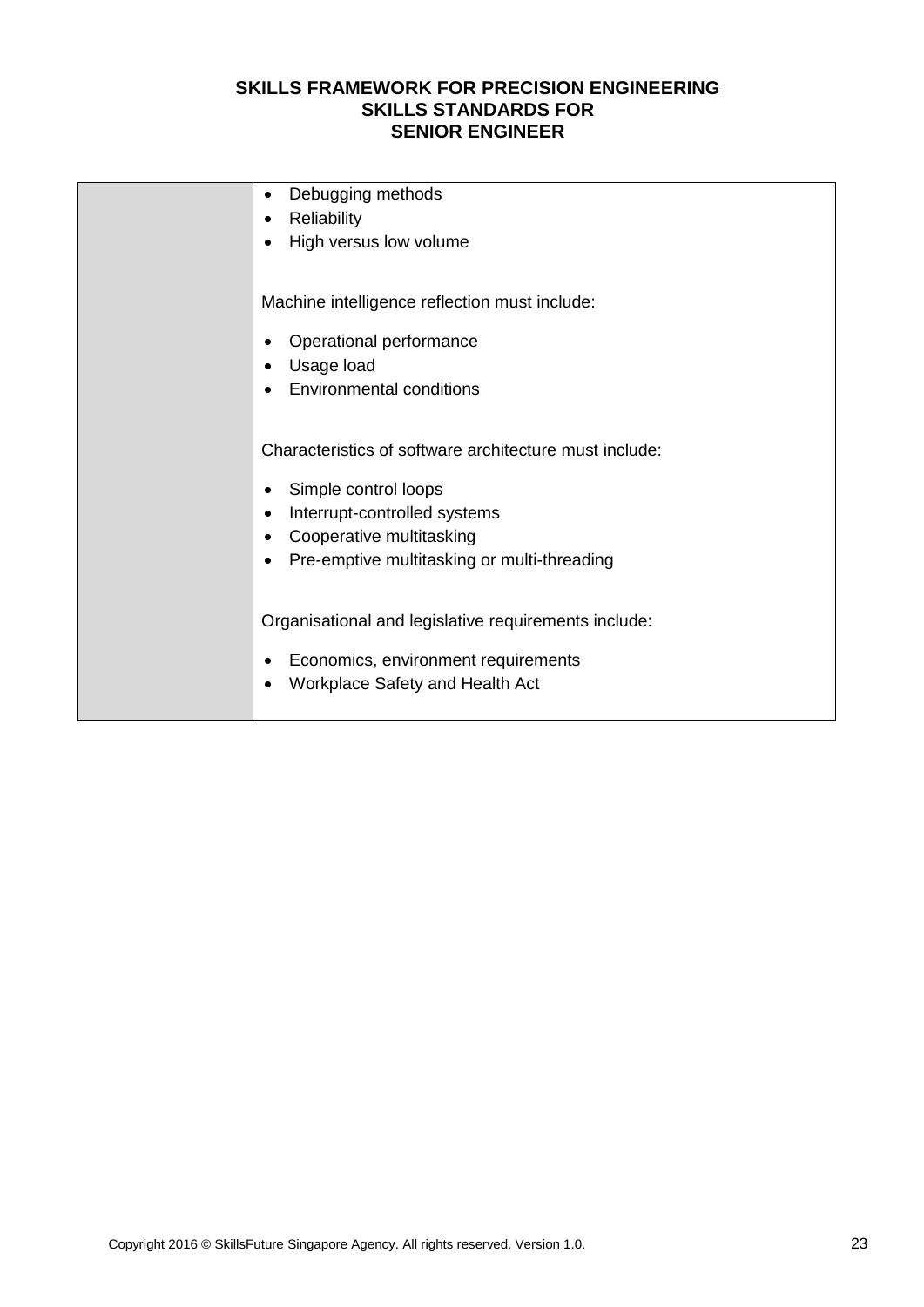|                                                                                                                                                                                                                               |                                                                                                                                                                                                                                                                                                                                                                                                                                                                                                                                                                                                      | <b>Skill Category</b>                           | <b>Technical and Engineering</b><br>Design                                                                                                   |
|-------------------------------------------------------------------------------------------------------------------------------------------------------------------------------------------------------------------------------|------------------------------------------------------------------------------------------------------------------------------------------------------------------------------------------------------------------------------------------------------------------------------------------------------------------------------------------------------------------------------------------------------------------------------------------------------------------------------------------------------------------------------------------------------------------------------------------------------|-------------------------------------------------|----------------------------------------------------------------------------------------------------------------------------------------------|
| <b>Skill Code</b>                                                                                                                                                                                                             | PRE-TED-6016-1                                                                                                                                                                                                                                                                                                                                                                                                                                                                                                                                                                                       | <b>Skill Sub-Category</b><br>(where applicable) | <b>Components and Modules</b>                                                                                                                |
| <b>Skill</b>                                                                                                                                                                                                                  | <b>Project and Product Requirements</b>                                                                                                                                                                                                                                                                                                                                                                                                                                                                                                                                                              |                                                 | Evaluate New Product Designs for Manufacture and Assembly to Satisfy                                                                         |
| <b>Skill Description</b>                                                                                                                                                                                                      | This skill describes the ability to review and evaluate build plans for the<br>manufacture and assembly of new product designs, using systematic<br>approaches to design. It also includes evaluation of design practicality.                                                                                                                                                                                                                                                                                                                                                                        |                                                 |                                                                                                                                              |
| Knowledge and<br><b>Analysis</b><br>It refers to gathering,<br>cognitive<br>processing,<br>integration and<br>inspection of facts<br>and information<br>required to perform<br>the work tasks and<br>activities.              | The ability to understand:<br>Principles of precision engineering<br>$\bullet$<br>Types of manufacturing processes<br>$\bullet$<br>Components and parts design<br>٠<br>Principle of design rules<br>$\bullet$<br>٠<br>Design for easy assembly<br>$\bullet$<br>Design of assembly systems                                                                                                                                                                                                                                                                                                            | Product and process design for easy assembly    |                                                                                                                                              |
| <b>Application and</b><br><b>Adaptation</b><br>It refers to the ability<br>to perform the work<br>tasks and activities<br>required of the<br>occupation, and the<br>ability to react to and<br>manage the<br>changes at work. | The ability to:<br>Review engineering components' build plans for structural integrity and<br>٠<br>Design for Manufacturing and Assembly (DFMA)<br>Evaluate material selection, in accordance with DFMA principles<br>$\bullet$<br>Evaluate machining plans, in accordance with DFMA principles<br>Evaluate assembly plans, in accordance with DFMA principles<br>٠<br>Formulate and propose engineering solutions to deal with complex<br>٠<br>and/or vaguely defined design tasks<br>Submit full evaluation reports on whether the engineering design meet<br>$\bullet$<br>functional requirements |                                                 |                                                                                                                                              |
| <b>Innovation and</b><br><b>Value Creation</b><br>It refers to the ability<br>to generate<br>purposive ideas to<br><i>improve</i> work<br>performance and/or<br>enhance business                                              | The ability to:<br>٠<br>processes                                                                                                                                                                                                                                                                                                                                                                                                                                                                                                                                                                    |                                                 | Reduce production costs by analysing, and eliminating, factors that<br>affect time, cost, and quality of manufacturing, assembly and service |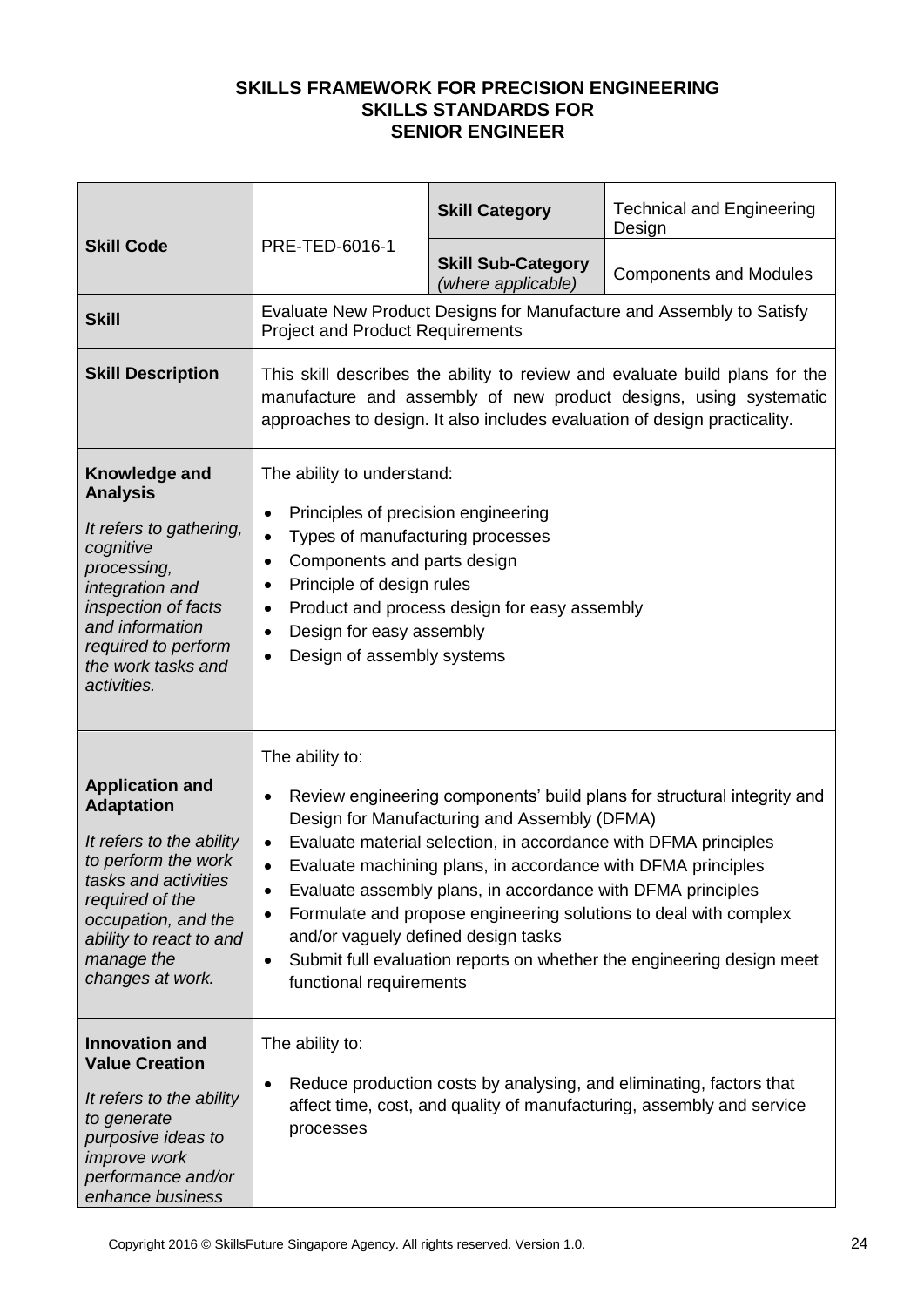| values that are<br>aligned to<br>organisational goals.                                                                                                                                                          |                                                                                                                                                                                                                                                                                                                                                                                                                                                                                                                                               |
|-----------------------------------------------------------------------------------------------------------------------------------------------------------------------------------------------------------------|-----------------------------------------------------------------------------------------------------------------------------------------------------------------------------------------------------------------------------------------------------------------------------------------------------------------------------------------------------------------------------------------------------------------------------------------------------------------------------------------------------------------------------------------------|
| <b>Social Intelligence</b><br>and Ethics<br>It refers to the ability<br>to use affective<br>factors in leadership,<br>relationship and<br>diversity<br>management guided<br>by professional<br>codes of ethics. | The ability to:<br>Coach teams on the concepts and principles of DFMA, considering<br>$\bullet$<br>efficiency in costs and quality, managing variability and integrating<br>design with downstream manufacturing operations                                                                                                                                                                                                                                                                                                                   |
| <b>Learning to Learn</b>                                                                                                                                                                                        | The ability to:                                                                                                                                                                                                                                                                                                                                                                                                                                                                                                                               |
| It refers to the ability<br>to develop and<br>improve one's self<br>within and outside of<br>one's area of work.                                                                                                | Review international best practices used in manufacturing and<br>$\bullet$<br>assembly processes to improve own knowledge                                                                                                                                                                                                                                                                                                                                                                                                                     |
|                                                                                                                                                                                                                 | Principles of precision engineering must include:<br>Advanced concepts of mechanics<br>٠<br>Advanced concepts of material science<br>Advanced concepts of design and drafting<br>Advanced concepts of control systems<br>Product and process design for easy assembly must include:                                                                                                                                                                                                                                                           |
| <b>Range of</b><br><b>Application</b><br>(where applicable)<br>It refers to the critical<br>circumstances and<br>contexts that the skill<br>may be<br>demonstrated.                                             | Assembly tasks, methods and systems<br>Rules and axioms for the design of components for ease of assembly<br>Rules and axioms for the design of assembly processes<br>$\bullet$<br>Design for Easy Assembly must include:<br>Techniques and methods to assure fool-proof assembly<br>٠<br>Design for effective manual assembly<br>$\bullet$<br>DFMA methodology to assess ease of manual assembly<br>$\bullet$<br>Boothroyd-Dewhurst analysis methods<br>Design of assembly systems must include:<br>Design for high speed automatic assembly |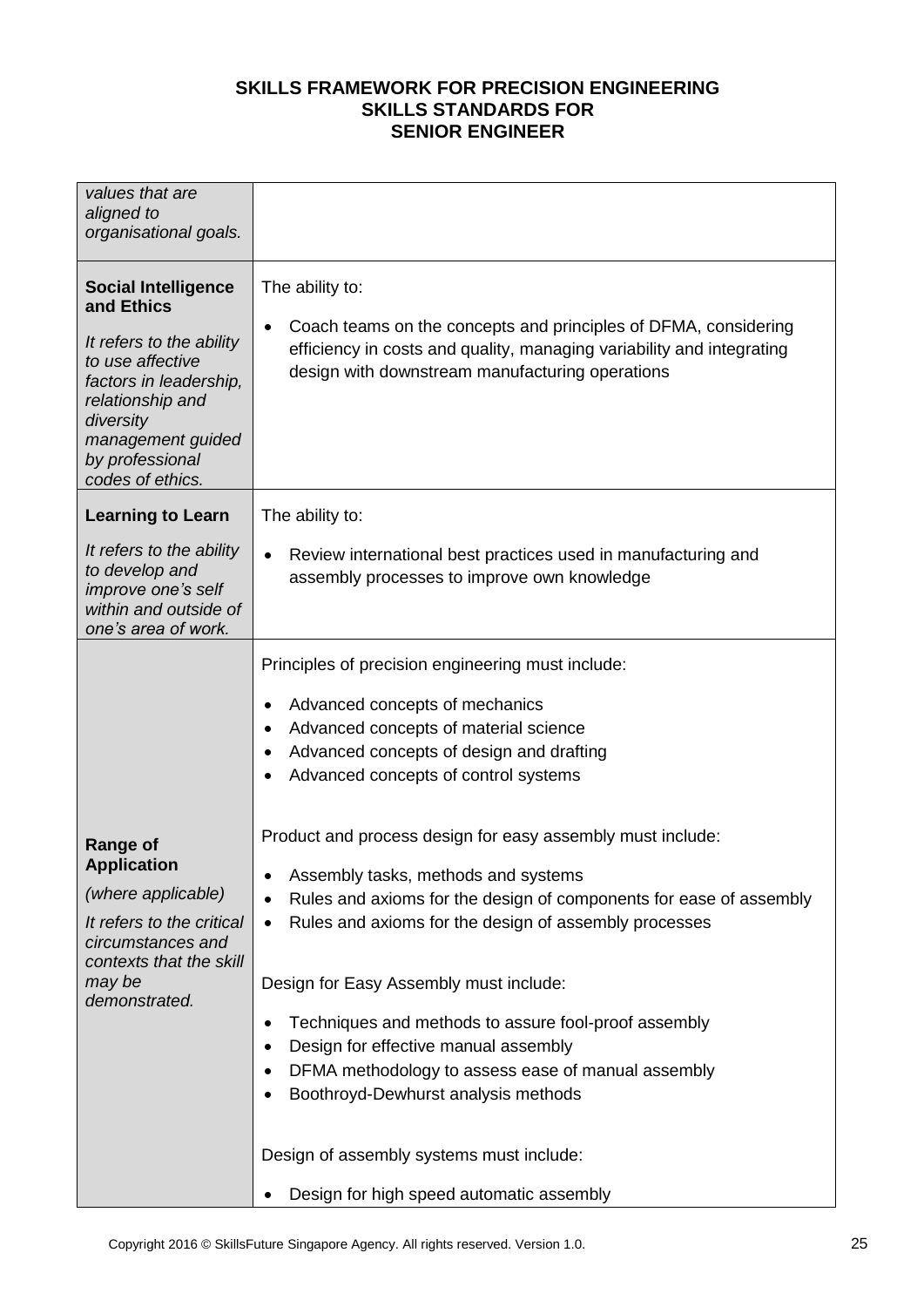| Principle of balancing an assembly line for equitable task allocation |
|-----------------------------------------------------------------------|
| • Parts feeding and orienting                                         |
| Vibratory and non-vibratory orienting devices                         |
| Escapements                                                           |
| Robotic assembly                                                      |
|                                                                       |
|                                                                       |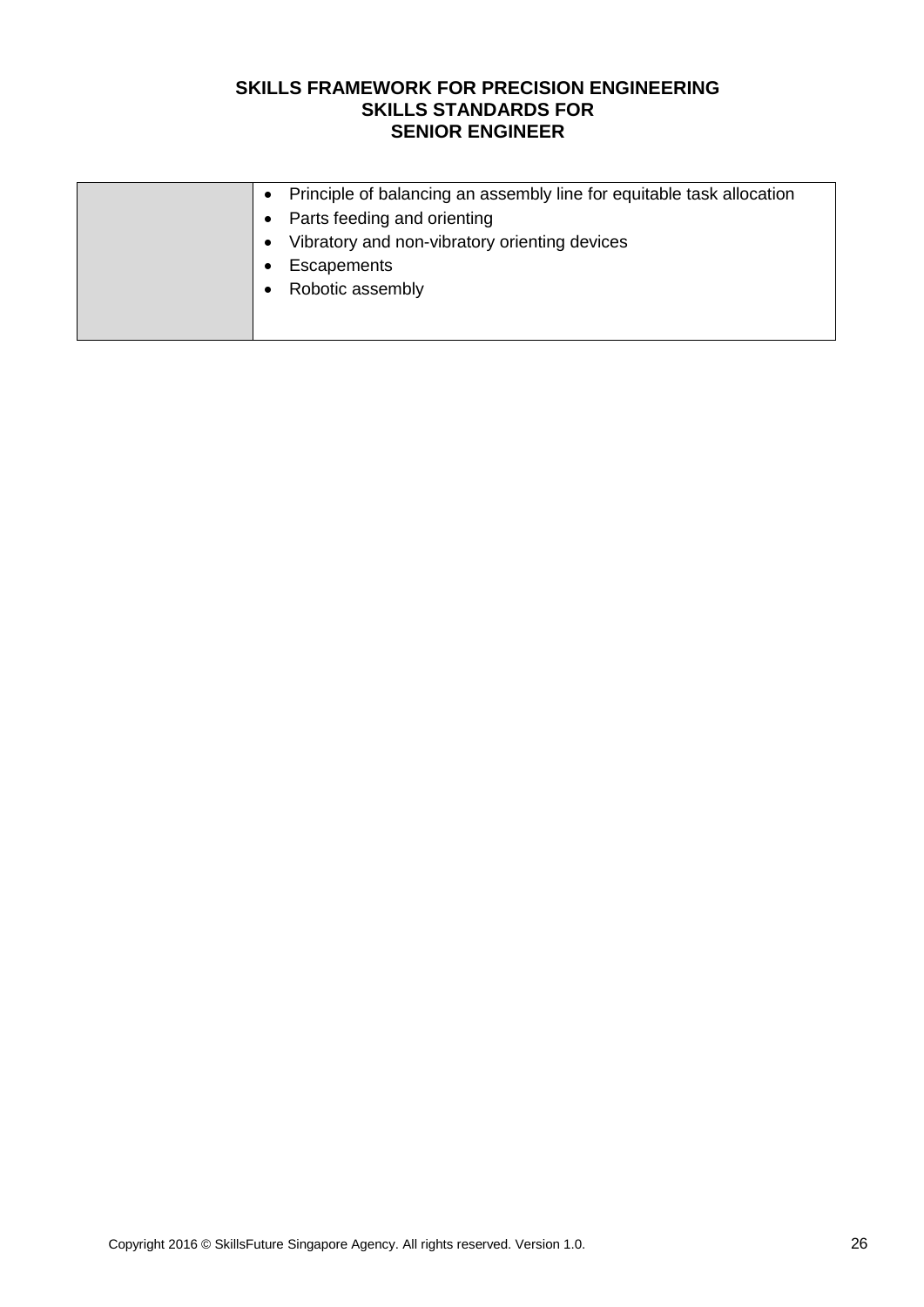| <b>Skill Code</b>                                                                                                                                                                                                             | PRE-TED-6017-1                                                                                                                                                                                                                                                                                                                                                                                                                                                                                                                                                                                                                                                                                                                                                            | <b>Skill Category</b>                           | <b>Technical and Engineering</b><br>Design                           |
|-------------------------------------------------------------------------------------------------------------------------------------------------------------------------------------------------------------------------------|---------------------------------------------------------------------------------------------------------------------------------------------------------------------------------------------------------------------------------------------------------------------------------------------------------------------------------------------------------------------------------------------------------------------------------------------------------------------------------------------------------------------------------------------------------------------------------------------------------------------------------------------------------------------------------------------------------------------------------------------------------------------------|-------------------------------------------------|----------------------------------------------------------------------|
|                                                                                                                                                                                                                               |                                                                                                                                                                                                                                                                                                                                                                                                                                                                                                                                                                                                                                                                                                                                                                           | <b>Skill Sub-Category</b><br>(where applicable) | <b>Components and Modules</b>                                        |
| <b>Skill</b>                                                                                                                                                                                                                  | Requirements                                                                                                                                                                                                                                                                                                                                                                                                                                                                                                                                                                                                                                                                                                                                                              |                                                 | Manage Product Design and Development to Satisfy Project and Product |
| <b>Skill Description</b>                                                                                                                                                                                                      | This skill describes the ability to evaluate engineering designs in<br>accordance with functional requirements. It also includes establishing<br>criteria for evaluation and presenting the evaluation results along with<br>recommendations.                                                                                                                                                                                                                                                                                                                                                                                                                                                                                                                             |                                                 |                                                                      |
| Knowledge and<br><b>Analysis</b><br>It refers to<br>gathering, cognitive<br>processing,<br>integration and<br>inspection of facts<br>and information<br>required to perform<br>the work tasks and<br>activities.              | The ability to understand:<br>Principles of precision engineering<br>٠<br>Process of product development<br>٠<br>Management of effective design<br>$\bullet$<br>Relationship between tangible product and brand<br>٠<br>Management of creativity<br>$\bullet$<br>Processes of concurrent engineering<br>$\bullet$<br>Types of organisation style for effective product design and<br>$\bullet$<br>development<br>Fundamentals of intellectual property rights<br>$\bullet$<br>Type of tools, techniques, and technologies, including concept<br>$\bullet$<br>generation and selection<br>Design for assembly/manufacture life cycle costing<br>$\bullet$<br>Principles of design to cost design validation<br>$\bullet$<br>Management of innovative products<br>$\bullet$ |                                                 |                                                                      |
| <b>Application and</b><br><b>Adaptation</b><br>It refers to the ability<br>to perform the work<br>tasks and activities<br>required of the<br>occupation, and the<br>ability to react to<br>and manage the<br>changes at work. | The ability to:<br>Identify and define the roles of product design and development<br>$\bullet$<br>processes in the manufacturing industry<br>Define the components of product design and development processes,<br>$\bullet$<br>and their relationships, from concept to customer<br>Establish design management processes and effective customer<br>$\bullet$<br>satisfaction through innovation<br>Evaluate methodical approaches to the management of product<br>$\bullet$<br>development<br>Review the differentiating approaches between the important methods,<br>$\bullet$<br>technologies, latest trends, tools and techniques of product design and<br>development and their effective utilisation                                                              |                                                 |                                                                      |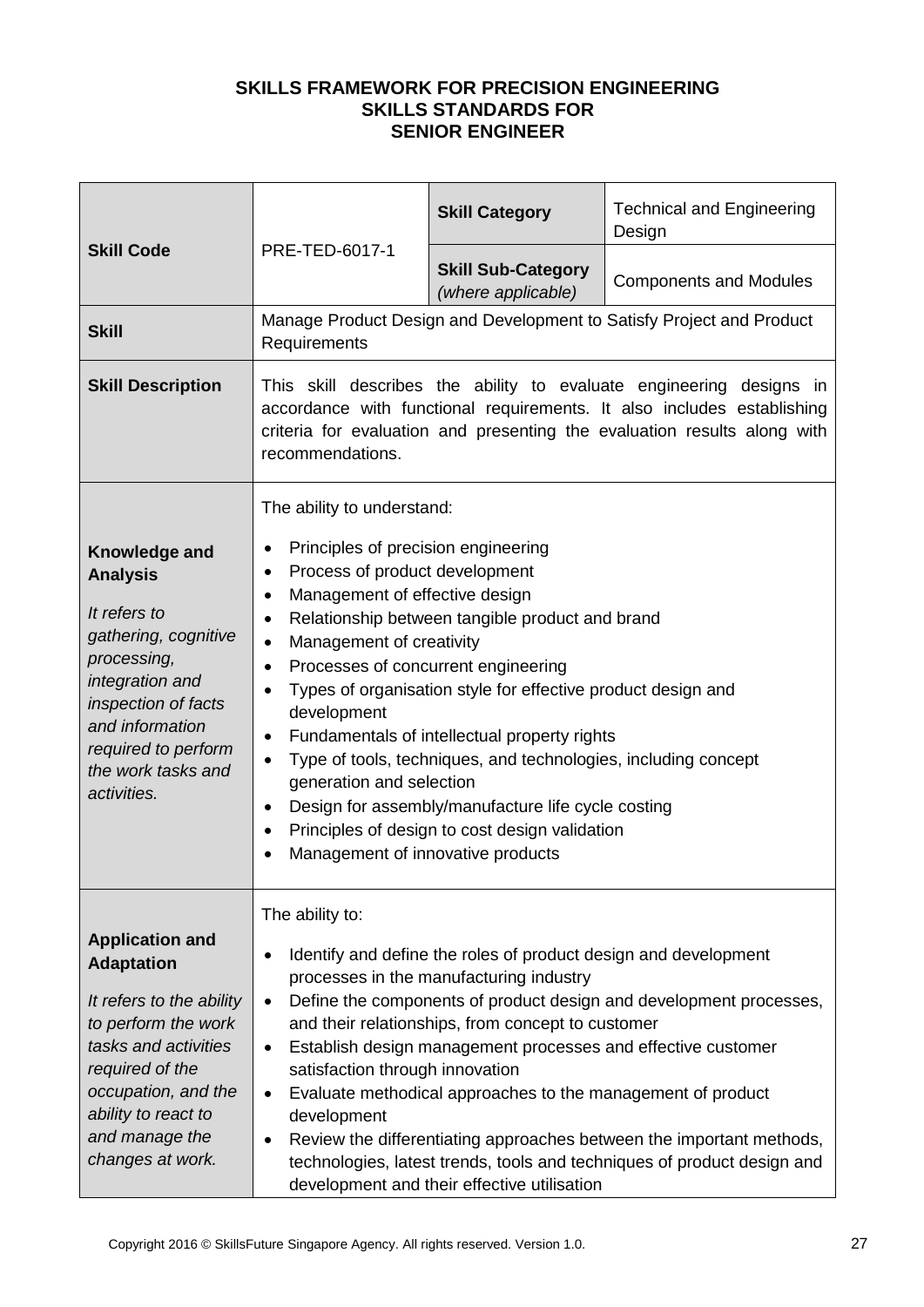| <b>Innovation and</b><br><b>Value Creation</b><br>It refers to the ability<br>to generate<br>purposive ideas to<br>improve work<br>performance and/or<br>enhance business<br>values that are<br>aligned to<br>organisational goals. | The ability to:<br>Conduct costs of quality analyses related to the products, and identify<br>٠<br>areas for improvement, in accordance with organisational quality<br>system requirements                                                                                                                                                                                                                                                                                                      |
|-------------------------------------------------------------------------------------------------------------------------------------------------------------------------------------------------------------------------------------|-------------------------------------------------------------------------------------------------------------------------------------------------------------------------------------------------------------------------------------------------------------------------------------------------------------------------------------------------------------------------------------------------------------------------------------------------------------------------------------------------|
| <b>Social Intelligence</b><br>and Ethics<br>It refers to the ability<br>to use affective<br>factors in<br>leadership,<br>relationship and<br>diversity<br>management guided<br>by professional<br>codes of ethics.                  | The ability to:<br>Collaborate with stakeholders to identify, discuss and develop effective<br>$\bullet$<br>ways of working                                                                                                                                                                                                                                                                                                                                                                     |
| <b>Learning to Learn</b><br>It refers to the ability<br>to develop and<br>improve one's self<br>within and outside of<br>one's area of work.                                                                                        | The ability to:<br>Monitor emerging incidences of innovative design, to discern trends for<br>$\bullet$<br>incorporation into pro-active strategies<br>Update own learning in product development by subscribing to diverse<br>$\bullet$<br>learning channels and participating in peer review platforms                                                                                                                                                                                        |
| <b>Range of</b><br><b>Application</b><br>(where applicable)<br>It refers to the<br>critical<br>circumstances and<br>contexts that the<br>skill may be<br>demonstrated.                                                              | Principles of precision engineering must include:<br>Advanced concepts of mechanics and mechatronics<br>٠<br>Advanced concepts of thermodynamics<br>٠<br>Advanced concepts of material science<br>٠<br>Advanced concepts of engineering mathematics<br>٠<br>Advanced concepts of design and drafting<br>٠<br>Advanced concepts of control systems<br>٠<br>Concepts of computing and programming<br>٠<br>Advanced concepts of calibration<br>٠<br>Advanced concepts of measurements<br>$\bullet$ |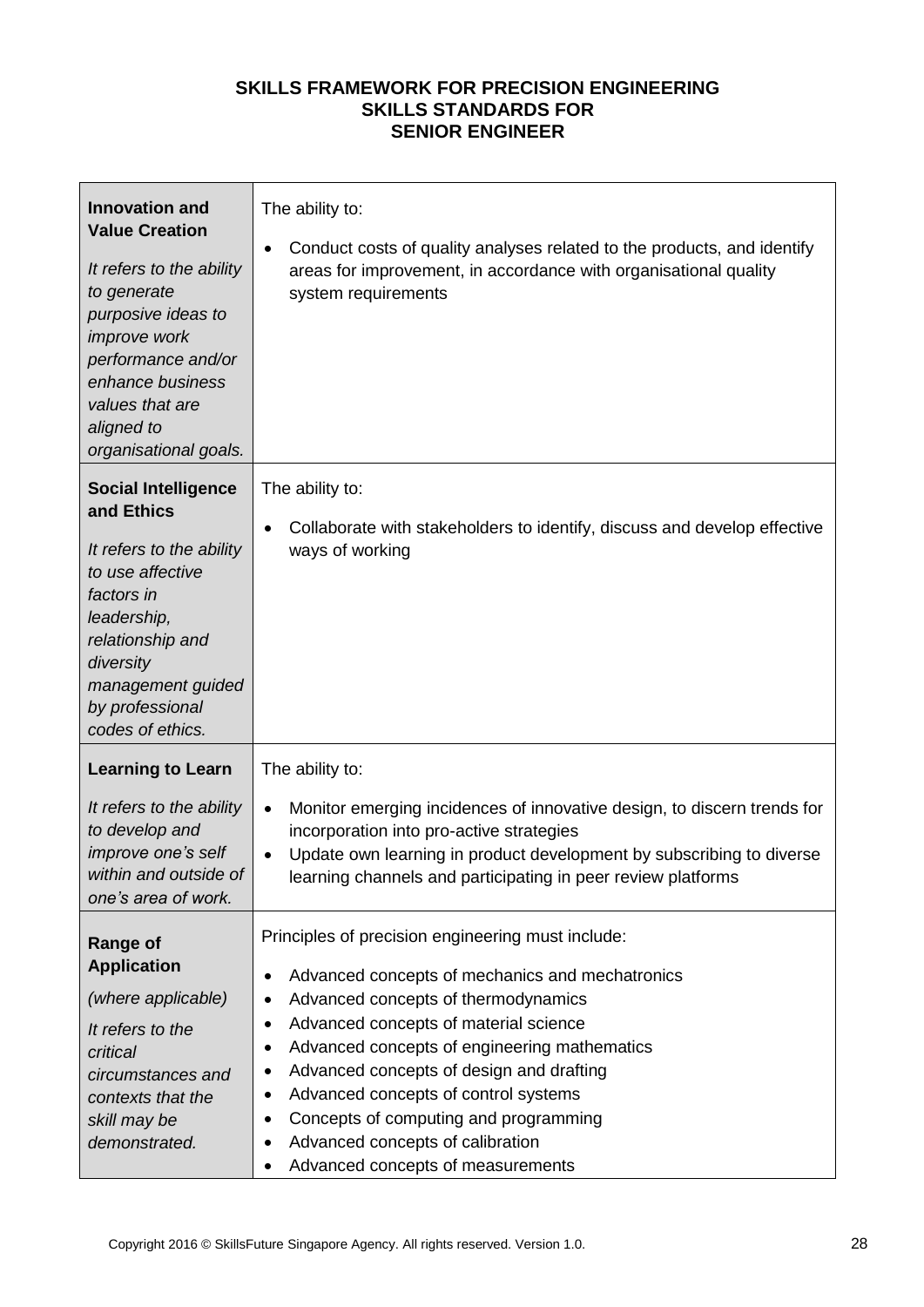| Product design and development processes in the manufacturing industry<br>must include:                                                                                                                                            |
|------------------------------------------------------------------------------------------------------------------------------------------------------------------------------------------------------------------------------------|
| Importance of design<br>٠<br>Overview of design<br>Kano model<br>Factors to consider in design<br>Quality function deployment                                                                                                      |
| Components of product design and development processes, and their<br>relationships, from concept to customer must include:                                                                                                         |
| Product design considerations<br>$\bullet$<br>New product introduction process<br>$\bullet$<br>Key activities in a design process<br>Product introduction process<br>$\bullet$<br>Business evaluation for - Engineering components |
| Evaluating a methodical approach to the management of product<br>development must include:                                                                                                                                         |
| Brand and its importance<br>$\bullet$<br>Product branding, organisational branding<br>$\bullet$<br>Re-branding.<br>$\bullet$<br>Benefits of a successful brand                                                                     |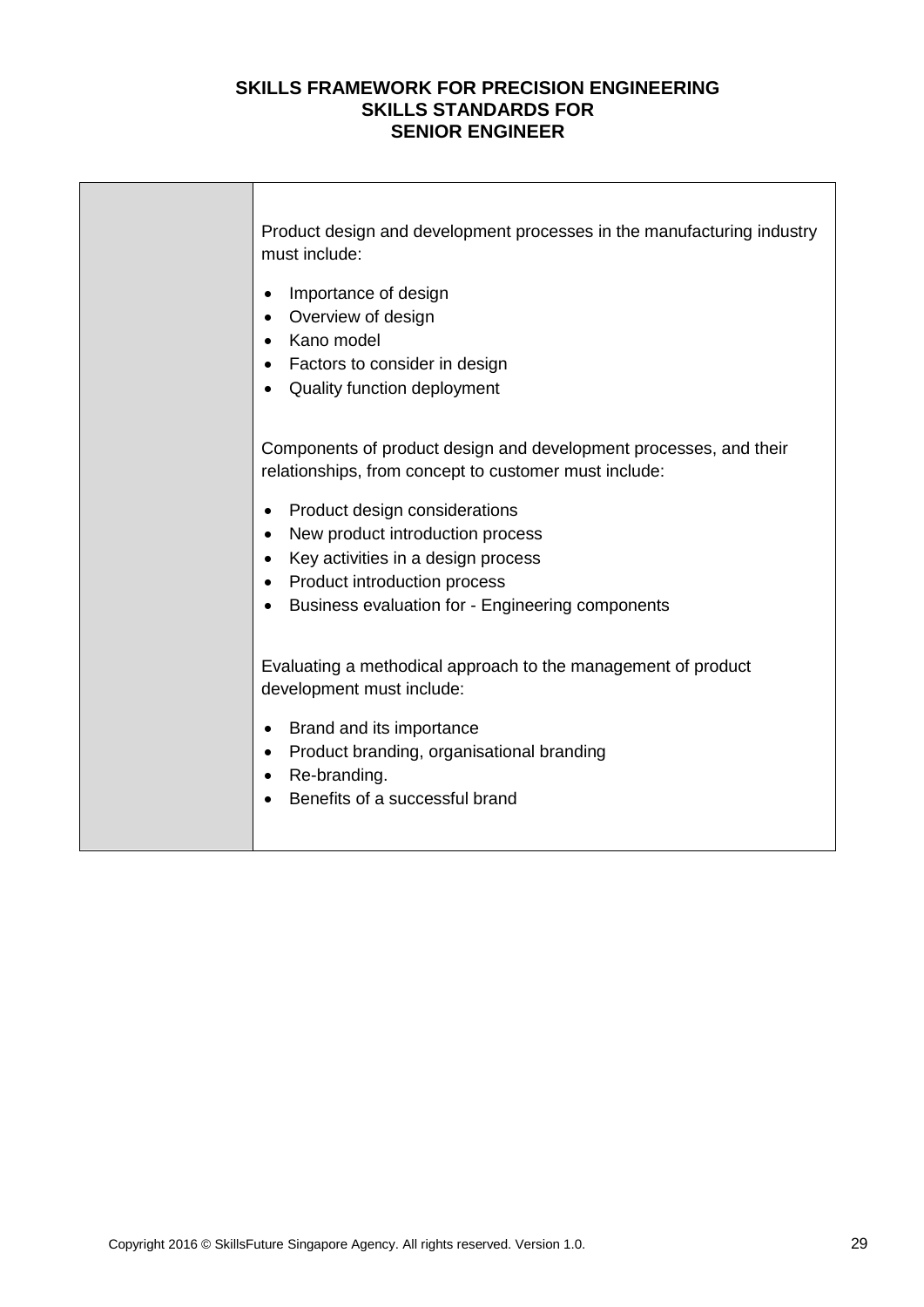| <b>Skill Code</b>                                                                                                                                                                                                | PRE-TED-6018-1                                                                                                                                                                                                                                                                                                                                                                                                                                                                                                                                                                                                                                                                                                                                                                                                                                                                                                                                                                                                                                                                                                                     | <b>Skill Category</b>                                            | <b>Technical and Engineering</b><br>Design |
|------------------------------------------------------------------------------------------------------------------------------------------------------------------------------------------------------------------|------------------------------------------------------------------------------------------------------------------------------------------------------------------------------------------------------------------------------------------------------------------------------------------------------------------------------------------------------------------------------------------------------------------------------------------------------------------------------------------------------------------------------------------------------------------------------------------------------------------------------------------------------------------------------------------------------------------------------------------------------------------------------------------------------------------------------------------------------------------------------------------------------------------------------------------------------------------------------------------------------------------------------------------------------------------------------------------------------------------------------------|------------------------------------------------------------------|--------------------------------------------|
|                                                                                                                                                                                                                  |                                                                                                                                                                                                                                                                                                                                                                                                                                                                                                                                                                                                                                                                                                                                                                                                                                                                                                                                                                                                                                                                                                                                    | <b>Skill Sub-Category</b><br>(where applicable)                  | <b>Machinery and Systems</b>               |
| <b>Skill</b>                                                                                                                                                                                                     |                                                                                                                                                                                                                                                                                                                                                                                                                                                                                                                                                                                                                                                                                                                                                                                                                                                                                                                                                                                                                                                                                                                                    | Design Precision Machinery to Satisfy Manufacturing Requirements |                                            |
| <b>Skill Description</b>                                                                                                                                                                                         | This skill describes the ability to apply engineering design principles to<br>design equipment and products of higher precision, accuracy and<br>reliability. It also includes application of the key mechanical components<br>and practical design and analytical approaches for machine structures and<br>precisions mechanisms.                                                                                                                                                                                                                                                                                                                                                                                                                                                                                                                                                                                                                                                                                                                                                                                                 |                                                                  |                                            |
| Knowledge and<br><b>Analysis</b><br>It refers to<br>gathering, cognitive<br>processing,<br>integration and<br>inspection of facts<br>and information<br>required to perform<br>the work tasks and<br>activities. | The ability to understand:<br>Principles of precision engineering<br>$\bullet$<br>Concepts of precision machine design<br>$\bullet$<br>Principles of precision machine design<br>٠<br>Concepts of exact constrains and over-constraints<br>٠<br>Principles of elastic averaging and Herzian stress<br>٠<br>Types of materials for precision machine structures<br>$\bullet$<br>Characteristics of rotary and linear bearings<br>$\bullet$<br>Characteristics of couplings<br>$\bullet$<br>Characteristics of gears and gear transmissions<br>٠<br>Characteristics of linear drives<br>$\bullet$<br>Principles of guideway design to achieve precision linear motion<br>$\bullet$<br>Types of guideway systems and their characteristics<br>$\bullet$<br>Concepts of degrees of freedom for planar linkage mechanisms<br>$\bullet$<br>Kinematic design procedures of linkage mechanisms<br>Performance characteristics of flexure-based mechanisms<br>$\bullet$<br>Design procedures of flexure mechanisms<br>$\bullet$<br>Homogeneous Transformation Matrix (HTM) model of a machine<br>$\bullet$<br>Combinational rules of errors |                                                                  |                                            |
| <b>Application and</b><br><b>Adaptation</b><br>It refers to the ability<br>to perform the work<br>tasks and activities<br>required of the<br>occupation, and the                                                 | The ability to:<br>Perform analyses to determine precision machine requirement<br>$\bullet$<br>performance of required operations<br>Perform performance specification analyses on selection of sensors<br>$\bullet$<br>and actuators<br>Perform performance specification analyses on selection of automation<br>$\bullet$<br>control system                                                                                                                                                                                                                                                                                                                                                                                                                                                                                                                                                                                                                                                                                                                                                                                      |                                                                  |                                            |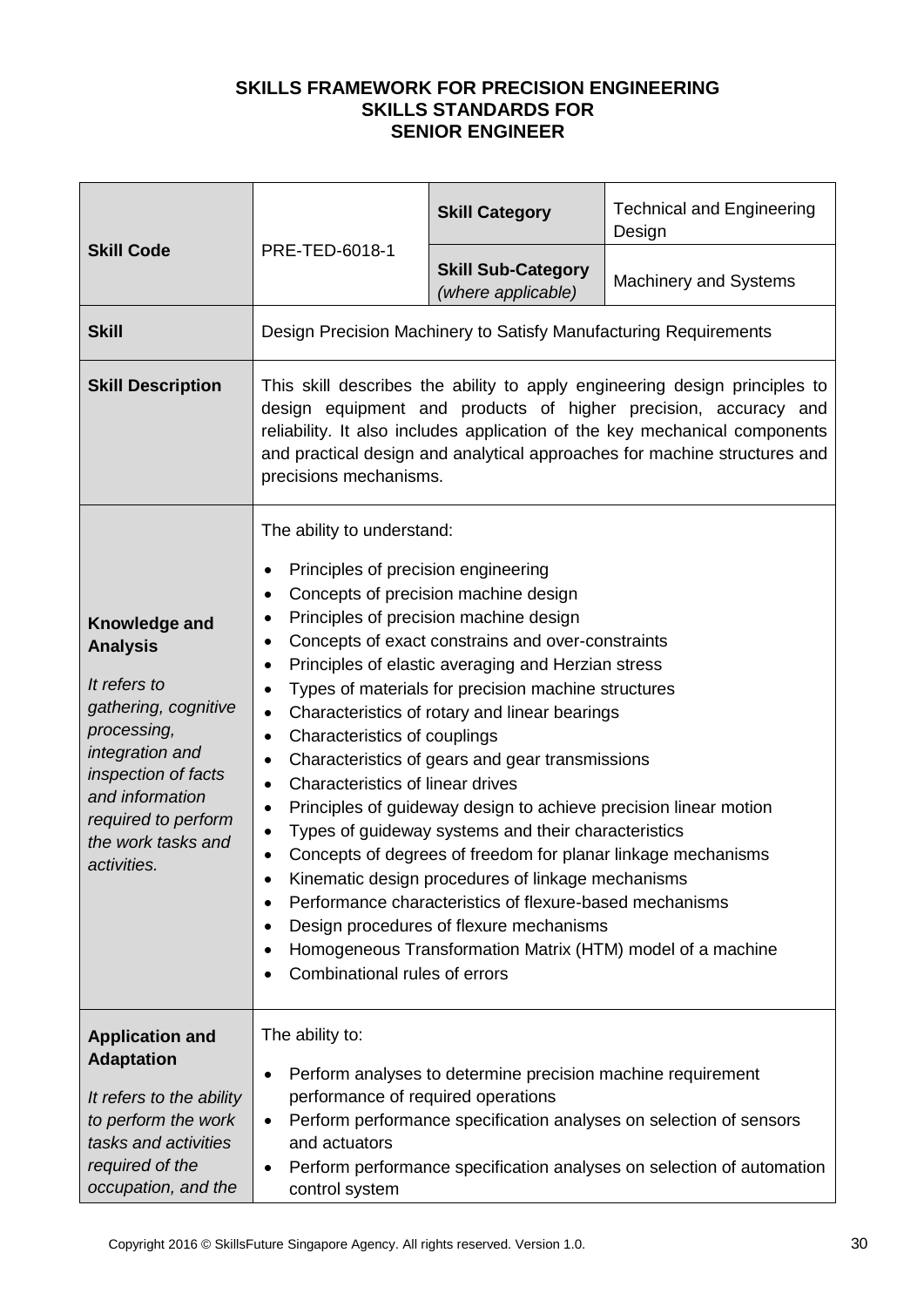| ability to react to<br>and manage the<br>changes at work.                                                                                                                                                                           | Perform performance specification analyses on selection of electrical<br>$\bullet$<br>system<br>Perform performance specification analyses on selection of human<br>$\bullet$<br>machine interface system<br>Design system integration for selected components in accordance to<br>$\bullet$<br>precision machine requirements<br>Report on the selected components used to meet the machine system<br>$\bullet$<br>requirements, including economics, environment and safety<br>considerations<br>Develop machine design specification drawings<br>٠ |
|-------------------------------------------------------------------------------------------------------------------------------------------------------------------------------------------------------------------------------------|-------------------------------------------------------------------------------------------------------------------------------------------------------------------------------------------------------------------------------------------------------------------------------------------------------------------------------------------------------------------------------------------------------------------------------------------------------------------------------------------------------------------------------------------------------|
| <b>Innovation and</b><br><b>Value Creation</b><br>It refers to the ability<br>to generate<br>purposive ideas to<br>improve work<br>performance and/or<br>enhance business<br>values that are<br>aligned to<br>organisational goals. | The ability to:<br>Suggest modifications to existing systems and develop new and/or<br>$\bullet$<br>alternative systems to improve performance                                                                                                                                                                                                                                                                                                                                                                                                        |
| <b>Social Intelligence</b><br>and Ethics<br>It refers to the ability<br>to use affective<br>factors in<br>leadership,<br>relationship and<br>diversity<br>management guided<br>by professional<br>codes of ethics.                  | The ability to:<br>Communicate with customers, colleagues and teams to establish<br>$\bullet$<br>timeframes and design requirements                                                                                                                                                                                                                                                                                                                                                                                                                   |
| <b>Learning to Learn</b><br>It refers to the ability<br>to develop and<br>improve one's self<br>within and outside of<br>one's area of work.                                                                                        | The ability to:<br>Update own learning in precision machine design by subscribing to<br>$\bullet$<br>diverse learning channels and participating in peer review platforms<br>Monitor past designs of precision machines to discern trends to<br>$\bullet$<br>incorporate into pro-active design strategies                                                                                                                                                                                                                                            |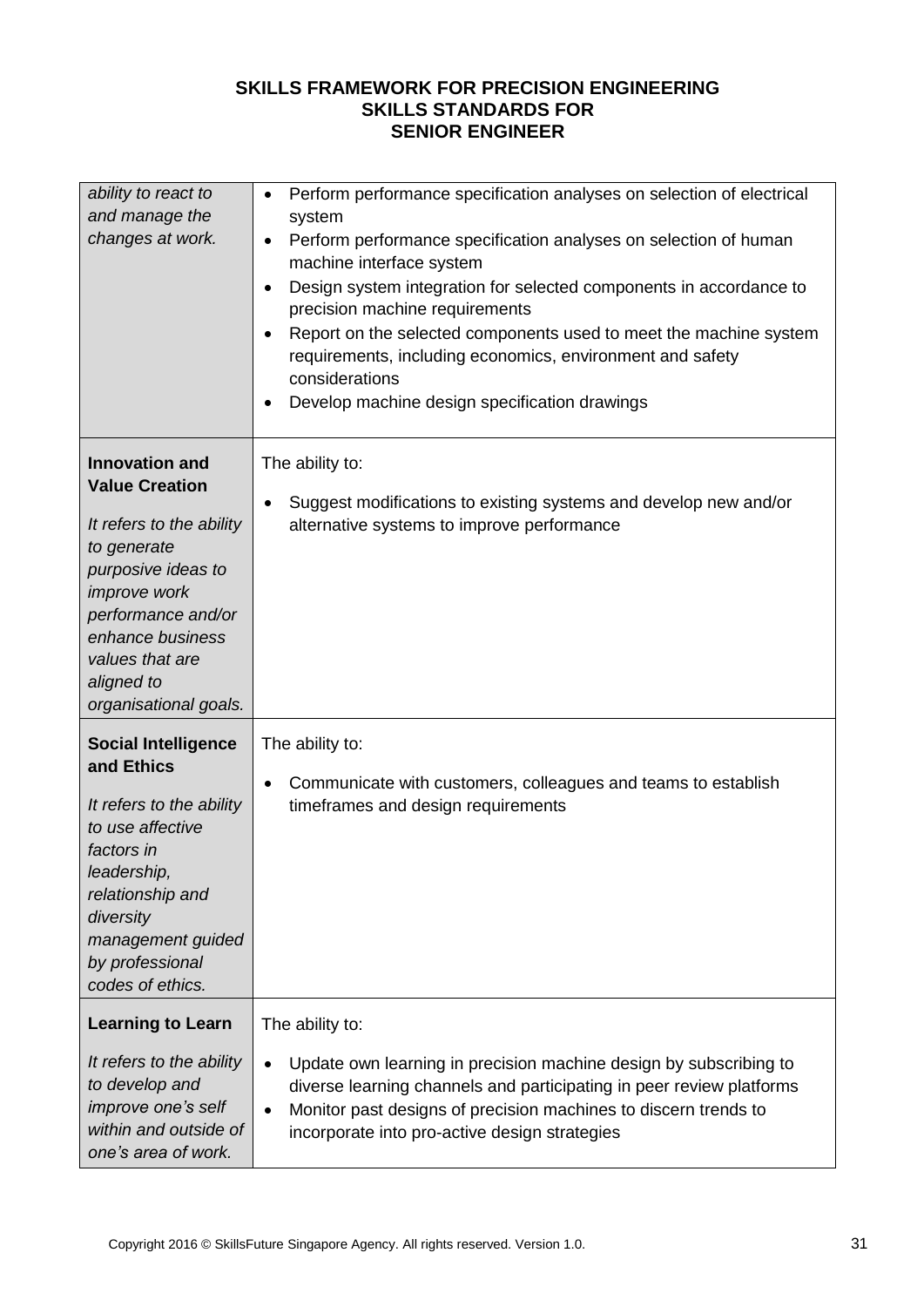|                                                                                                                                                                        | Principles of precision engineering must include:                                                                                                                                                                                                                                                                                                                                                                                                                                                                                               |  |  |  |
|------------------------------------------------------------------------------------------------------------------------------------------------------------------------|-------------------------------------------------------------------------------------------------------------------------------------------------------------------------------------------------------------------------------------------------------------------------------------------------------------------------------------------------------------------------------------------------------------------------------------------------------------------------------------------------------------------------------------------------|--|--|--|
| <b>Range of</b><br><b>Application</b><br>(where applicable)<br>It refers to the<br>critical<br>circumstances and<br>contexts that the<br>skill may be<br>demonstrated. | Advanced concepts of mechanics and mechatronics<br>٠<br>Advanced concepts of electricity and magnetism<br>٠<br>Advanced concepts of thermodynamics<br>Advanced concepts of material science<br>Advanced concepts of engineering mathematics<br>$\bullet$<br>Advanced concepts of design and drafting<br>$\bullet$<br>Advanced concepts of control systems<br>$\bullet$<br>Concepts of computing and programming<br>Advanced concepts of geometric error budgeting<br>٠<br>Advanced concepts of calibration<br>Advanced concepts of measurements |  |  |  |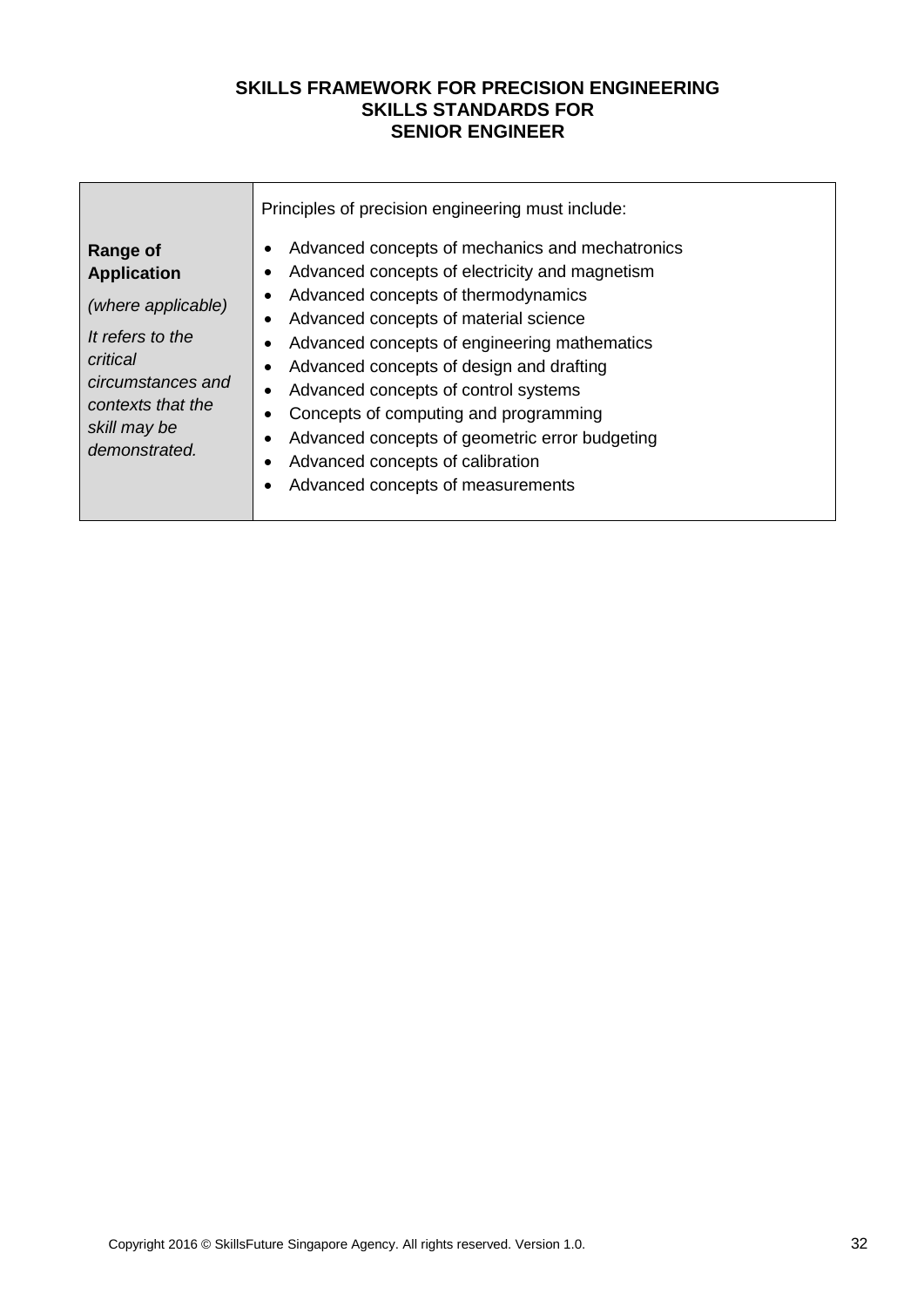| <b>Skill Code</b>                                                                                                                                                                                                             | PRE-PMP-6066-1                                                                                                                                                                                                                                                                                                                                                                                                                                                                                                                                                                                                                                                                                                                                                                                                                                                                                                                                                                     | <b>Skill Category</b>                                             | <b>Precision Manufacturing</b><br>Processes |
|-------------------------------------------------------------------------------------------------------------------------------------------------------------------------------------------------------------------------------|------------------------------------------------------------------------------------------------------------------------------------------------------------------------------------------------------------------------------------------------------------------------------------------------------------------------------------------------------------------------------------------------------------------------------------------------------------------------------------------------------------------------------------------------------------------------------------------------------------------------------------------------------------------------------------------------------------------------------------------------------------------------------------------------------------------------------------------------------------------------------------------------------------------------------------------------------------------------------------|-------------------------------------------------------------------|---------------------------------------------|
|                                                                                                                                                                                                                               |                                                                                                                                                                                                                                                                                                                                                                                                                                                                                                                                                                                                                                                                                                                                                                                                                                                                                                                                                                                    | <b>Skill Sub-Category</b><br>(where applicable)                   | <b>Machining Processes</b>                  |
| <b>Skill</b>                                                                                                                                                                                                                  | <b>Precision Machining Requirements</b>                                                                                                                                                                                                                                                                                                                                                                                                                                                                                                                                                                                                                                                                                                                                                                                                                                                                                                                                            | Evaluate and Apply Non-Traditional Machining Processes to Satisfy |                                             |
| <b>Skill Description</b>                                                                                                                                                                                                      | This skill describes the ability to evaluate non-traditional machining<br>processes to produce components in accordance to specifications. It also<br>includes evaluating non-traditional finishing of metals.                                                                                                                                                                                                                                                                                                                                                                                                                                                                                                                                                                                                                                                                                                                                                                     |                                                                   |                                             |
| Knowledge and<br><b>Analysis</b><br>It refers to<br>gathering, cognitive<br>processing,<br>integration and<br>inspection of facts<br>and information<br>required to perform<br>the work tasks and<br>activities.              | The ability to understand:<br>Principles of precision engineering<br>$\bullet$<br>Principles of metal cutting and machining behaviour<br>$\bullet$<br>Metal machining mechanics and characterisations<br>$\bullet$<br>Stable and chatter conditions and stability lobes<br>٠<br>Types of unbalances and methodologies of balancing<br>$\bullet$<br>Principles of laser cutting and drilling, processes and applications<br>$\bullet$<br>Surface roughness and its measurement<br>$\bullet$<br>Machining accuracy and efficiency<br>$\bullet$<br>Grinding heat generation, major effects and coolant functions<br>$\bullet$<br>Abrasion and abrasive tools, wheel wear mechanism and topography<br>$\bullet$<br>characterisation<br>Lapping and polishing principles and methods<br>$\bullet$<br>Types of media finishing processes and their processing<br>$\bullet$<br>characteristics<br>Flexible automation methods<br>$\bullet$<br>Organisational and legislative requirements |                                                                   |                                             |
| <b>Application and</b><br><b>Adaptation</b><br>It refers to the ability<br>to perform the work<br>tasks and activities<br>required of the<br>occupation, and the<br>ability to react to<br>and manage the<br>changes at work. | The ability to:<br>Perform analyses on functional requirements of high-performance alloy<br>$\bullet$<br>components and shortlist machining processes<br>Perform analyses on characteristics of cutting tools for precision<br>$\bullet$<br>machining applications<br>Perform analyses on laser cutting and drilling processes to assess<br>$\bullet$<br>suitability for finishing high-performance alloy components<br>Perform analyses on abrasion properties and characteristics of<br>$\bullet$<br>abrasive tools and grinding systems<br>Perform analyses on lapping and polishing mechanisms to determine<br>$\bullet$<br>appropriate lapping and polishing equipment                                                                                                                                                                                                                                                                                                        |                                                                   |                                             |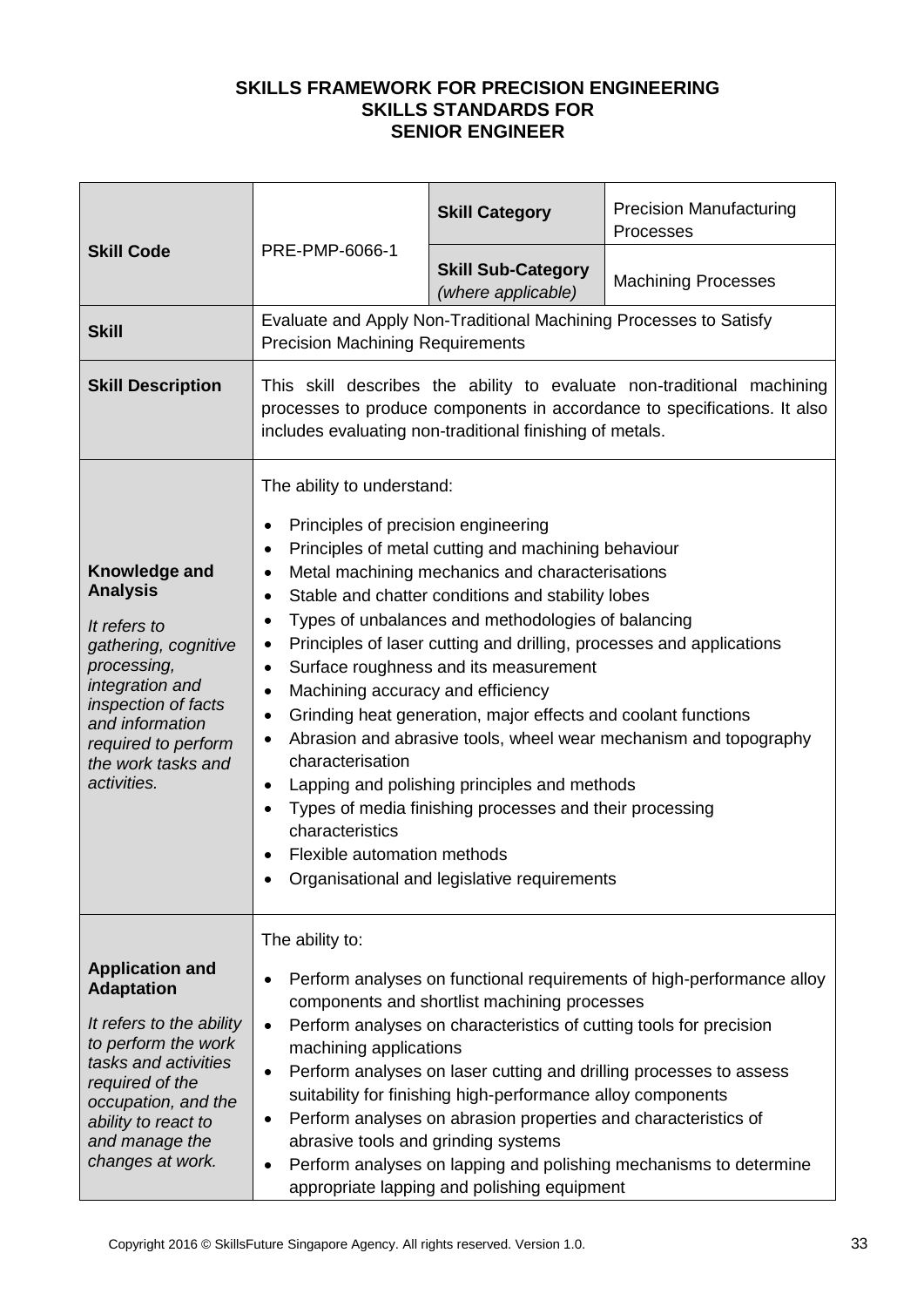|                                                                                                                                                                                                                                     | Determine media finishing for freeform surfaces and hard-to-reach<br>$\bullet$<br>surfaces<br>Evaluate the effects of grinding heat and wheel wear on components<br>٠<br>Review automation methods for materials removal                                                                                                                                                                                                      |
|-------------------------------------------------------------------------------------------------------------------------------------------------------------------------------------------------------------------------------------|-------------------------------------------------------------------------------------------------------------------------------------------------------------------------------------------------------------------------------------------------------------------------------------------------------------------------------------------------------------------------------------------------------------------------------|
| <b>Innovation and</b><br><b>Value Creation</b><br>It refers to the ability<br>to generate<br>purposive ideas to<br>improve work<br>performance and/or<br>enhance business<br>values that are<br>aligned to<br>organisational goals. | The ability to:<br>Perform productivity review on selected cutting and finishing processes                                                                                                                                                                                                                                                                                                                                    |
| <b>Social Intelligence</b><br>and Ethics<br>It refers to the ability<br>to use affective<br>factors in<br>leadership,<br>relationship and<br>diversity<br>management guided<br>by professional<br>codes of ethics.                  | The ability to:<br>The ability to discuss with customers, colleagues and team to assist in<br>$\bullet$<br>establishing timeframes and requirements                                                                                                                                                                                                                                                                           |
| <b>Learning to Learn</b><br>It refers to the ability<br>to develop and<br>improve one's self<br>within and outside of<br>one's area of work.                                                                                        | The ability to:<br>Engage in self-reflection to review effectiveness of machining process<br>$\bullet$<br>Update own learning in advanced metal precision machining by<br>$\bullet$<br>subscribing to diverse learning channels and participating in peer<br>review platforms                                                                                                                                                 |
| Range of<br><b>Application</b><br>(where applicable)<br>It refers to the<br>critical<br>circumstances and<br>contexts that the<br>skill may be<br>demonstrated.                                                                     | Principles of precision engineering must include:<br>Advanced concepts of mechanics and mechatronics<br>٠<br>Advanced concepts of electricity and magnetism<br>$\bullet$<br>Advanced concepts of thermodynamics<br>$\bullet$<br>Advanced concepts of optics<br>$\bullet$<br>Advanced concepts of material science<br>$\bullet$<br>Advanced concepts of control systems<br>$\bullet$<br>Advanced concepts of measurements<br>٠ |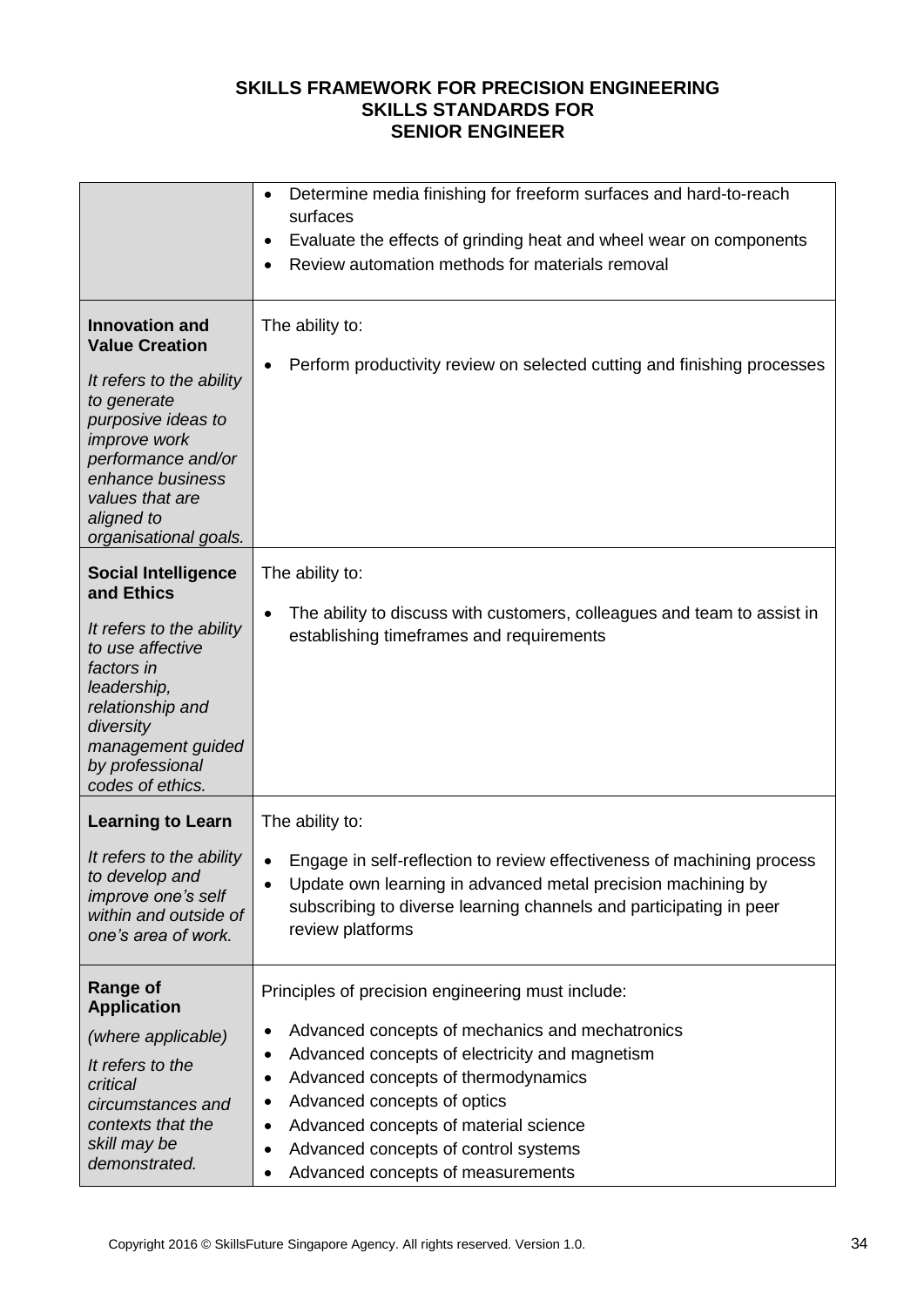| Principles of metal cutting and machining behaviour must include:<br>Types of cutting tools, tool materials and tool wear and failure<br>$\bullet$<br>characteristics<br>Machining dynamics<br>$\bullet$<br>High speed machining<br>$\bullet$<br>Fixturing and machining simulation<br>$\bullet$ |
|--------------------------------------------------------------------------------------------------------------------------------------------------------------------------------------------------------------------------------------------------------------------------------------------------|
| Non-traditional finishings must include:<br>Abrasive media finishing (abrasive flow machining, vibratory finishing<br>and magnetic field-assisted finishing)<br>Laser cutting and drilling<br>$\bullet$<br>Electrical discharge machining (EDM)<br>$\bullet$                                     |
| Organisational and legislative requirements must include:<br>Economics, environment requirements<br>Workplace Safety and Health Act                                                                                                                                                              |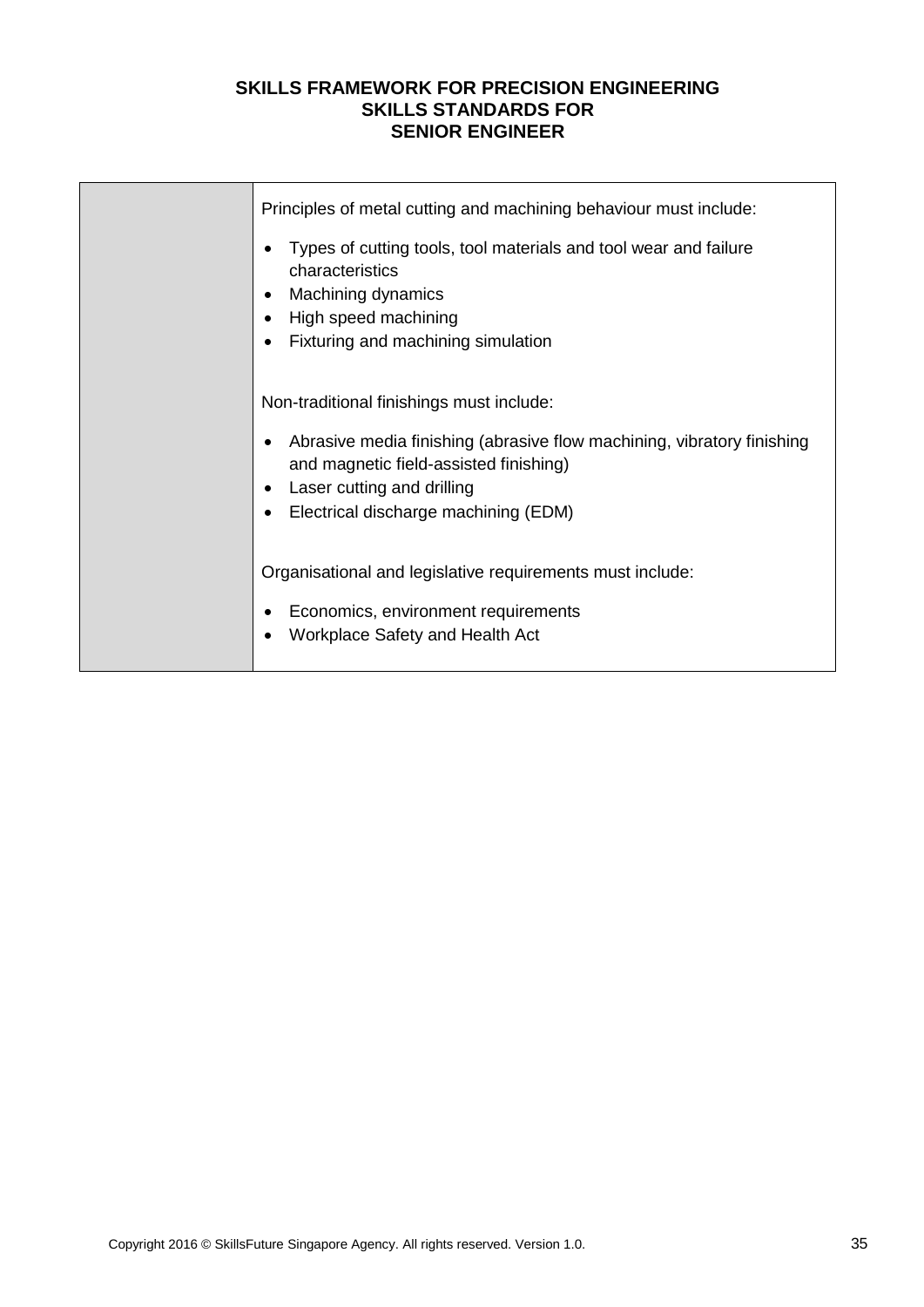| <b>Skill Code</b>                                                                                                                                                                                                             | PRE-PMP-6067-1                                                                                                                                                                                                                                                                                                                                                                                                                                                                                      | <b>Skill Category</b>                                              | <b>Precision Manufacturing</b><br>Processes |  |
|-------------------------------------------------------------------------------------------------------------------------------------------------------------------------------------------------------------------------------|-----------------------------------------------------------------------------------------------------------------------------------------------------------------------------------------------------------------------------------------------------------------------------------------------------------------------------------------------------------------------------------------------------------------------------------------------------------------------------------------------------|--------------------------------------------------------------------|---------------------------------------------|--|
|                                                                                                                                                                                                                               |                                                                                                                                                                                                                                                                                                                                                                                                                                                                                                     | <b>Skill Sub-Category</b><br>(where applicable)                    | <b>Machining Processes</b>                  |  |
| <b>Skill</b>                                                                                                                                                                                                                  | Machining Process for Manufacturing                                                                                                                                                                                                                                                                                                                                                                                                                                                                 | Evaluate Machining Process Plan to Determine Appropriate Precision |                                             |  |
| <b>Skill Description</b>                                                                                                                                                                                                      | This skill describes the ability to evaluate and optimise machining<br>parameters and process plans for materials used in mould, tool-making<br>and precision component manufacturing to achieve the optimum required<br>product specifications. It also includes evaluation of quality control<br>procedures.                                                                                                                                                                                      |                                                                    |                                             |  |
| Knowledge and<br><b>Analysis</b><br>It refers to<br>gathering, cognitive<br>processing,<br>integration and<br>inspection of facts<br>and information<br>required to perform<br>the work tasks and<br>activities.              | The ability to understand:<br>Principles of precision engineering<br>$\bullet$<br>Methods and tools for evaluating the engineering process<br>$\bullet$<br>Evaluation criteria for engineering processes<br>$\bullet$<br>Types and impact of recommendations on engineering processes<br>٠<br>Organisational and legislative requirements<br>$\bullet$                                                                                                                                              |                                                                    |                                             |  |
| <b>Application and</b><br><b>Adaptation</b><br>It refers to the ability<br>to perform the work<br>tasks and activities<br>required of the<br>occupation, and the<br>ability to react to<br>and manage the<br>changes at work. | The ability to:<br>Evaluate machining process objectives, in accordance to workplace<br>٠<br>procedures and legislative requirements<br>Evaluate machining process plans, in accordance with workplace<br>٠<br>procedures<br>Review and evaluate proposals on the selection of unnecessary<br>$\bullet$<br>processes toeliminate, in accordance with workplace procedures<br>Evaluate quality control procedures on the aspects of quality and<br>$\bullet$<br>compliance to regulatory requirement |                                                                    |                                             |  |
| <b>Innovation and</b><br><b>Value Creation</b><br>It refers to the ability<br>to generate<br>purposive ideas to<br><i>improve</i> work                                                                                        | The ability to:<br>Analyse and propose opportunities of improved machining approaches<br>$\bullet$<br>in workplace                                                                                                                                                                                                                                                                                                                                                                                  |                                                                    |                                             |  |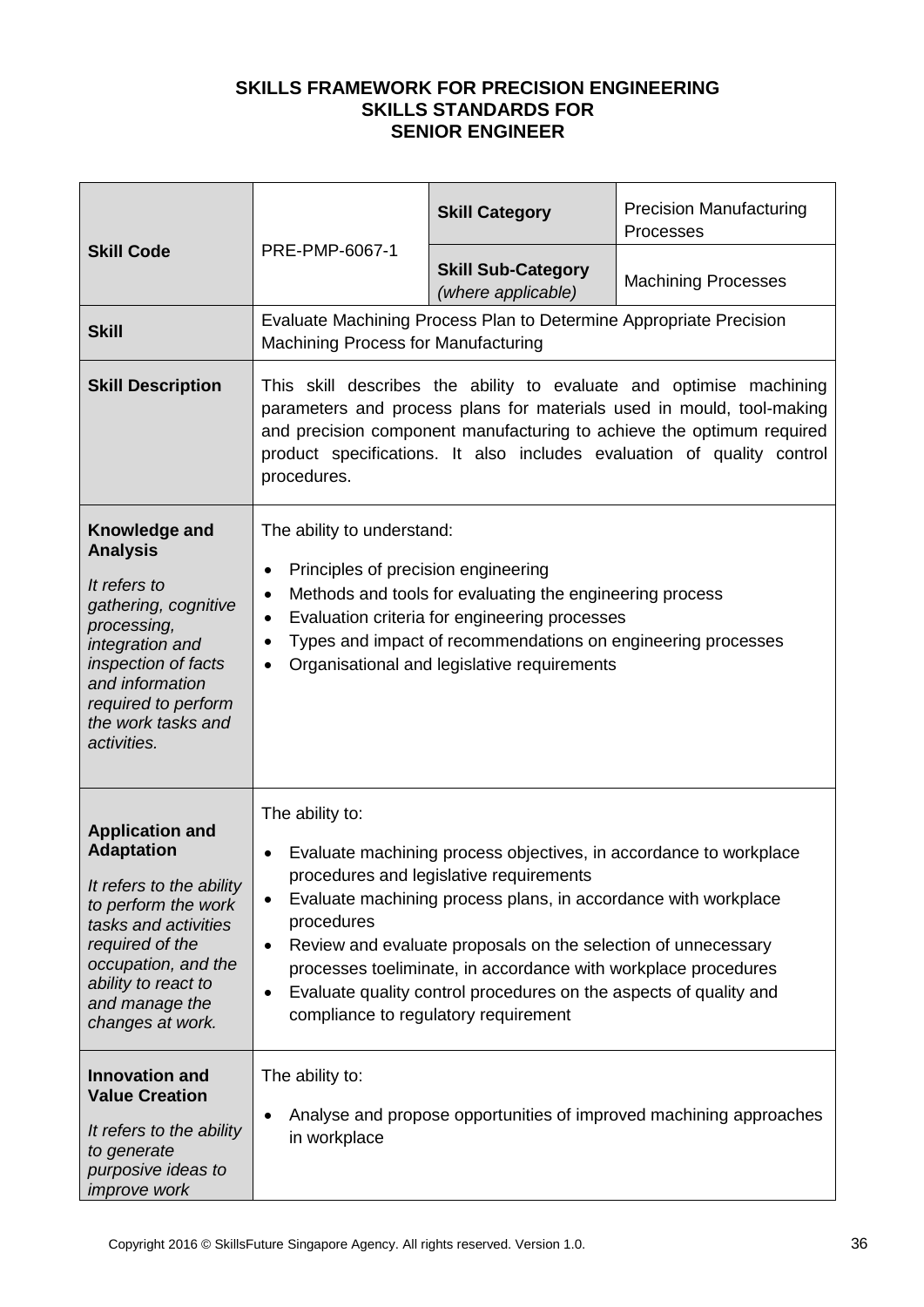| performance and/or<br>enhance business<br>values that are<br>aligned to<br>organisational goals.                                                                                                                   |                                                                                                                                                                                                                                                                                                                                                                                                                                                                                                                                                                                                                                                                                                                                                                                                                                                                                                                  |
|--------------------------------------------------------------------------------------------------------------------------------------------------------------------------------------------------------------------|------------------------------------------------------------------------------------------------------------------------------------------------------------------------------------------------------------------------------------------------------------------------------------------------------------------------------------------------------------------------------------------------------------------------------------------------------------------------------------------------------------------------------------------------------------------------------------------------------------------------------------------------------------------------------------------------------------------------------------------------------------------------------------------------------------------------------------------------------------------------------------------------------------------|
| <b>Social Intelligence</b><br>and Ethics<br>It refers to the ability<br>to use affective<br>factors in<br>leadership,<br>relationship and<br>diversity<br>management guided<br>by professional<br>codes of ethics. | The ability to:<br>Explain the evaluation criteria to team members<br>$\bullet$<br>Communicate the improved work processes to relevant stakeholders<br>$\bullet$                                                                                                                                                                                                                                                                                                                                                                                                                                                                                                                                                                                                                                                                                                                                                 |
| <b>Learning to Learn</b>                                                                                                                                                                                           | The ability to:                                                                                                                                                                                                                                                                                                                                                                                                                                                                                                                                                                                                                                                                                                                                                                                                                                                                                                  |
| It refers to the ability<br>to develop and<br>improve one's self<br>within and outside of<br>one's area of work.                                                                                                   | Keep abreast of new methods or processes, which may potentially lead<br>$\bullet$<br>to reduction in costs<br>Update own learning in machining processes by subscribing to diverse<br>$\bullet$<br>learning channels and participating in peer review platforms                                                                                                                                                                                                                                                                                                                                                                                                                                                                                                                                                                                                                                                  |
| <b>Range of</b><br><b>Application</b><br>(where applicable)<br>It refers to the<br>critical<br>circumstances and<br>contexts that the<br>skill may be<br>demonstrated.                                             | Principles of precision engineering must include:<br>Advanced concepts of mechanics and mechatronics<br>٠<br>Advanced concepts of electricity and magnetism<br>$\bullet$<br>Advanced concepts of thermodynamics<br>٠<br>Advanced concepts of material science<br>$\bullet$<br>Advanced concepts of engineering mathematics<br>Advanced concepts of design and drafting<br>٠<br>Advanced concepts of control systems<br>٠<br>Concepts of computing and programming<br>٠<br>Advanced concepts of geometric error budgeting<br>٠<br>Advanced concepts of calibration<br>٠<br>Advanced concepts of measurements<br>٠<br>Evaluating engineering processes must include evaluation of the following:<br>Standard operating procedures and work instructions<br>$\bullet$<br>Process and quality control and assurance documentation<br>$\bullet$<br>Organisation documentation<br>$\bullet$<br>IT systems<br>$\bullet$ |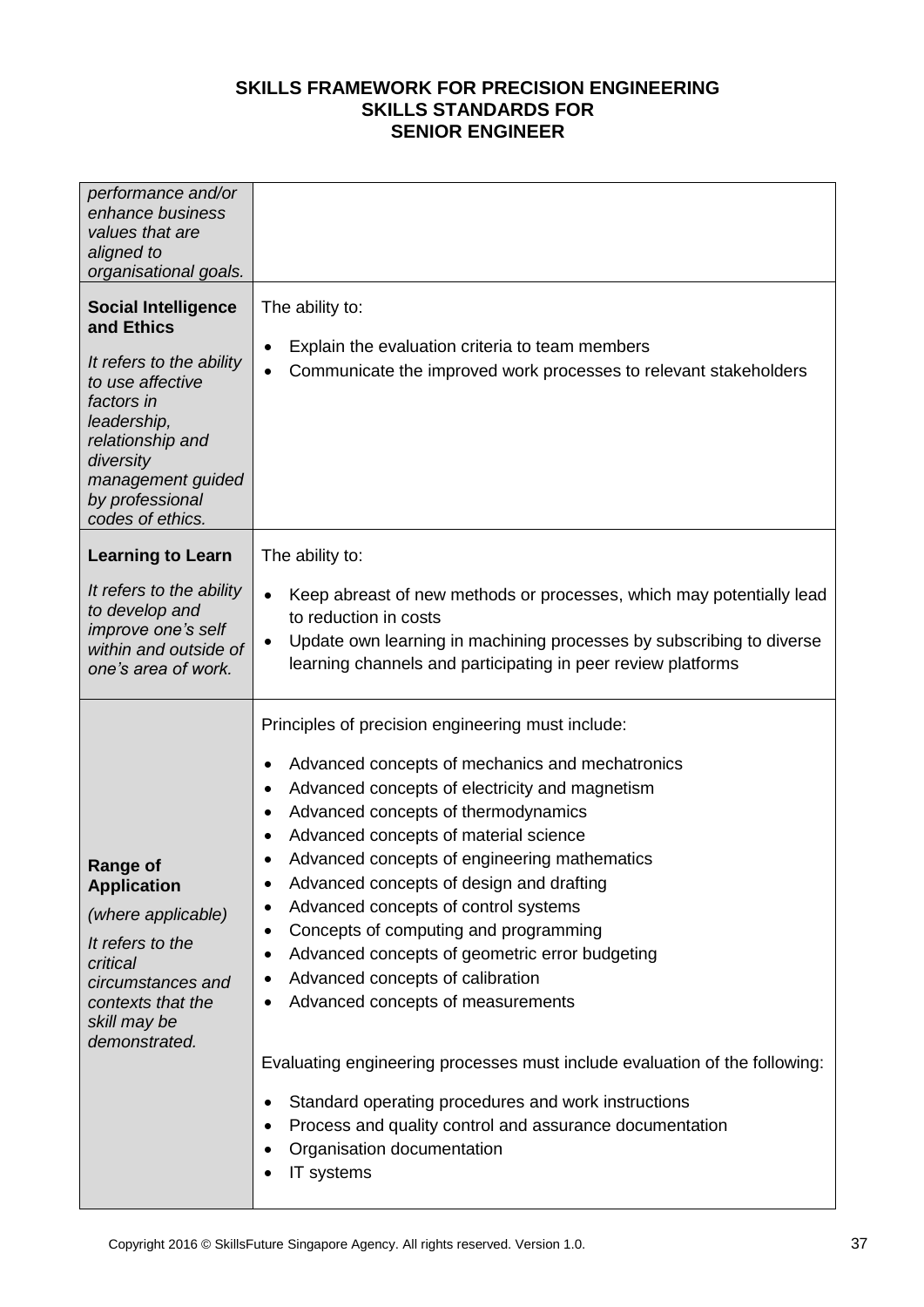| Organisational and legislative requirements must include:              |
|------------------------------------------------------------------------|
| Economics, environment requirements<br>Workplace Safety and Health Act |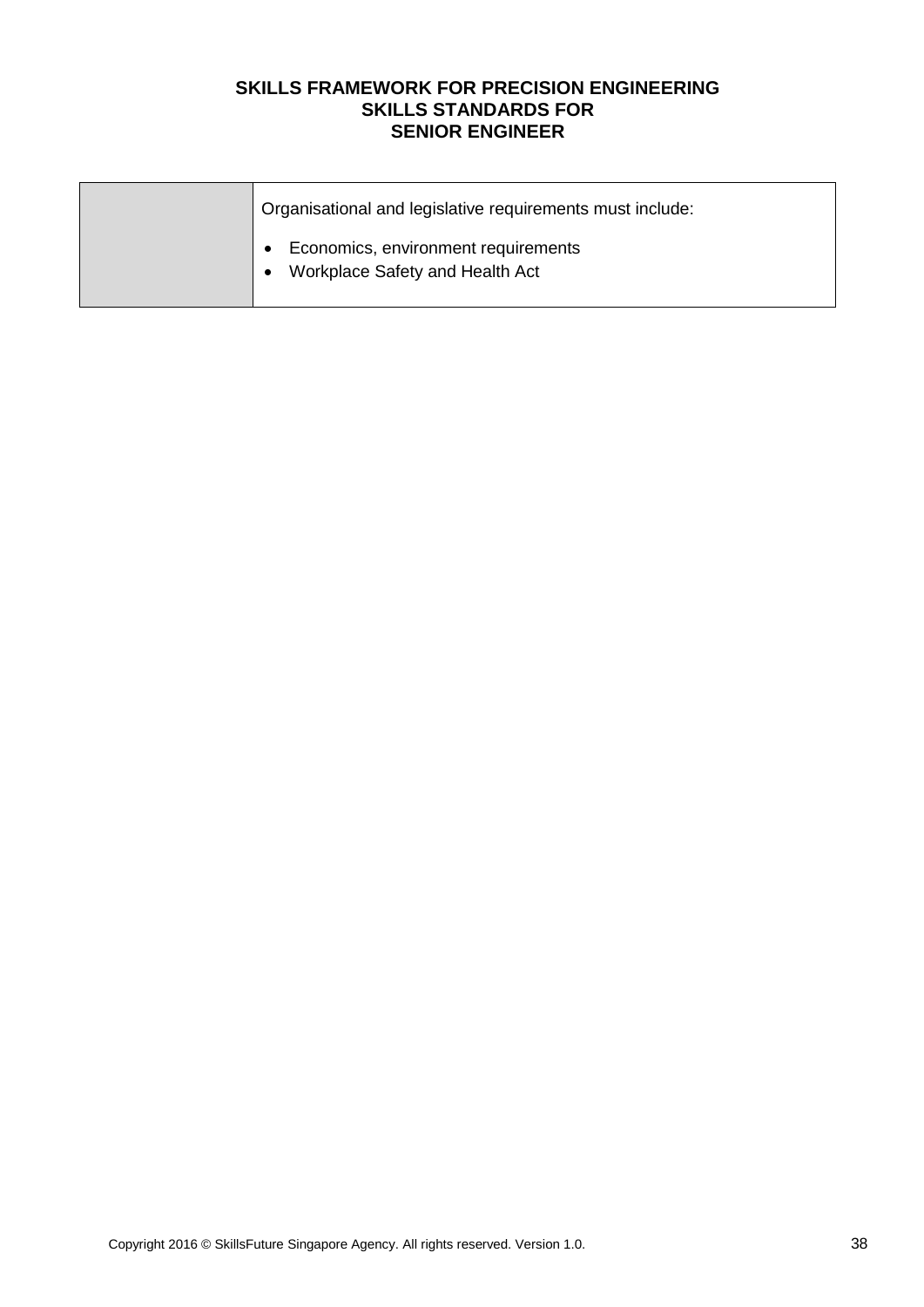|                                                                                                                                                                                                                               |                                                                                                                                                                                                                                                                                                                                                                                                                                                                                                                                                                                                                                                            | <b>Skill Category</b>                                          | <b>Precision Manufacturing</b><br>Processes |
|-------------------------------------------------------------------------------------------------------------------------------------------------------------------------------------------------------------------------------|------------------------------------------------------------------------------------------------------------------------------------------------------------------------------------------------------------------------------------------------------------------------------------------------------------------------------------------------------------------------------------------------------------------------------------------------------------------------------------------------------------------------------------------------------------------------------------------------------------------------------------------------------------|----------------------------------------------------------------|---------------------------------------------|
| <b>Skill Code</b>                                                                                                                                                                                                             | PRE-PMP-6068-1                                                                                                                                                                                                                                                                                                                                                                                                                                                                                                                                                                                                                                             | <b>Skill Sub-Category</b><br>(where applicable)                | <b>Forming Processes</b>                    |
| <b>Skill</b>                                                                                                                                                                                                                  | <b>Process for Manufacturing</b>                                                                                                                                                                                                                                                                                                                                                                                                                                                                                                                                                                                                                           | Evaluate Forming Process Plan to Determine Appropriate Forming |                                             |
| <b>Skill Description</b>                                                                                                                                                                                                      | This skill describes the ability to evaluate and optimise applications of<br>different advanced forming methodologies for materials used in precision<br>manufacturing, to achieve the optimum required shape in accordance with<br>design specifications. It also includes cost analyses.                                                                                                                                                                                                                                                                                                                                                                 |                                                                |                                             |
| Knowledge and<br><b>Analysis</b><br>It refers to gathering,<br>cognitive<br>processing,<br>integration and<br>inspection of facts<br>and information<br>required to perform<br>the work tasks and<br>activities.              | The ability to understand:<br>Principles of precision engineering<br>$\bullet$<br>Methods and tools for evaluating the engineering process<br>$\bullet$<br>Evaluation criteria for engineering processes<br>$\bullet$<br>Types and impact of recommendations on engineering processes<br>$\bullet$<br>Organisational and legislative requirements<br>$\bullet$                                                                                                                                                                                                                                                                                             |                                                                |                                             |
| <b>Application and</b><br><b>Adaptation</b><br>It refers to the ability<br>to perform the work<br>tasks and activities<br>required of the<br>occupation, and the<br>ability to react to and<br>manage the<br>changes at work. | The ability to:<br>Evaluate methods of analysis on finishing requirements, in accordance<br>$\bullet$<br>with design specifications<br>Review selections of finishing processes to suit application<br>requirements<br>Evaluate selections of finishing applications, in accordance with design<br>$\bullet$<br>specifications<br>Evaluate finishing process plans for particular applications<br>٠<br>Evaluate quality control procedures to address aspects of product<br>٠<br>quality and compliance to regulatory requirements<br>Submit full evaluation reports on whether the engineering process<br>$\bullet$<br>plans meet functional requirements |                                                                |                                             |
| <b>Innovation and</b><br><b>Value Creation</b><br>It refers to the ability<br>to generate                                                                                                                                     | The ability to:<br>Analyse and propose opportunities of improved forming approaches in<br>٠<br>workplace                                                                                                                                                                                                                                                                                                                                                                                                                                                                                                                                                   |                                                                |                                             |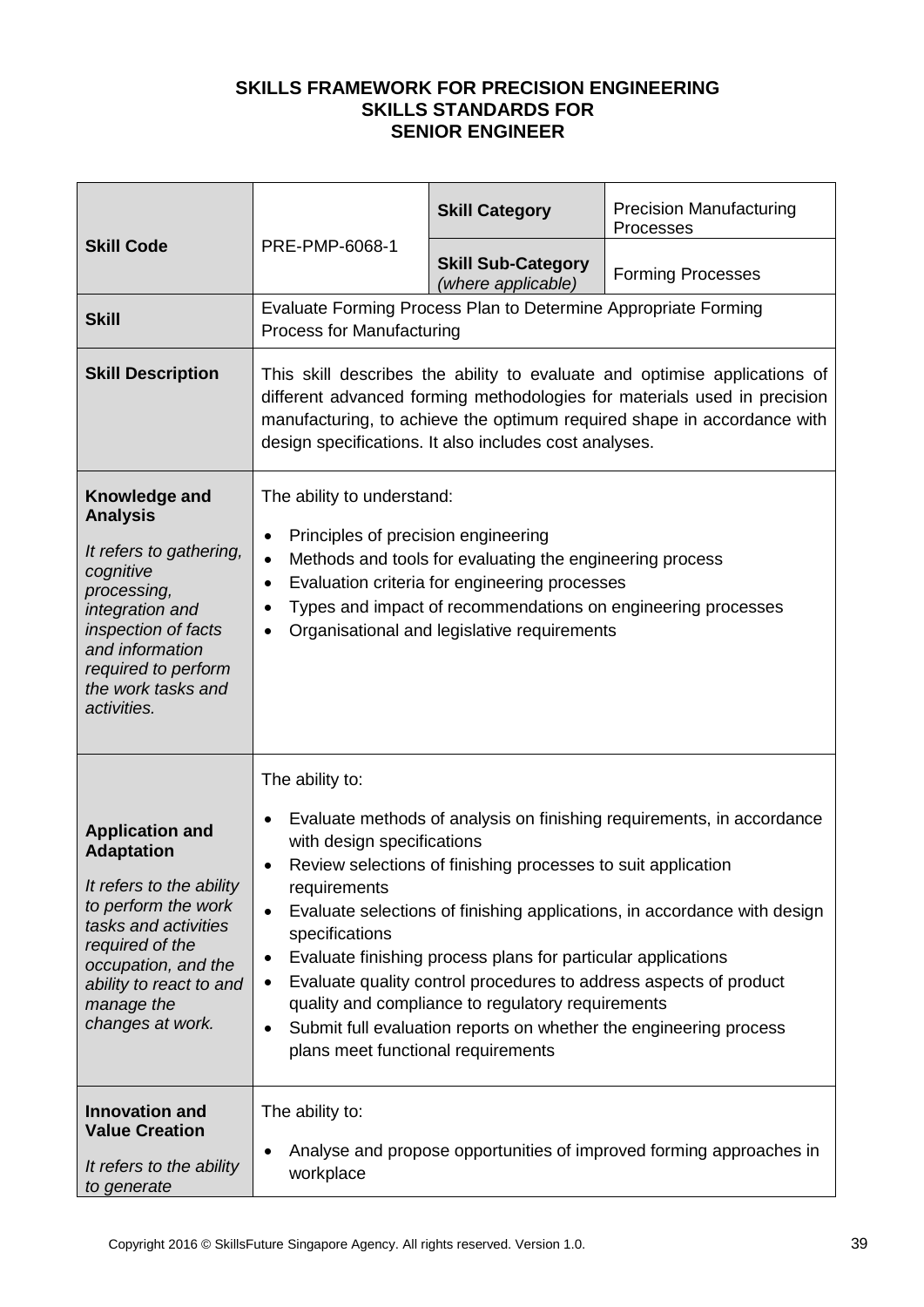| purposive ideas to<br><i>improve</i> work<br>performance and/or<br>enhance business<br>values that are<br>aligned to<br>organisational goals.                                                                   |                                                                                                                                                                                                                                                                                                                                                                                                                                                                                                                                                                                                                                                                     |
|-----------------------------------------------------------------------------------------------------------------------------------------------------------------------------------------------------------------|---------------------------------------------------------------------------------------------------------------------------------------------------------------------------------------------------------------------------------------------------------------------------------------------------------------------------------------------------------------------------------------------------------------------------------------------------------------------------------------------------------------------------------------------------------------------------------------------------------------------------------------------------------------------|
| <b>Social Intelligence</b><br>and Ethics<br>It refers to the ability<br>to use affective<br>factors in leadership,<br>relationship and<br>diversity<br>management guided<br>by professional<br>codes of ethics. | The ability to:<br>Explain the evaluation criteria to team members Communicate the<br>$\bullet$<br>improved work processes to relevant stakeholders in accordance with<br>organisational procedures                                                                                                                                                                                                                                                                                                                                                                                                                                                                 |
| <b>Learning to Learn</b>                                                                                                                                                                                        | The ability to:                                                                                                                                                                                                                                                                                                                                                                                                                                                                                                                                                                                                                                                     |
| It refers to the ability<br>to develop and<br>improve one's self<br>within and outside of<br>one's area of work.                                                                                                | Keep abreast of new methods or processes which may potentially lead<br>$\bullet$<br>to reduction in costs.<br>Update own learning in forming engineering by subscribing to diverse<br>$\bullet$<br>learning channels and participating in peer review platforms                                                                                                                                                                                                                                                                                                                                                                                                     |
| <b>Range of</b><br><b>Application</b><br>(where applicable)<br>It refers to the critical<br>circumstances and<br>contexts that the skill<br>may be<br>demonstrated.                                             | Principles of precision engineering must include:<br>Advanced concepts of mechanics and mechatronics<br>$\bullet$<br>Advanced concepts of electricity and magnetism<br>$\bullet$<br>Advanced concepts of thermodynamics<br>$\bullet$<br>Advanced concepts of material science<br>Advanced concepts of engineering mathematics<br>Advanced concepts of design and drafting<br>$\bullet$<br>Advanced concepts of control systems<br>$\bullet$<br>Concepts of computing and programming<br>$\bullet$<br>Advanced concepts of geometric error budgeting<br>$\bullet$<br>Advanced concepts of calibration<br>$\bullet$<br>Advanced concepts of measurements<br>$\bullet$ |
|                                                                                                                                                                                                                 | Evaluating engineering processes include evaluation of the following<br>Standard operating procedures and work instructions<br>$\bullet$<br>Process and quality control or assurance documentation<br>$\bullet$<br>Organisation documentation<br>IT system s                                                                                                                                                                                                                                                                                                                                                                                                        |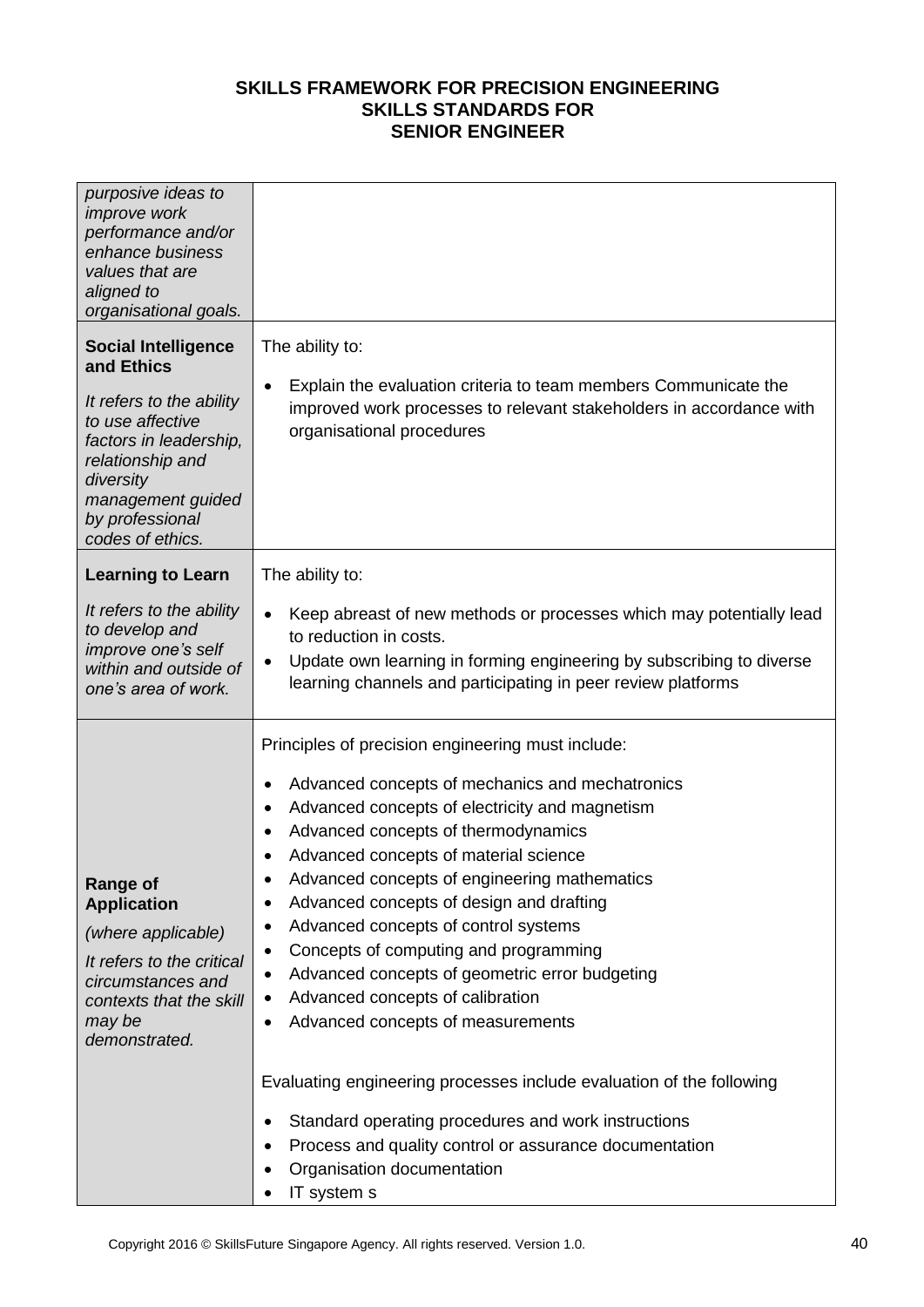| Organisational and legislative requirements must include:                                        |
|--------------------------------------------------------------------------------------------------|
| Economics, environment requirements<br>$\bullet$<br>Workplace Safety and Health Act<br>$\bullet$ |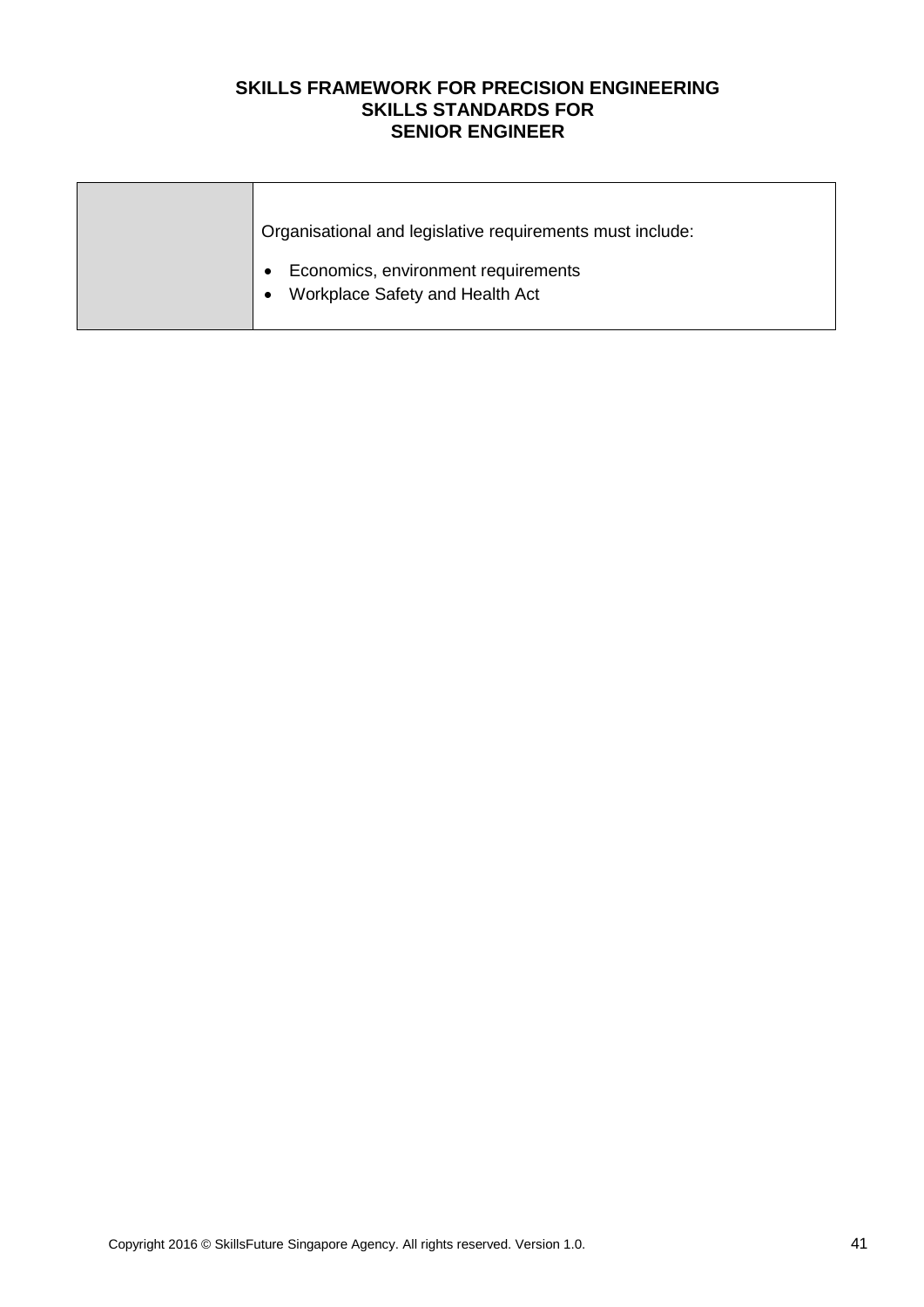| <b>Skill Code</b>                                                                                                                                                                                                | PRE-PMP-6069-1                                                                                                                                                                                                                                                                                                                                                                                                                                                                                                                                                                                                                                                                                                                                                                                                                                                                                                                                                                                                                                                                                                                                                                                                                                                                                                                                                           | <b>Skill Category</b>                           | <b>Precision Manufacturing</b><br>Processes                         |
|------------------------------------------------------------------------------------------------------------------------------------------------------------------------------------------------------------------|--------------------------------------------------------------------------------------------------------------------------------------------------------------------------------------------------------------------------------------------------------------------------------------------------------------------------------------------------------------------------------------------------------------------------------------------------------------------------------------------------------------------------------------------------------------------------------------------------------------------------------------------------------------------------------------------------------------------------------------------------------------------------------------------------------------------------------------------------------------------------------------------------------------------------------------------------------------------------------------------------------------------------------------------------------------------------------------------------------------------------------------------------------------------------------------------------------------------------------------------------------------------------------------------------------------------------------------------------------------------------|-------------------------------------------------|---------------------------------------------------------------------|
|                                                                                                                                                                                                                  |                                                                                                                                                                                                                                                                                                                                                                                                                                                                                                                                                                                                                                                                                                                                                                                                                                                                                                                                                                                                                                                                                                                                                                                                                                                                                                                                                                          | <b>Skill Sub-Category</b><br>(where applicable) | <b>Forming Processes</b>                                            |
| <b>Skill</b>                                                                                                                                                                                                     | <b>Forming Process</b>                                                                                                                                                                                                                                                                                                                                                                                                                                                                                                                                                                                                                                                                                                                                                                                                                                                                                                                                                                                                                                                                                                                                                                                                                                                                                                                                                   |                                                 | Review Integrated Forming Process Technology for Metals to Optimise |
| <b>Skill Description</b>                                                                                                                                                                                         | This skill describes the ability to review applications of basic metal forming<br>process simulations, process and tooling designs for high strength and<br>light weight alloys. It also includes integrated forming process technology<br>for metals for manufacturing of high performance parts.                                                                                                                                                                                                                                                                                                                                                                                                                                                                                                                                                                                                                                                                                                                                                                                                                                                                                                                                                                                                                                                                       |                                                 |                                                                     |
| Knowledge and<br><b>Analysis</b><br>It refers to<br>gathering, cognitive<br>processing,<br>integration and<br>inspection of facts<br>and information<br>required to perform<br>the work tasks and<br>activities. | The ability to understand:<br>Concepts and characteristics of typical bulk forming processes<br>$\bullet$<br>Characteristics of material deformation<br>$\bullet$<br>Types and characteristics of cold forging<br>$\bullet$<br>Critical process parameters and design guidelines for the cold forging<br>$\bullet$<br>process<br>Types of defects related to forming modes<br>٠<br>Procedures for designing spin forming processes and the basics of<br>$\bullet$<br>design concepts to pre-form, tooling and roller<br>Cold forging process and tooling for performing cold forging<br>$\bullet$<br>Concepts of different sheet metal forming processes, strengths and<br>$\bullet$<br>typical processing routes<br>Design guidelines for sheet metal forming processes<br>$\bullet$<br>Basics of bending-based processes and their limitations<br>$\bullet$<br>Reasons of spring back in sheet metal forming<br>$\bullet$<br>Basics of stamping processes and their limitations<br>Basics of deep drawing processes and their limitations<br>$\bullet$<br>Strategy of forming using combined stamping and forging technology<br>$\bullet$<br>Concepts of finite element methods applied to metal forming processes<br>$\bullet$<br>Material failure mechanisms and mechanical testing methods<br>$\bullet$<br>Organisational and legislative requirements<br>$\bullet$ |                                                 |                                                                     |
| <b>Application and</b><br><b>Adaptation</b><br>It refers to the ability<br>to perform the work<br>tasks and activities<br>required of the<br>occupation, and the                                                 | The ability to:<br>Develop manufacturing plans for bulk forming processes, based on<br>$\bullet$<br>selected materials and product shapes<br>Develop manufacturing plans for the process parameters and tooling<br>$\bullet$<br>required for forming processes<br>Perform material testing post-manufacturing processes, using<br>$\bullet$                                                                                                                                                                                                                                                                                                                                                                                                                                                                                                                                                                                                                                                                                                                                                                                                                                                                                                                                                                                                                              |                                                 |                                                                     |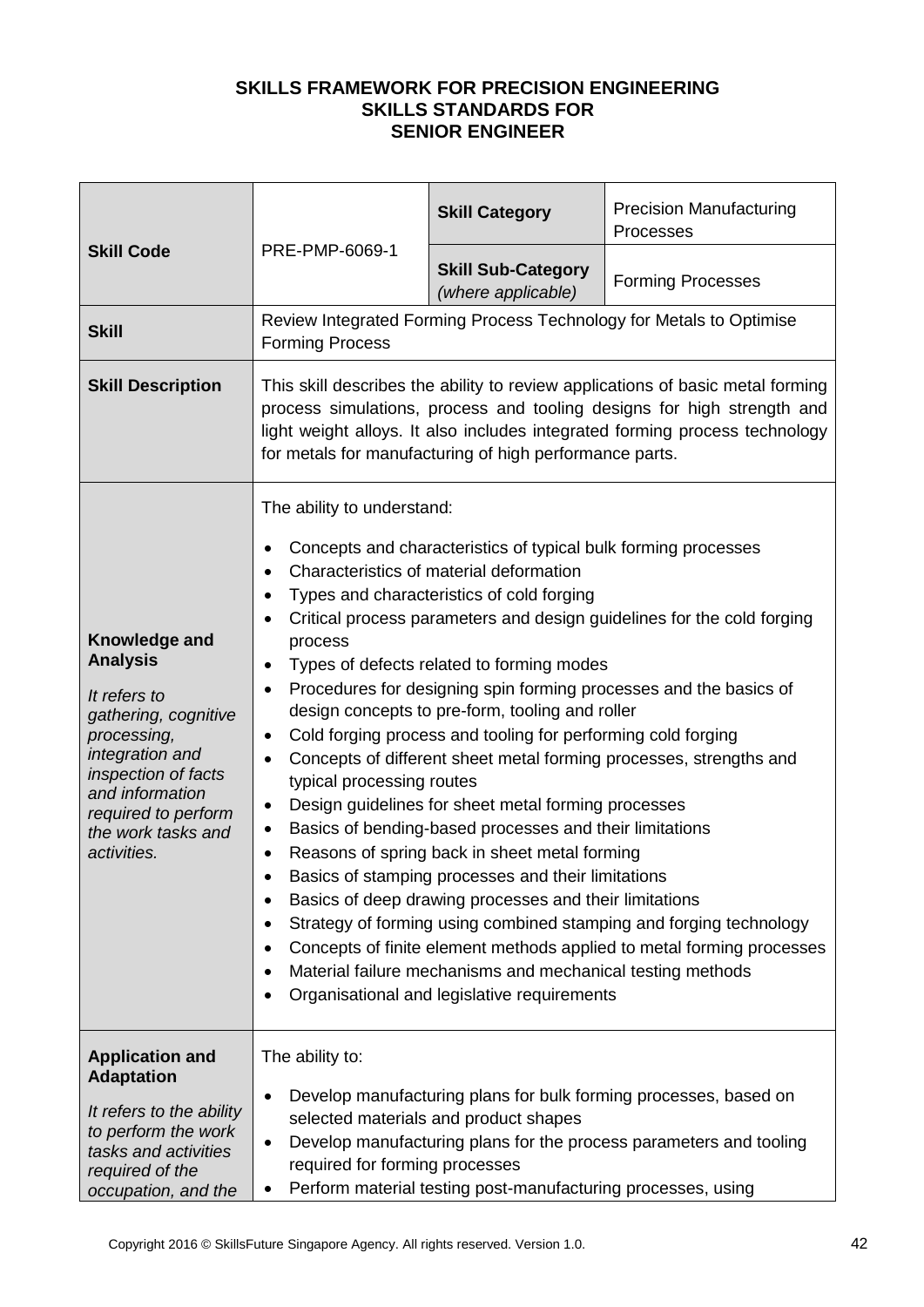| ability to react to<br>and manage the<br>changes at work.                                                                                                                                                                           | approved defect control plans<br>Review failed processes and perform corrective actions<br>$\bullet$<br>Submit full evaluation reports on whether engineering process plans<br>$\bullet$<br>meet functional requirements                                                            |  |  |  |
|-------------------------------------------------------------------------------------------------------------------------------------------------------------------------------------------------------------------------------------|-------------------------------------------------------------------------------------------------------------------------------------------------------------------------------------------------------------------------------------------------------------------------------------|--|--|--|
| <b>Innovation and</b><br><b>Value Creation</b><br>It refers to the ability<br>to generate<br>purposive ideas to<br>improve work<br>performance and/or<br>enhance business<br>values that are<br>aligned to<br>organisational goals. | The ability to:<br>Perform analyses on applications of different forming processes to<br>٠<br>achieve the most effective results                                                                                                                                                    |  |  |  |
| <b>Social Intelligence</b><br>and Ethics<br>It refers to the ability<br>to use affective<br>factors in<br>leadership,<br>relationship and<br>diversity<br>management guided<br>by professional<br>codes of ethics.                  | The ability to:<br>Communicate with customers, colleagues and teams to assist in<br>$\bullet$<br>establishing timeframes and requirements                                                                                                                                           |  |  |  |
| <b>Learning to Learn</b>                                                                                                                                                                                                            | The ability to:                                                                                                                                                                                                                                                                     |  |  |  |
| It refers to the ability<br>to develop and<br><i>improve one's self</i><br>within and outside of<br>one's area of work.                                                                                                             | Update own learning in material forming processes by subscribing to<br>$\bullet$<br>diverse learning channels and participating in peer review platforms<br>Engage in self-reflection to review effectiveness of corrective actions<br>٠                                            |  |  |  |
| <b>Range of</b><br><b>Application</b><br>(where applicable)<br>It refers to the<br>critical<br>circumstances and<br>contexts that the<br>skill may be<br>demonstrated.                                                              | Forming process must include:<br>Cold forging operations<br>٠<br>Spin forming<br>$\bullet$<br>Sheet metal forming<br>٠<br>Bending and roll forming<br>٠<br>Stamping and deep drawing processes<br>٠<br>Defect control must include:<br>Analysing metal forming defects<br>$\bullet$ |  |  |  |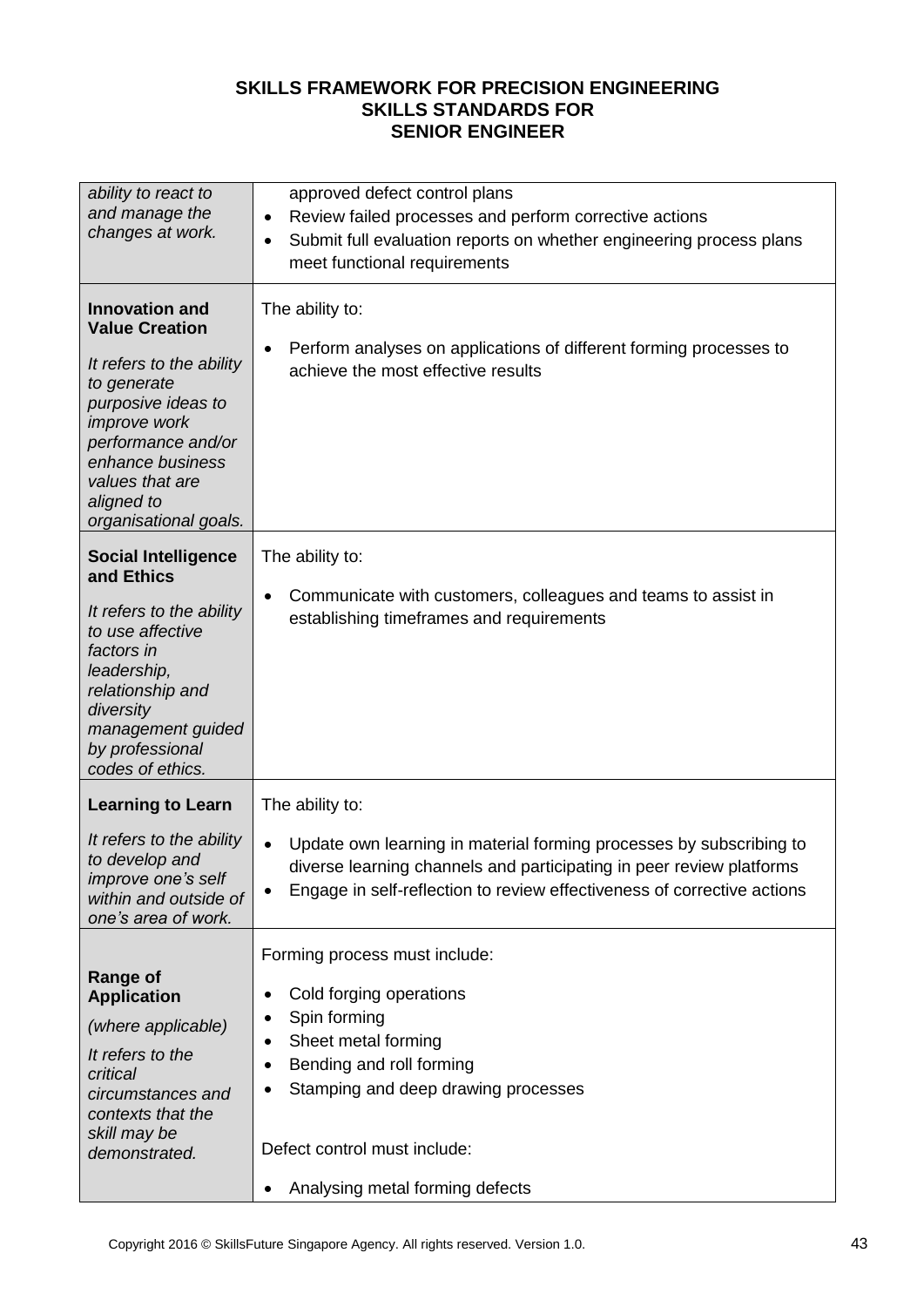| Identifying the source of defects<br>$\bullet$                    |
|-------------------------------------------------------------------|
| Preventing the defects in forming processes                       |
| Metal forming of defect free parts                                |
|                                                                   |
| Design in forming must include:                                   |
| Process selection guidelines<br>٠                                 |
| Design of forming process                                         |
| Mechanical testing for obtaining material properties<br>$\bullet$ |
| <b>Friction tests</b>                                             |
|                                                                   |
| Simulation in casting must include:                               |
|                                                                   |
| Analysing simulation results                                      |
| Application of forming simulation in real work                    |
|                                                                   |
| Organisational and legislative requirements must include:         |
|                                                                   |
| Economics, environment requirements                               |
| Workplace Safety and Health Act                                   |
|                                                                   |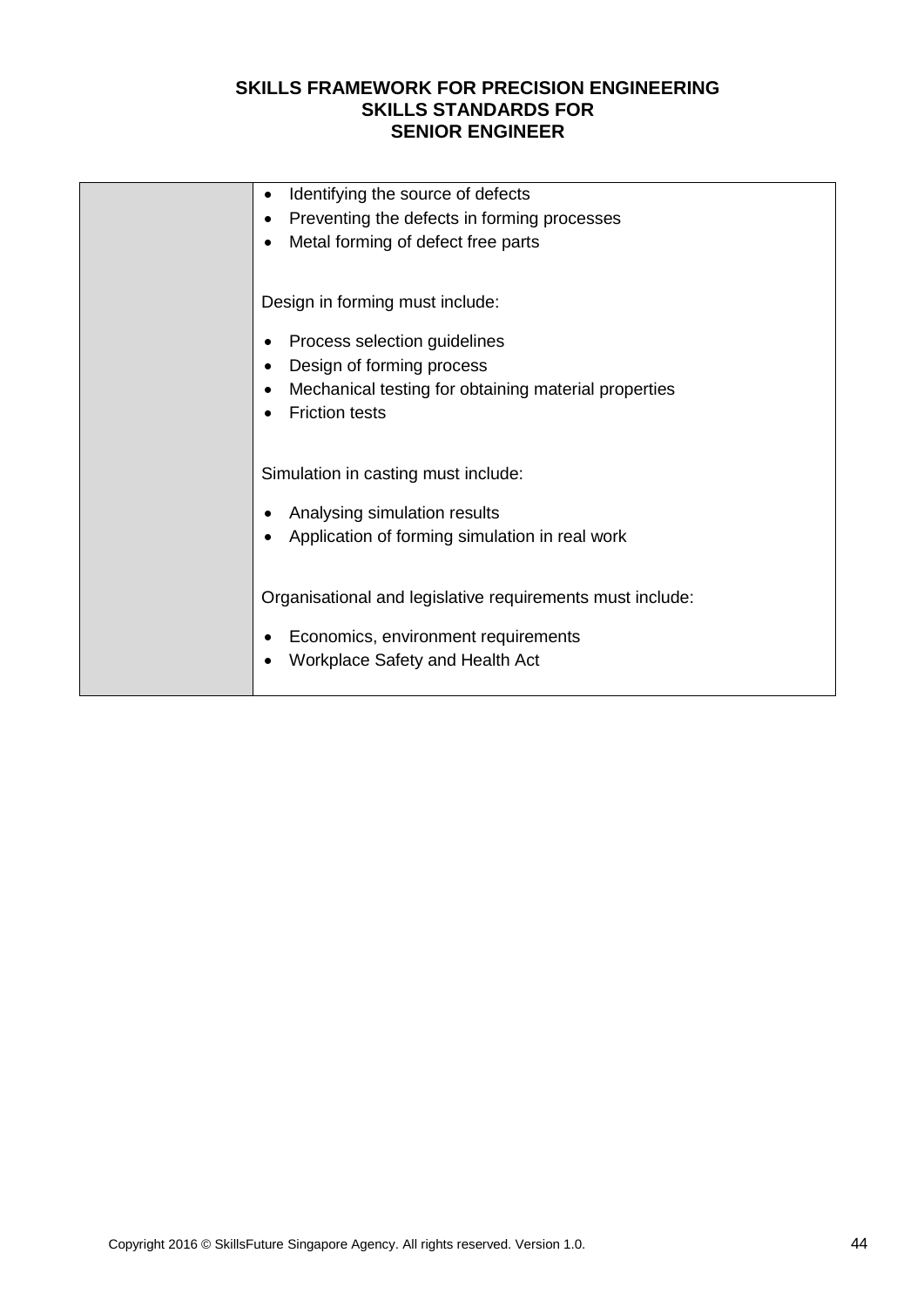| <b>Skill Code</b>                                                                                                                                                                                                             | PRE-PMP-6070-1                                                                                                                                                                                                                                                                                                                                                                                                                                                                                                                                                                                                                                       | <b>Skill Category</b>                           | <b>Precision Manufacturing</b><br>Processes                           |
|-------------------------------------------------------------------------------------------------------------------------------------------------------------------------------------------------------------------------------|------------------------------------------------------------------------------------------------------------------------------------------------------------------------------------------------------------------------------------------------------------------------------------------------------------------------------------------------------------------------------------------------------------------------------------------------------------------------------------------------------------------------------------------------------------------------------------------------------------------------------------------------------|-------------------------------------------------|-----------------------------------------------------------------------|
|                                                                                                                                                                                                                               |                                                                                                                                                                                                                                                                                                                                                                                                                                                                                                                                                                                                                                                      | <b>Skill Sub-Category</b><br>(where applicable) | <b>Joining Processes</b>                                              |
| <b>Skill</b>                                                                                                                                                                                                                  | <b>Process for Manufacturing</b>                                                                                                                                                                                                                                                                                                                                                                                                                                                                                                                                                                                                                     |                                                 | Evaluate Application of Advanced Joining Processes to Enhance Joining |
| <b>Skill Description</b>                                                                                                                                                                                                      | This skill describes the ability to evaluate and optimise applications of<br>methodologies<br>materials<br>different<br>joining<br>for<br>used<br>in<br>precision<br>manufacturing to achieve the optimum required shape, in accordance with<br>design specifications. It also includes quality control procedures for joining<br>processes.                                                                                                                                                                                                                                                                                                         |                                                 |                                                                       |
| Knowledge and<br><b>Analysis</b><br>It refers to<br>gathering, cognitive<br>processing,<br>integration and<br>inspection of facts<br>and information<br>required to perform<br>the work tasks and<br>activities.              | The ability to understand:<br>Principles of precision engineering<br>$\bullet$<br>Methods and tools for evaluating the engineering process<br>$\bullet$<br>Evaluation criteria for engineering processes<br>$\bullet$<br>Types and impact of recommendations on engineering processes<br>$\bullet$<br>Organisational and legislative requirements<br>$\bullet$                                                                                                                                                                                                                                                                                       |                                                 |                                                                       |
| <b>Application and</b><br><b>Adaptation</b><br>It refers to the ability<br>to perform the work<br>tasks and activities<br>required of the<br>occupation, and the<br>ability to react to<br>and manage the<br>changes at work. | The ability to:<br>Review analyses of joint requirements, in accordance with design<br>specifications<br>Evaluate selection of appropriate joining processes to suit application<br>٠<br>requirements<br>Evaluate accuracy of joint strength calculations, in accordance with<br>$\bullet$<br>design specifications<br>Evaluate joining process plans for particular applications<br>$\bullet$<br>Evaluate quality control procedures to address the aspect of product<br>٠<br>quality and compliance to regulatory requirements<br>Submit full evaluation reports on whether engineering process plans<br>$\bullet$<br>meet functional requirements |                                                 |                                                                       |
| <b>Innovation and</b><br><b>Value Creation</b><br>It refers to the ability                                                                                                                                                    | The ability to:<br>Analyse and propose opportunities of improved forming approaches at                                                                                                                                                                                                                                                                                                                                                                                                                                                                                                                                                               |                                                 |                                                                       |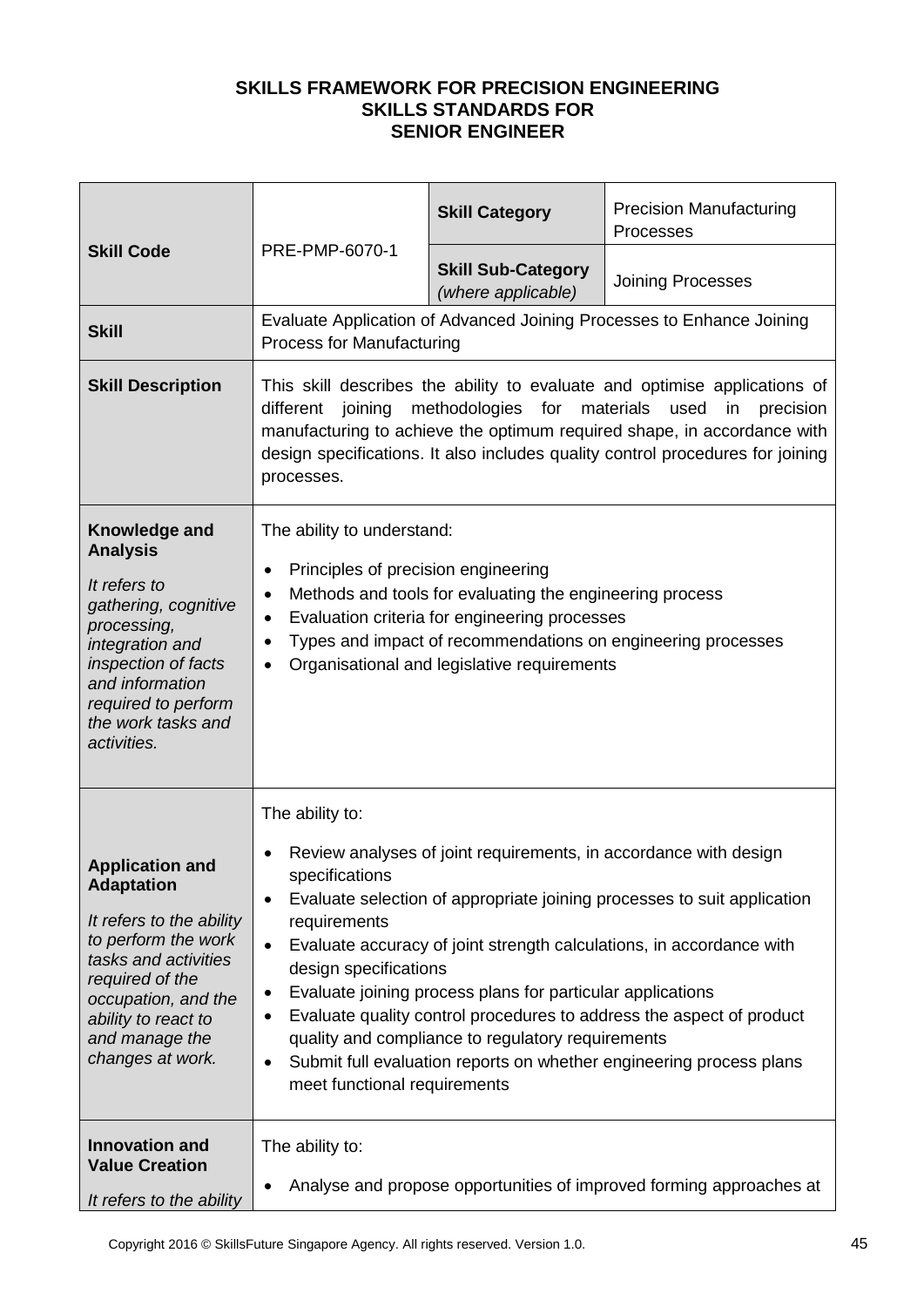| to generate<br>purposive ideas to<br><i>improve</i> work<br>performance and/or<br>enhance business<br>values that are<br>aligned to<br>organisational goals.                                                       | the workplace                                                                                                                                                                                                                                                                                                                                                                                                                                                                                                                                                                                                                                                                                                                                                      |
|--------------------------------------------------------------------------------------------------------------------------------------------------------------------------------------------------------------------|--------------------------------------------------------------------------------------------------------------------------------------------------------------------------------------------------------------------------------------------------------------------------------------------------------------------------------------------------------------------------------------------------------------------------------------------------------------------------------------------------------------------------------------------------------------------------------------------------------------------------------------------------------------------------------------------------------------------------------------------------------------------|
| <b>Social Intelligence</b><br>and Ethics<br>It refers to the ability<br>to use affective<br>factors in<br>leadership,<br>relationship and<br>diversity<br>management guided<br>by professional<br>codes of ethics. | The ability to:<br>Explain evaluation criteria to team members<br>٠<br>Communicate the improved work processes to relevant stakeholders<br>$\bullet$                                                                                                                                                                                                                                                                                                                                                                                                                                                                                                                                                                                                               |
| <b>Learning to Learn</b><br>It refers to the ability<br>to develop and<br>improve one's self<br>within and outside of<br>one's area of work.                                                                       | The ability to:<br>Keep abreast of new methods or processes, which may potentially lead<br>$\bullet$<br>to reduction in costs.<br>Update own learning in material joining by subscribing to diverse<br>$\bullet$<br>learning channels and participating in peer review platforms                                                                                                                                                                                                                                                                                                                                                                                                                                                                                   |
| <b>Range of</b><br><b>Application</b><br>(where applicable)<br>It refers to the<br>critical<br>circumstances and<br>contexts that the<br>skill may be<br>demonstrated.                                             | Principles of precision engineering must include:<br>Advanced concepts of mechanics and mechatronics<br>٠<br>Advanced concepts of electricity and magnetism<br>Advanced concepts of thermodynamics<br>Advanced concepts of material science<br>٠<br>Advanced concepts of engineering mathematics<br>٠<br>Advanced concepts of design and drafting<br>٠<br>Advanced concepts of control systems<br>$\bullet$<br>Concepts of computing and programming<br>$\bullet$<br>Advanced concepts of geometric error budgeting<br>$\bullet$<br>Advanced concepts of calibration<br>٠<br>Advanced concepts of measurements<br>٠<br>Evaluating the engineering process must include evaluation of the<br>following:<br>Standard operating procedures and work instructions<br>٠ |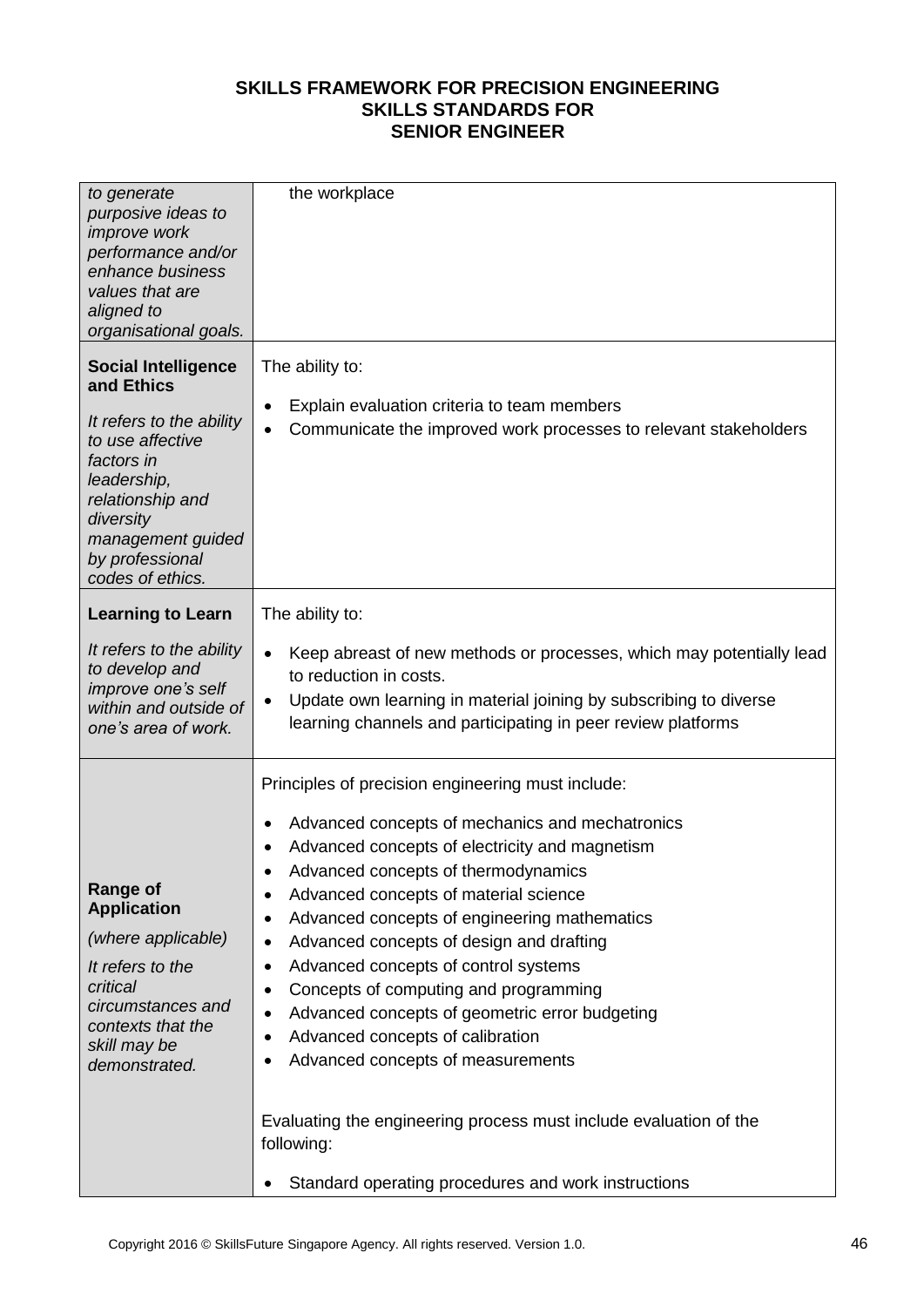| Process and quality control and assurance documentation |
|---------------------------------------------------------|
| Organisation documentation                              |
| IT systems                                              |
|                                                         |
| Organisational and legislative requirements include:    |
| Economics, environment requirements<br>٠                |
| Workplace Safety and Health Act                         |
|                                                         |
|                                                         |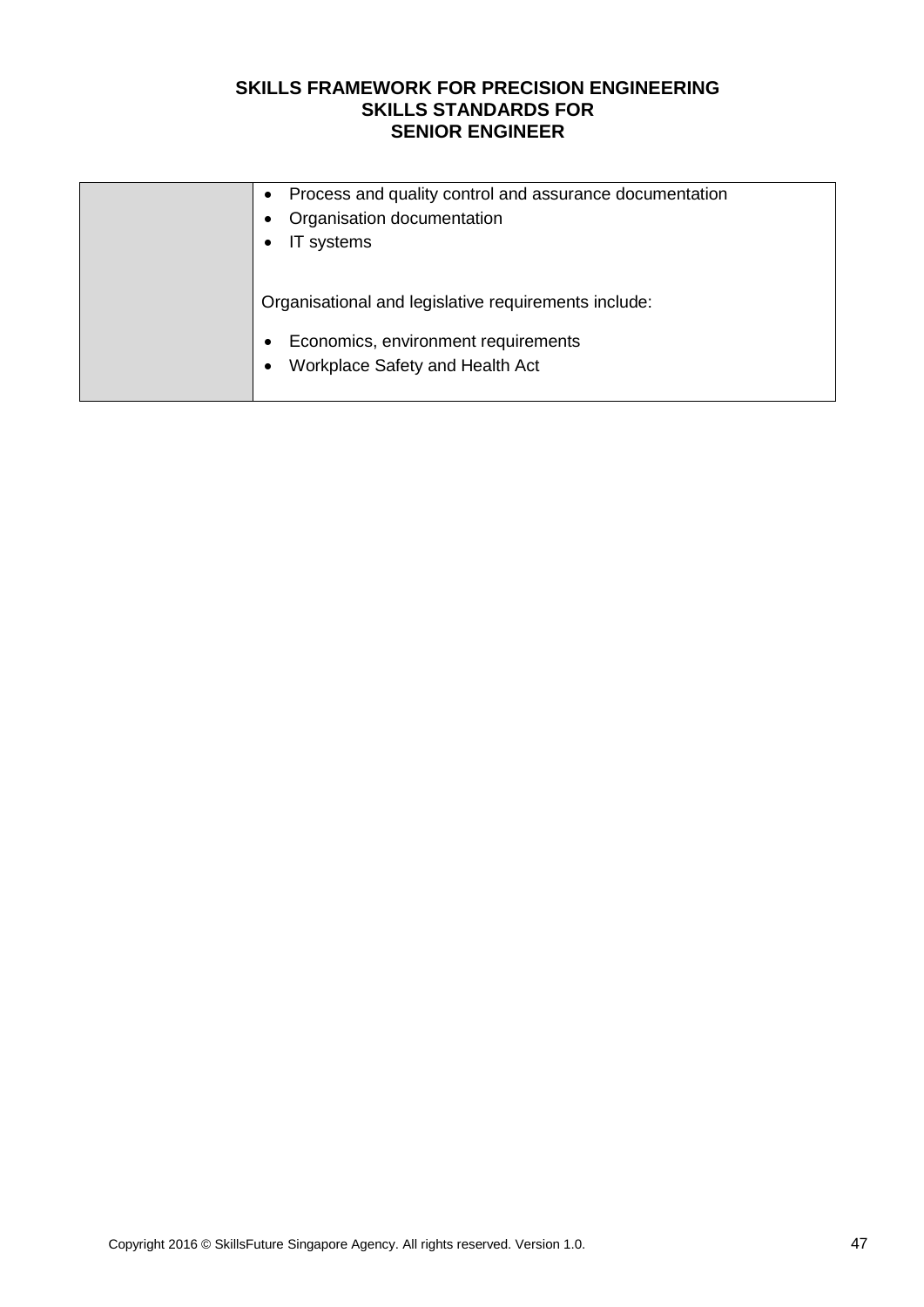| <b>Skill Code</b>                                                                                                                                                                                                | PRE-PMP-6071-1                                                                                                                                                                                                                                                                                                                                                                                                                                                                                                                                                                                                                                                                                                                                                                                                                                                                                            | <b>Skill Category</b>                           | <b>Precision Manufacturing</b><br>Processes                         |
|------------------------------------------------------------------------------------------------------------------------------------------------------------------------------------------------------------------|-----------------------------------------------------------------------------------------------------------------------------------------------------------------------------------------------------------------------------------------------------------------------------------------------------------------------------------------------------------------------------------------------------------------------------------------------------------------------------------------------------------------------------------------------------------------------------------------------------------------------------------------------------------------------------------------------------------------------------------------------------------------------------------------------------------------------------------------------------------------------------------------------------------|-------------------------------------------------|---------------------------------------------------------------------|
|                                                                                                                                                                                                                  |                                                                                                                                                                                                                                                                                                                                                                                                                                                                                                                                                                                                                                                                                                                                                                                                                                                                                                           | <b>Skill Sub-Category</b><br>(where applicable) | <b>Joining Processes</b>                                            |
| <b>Skill</b>                                                                                                                                                                                                     | <b>Welding Process for Manufacturing</b>                                                                                                                                                                                                                                                                                                                                                                                                                                                                                                                                                                                                                                                                                                                                                                                                                                                                  |                                                 | Evaluate Application of Advanced Metal Welding Processes to Enhance |
| <b>Skill Description</b>                                                                                                                                                                                         | This skill describes the ability to evaluate and optimise applications of<br>welding technology, electrode arc welding, laser beam welding, brazing<br>welding metallurgy. It also includes weldment<br>monitoring,<br>and<br>development of welding procedure specifications and testing of welding<br>joints.                                                                                                                                                                                                                                                                                                                                                                                                                                                                                                                                                                                           |                                                 |                                                                     |
| Knowledge and<br><b>Analysis</b><br>It refers to<br>gathering, cognitive<br>processing,<br>integration and<br>inspection of facts<br>and information<br>required to perform<br>the work tasks and<br>activities. | The ability to understand:<br>Principles of precision engineering<br>$\bullet$<br>Types of welding heating sources and mechanisms<br>$\bullet$<br>Welding process techniques and equipment<br>٠<br>Characteristics of laser welding processes<br>$\bullet$<br>Characteristics of blazing processes<br>$\bullet$<br>Characteristics of electro arc welding processes<br>$\bullet$<br>Welding metallurgy concepts and weld defects<br>$\bullet$<br>Parameters and factors affecting the joining of stainless steels<br>$\bullet$<br>Selection criteria for weld types and identification of weld defects<br>$\bullet$<br>Types of welding joint configurations, welding processes, non-<br>$\bullet$<br>destructive testing (NDT), and welding joint evaluation<br>Principles of welding metallurgy and weld property requirements<br>$\bullet$<br>Organisational and legislative requirements<br>$\bullet$ |                                                 |                                                                     |
|                                                                                                                                                                                                                  | The ability to:                                                                                                                                                                                                                                                                                                                                                                                                                                                                                                                                                                                                                                                                                                                                                                                                                                                                                           |                                                 |                                                                     |
| <b>Application and</b><br><b>Adaptation</b>                                                                                                                                                                      | Perform analyses on joint requirements, in accordance with design<br>$\bullet$<br>specifications                                                                                                                                                                                                                                                                                                                                                                                                                                                                                                                                                                                                                                                                                                                                                                                                          |                                                 |                                                                     |
| It refers to the ability<br>to perform the work<br>tasks and activities<br>required of the<br>occupation, and the<br>ability to react to<br>and manage the<br>changes at work.                                   | Review and evaluate advanced welding processes to suit application<br>$\bullet$<br>requirements<br>Design and develop welding procedure specification plans, in<br>$\bullet$<br>accordance with workplace and legislative procedures<br>Review accuracy on calculation, and ensure scientific principles are<br>$\bullet$<br>applied in a consistent and appropriate manner, to obtain the required<br>welding solutions<br>Ensure coherent units are used in the solution of engineering<br>٠<br>calculations                                                                                                                                                                                                                                                                                                                                                                                            |                                                 |                                                                     |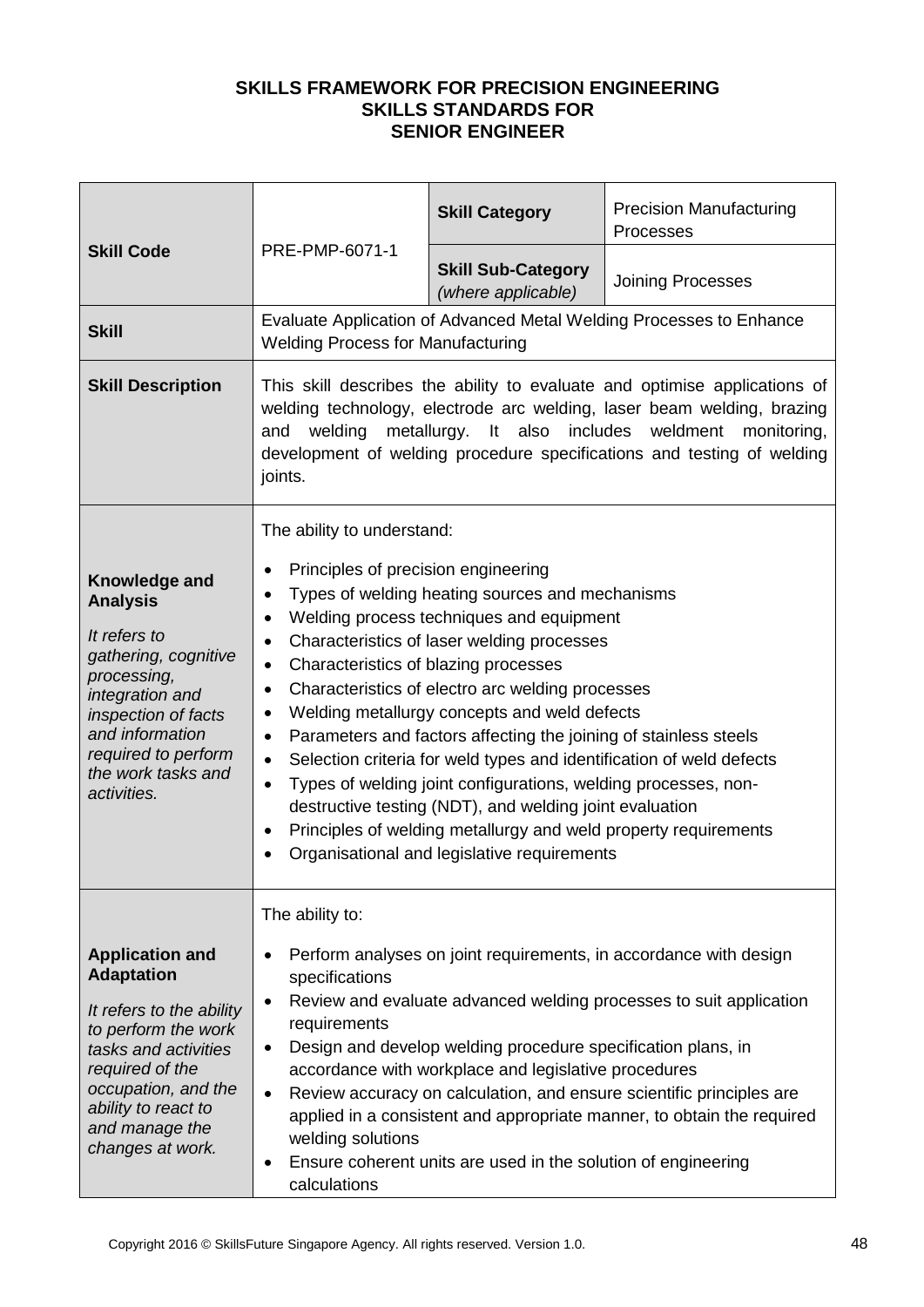|                                                                                                                                                                                                                                            | Design and set up quality control procedures to address the aspect of<br>$\bullet$<br>product quality and compliance to regulatory requirement                                                                                                                                                                                                       |
|--------------------------------------------------------------------------------------------------------------------------------------------------------------------------------------------------------------------------------------------|------------------------------------------------------------------------------------------------------------------------------------------------------------------------------------------------------------------------------------------------------------------------------------------------------------------------------------------------------|
| <b>Innovation and</b><br><b>Value Creation</b><br>It refers to the ability<br>to generate<br>purposive ideas to<br><i>improve</i> work<br>performance and/or<br>enhance business<br>values that are<br>aligned to<br>organisational goals. | The ability to:<br>Contrast the properties of different welding technologies and systems<br>٠<br>to review their relevance to different components                                                                                                                                                                                                   |
| <b>Social Intelligence</b><br>and Ethics<br>It refers to the ability<br>to use affective<br>factors in<br>leadership,<br>relationship and<br>diversity<br>management guided<br>by professional<br>codes of ethics.                         | The ability to:<br>Consultations with colleagues to determine welding applications<br>$\bullet$<br>requiring metallurgical specification and analysis<br>Communicate with customers, colleagues and teams to assist in<br>$\bullet$<br>establishing timeframes and requirements                                                                      |
| <b>Learning to Learn</b>                                                                                                                                                                                                                   | The ability to:                                                                                                                                                                                                                                                                                                                                      |
| It refers to the ability<br>to develop and<br><i>improve one's self</i><br>within and outside of<br>one's area of work.                                                                                                                    | Update own learning in welding technologies by subscribing to diverse<br>$\bullet$<br>learning channels and participating in peer review platforms<br>Monitor past designs of weldment and discern trends to incorporate<br>$\bullet$<br>into pro-active strategies                                                                                  |
| <b>Range of</b><br><b>Application</b><br>(where applicable)<br>It refers to the<br>critical<br>circumstances and<br>contexts that the<br>skill may be<br>demonstrated.                                                                     | Principles of precision engineering must include:<br>Advanced concepts of thermodynamics<br>٠<br>Advanced concepts of material science<br>٠<br>Advanced concepts of engineering mathematics<br>٠<br>Advanced concepts of measurements<br>$\bullet$<br>Non-destructive testing methods must include:<br>Visual inspections<br>٠<br>Radiographics<br>٠ |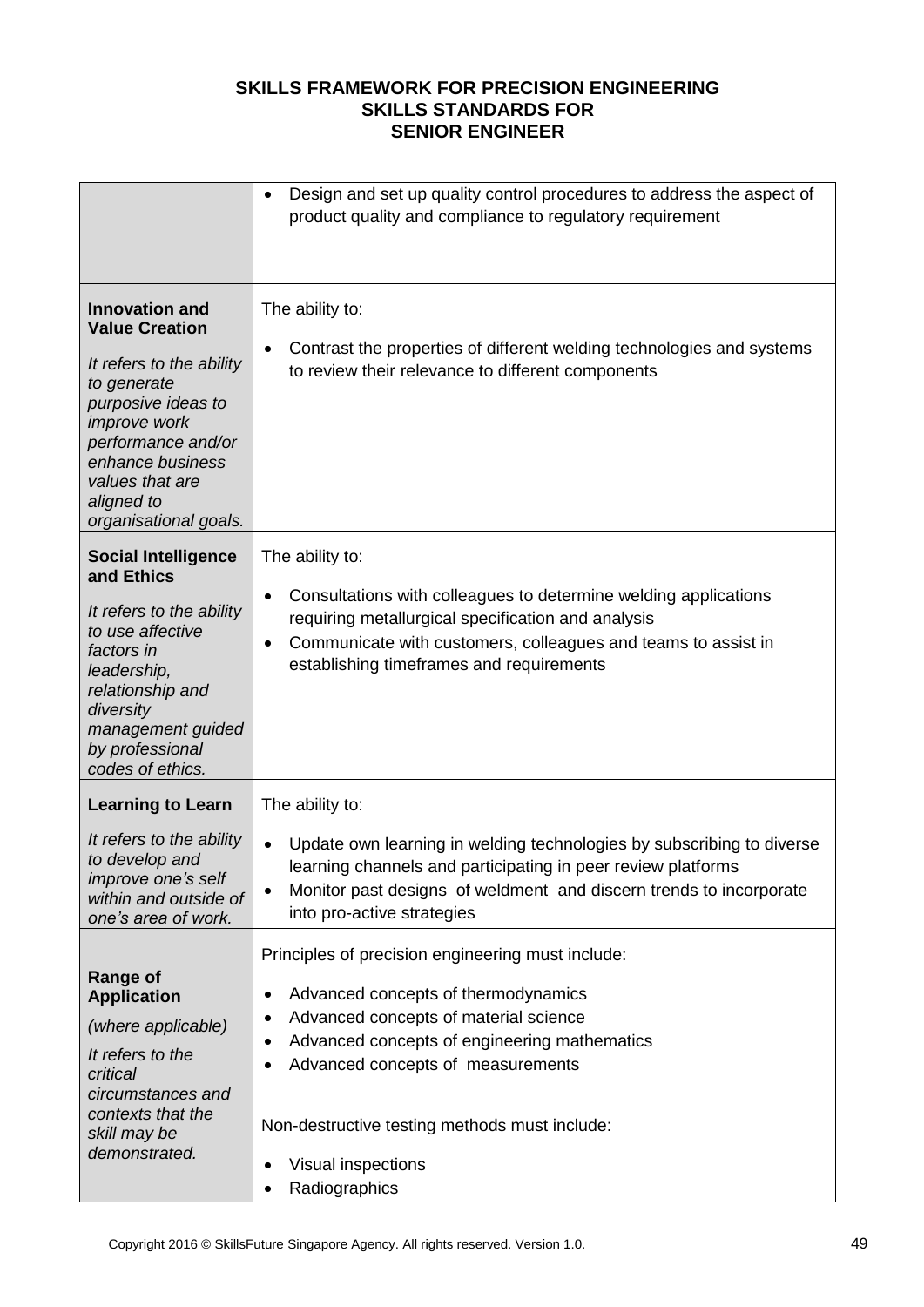| Magnetic-particles<br>٠                                   |
|-----------------------------------------------------------|
| Liquid-penetrants<br>$\bullet$                            |
| Ultrasonic tests<br>$\bullet$                             |
| Weld processing related issues must include:              |
| Cracking<br>٠                                             |
| Porosity<br>$\bullet$                                     |
| <b>Dilution</b><br>$\bullet$                              |
| Slag inclusions<br>$\circ$                                |
| Insufficient penetration<br>$\circ$                       |
| Incomplete fusions<br>$\circ$                             |
| Undercuts<br>$\circ$                                      |
| <b>Spatters</b><br>$\circ$                                |
| <b>Distortions</b><br>$\circ$                             |
|                                                           |
|                                                           |
| Organisational and legislative requirements must include: |
| Economics, environment requirements<br>$\bullet$          |
|                                                           |
| Workplace Safety and Health Act<br>$\bullet$              |
|                                                           |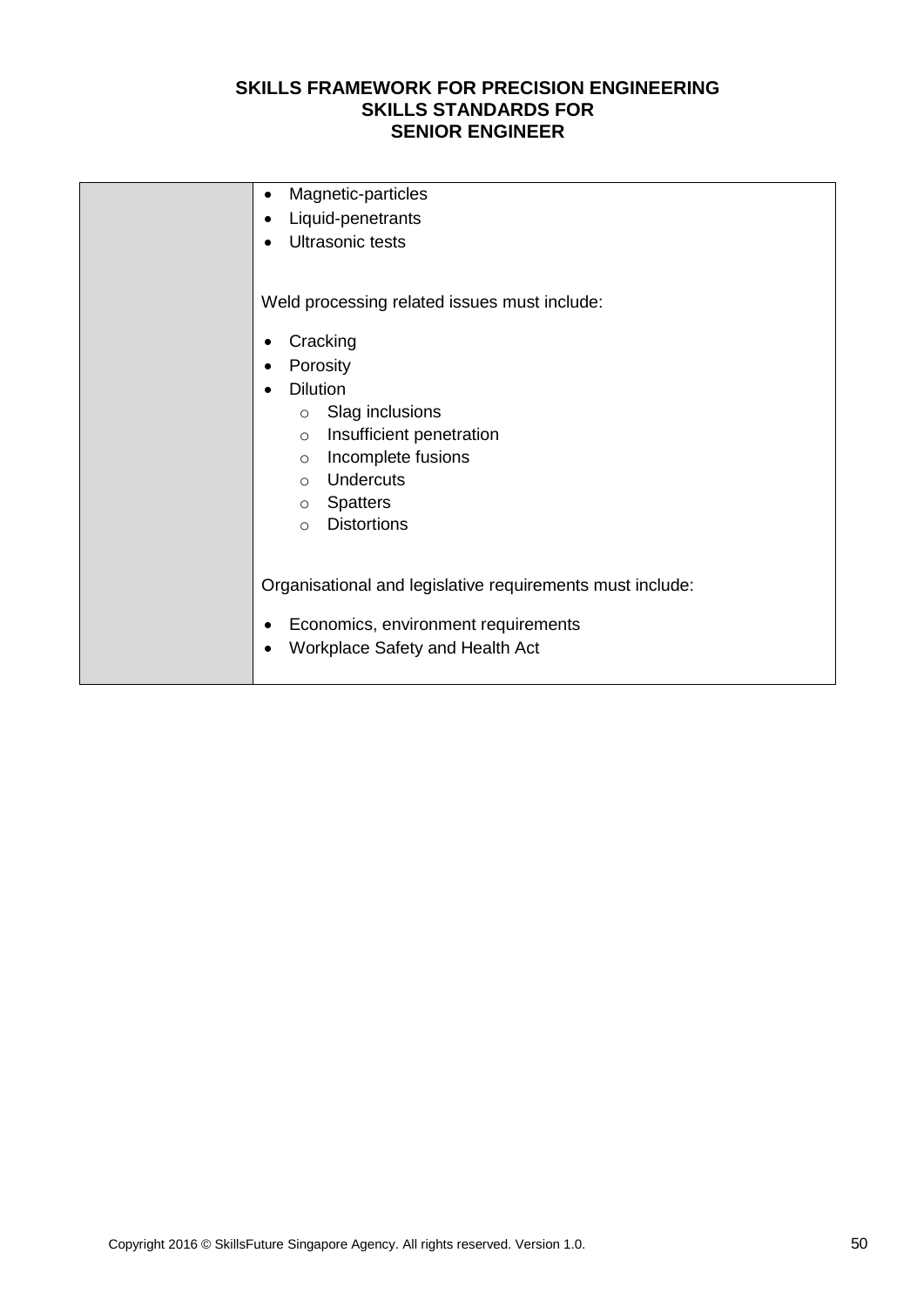|                                                                                                                                                                                                                               |                                                                                                                                                                                                                                                                                                                                                                                                                                                                                                                                                                                                                                                                                                                                                                                                                                                                                                                                                                                                                                                                            | <b>Skill Category</b>                                                                                                                                                                                                                                                                                               | <b>Precision Manufacturing</b><br>Processes                                                                                                                                                                                                                                                                                                                        |
|-------------------------------------------------------------------------------------------------------------------------------------------------------------------------------------------------------------------------------|----------------------------------------------------------------------------------------------------------------------------------------------------------------------------------------------------------------------------------------------------------------------------------------------------------------------------------------------------------------------------------------------------------------------------------------------------------------------------------------------------------------------------------------------------------------------------------------------------------------------------------------------------------------------------------------------------------------------------------------------------------------------------------------------------------------------------------------------------------------------------------------------------------------------------------------------------------------------------------------------------------------------------------------------------------------------------|---------------------------------------------------------------------------------------------------------------------------------------------------------------------------------------------------------------------------------------------------------------------------------------------------------------------|--------------------------------------------------------------------------------------------------------------------------------------------------------------------------------------------------------------------------------------------------------------------------------------------------------------------------------------------------------------------|
| <b>Skill Code</b><br>PRE-PMP-6072-1                                                                                                                                                                                           | <b>Skill Sub-Category</b><br>(where applicable)                                                                                                                                                                                                                                                                                                                                                                                                                                                                                                                                                                                                                                                                                                                                                                                                                                                                                                                                                                                                                            | <b>Finishing Processes</b>                                                                                                                                                                                                                                                                                          |                                                                                                                                                                                                                                                                                                                                                                    |
| <b>Skill</b>                                                                                                                                                                                                                  | <b>Prevention Requirements</b>                                                                                                                                                                                                                                                                                                                                                                                                                                                                                                                                                                                                                                                                                                                                                                                                                                                                                                                                                                                                                                             |                                                                                                                                                                                                                                                                                                                     | Evaluate Advanced Surface Coating Technologies to Satisfy Corrosion                                                                                                                                                                                                                                                                                                |
| <b>Skill Description</b>                                                                                                                                                                                                      | This skill describes the ability to evaluate quality control methods for<br>corrosion prevention. It also includes having in-depth knowledge of coating<br>materials, their application and processes                                                                                                                                                                                                                                                                                                                                                                                                                                                                                                                                                                                                                                                                                                                                                                                                                                                                      |                                                                                                                                                                                                                                                                                                                     |                                                                                                                                                                                                                                                                                                                                                                    |
| Knowledge and<br><b>Analysis</b><br>It refers to<br>gathering, cognitive<br>processing,<br>integration and<br>inspection of facts<br>and information<br>required to perform<br>the work tasks and<br>activities.              | The ability to understand:<br>Industry performance requirements for surface treatment and coatings<br>٠<br>Common and special cleaning processes<br>$\bullet$<br>Surface inspection methods to evaluate surface cleanliness<br>٠<br>Surface mass finishing techniques<br>$\bullet$<br>Gaseous plasma coating, surface treatment technologies and cleaning<br>$\bullet$<br>processes<br>Electroplating coating and surface treatment technology<br>٠<br>Electroless plating coating and surface treatment technology<br>$\bullet$<br>Electrolysis coating and surface treatment processes<br>٠<br>Anodizing chemistry, coating and surface treatment processes<br>٠<br>Sol-gel chemistry, coating and surface treatment processes<br>٠<br>Thermal spray coating and surface treatment processes<br>$\bullet$<br>Vacuum vapour deposition coating and surface treatment processes<br>$\bullet$<br>Surface morphology techniques (analyse composition, optical<br>٠<br>properties and crystalline structure)<br>Economics, environment and safety considerations<br>$\bullet$ |                                                                                                                                                                                                                                                                                                                     |                                                                                                                                                                                                                                                                                                                                                                    |
| <b>Application and</b><br><b>Adaptation</b><br>It refers to the ability<br>to perform the work<br>tasks and activities<br>required of the<br>occupation, and the<br>ability to react to<br>and manage the<br>changes at work. | The ability to:<br>٠<br>٠<br>٠<br>٠<br>$\bullet$<br>٠<br>meet functional requirements                                                                                                                                                                                                                                                                                                                                                                                                                                                                                                                                                                                                                                                                                                                                                                                                                                                                                                                                                                                      | surface treatment technologies that can meet the requirements<br>Identify factors affecting coating and surface treatment adhesion<br>treatment processes to meet functional requirements<br>Perform analyses on the effects of using electrochemical and/or<br>anodizing processes to meet functional requirements | Review functional requirements to shortlist the range of coating and<br>Identify factors affecting surface contamination and abrasive wear<br>Perform analyses on the effects of using plasma surface modification<br>Perform analyses on the effects of using sol-gel coating processes to<br>Perform analyses on the effects of using thermal spray processes to |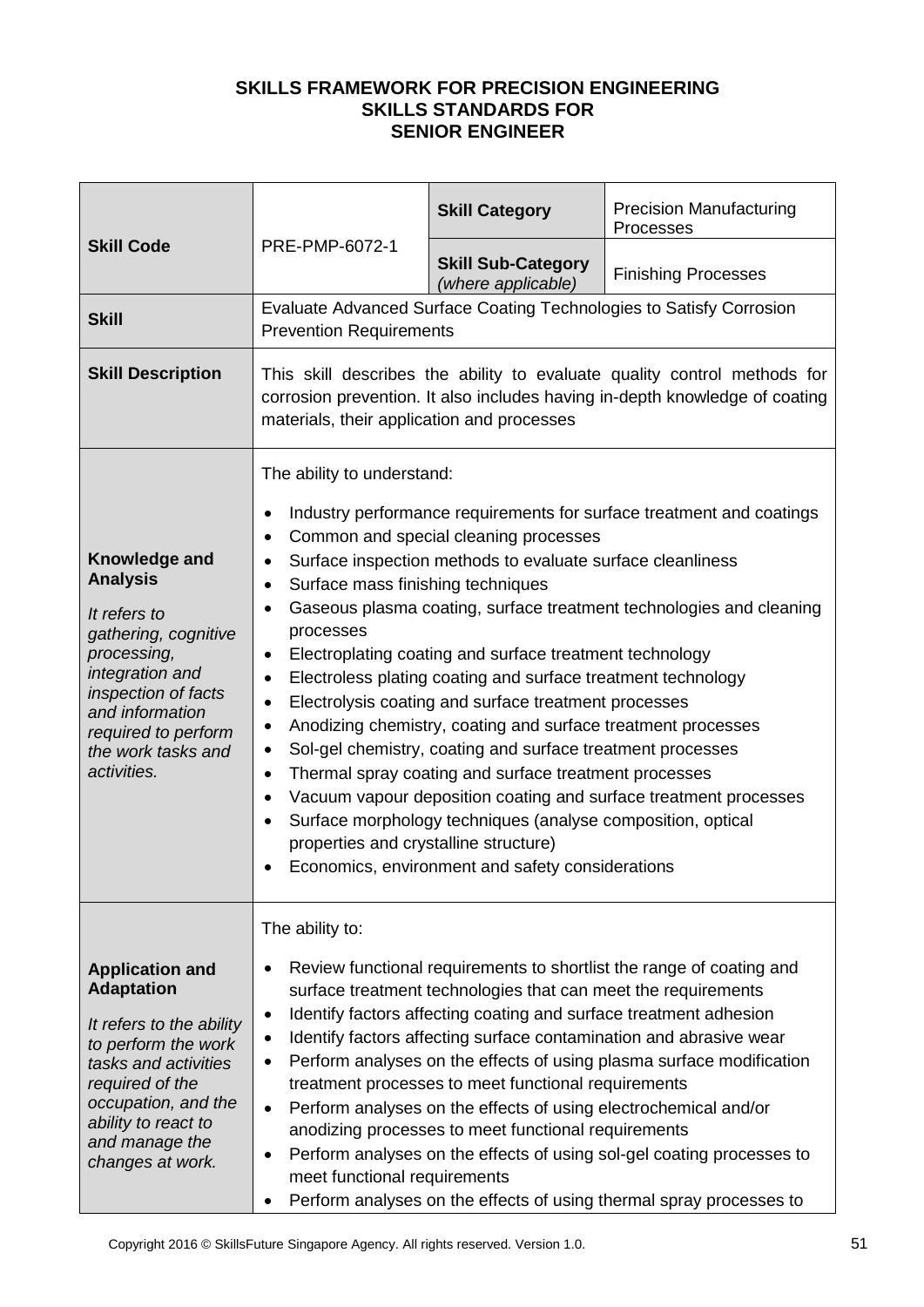|                                                                                                                                                                                                                                            | meet functional requirements<br>Perform analyses on the effects of using high vacuum systems such as<br>$\bullet$<br>Chemical Vapour Deposition (CVD) and Physical Vapour Deposition<br>(PVD) to meet functional requirements<br>Use PVD magnetron sputtering systems with appropriate selections of<br>$\bullet$<br>electrical power for different kinds of targets<br>Measure wear rate of coating and surface treatments<br>$\bullet$<br>Report on the selected coating and surface treatment processes used<br>$\bullet$<br>to meet functional requirements, including economics, quality control,<br>environment and safety considerations |
|--------------------------------------------------------------------------------------------------------------------------------------------------------------------------------------------------------------------------------------------|-------------------------------------------------------------------------------------------------------------------------------------------------------------------------------------------------------------------------------------------------------------------------------------------------------------------------------------------------------------------------------------------------------------------------------------------------------------------------------------------------------------------------------------------------------------------------------------------------------------------------------------------------|
| <b>Innovation and</b><br><b>Value Creation</b><br>It refers to the ability<br>to generate<br>purposive ideas to<br><i>improve</i> work<br>performance and/or<br>enhance business<br>values that are<br>aligned to<br>organisational goals. | The ability to:<br>Perform surface morphology analyses to determine, and enhance,<br>٠<br>characterisations and quality of future coating and surface treatments                                                                                                                                                                                                                                                                                                                                                                                                                                                                                |
| <b>Social Intelligence</b><br>and Ethics<br>It refers to the ability<br>to use affective<br>factors in<br>leadership,<br>relationship and<br>diversity<br>management guided<br>by professional<br>codes of ethics.                         | The ability to:<br>Communicate with customers, colleagues and teams to assist in<br>$\bullet$<br>establishing timeframes and requirements<br>Select coating and surface treatment processes, in consideration of<br>٠<br>environment and safety guidelines                                                                                                                                                                                                                                                                                                                                                                                      |
| <b>Learning to Learn</b><br>It refers to the ability<br>to develop and<br>improve one's self<br>within and outside of<br>one's area of work.                                                                                               | The ability to:<br>Engage in self-reflection on effectiveness of coating and surface<br>$\bullet$<br>treatments, based on results of surface morphology analyses<br>Update own learning in coating and surface treatment technologies by<br>$\bullet$<br>subscribing to diverse learning channels and participating in peer<br>review platforms                                                                                                                                                                                                                                                                                                 |
| <b>Range of</b><br><b>Application</b><br>(where applicable)                                                                                                                                                                                | Applications of coating and surface treatments must include:<br><b>Metallic</b><br>$\bullet$                                                                                                                                                                                                                                                                                                                                                                                                                                                                                                                                                    |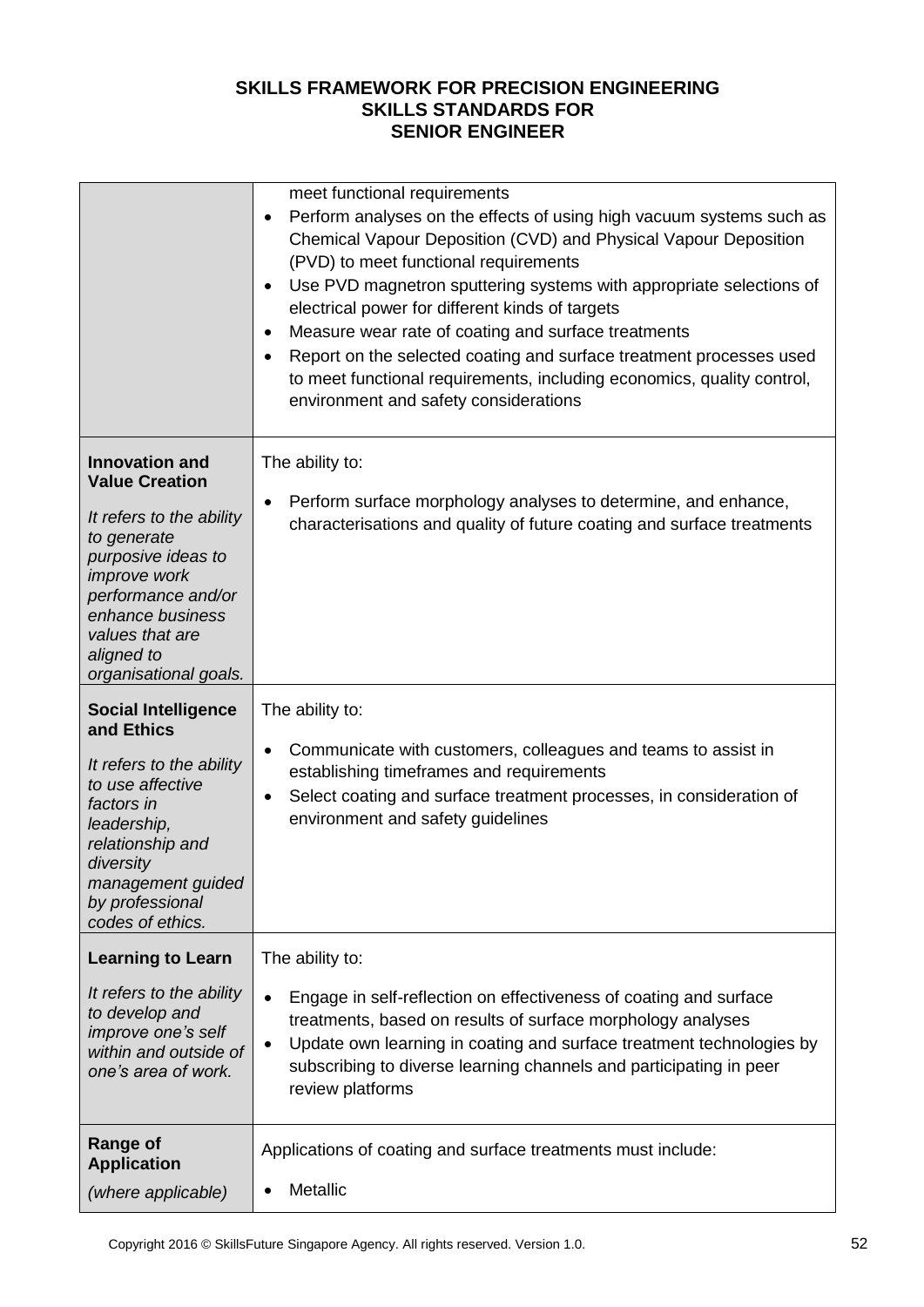| It refers to the                  | Ceramic<br>$\bullet$                                                        |  |  |  |
|-----------------------------------|-----------------------------------------------------------------------------|--|--|--|
| critical                          | Organic<br>٠                                                                |  |  |  |
| circumstances and                 | Polymeric<br>٠                                                              |  |  |  |
| contexts that the<br>skill may be |                                                                             |  |  |  |
| demonstrated.                     | • Surface mass finishing must include:                                      |  |  |  |
|                                   | Two and three body abrasive wear and granular flow                          |  |  |  |
|                                   | High and low energy mass finishing techniques<br>$\bullet$                  |  |  |  |
|                                   |                                                                             |  |  |  |
|                                   |                                                                             |  |  |  |
|                                   | Chemical coating technologies must include:                                 |  |  |  |
|                                   | Electro-plating<br>$\bullet$                                                |  |  |  |
|                                   | Electroless-plating<br>$\bullet$                                            |  |  |  |
|                                   | Anodizing processes<br>٠                                                    |  |  |  |
|                                   | Sol-gel processes                                                           |  |  |  |
|                                   |                                                                             |  |  |  |
|                                   |                                                                             |  |  |  |
|                                   | Vacuum deposition processes and thermal spray coatings must include:        |  |  |  |
|                                   | Evaporation<br>٠                                                            |  |  |  |
|                                   | Sputtering<br>$\bullet$                                                     |  |  |  |
|                                   | Arc deposition<br>٠                                                         |  |  |  |
|                                   | Thermal CVD<br>$\bullet$                                                    |  |  |  |
|                                   | Plasma enhanced CVD                                                         |  |  |  |
|                                   |                                                                             |  |  |  |
|                                   |                                                                             |  |  |  |
|                                   | Surface morphology analysis and coating characterisation must include:      |  |  |  |
|                                   | Surface topography observations<br>$\bullet$                                |  |  |  |
|                                   | Elemental composition analysis and identification of functional groups<br>٠ |  |  |  |
|                                   | in coating materials                                                        |  |  |  |
|                                   | Crystalline structure analyses                                              |  |  |  |
|                                   | Mechanical and tribological properties measurement<br>٠                     |  |  |  |
|                                   | Measurement of optical constants of the coatings                            |  |  |  |
|                                   |                                                                             |  |  |  |
|                                   |                                                                             |  |  |  |
|                                   | Safety considerations include:                                              |  |  |  |
|                                   | Workplace Safety and Health Act                                             |  |  |  |
|                                   | Organisational requirements                                                 |  |  |  |
|                                   |                                                                             |  |  |  |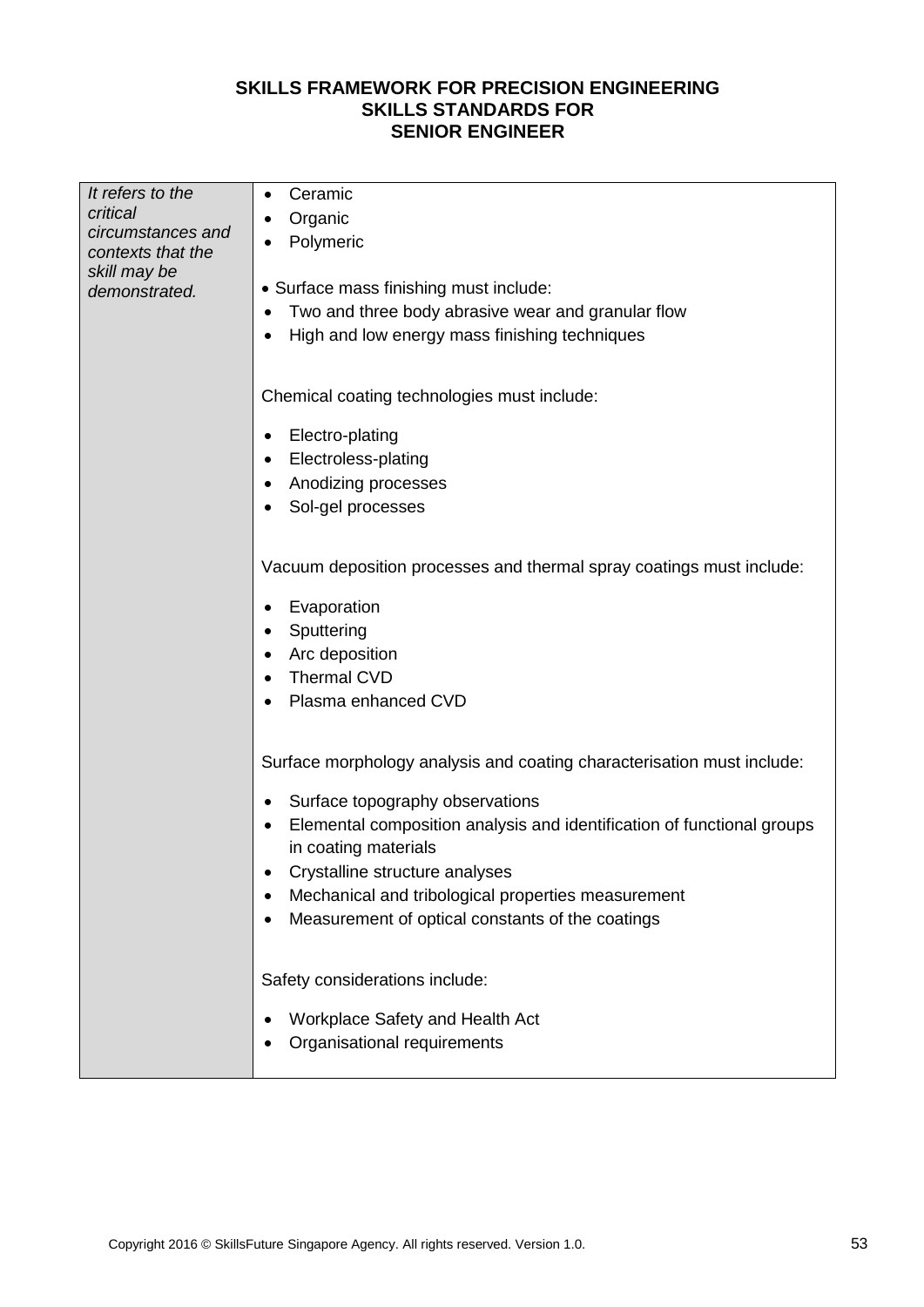|                                                                                                                                                                                                                               | PRE-PMP-6073-1                                                                                                             | <b>Skill Category</b>                                                                                                                                                                                                                           | <b>Precision Manufacturing</b><br>Processes                                                                                                              |
|-------------------------------------------------------------------------------------------------------------------------------------------------------------------------------------------------------------------------------|----------------------------------------------------------------------------------------------------------------------------|-------------------------------------------------------------------------------------------------------------------------------------------------------------------------------------------------------------------------------------------------|----------------------------------------------------------------------------------------------------------------------------------------------------------|
| <b>Skill Code</b>                                                                                                                                                                                                             |                                                                                                                            | <b>Skill Sub-Category</b><br>(where applicable)                                                                                                                                                                                                 | <b>Finishing Processes</b>                                                                                                                               |
| <b>Skill</b>                                                                                                                                                                                                                  | <b>Cleaning Process for Manufacturing</b>                                                                                  |                                                                                                                                                                                                                                                 | Evaluate Component Cleaning Process Plan to Determine Appropriate                                                                                        |
| <b>Skill Description</b>                                                                                                                                                                                                      | evaluation tools.                                                                                                          |                                                                                                                                                                                                                                                 | This skill describes the ability to evaluate cleaning plans. It also includes<br>considerations of risk analysis in the selected procedures and types of |
| Knowledge and<br><b>Analysis</b><br>It refers to<br>gathering, cognitive<br>processing,<br>integration and<br>inspection of facts<br>and information<br>required to perform<br>the work tasks and<br>activities.              | The ability to understand:<br>Principles of precision engineering<br>$\bullet$<br>$\bullet$<br>$\bullet$<br>٠<br>$\bullet$ | Methods and tools for evaluating the engineering process<br>Evaluation criteria for engineering processes<br>Workplace Safety and Health regulations                                                                                            | Types and impact of recommendations on engineering processes                                                                                             |
| <b>Application and</b><br><b>Adaptation</b><br>It refers to the ability<br>to perform the work<br>tasks and activities<br>required of the<br>occupation, and the<br>ability to react to<br>and manage the<br>changes at work. | The ability to:<br>$\bullet$<br>accordance with work specification<br>٠<br>$\bullet$<br>specifications<br>٠                | Apply analysis methods to determine cleaning requirements, in<br>Review cleaning processes to suit application requirements<br>Evaluate cleaning process plans for particular applications<br>quality and compliance to regulatory requirements | Evaluate selection of cleaning applications, in accordance with work<br>Evaluate quality control procedures to address the aspect of product             |
| <b>Innovation and</b><br><b>Value Creation</b><br>It refers to the ability<br>to generate<br>purposive ideas to<br><i>improve</i> work<br>performance and/or<br>enhance business<br>values that are<br>aligned to             | The ability to:<br>٠<br>workplace                                                                                          |                                                                                                                                                                                                                                                 | Analyse and propose opportunities of improved forming approaches in                                                                                      |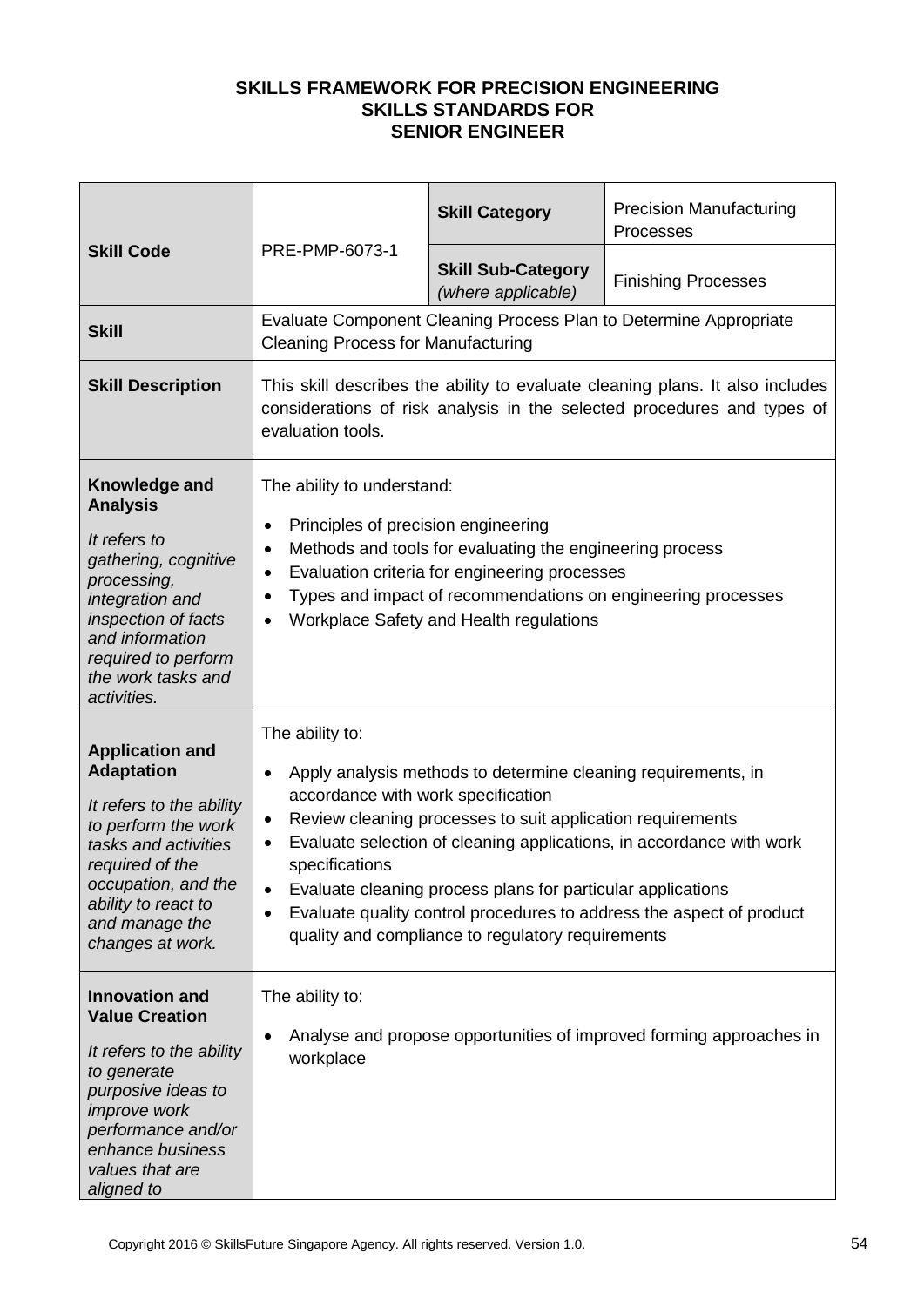| organisational goals.                                                                                                                                                                                              |                                                                                                                                                                                                                                                                                                                                                                                                                                                                                                                                                                                                                                                                                                                                     |
|--------------------------------------------------------------------------------------------------------------------------------------------------------------------------------------------------------------------|-------------------------------------------------------------------------------------------------------------------------------------------------------------------------------------------------------------------------------------------------------------------------------------------------------------------------------------------------------------------------------------------------------------------------------------------------------------------------------------------------------------------------------------------------------------------------------------------------------------------------------------------------------------------------------------------------------------------------------------|
| <b>Social Intelligence</b><br>and Ethics<br>It refers to the ability<br>to use affective<br>factors in<br>leadership,<br>relationship and<br>diversity<br>management guided<br>by professional<br>codes of ethics. | The ability to:<br>Explain evaluation criteria to team members<br>$\bullet$<br>Communicate the improved work processes to relevant stakeholders<br>$\bullet$                                                                                                                                                                                                                                                                                                                                                                                                                                                                                                                                                                        |
| <b>Learning to Learn</b>                                                                                                                                                                                           | The ability to:                                                                                                                                                                                                                                                                                                                                                                                                                                                                                                                                                                                                                                                                                                                     |
| It refers to the ability<br>to develop and<br>improve one's self<br>within and outside of<br>one's area of work.                                                                                                   | Keep abreast of new methods or processes, which may potentially lead<br>$\bullet$<br>to reduction in costs.<br>Update own learning in material finishes by subscribing to diverse<br>$\bullet$<br>learning channels and participating in peer review platforms                                                                                                                                                                                                                                                                                                                                                                                                                                                                      |
| <b>Range of</b><br><b>Application</b><br>(where applicable)<br>It refers to the<br>critical<br>circumstances and<br>contexts that the<br>skill may be<br>demonstrated.                                             | Principles of precision engineering must include:<br>Advanced concepts of mechanics and mechatronics<br>٠<br>Advanced concepts of electricity and magnetism<br>$\bullet$<br>Advanced concepts of thermodynamics<br>٠<br>Advanced concepts of material science<br>$\bullet$<br>Advanced concepts of engineering mathematics<br>$\bullet$<br>Advanced concepts of design and drafting<br>$\bullet$<br>Advanced concepts of control systems<br>$\bullet$<br>Concepts of computing and programming<br>٠<br>Advanced concepts of geometric error budgeting<br>٠<br>Advanced concepts of calibration<br>٠<br>Advanced concepts of measurements<br>$\bullet$<br>Evaluating engineering processes must include evaluation of the following: |
|                                                                                                                                                                                                                    | Standard operating procedures and work instructions<br>$\bullet$<br>Process and quality control and assurance documentation<br>٠<br>Organisation documentation<br>IT systems<br>$\bullet$                                                                                                                                                                                                                                                                                                                                                                                                                                                                                                                                           |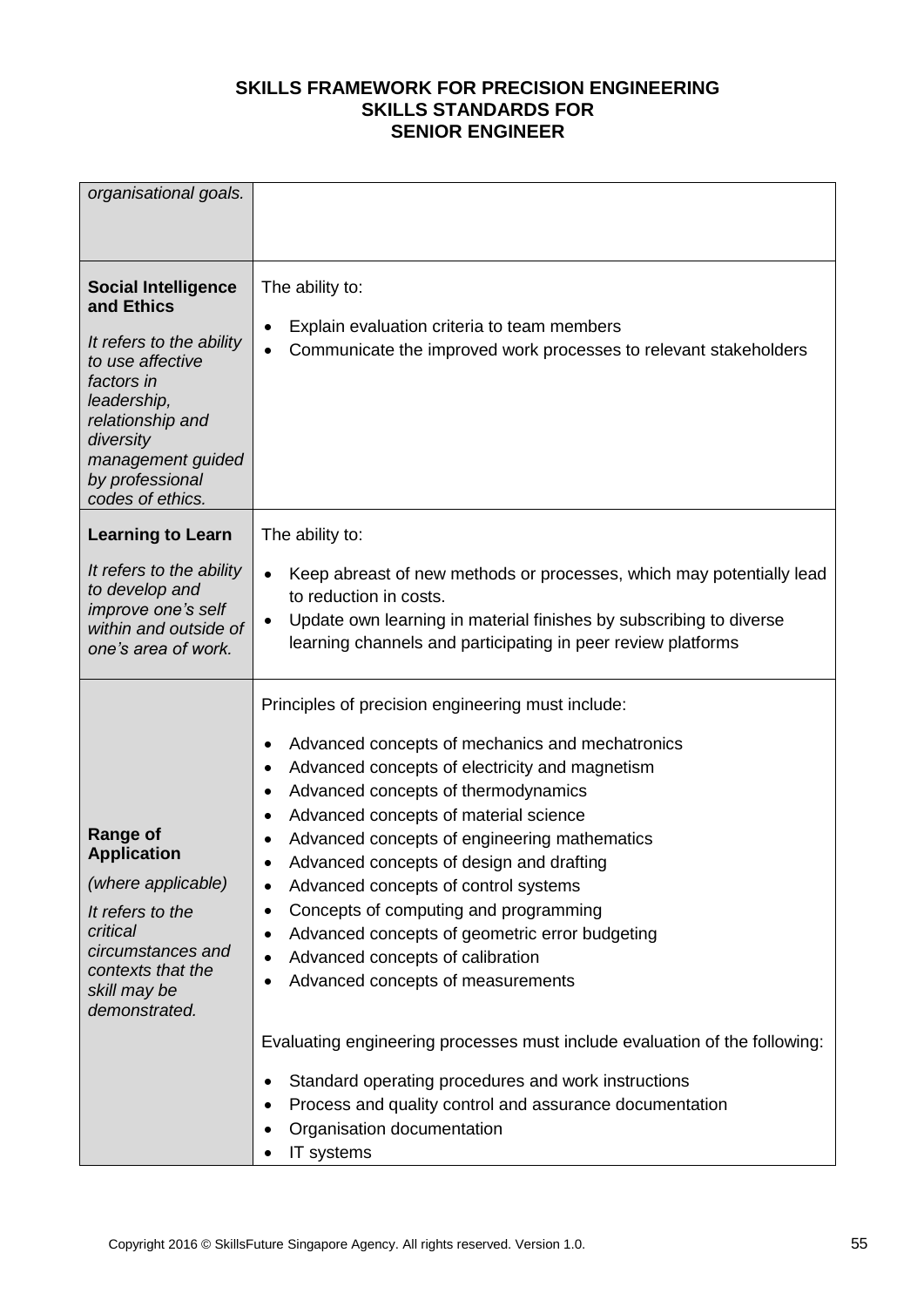|                                                                                                                                                                                                                               |                                                                                                                                                                                                                                                                                                                                                    | <b>Skill Category</b>                                                                                            | <b>Precision Manufacturing</b><br>Processes                                                                                                                                                                                                                                                                                                                                |
|-------------------------------------------------------------------------------------------------------------------------------------------------------------------------------------------------------------------------------|----------------------------------------------------------------------------------------------------------------------------------------------------------------------------------------------------------------------------------------------------------------------------------------------------------------------------------------------------|------------------------------------------------------------------------------------------------------------------|----------------------------------------------------------------------------------------------------------------------------------------------------------------------------------------------------------------------------------------------------------------------------------------------------------------------------------------------------------------------------|
| <b>Skill Code</b>                                                                                                                                                                                                             | PRE-PMP-6074-1                                                                                                                                                                                                                                                                                                                                     | <b>Skill Sub-Category</b><br>(where applicable)                                                                  | <b>Finishing Processes</b>                                                                                                                                                                                                                                                                                                                                                 |
| <b>Skill</b>                                                                                                                                                                                                                  | <b>Process for Manufacturing</b>                                                                                                                                                                                                                                                                                                                   | Evaluate Finishing Process Plan to Determine Appropriate Finishing                                               |                                                                                                                                                                                                                                                                                                                                                                            |
| <b>Skill Description</b>                                                                                                                                                                                                      | This skill describes the ability to evaluate and optimise applications of<br>finishing methodologies for materials used in precision manufacturing, to<br>achieve the optimum finishes in accordance with design specifications. It<br>also includes quality control procedures.                                                                   |                                                                                                                  |                                                                                                                                                                                                                                                                                                                                                                            |
| Knowledge and<br><b>Analysis</b><br>It refers to<br>gathering, cognitive<br>processing,<br>integration and<br>inspection of facts<br>and information<br>required to perform<br>the work tasks and<br>activities.              | The ability to understand:<br>Principles of precision engineering<br>$\bullet$<br>Methods and tools for evaluating the engineering process<br>$\bullet$<br>Evaluation criteria for engineering processes<br>٠<br>Types and impact of recommendations on engineering processes<br>$\bullet$<br>Workplace Safety and Health regulations<br>$\bullet$ |                                                                                                                  |                                                                                                                                                                                                                                                                                                                                                                            |
| <b>Application and</b><br><b>Adaptation</b><br>It refers to the ability<br>to perform the work<br>tasks and activities<br>required of the<br>occupation, and the<br>ability to react to<br>and manage the<br>changes at work. | The ability to:<br>$\bullet$<br>design specification<br>$\bullet$<br>specifications<br>$\bullet$<br>$\bullet$<br>٠<br>meet functional requirements                                                                                                                                                                                                 | Evaluate finishing process plans for particular applications<br>quality and compliance to regulatory requirement | Apply analysis methods on finishing requirements, in accordance with<br>Review selection of finishing processes to suit application requirements<br>Evaluate selection of finishing applications, in accordance with design<br>Evaluate quality control procedures to address the aspect of product<br>Submit full evaluation reports on whether engineering process plans |
| <b>Innovation and</b><br><b>Value Creation</b><br>It refers to the ability<br>to generate<br>purposive ideas to<br><i>improve</i> work<br>performance and/or                                                                  | The ability to:<br>$\bullet$<br>at the workplace                                                                                                                                                                                                                                                                                                   |                                                                                                                  | Analyse and propose opportunities for improved finishing approaches                                                                                                                                                                                                                                                                                                        |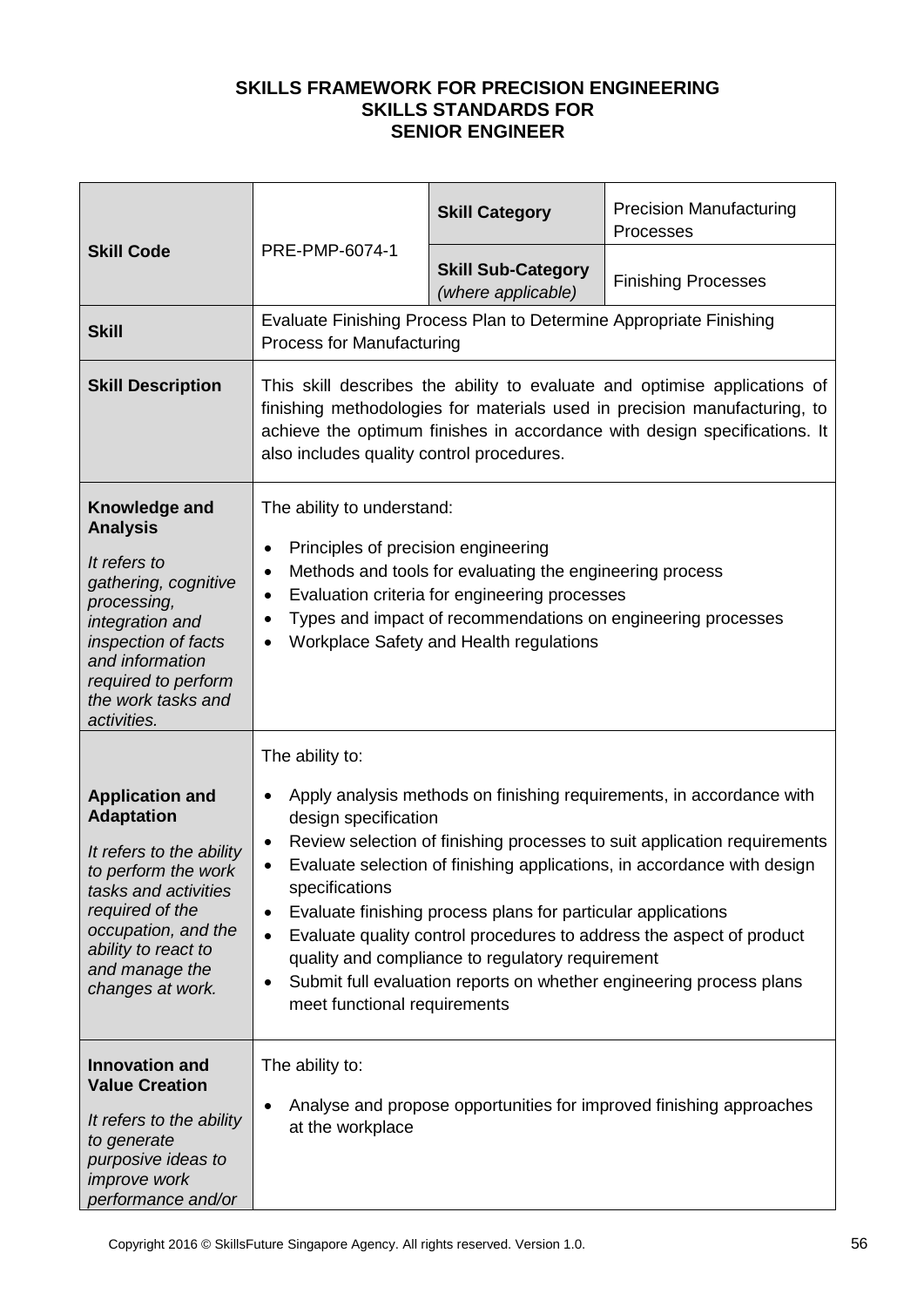| enhance business<br>values that are<br>aligned to<br>organisational goals.                                                                                                                                         |                                                                                                                                                                                                                                                                                                                                                                                                                                                                                                                                                                                                                                                                                                                                                                                                                                                                      |
|--------------------------------------------------------------------------------------------------------------------------------------------------------------------------------------------------------------------|----------------------------------------------------------------------------------------------------------------------------------------------------------------------------------------------------------------------------------------------------------------------------------------------------------------------------------------------------------------------------------------------------------------------------------------------------------------------------------------------------------------------------------------------------------------------------------------------------------------------------------------------------------------------------------------------------------------------------------------------------------------------------------------------------------------------------------------------------------------------|
| <b>Social Intelligence</b><br>and Ethics<br>It refers to the ability<br>to use affective<br>factors in<br>leadership,<br>relationship and<br>diversity<br>management guided<br>by professional<br>codes of ethics. | The ability to:<br>Explain evaluation criteria to team members<br>$\bullet$<br>Communicate the improved work processes to relevant stakeholders<br>$\bullet$                                                                                                                                                                                                                                                                                                                                                                                                                                                                                                                                                                                                                                                                                                         |
| <b>Learning to Learn</b><br>It refers to the ability<br>to develop and<br>improve one's self<br>within and outside of<br>one's area of work.                                                                       | The ability to:<br>Keep abreast of new methods or processes, which may potentially lead<br>$\bullet$<br>to reduction in costs.<br>Update own learning in material finishes by subscribing to diverse<br>$\bullet$<br>learning channels and participating in peer review platforms                                                                                                                                                                                                                                                                                                                                                                                                                                                                                                                                                                                    |
| <b>Range of</b><br><b>Application</b><br>(where applicable)<br>It refers to the<br>critical<br>circumstances and<br>contexts that the<br>skill may be<br>demonstrated.                                             | Principles of precision engineering must include:<br>Advanced concepts of mechanics and mechatronics<br>٠<br>Advanced concepts of electricity and magnetism<br>٠<br>Advanced concepts of thermodynamics<br>٠<br>Advanced concepts of material science<br>٠<br>Advanced concepts of engineering mathematics<br>٠<br>Advanced concepts of design and drafting<br>٠<br>Advanced concepts of control systems<br>٠<br>Concepts of computing and programming<br>٠<br>Advanced concepts of geometric error budgeting<br>٠<br>Advanced concepts of calibration<br>٠<br>Advanced concepts of measurements<br>٠<br>Evaluating engineering processes must include evaluation of the following<br>Standard operating procedures and work instructions<br>٠<br>Process and quality control and assurance documentation<br>٠<br>Organisation documentation<br>٠<br>IT systems<br>٠ |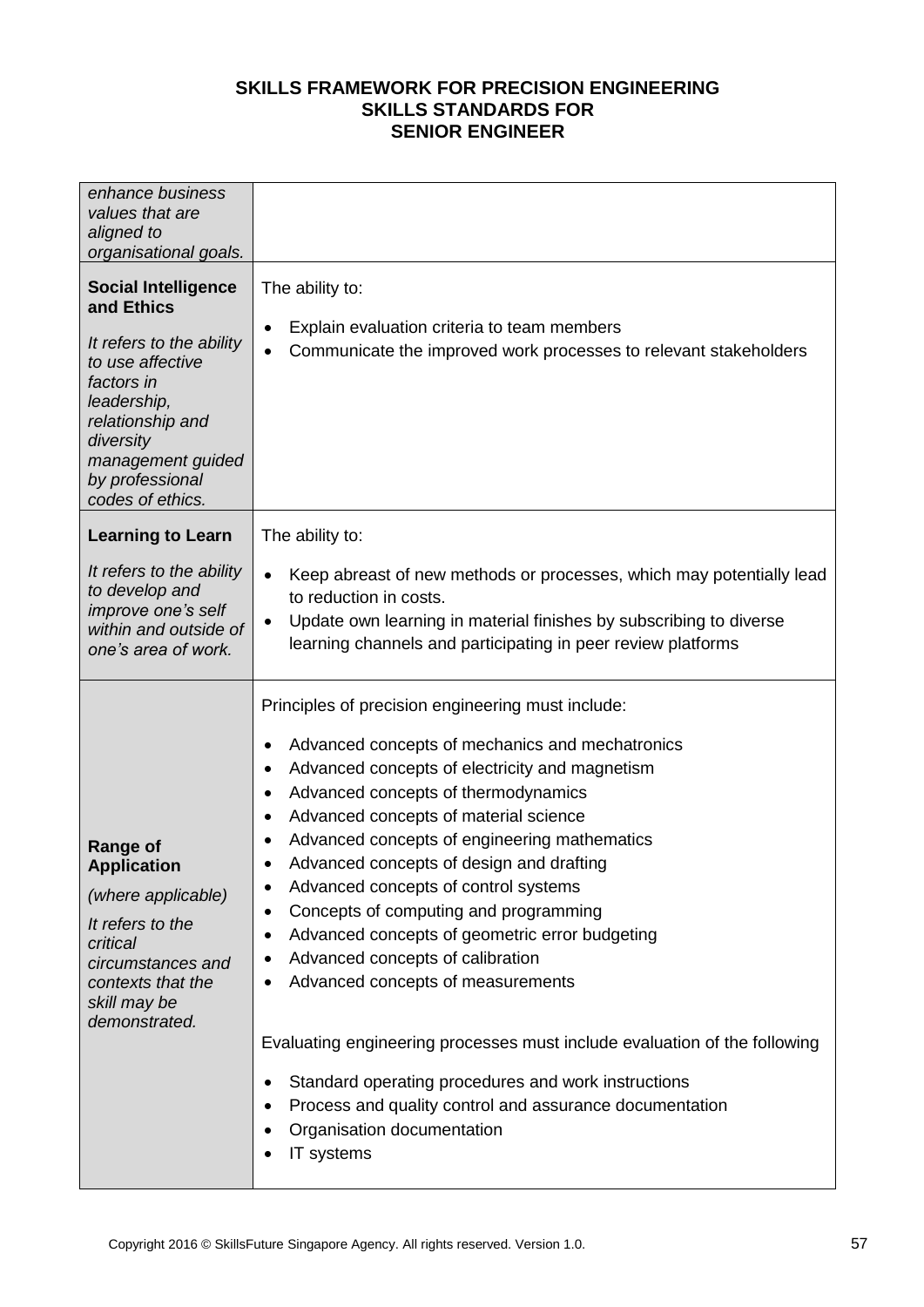|                                                                                                                                                                                                                               |                                                                                                                                                                                                                                             | <b>Skill Category</b>                                                                                                                                                                                                                                                                                                                                           | Quality |
|-------------------------------------------------------------------------------------------------------------------------------------------------------------------------------------------------------------------------------|---------------------------------------------------------------------------------------------------------------------------------------------------------------------------------------------------------------------------------------------|-----------------------------------------------------------------------------------------------------------------------------------------------------------------------------------------------------------------------------------------------------------------------------------------------------------------------------------------------------------------|---------|
| <b>Skill Code</b>                                                                                                                                                                                                             | PRE-QUA-6016-1                                                                                                                                                                                                                              | <b>Skill Sub-Category</b><br>(where applicable)                                                                                                                                                                                                                                                                                                                 | N/A     |
| <b>Skill</b>                                                                                                                                                                                                                  |                                                                                                                                                                                                                                             | Integrate Quality Principles and Methodology into Manufacturing<br>Processes to Enhance Engineering Performance                                                                                                                                                                                                                                                 |         |
| <b>Skill Description</b>                                                                                                                                                                                                      | This skill describes the ability to integrate quality principles and<br>methodology to engineering products and processes, in accordance to<br>requirements. It also includes controlling resources and providing solutions<br>to problems. |                                                                                                                                                                                                                                                                                                                                                                 |         |
| Knowledge and<br><b>Analysis</b><br>It refers to<br>gathering, cognitive<br>processing,<br>integration and<br>inspection of facts<br>and information<br>required to perform<br>the work tasks and<br>activities.              | The ability to understand:<br>$\bullet$<br>associated with the quality issues<br>$\bullet$<br>$\bullet$<br>$\bullet$<br>$\bullet$<br>$\bullet$                                                                                              | Engineering processes and operating procedures in the area<br>Types, effects and impact of quality improvement models<br>Factors to be considered when selecting solutions to quality problems<br>Methods and techniques for quality improvement implementation<br>Methods and techniques for evaluating information<br>Workplace Safety and Health regulations |         |
| <b>Application and</b><br><b>Adaptation</b><br>It refers to the ability<br>to perform the work<br>tasks and activities<br>required of the<br>occupation, and the<br>ability to react to<br>and manage the<br>changes at work. | The ability to:<br>$\bullet$<br>or processes<br>$\bullet$<br>quality models and improvements<br>$\bullet$<br>$\bullet$<br>$\bullet$<br>products and processes                                                                               | Plan the introduction of quality improvements to engineering products<br>Perform assessments to confirm suitable conditions for integrating<br>Review to ensure improvements are implemented according to plan<br>Identify and resolve any implementation problems that occur<br>Assess the impact of improvements on the quality of engineering                |         |
| <b>Innovation and</b><br><b>Value Creation</b><br>It refers to the ability<br>to generate<br>purposive ideas to<br><i>improve</i> work<br>performance and/or<br>enhance business<br>values that are                           | The ability to:<br>٠                                                                                                                                                                                                                        | Perform analyses on applications of different quality and resource<br>models to determine which models lead to maximum value creation                                                                                                                                                                                                                           |         |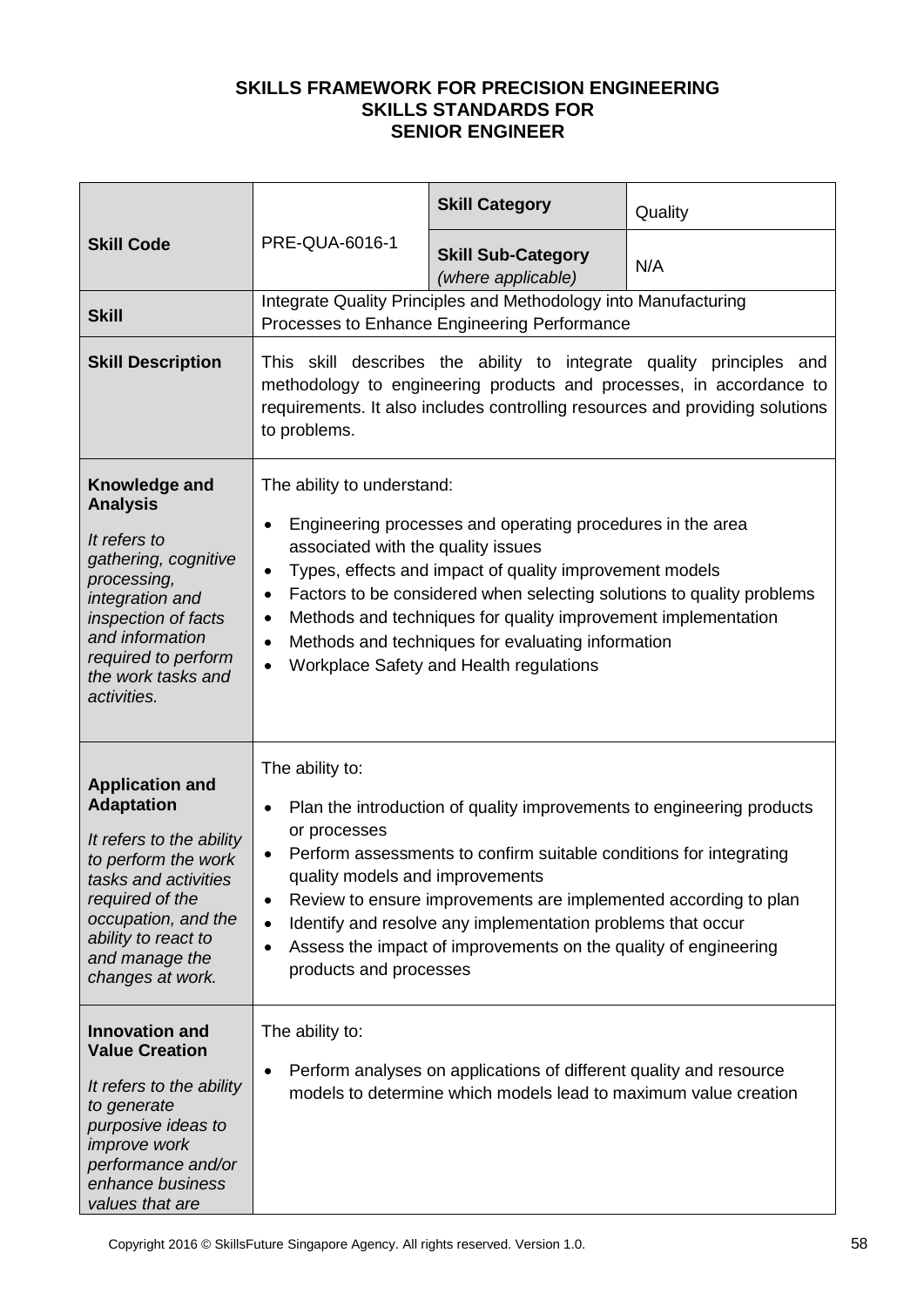| aligned to<br>organisational goals.                                                                                                                                                                                |                                                                                                                                                                                                                                                                                                                                                                                                                                                                                                                                                                 |
|--------------------------------------------------------------------------------------------------------------------------------------------------------------------------------------------------------------------|-----------------------------------------------------------------------------------------------------------------------------------------------------------------------------------------------------------------------------------------------------------------------------------------------------------------------------------------------------------------------------------------------------------------------------------------------------------------------------------------------------------------------------------------------------------------|
| <b>Social Intelligence</b><br>and Ethics<br>It refers to the ability<br>to use affective<br>factors in<br>leadership,<br>relationship and<br>diversity<br>management guided<br>by professional<br>codes of ethics. | The ability to:<br>Communicate with customers, colleagues and teams to establish<br>$\bullet$<br>timeframes and requirements<br>Build trust by providing clear vision and accurate direction to achieve<br>$\bullet$<br>quality improvements and performance enhancements                                                                                                                                                                                                                                                                                       |
| <b>Learning to Learn</b>                                                                                                                                                                                           | The ability to:                                                                                                                                                                                                                                                                                                                                                                                                                                                                                                                                                 |
| It refers to the ability<br>to develop and<br>improve one's self<br>within and outside of<br>one's area of work.                                                                                                   | Engage in self-reflection on the value of effective quality improvement<br>$\bullet$<br>plans<br>Update own learning in quality concepts by subscribing to diverse<br>$\bullet$<br>learning channels and participating in peer review platforms<br>Reflect and collaboratively establish knowledge and skills gaps in<br>$\bullet$<br>quality assurance, and coach team members to improve team<br>capabilities in quality improvements                                                                                                                         |
| <b>Range of</b><br><b>Application</b><br>(where applicable)<br>It refers to the<br>critical<br>circumstances and<br>contexts that the<br>skill may be<br>demonstrated.                                             | Quality improvement models must include:<br>Plan, Do, Check, Act (PDCA) cycle<br>٠<br>ISO 9001/9004 Quality Management Systems<br>$\bullet$<br>Six Sigma<br>Lean manufacturing<br>٠<br><b>Total Quality Management (TQM)</b><br>Improvement plans must include:<br>New products and processes<br>٠<br>Legal requirements<br>٠<br>Standard operating procedures<br>٠<br>Revisions to existing products and processes<br>٠<br>International and national standards and requirements<br>$\bullet$<br>Assessing the impact of improvements on quality must include: |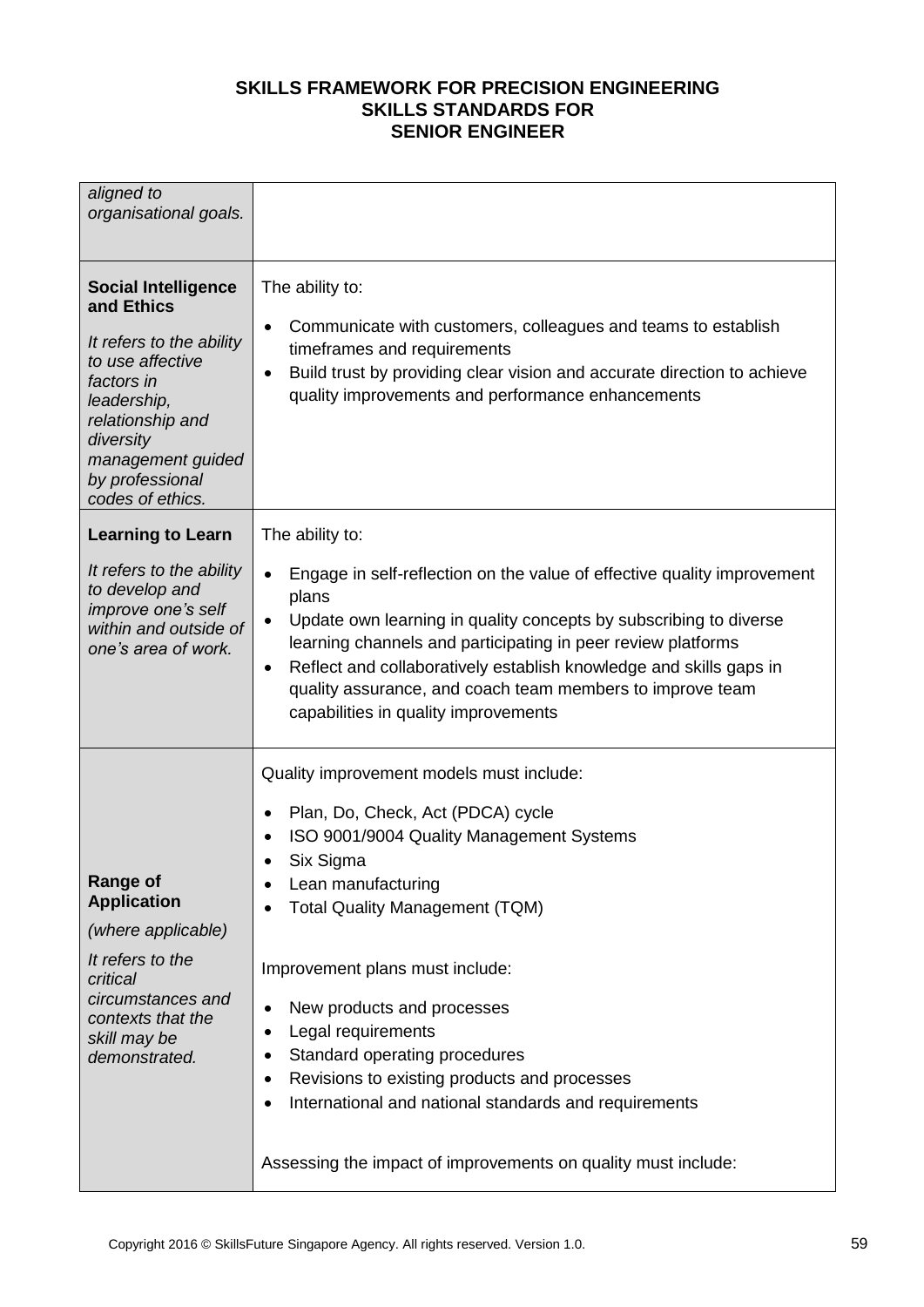| Cost effectiveness                                            |
|---------------------------------------------------------------|
| Effect of changes to quality assurance methods and procedures |
| Quality of data held in information systems                   |
| Effectiveness of reporting procedures<br>$\bullet$            |
| Lessons learned                                               |
|                                                               |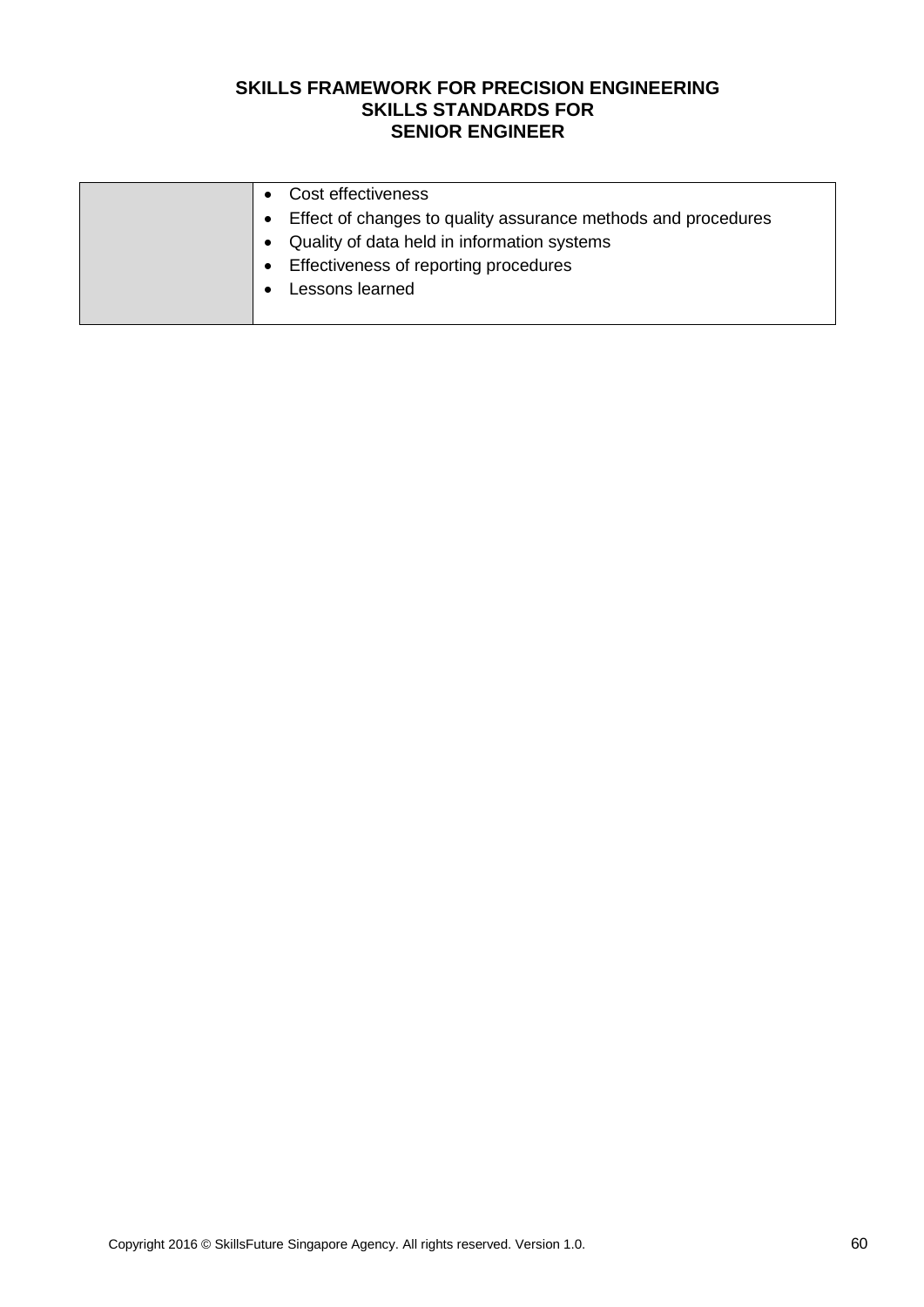| <b>Skill Code</b>                                                                                                                                                                                                             | PRE-VEN-6002-1                                                                                                                                                                                                                                                                                                                                                                                                                                                                                                                                                                                                                                                                                                 | <b>Skill Category</b>                           | <b>Value Analysis</b> |
|-------------------------------------------------------------------------------------------------------------------------------------------------------------------------------------------------------------------------------|----------------------------------------------------------------------------------------------------------------------------------------------------------------------------------------------------------------------------------------------------------------------------------------------------------------------------------------------------------------------------------------------------------------------------------------------------------------------------------------------------------------------------------------------------------------------------------------------------------------------------------------------------------------------------------------------------------------|-------------------------------------------------|-----------------------|
|                                                                                                                                                                                                                               |                                                                                                                                                                                                                                                                                                                                                                                                                                                                                                                                                                                                                                                                                                                | <b>Skill Sub-Category</b><br>(where applicable) | N/A                   |
| <b>Skill</b>                                                                                                                                                                                                                  | Evaluate Organisation's Value Stream to Reduce Waste                                                                                                                                                                                                                                                                                                                                                                                                                                                                                                                                                                                                                                                           |                                                 |                       |
| <b>Skill Description</b>                                                                                                                                                                                                      | This skill describes the ability to analyse and evaluate an organisation's<br>value stream, including the clear identification of the place of an<br>organisation in the value stream and its contribution to the value stream. It<br>also includes the identification of an organisation in a value stream, their<br>relationships and the activities undertaken by value stream organisations.                                                                                                                                                                                                                                                                                                               |                                                 |                       |
| Knowledge and<br><b>Analysis</b><br>It refers to<br>gathering, cognitive<br>processing,<br>integration and<br>inspection of facts<br>and information<br>required to perform<br>the work tasks and<br>activities.              | The ability to understand:<br>Value stream mapping<br>٠<br>Purpose of value stream analysis<br>$\bullet$<br>Method to identify the organisation's place in the value stream<br>٠<br>Flow of materials along value stream<br>$\bullet$<br>Classification of steps and processes into value-adding and non-value-<br>$\bullet$<br>adding methods to measure value-add<br>Concept of waste and value in terms of customer benefit<br>٠<br>Types of waste and methods of reducing it<br>$\bullet$<br>Processes and operations used in own organisation to make products<br>$\bullet$<br>or deliver services to internal and external customers<br>Processes used by other members of the value stream<br>$\bullet$ |                                                 |                       |
| <b>Application and</b><br><b>Adaptation</b><br>It refers to the ability<br>to perform the work<br>tasks and activities<br>required of the<br>occupation, and the<br>ability to react to<br>and manage the<br>changes at work. | The ability to:<br>Map the organisation's value stream taking into account the<br>$\bullet$<br>organisation's ultimate supplier, ultimate customer, and all<br>organisations between the ultimate supplier and ultimate customer<br>Determine the features obtained by the customers from the<br>$\bullet$<br>organisation's products or processes<br>Identify data sources to determine the measurement of contribution to<br>$\bullet$<br>features or benefits                                                                                                                                                                                                                                               |                                                 |                       |
| <b>Innovation and</b><br><b>Value Creation</b><br>It refers to the ability                                                                                                                                                    | The ability to:<br>Identify the benefits obtained by the customers from the organisation's<br>$\bullet$<br>products or processes                                                                                                                                                                                                                                                                                                                                                                                                                                                                                                                                                                               |                                                 |                       |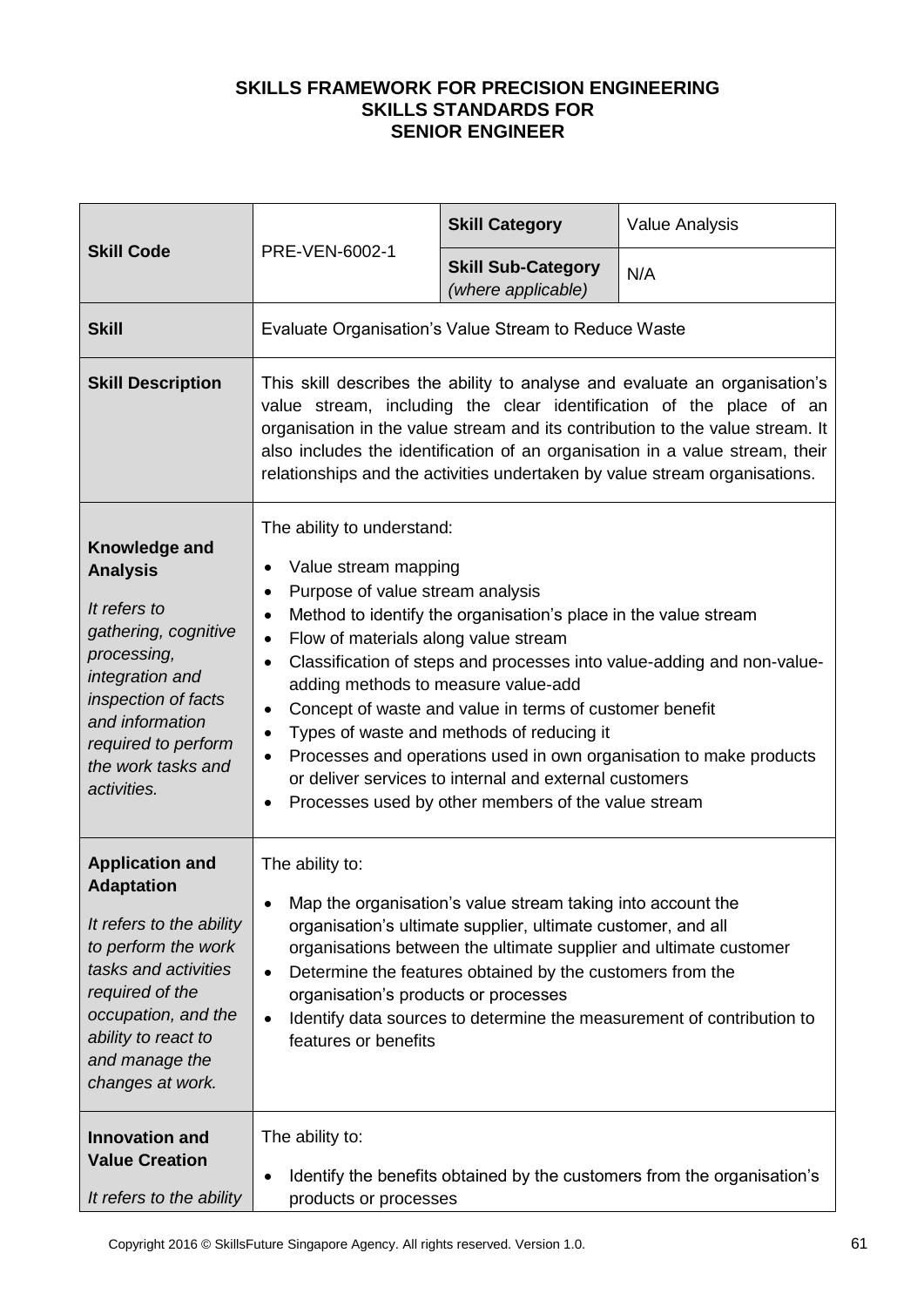| to generate<br>purposive ideas to<br>improve work<br>performance and/or<br>enhance business<br>values that are<br>aligned to<br>organisational                                                                     | Determine the value added to the organisation's products or processes<br>$\bullet$<br>by each internal step<br>Identify activities on value stream map which do not add to customer<br>$\bullet$<br>features or benefits |
|--------------------------------------------------------------------------------------------------------------------------------------------------------------------------------------------------------------------|--------------------------------------------------------------------------------------------------------------------------------------------------------------------------------------------------------------------------|
| <b>Social Intelligence</b><br>and Ethics<br>It refers to the ability<br>to use affective<br>factors in<br>leadership,<br>relationship and<br>diversity<br>management guided<br>by professional<br>codes of ethics. | The ability to:<br>Liaise with external value stream members to determine methods to<br>$\bullet$<br>reduce overall waste                                                                                                |
| <b>Learning to Learn</b><br>It refers to the ability<br>to develop and<br>improve one's self<br>within and outside of<br>one's area of work.                                                                       | N/A                                                                                                                                                                                                                      |
| <b>Range of</b><br><b>Application</b><br>(where applicable)<br>It refers to the<br>critical<br>circumstances and<br>contexts that the<br>skill may be<br>demonstrated.                                             | N/A                                                                                                                                                                                                                      |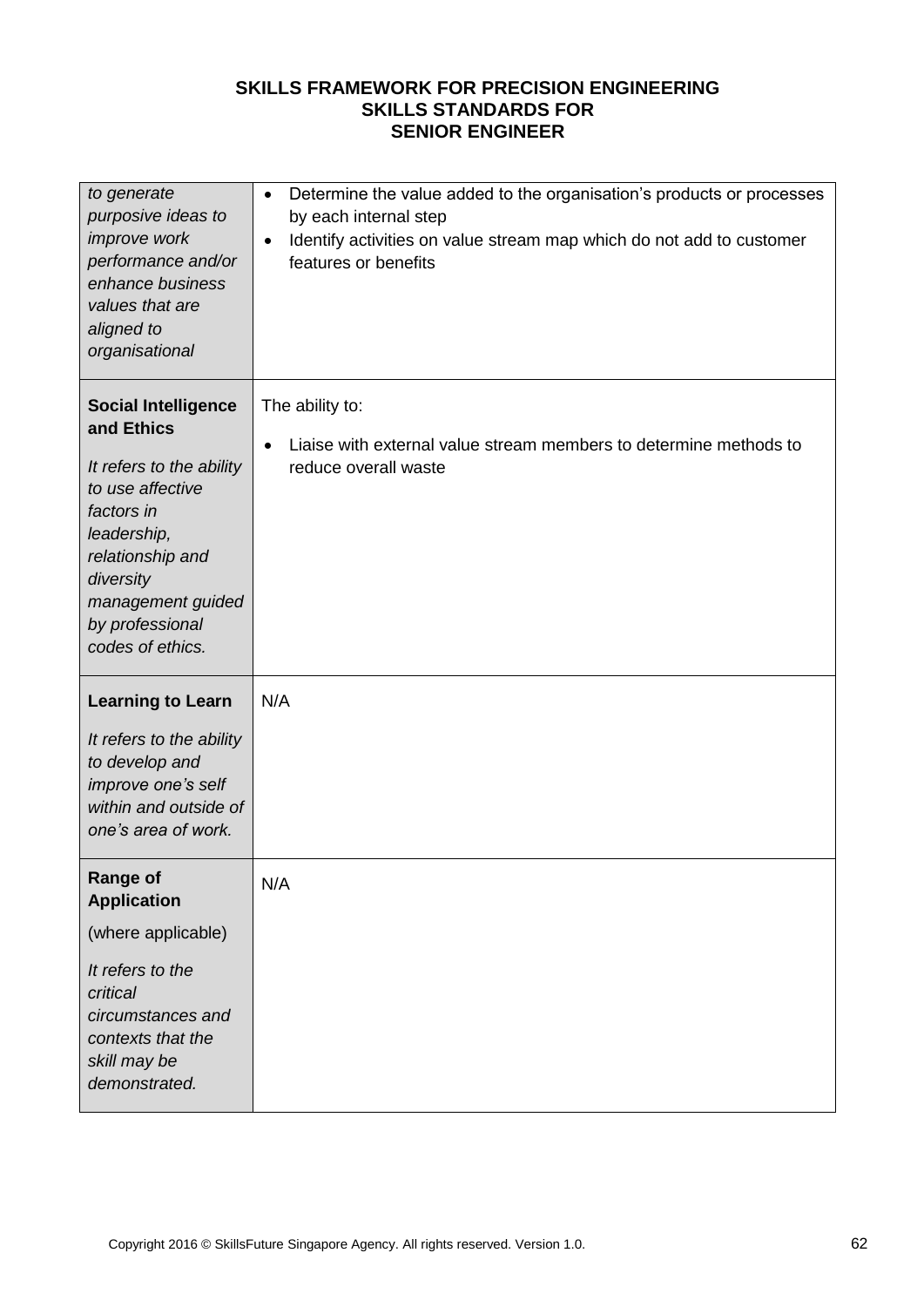| PRE-AMA-6008-1<br><b>Skill Code</b>                                                                                                                                                                                           |                                                                                                                                                                                                                                                                                                                                                                                                                                                                                                                                                                                                                                                                                                                                                                                                                                           | <b>Skill Category</b> | <b>Additive Manufacturing</b>                                            |
|-------------------------------------------------------------------------------------------------------------------------------------------------------------------------------------------------------------------------------|-------------------------------------------------------------------------------------------------------------------------------------------------------------------------------------------------------------------------------------------------------------------------------------------------------------------------------------------------------------------------------------------------------------------------------------------------------------------------------------------------------------------------------------------------------------------------------------------------------------------------------------------------------------------------------------------------------------------------------------------------------------------------------------------------------------------------------------------|-----------------------|--------------------------------------------------------------------------|
|                                                                                                                                                                                                                               | <b>Skill Sub-Category</b><br>(where applicable)                                                                                                                                                                                                                                                                                                                                                                                                                                                                                                                                                                                                                                                                                                                                                                                           | N/A                   |                                                                          |
| <b>Skill</b>                                                                                                                                                                                                                  | <b>Manufacturing Requirements</b>                                                                                                                                                                                                                                                                                                                                                                                                                                                                                                                                                                                                                                                                                                                                                                                                         |                       | Develop Integration Plan for Additive Manufacturing Processes to Satisfy |
| <b>Skill Description</b>                                                                                                                                                                                                      | This skill describes the ability to integrate additive manufacturing within<br>manufacturing processes. It also includes collaborating with stakeholders<br>for implementation of additive manufacturing.                                                                                                                                                                                                                                                                                                                                                                                                                                                                                                                                                                                                                                 |                       |                                                                          |
| Knowledge and<br><b>Analysis</b><br>It refers to<br>gathering, cognitive<br>processing,<br>integration and<br>inspection of facts<br>and information<br>required to perform<br>the work tasks and<br>activities.              | The ability to understand:<br>Principles of precision engineering<br>$\bullet$<br>Precision manufacturing processes and operating procedures<br>$\bullet$<br>Characteristics, techniques and systems of additive manufacturing<br>$\bullet$<br>Requirements of different additive manufacturing processes<br>٠<br>Factors to be considered when selecting additive manufacturing<br>$\bullet$<br>solutions<br>Additive manufacturing set up and operational procedures<br>$\bullet$<br>Methods and techniques for evaluating additive manufacturing<br>$\bullet$<br>implementation<br>Workplace Safety and Health regulations<br>$\bullet$<br>Principles of collaboration<br>$\bullet$<br>Principles of conflict management<br>$\bullet$                                                                                                  |                       |                                                                          |
| <b>Application and</b><br><b>Adaptation</b><br>It refers to the ability<br>to perform the work<br>tasks and activities<br>required of the<br>occupation, and the<br>ability to react to<br>and manage the<br>changes at work. | The ability to:<br>Perform analyses on requirements of manufacturing processes<br>Evaluate additive manufacturing techniques and systems to compare<br>their strengths and limitations<br>Perform assessments to confirm suitable conditions for the integration<br>$\bullet$<br>of additive manufacturing<br>Plan the integration of additive manufacturing into manufacturing<br>$\bullet$<br>processes<br>Pilot additive manufacturing implementation and review results to<br>$\bullet$<br>determine effectiveness<br>Integrate additive manufacturing and ensure procedures and<br>$\bullet$<br>operations are implemented according to plan and WSH requirements<br>Identify and resolve any implementation problems that occur<br>$\bullet$<br>Assess the impact of improvements on the engineering products and<br>٠<br>processes |                       |                                                                          |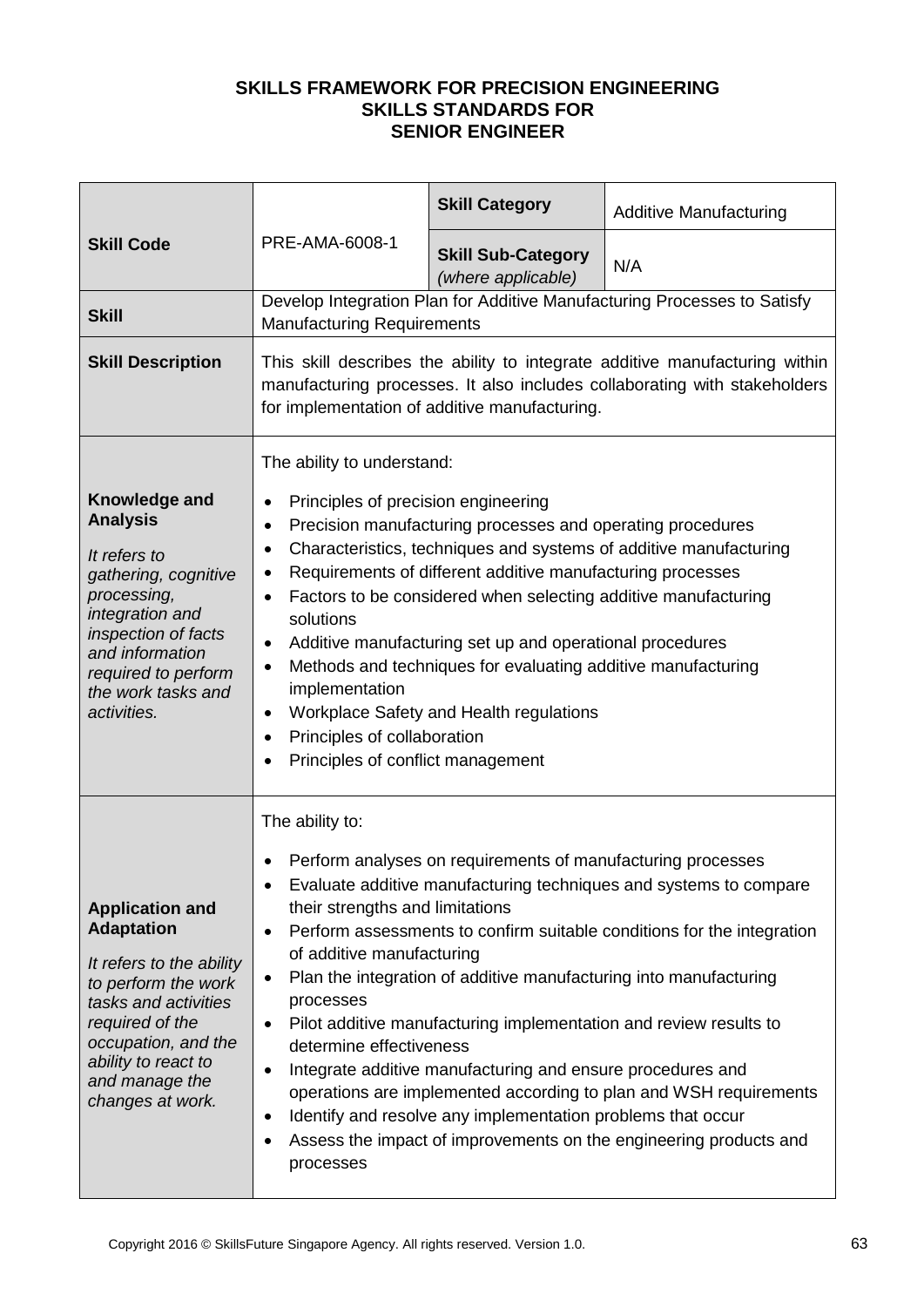| <b>Innovation and</b><br><b>Value Creation</b><br>It refers to the ability<br>to generate<br>purposive ideas to<br><i>improve</i> work<br>performance and/or<br>enhance business<br>values that are<br>aligned to<br>organisational goals.                                                   | The ability to:<br>Compare additive manufacturing processes with traditional precision<br>٠<br>manufacturing processes to assess value-add of additive<br>manufacturing to meet manufacturing requirements                                                                                                                                                                                                                                                                                                                                                                                                                     |
|----------------------------------------------------------------------------------------------------------------------------------------------------------------------------------------------------------------------------------------------------------------------------------------------|--------------------------------------------------------------------------------------------------------------------------------------------------------------------------------------------------------------------------------------------------------------------------------------------------------------------------------------------------------------------------------------------------------------------------------------------------------------------------------------------------------------------------------------------------------------------------------------------------------------------------------|
| <b>Social Intelligence</b><br>and Ethics<br>It refers to the ability<br>to use affective<br>factors in<br>leadership,<br>relationship and<br>diversity<br>management guided<br>by professional<br>codes of ethics.<br><b>Learning to Learn</b><br>It refers to the ability<br>to develop and | The ability to:<br>Communicate with colleagues and teams to establish timeframes and<br>$\bullet$<br>requirements<br>Collaborate with manufacturing process colleagues during planning<br>$\bullet$<br>and integration of additive manufacturing processes to obtain buy-in<br>Identify and act on possible concerns of using additive manufacturing<br>٠<br>as a new manufacturing process to prevent conflict<br>Seek endorsement on the plan to use additive manufacturing within<br>$\bullet$<br>manufacturing processes<br>The ability to:<br>Engage in self-reflection to explore alternative manufacturing<br>$\bullet$ |
| improve one's self<br>within and outside of<br>one's area of work.                                                                                                                                                                                                                           | techniques to best meet manufacturing requirements<br>Update own learning in additive manufacturing technologies by<br>$\bullet$<br>subscribing to diverse learning channels and participating in peer<br>review platforms                                                                                                                                                                                                                                                                                                                                                                                                     |
| <b>Range of</b><br><b>Application</b><br>(where applicable)<br>It refers to the<br>critical<br>circumstances and<br>contexts that the<br>skill may be<br>demonstrated.                                                                                                                       | Principles of precision engineering must include:<br>Advanced concepts of mechatronics<br>٠<br>Advanced concepts of thermodynamics<br>$\bullet$<br>Advanced concepts of fluids and fluid dynamics<br>Advanced concepts of optics and wave theory<br>$\bullet$<br>Advanced concepts of material science<br>Advanced concepts of engineering mathematics<br>Advanced concepts of control systems<br>٠<br>Types of additive manufacturing must include:<br>Extrusion<br>$\bullet$                                                                                                                                                 |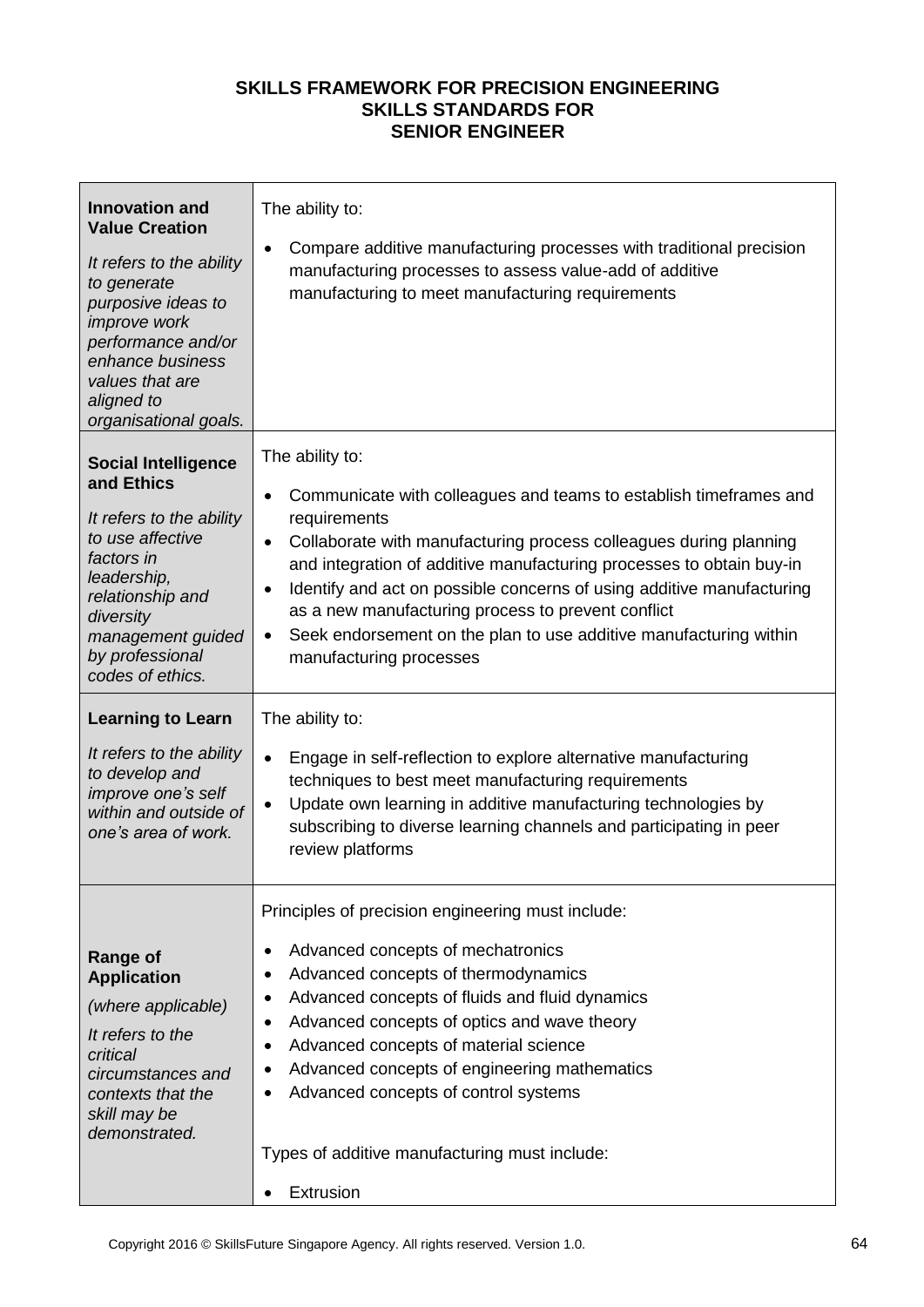| Light polymerised<br>٠                                               |
|----------------------------------------------------------------------|
| Powder bed<br>$\bullet$                                              |
| Laminated<br>$\bullet$                                               |
| Wire                                                                 |
|                                                                      |
| Assessing integration must include:                                  |
| Modelling<br>$\bullet$                                               |
| Printing<br>$\bullet$                                                |
| Post processing<br>$\bullet$                                         |
|                                                                      |
| Integration plans must include:                                      |
| Legislative requirements                                             |
| $\bullet$<br>Standard operating procedures<br>$\bullet$              |
| Revisions to existing products and processes<br>$\bullet$            |
|                                                                      |
|                                                                      |
| Assessing the impact of improvements to manufacturing processes must |
| include:                                                             |
| Cost effectiveness<br>$\bullet$                                      |
| Effect of changes to manufacturing methods or procedures<br>٠        |
| Lessons learned                                                      |
|                                                                      |
|                                                                      |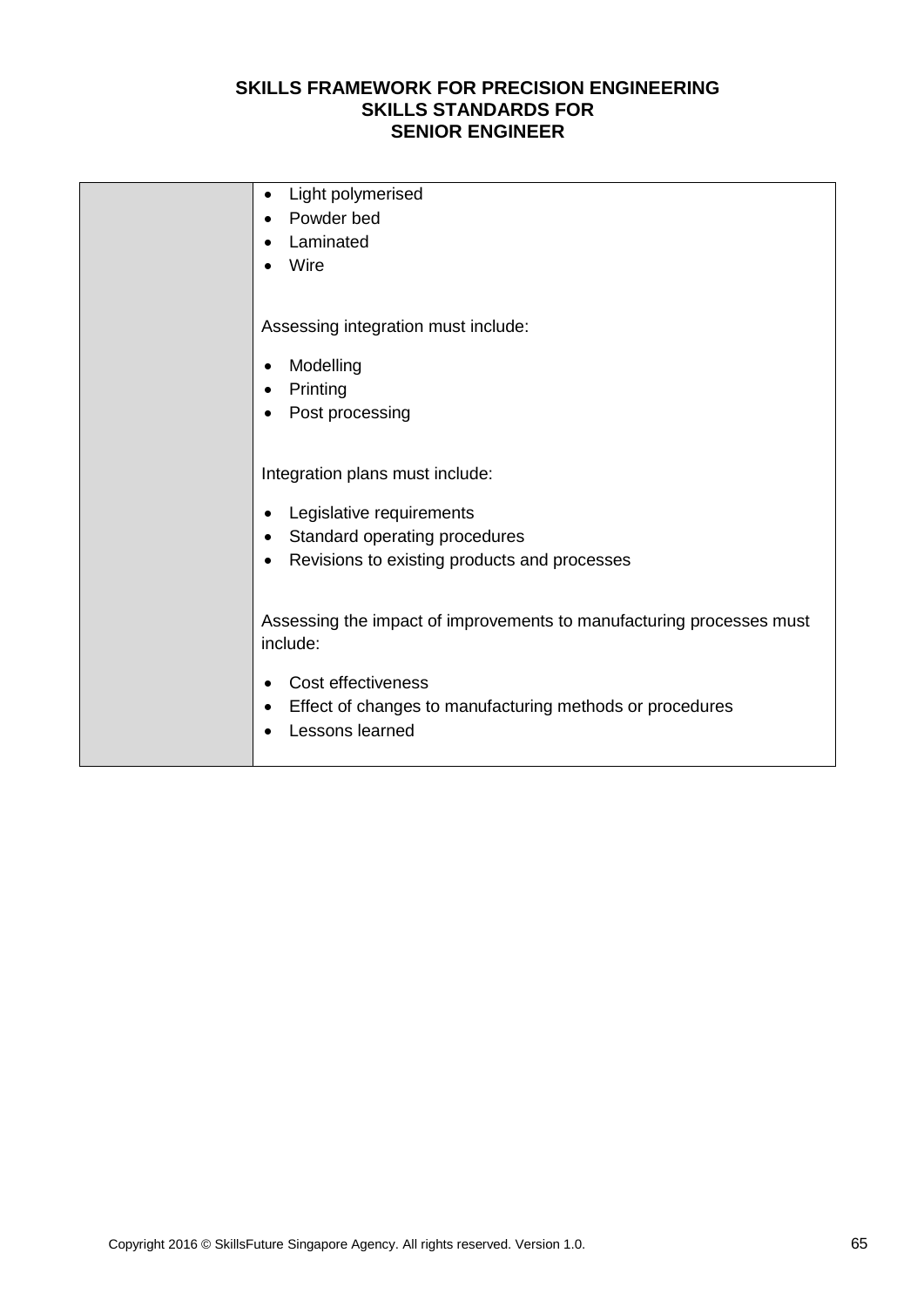| PRE-AMA-6009-1<br><b>Skill Code</b>                                                                                                                                                                                           |                                                                                                                                                                                                                                                                                                                                                                                                                                                                                                                                                                                                                                                                                                                                                                                                                          | <b>Skill Category</b>                                                                                             | <b>Additive Manufacturing</b> |
|-------------------------------------------------------------------------------------------------------------------------------------------------------------------------------------------------------------------------------|--------------------------------------------------------------------------------------------------------------------------------------------------------------------------------------------------------------------------------------------------------------------------------------------------------------------------------------------------------------------------------------------------------------------------------------------------------------------------------------------------------------------------------------------------------------------------------------------------------------------------------------------------------------------------------------------------------------------------------------------------------------------------------------------------------------------------|-------------------------------------------------------------------------------------------------------------------|-------------------------------|
|                                                                                                                                                                                                                               |                                                                                                                                                                                                                                                                                                                                                                                                                                                                                                                                                                                                                                                                                                                                                                                                                          | <b>Skill Sub-Category</b><br>(where applicable)                                                                   | N/A                           |
| <b>Skill</b>                                                                                                                                                                                                                  |                                                                                                                                                                                                                                                                                                                                                                                                                                                                                                                                                                                                                                                                                                                                                                                                                          | Review High Speed Additive Manufacturing Process to Determine<br>Suitability of Manufacturing Metallic Components |                               |
| <b>Skill Description</b>                                                                                                                                                                                                      | This skill describes the ability to review high speed additive manufacturing<br>processes to determine their suitability for manufacturing complex metallic<br>components. It also includes using electron beams and laser machines for<br>manufacturing metallic components.                                                                                                                                                                                                                                                                                                                                                                                                                                                                                                                                            |                                                                                                                   |                               |
| Knowledge and<br><b>Analysis</b><br>It refers to<br>gathering, cognitive<br>processing,<br>integration and<br>inspection of facts<br>and information<br>required to perform<br>the work tasks and<br>activities.              | The ability to understand:<br>Principles of precision engineering<br>$\bullet$<br>Fundamentals of high speed metallic additive manufacturing<br>$\bullet$<br>techniques, processes and applications<br>Metallic powder characterisation<br>$\bullet$<br>Metallic powder production techniques<br>$\bullet$<br>Applications and operational parameters of electron beam melting<br>$\bullet$<br>(EBM) machines<br>Applications and operational parameters of laser-aided additive<br>$\bullet$<br>manufacturing (LAAM) machines<br>Post-processing of high speed additive manufacturing products and<br>$\bullet$<br>their equipment<br>Principles of self-reflection<br>$\bullet$                                                                                                                                        |                                                                                                                   |                               |
| <b>Application and</b><br><b>Adaptation</b><br>It refers to the ability<br>to perform the work<br>tasks and activities<br>required of the<br>occupation, and the<br>ability to react to<br>and manage the<br>changes at work. | The ability to:<br>Review methodologies for high speed additive manufacturing of<br>٠<br>metallic components<br>Analyse and determine material considerations and metallurgy of<br>$\bullet$<br>metallic components to be manufactured via high speed additive<br>manufacturing<br>Analyse and determine requirements of metal powders for additive<br>٠<br>processes<br>Evaluate the suitability of EBM for additive manufacturing<br>$\bullet$<br>Evaluate the suitability of LAAM for additive manufacturing<br>$\bullet$<br>Plan and determine processes and procedures for manufacturing<br>$\bullet$<br>metallic components using high speed additive manufacturing<br>Plan and determine post-processing procedures for manufacturing<br>$\bullet$<br>metallic components using high speed additive manufacturing |                                                                                                                   |                               |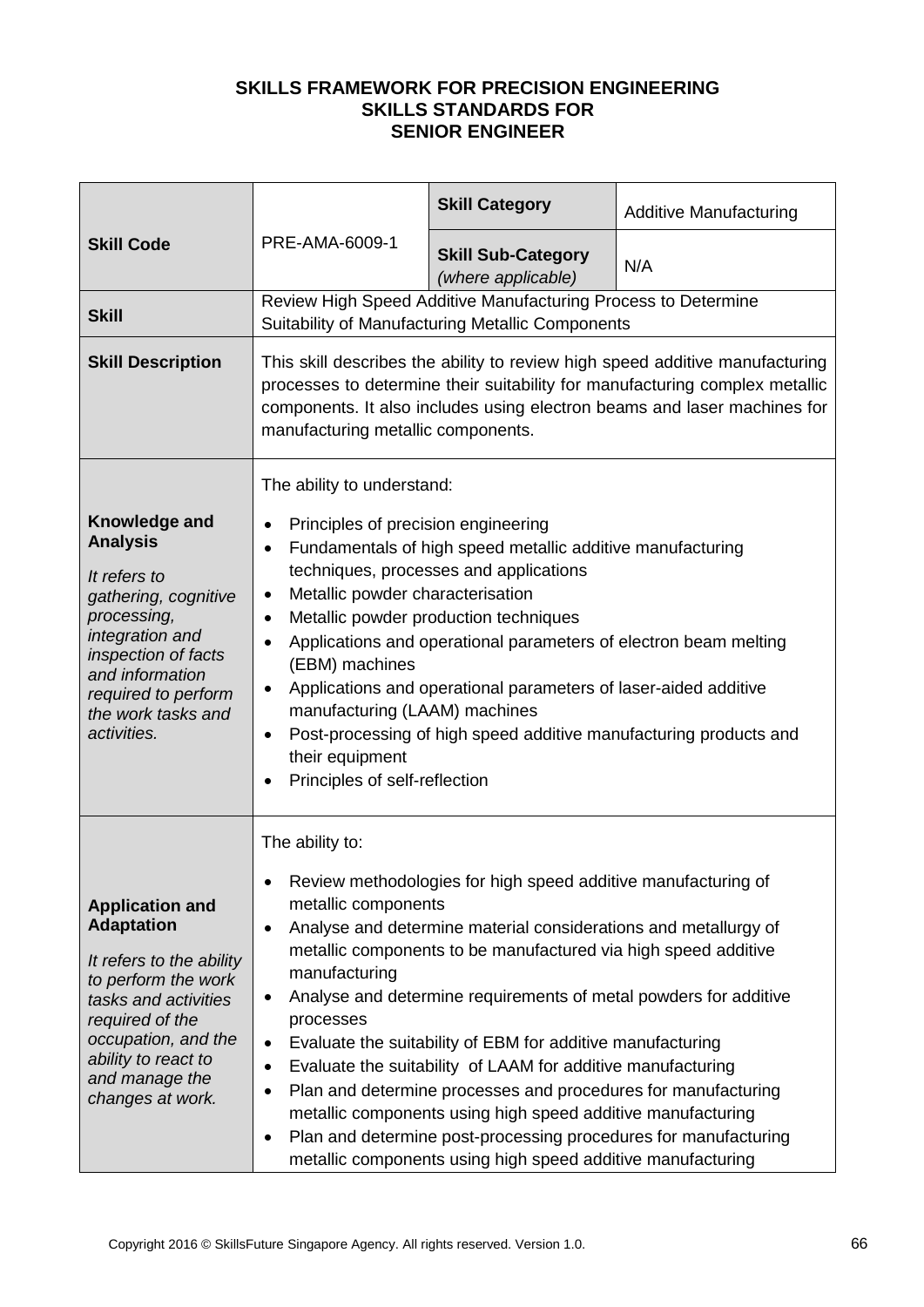| <b>Innovation and</b><br><b>Value Creation</b><br>It refers to the ability<br>to generate<br>purposive ideas to<br>improve work<br>performance and/or<br>enhance business<br>values that are<br>aligned to<br>organisational goals. | The ability to:<br>Compare high speed additive manufacturing with other additive<br>$\bullet$<br>manufacturing processes for meeting metallic component<br>requirements, to assess value add of high speed additive<br>manufacturing                                                                                                                                                                               |
|-------------------------------------------------------------------------------------------------------------------------------------------------------------------------------------------------------------------------------------|--------------------------------------------------------------------------------------------------------------------------------------------------------------------------------------------------------------------------------------------------------------------------------------------------------------------------------------------------------------------------------------------------------------------|
| <b>Social Intelligence</b><br>and Ethics<br>It refers to the ability<br>to use affective<br>factors in<br>leadership,<br>relationship and<br>diversity<br>management guided<br>by professional<br>codes of ethics.                  | The ability to:<br>Communicate with colleagues and teams to establish timeframes and<br>$\bullet$<br>requirements<br>Identify and act on possible concerns of using high speed additive<br>$\bullet$<br>manufacturing as a new manufacturing technique to prevent conflict<br>Obtain buy-in and seek endorsement on the plan to use high speed<br>$\bullet$<br>additive manufacturing for manufacturing components |
| <b>Learning to Learn</b><br>It refers to the ability<br>to develop and<br>improve one's self<br>within and outside of<br>one's area of work.                                                                                        | The ability to:<br>Engage in self-reflection to explore alternative manufacturing<br>$\bullet$<br>techniques to best meet component requirements<br>Update own learning in additive manufacturing requirements by<br>$\bullet$<br>subscribing to diverse learning channels and participating in peer<br>review platforms                                                                                           |
| <b>Range of</b><br><b>Application</b><br>(where applicable)<br>It refers to the<br>critical<br>circumstances and<br>contexts that the<br>skill may be<br>demonstrated.                                                              | Principles of precision engineering must include:<br>Concepts of thermodynamics<br>$\bullet$<br>Concepts of fluids and fluid dynamics<br>$\bullet$<br>Concepts of optics and wave theory<br>Concepts of material science<br>Materials consideration and metallurgy must include:<br>Powder production and mixing<br>$\bullet$<br>Analysis of EBM materials<br>$\bullet$<br>Analysis of LAAM materials              |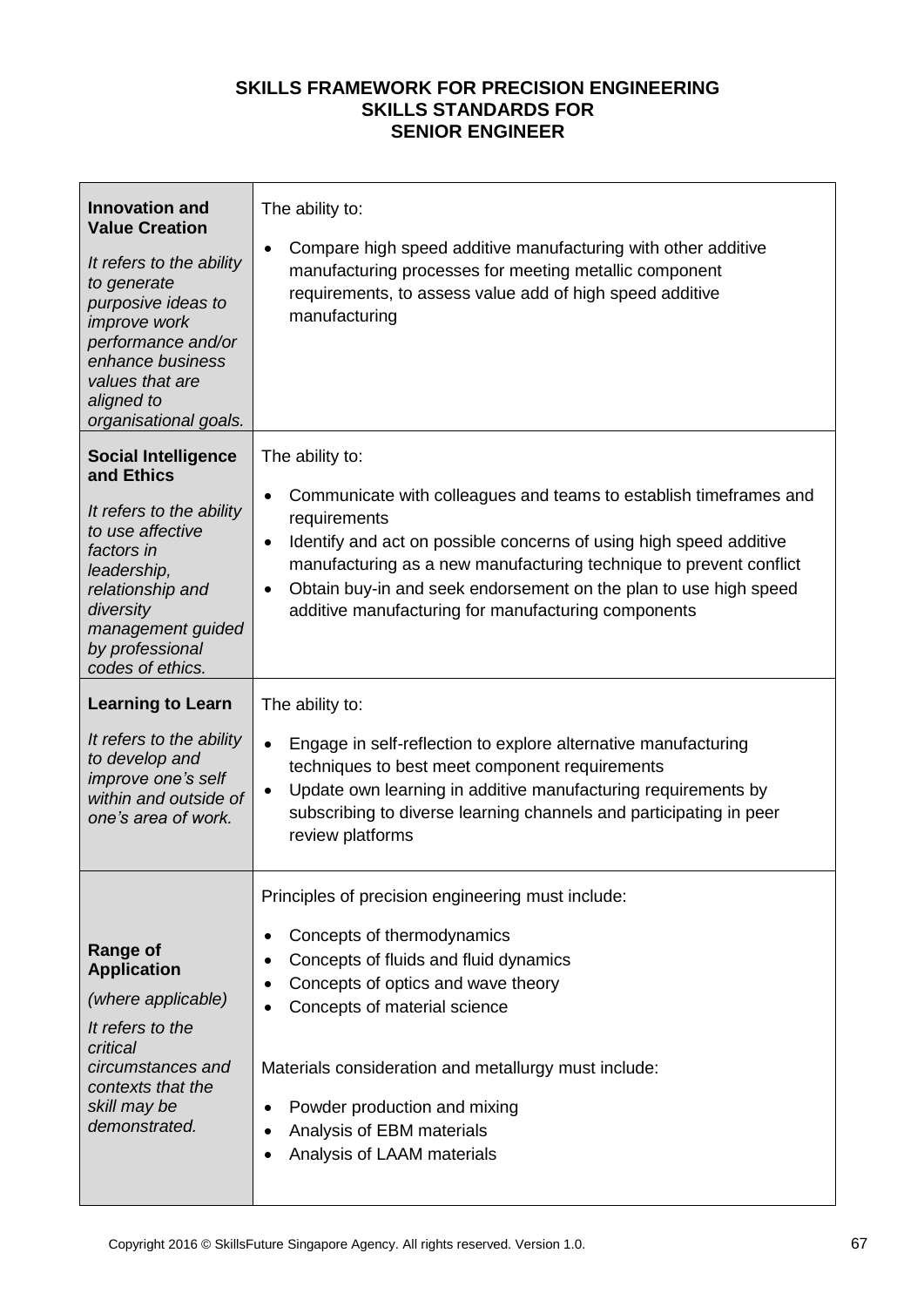| Process related issues affecting additive manufacturing plans must<br>include:                                                                                                                                     |
|--------------------------------------------------------------------------------------------------------------------------------------------------------------------------------------------------------------------|
| Oxygen contamination<br>$\bullet$<br>Delamination<br>$\bullet$<br>Support structures<br>$\bullet$<br><b>Distortion</b><br>$\bullet$<br>Porosity<br>$\bullet$<br>Cracking<br>$\bullet$<br>Warpage<br>$\bullet$      |
| Post-processing must include:<br>Clean products<br>٠<br>Remove support structures<br>$\bullet$<br>Heat treatment<br>$\bullet$<br>Improve product finishing<br>$\bullet$<br>Microstructure examination<br>$\bullet$ |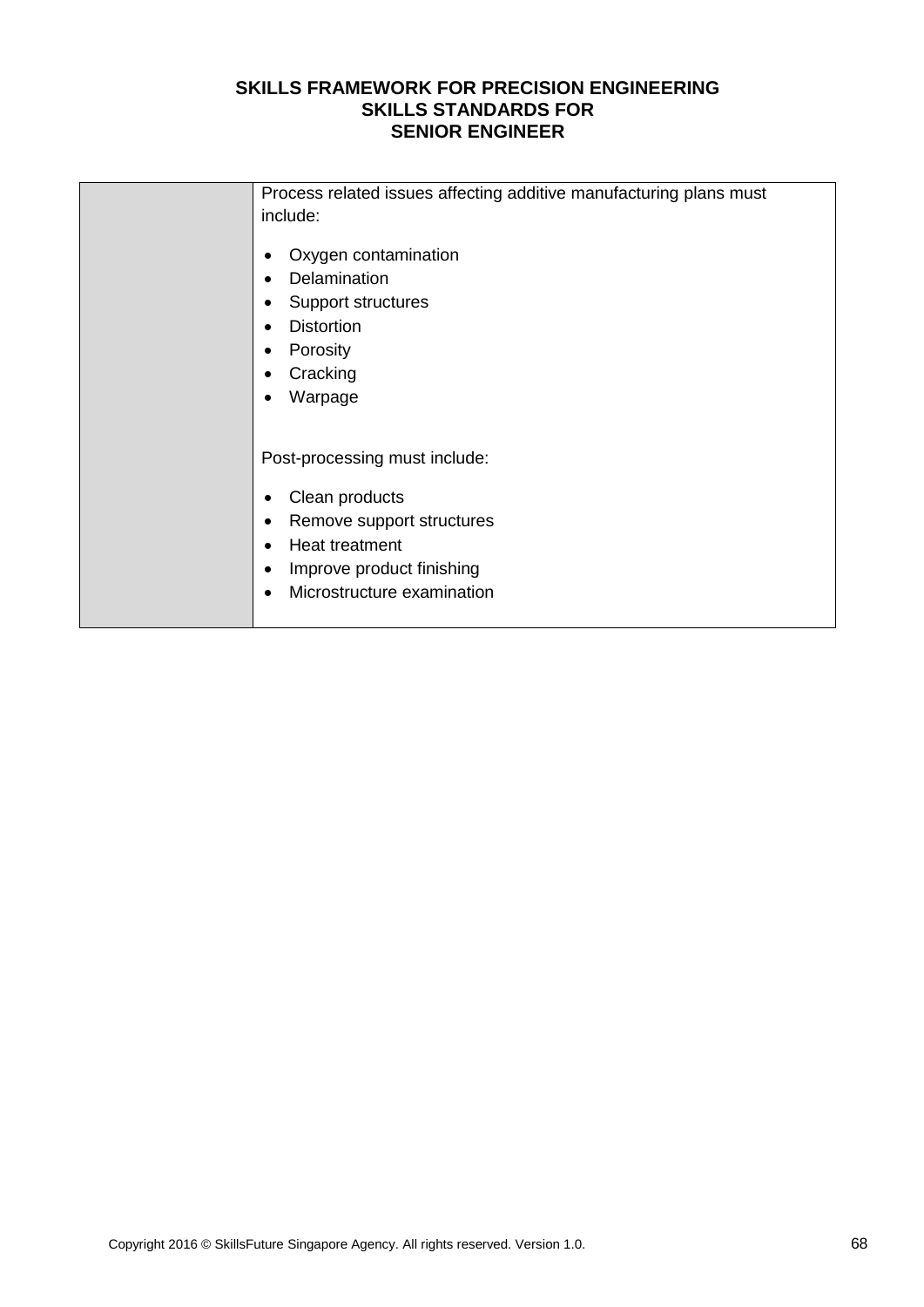| <b>Skill Code</b>                                                                                                                                                                                                             | PRE-AMA-6010-1                                                                                                                                                                                                                                                                                                                                                                                                                                                                                                                                                                                                                                                                                                                                                                                                                                    | <b>Skill Category</b>                           | <b>Additive Manufacturing</b>                                     |
|-------------------------------------------------------------------------------------------------------------------------------------------------------------------------------------------------------------------------------|---------------------------------------------------------------------------------------------------------------------------------------------------------------------------------------------------------------------------------------------------------------------------------------------------------------------------------------------------------------------------------------------------------------------------------------------------------------------------------------------------------------------------------------------------------------------------------------------------------------------------------------------------------------------------------------------------------------------------------------------------------------------------------------------------------------------------------------------------|-------------------------------------------------|-------------------------------------------------------------------|
|                                                                                                                                                                                                                               |                                                                                                                                                                                                                                                                                                                                                                                                                                                                                                                                                                                                                                                                                                                                                                                                                                                   | <b>Skill Sub-Category</b><br>(where applicable) | N/A                                                               |
| <b>Skill</b>                                                                                                                                                                                                                  | Suitability of Manufacturing Components                                                                                                                                                                                                                                                                                                                                                                                                                                                                                                                                                                                                                                                                                                                                                                                                           |                                                 | Review Liquid-based Polymeric Additive Manufacturing to Determine |
| <b>Skill Description</b>                                                                                                                                                                                                      | This skill describes the ability to review liquid-based polymeric additive<br>manufacturing processes to determine suitability of manufacturing<br>polymeric components. It also includes using stereolithography (SLA), 3D<br>polymer jetting, fused filament fabrication and 3D bioprinting for<br>manufacturing polymeric components.                                                                                                                                                                                                                                                                                                                                                                                                                                                                                                          |                                                 |                                                                   |
| Knowledge and<br><b>Analysis</b><br>It refers to<br>gathering, cognitive<br>processing,<br>integration and<br>inspection of facts<br>and information<br>required to perform<br>the work tasks and<br>activities.              | The ability to understand:<br>Principles of precision engineering<br>٠<br>Fundamentals of liquid-based polymeric additive manufacturing<br>٠<br>techniques, processes and applications<br>Material characterisation and analysis<br>$\bullet$<br>Applications and operational parameters of SLA machines<br>٠<br>Applications and operational parameters of 3D polymer jetting<br>$\bullet$<br>machines<br>Applications and operational parameters of fused filament fabrication<br>٠<br>machines<br>Applications and operational parameters of 3D bioprinting machines<br>$\bullet$<br>Product performance, strengths and limitations of liquid-based<br>$\bullet$<br>polymeric additive manufacturing<br>Post-processing of liquid-based polymeric additive manufacturing<br>٠<br>products and their equipment<br>Principles of self-reflection |                                                 |                                                                   |
| <b>Application and</b><br><b>Adaptation</b><br>It refers to the ability<br>to perform the work<br>tasks and activities<br>required of the<br>occupation, and the<br>ability to react to<br>and manage the<br>changes at work. | The ability to:<br>Review methodology for liquid-based polymeric additive manufacturing<br>$\bullet$<br>of components<br>Analyse and determine the physical and chemical property<br>$\bullet$<br>requirements of components<br>Analyse and determine appropriate additive manufacturing materials<br>٠<br>and recipes, based on component property requirements<br>Evaluate use of SLA for additive manufacturing<br>$\bullet$<br>Evaluate use of 3D polymer jetting for additive manufacturing<br>٠<br>Evaluate use of fused filament fabrication for additive manufacturing<br>$\bullet$<br>Evaluate use of and 3D bioprinting for additive manufacturing of<br>$\bullet$                                                                                                                                                                      |                                                 |                                                                   |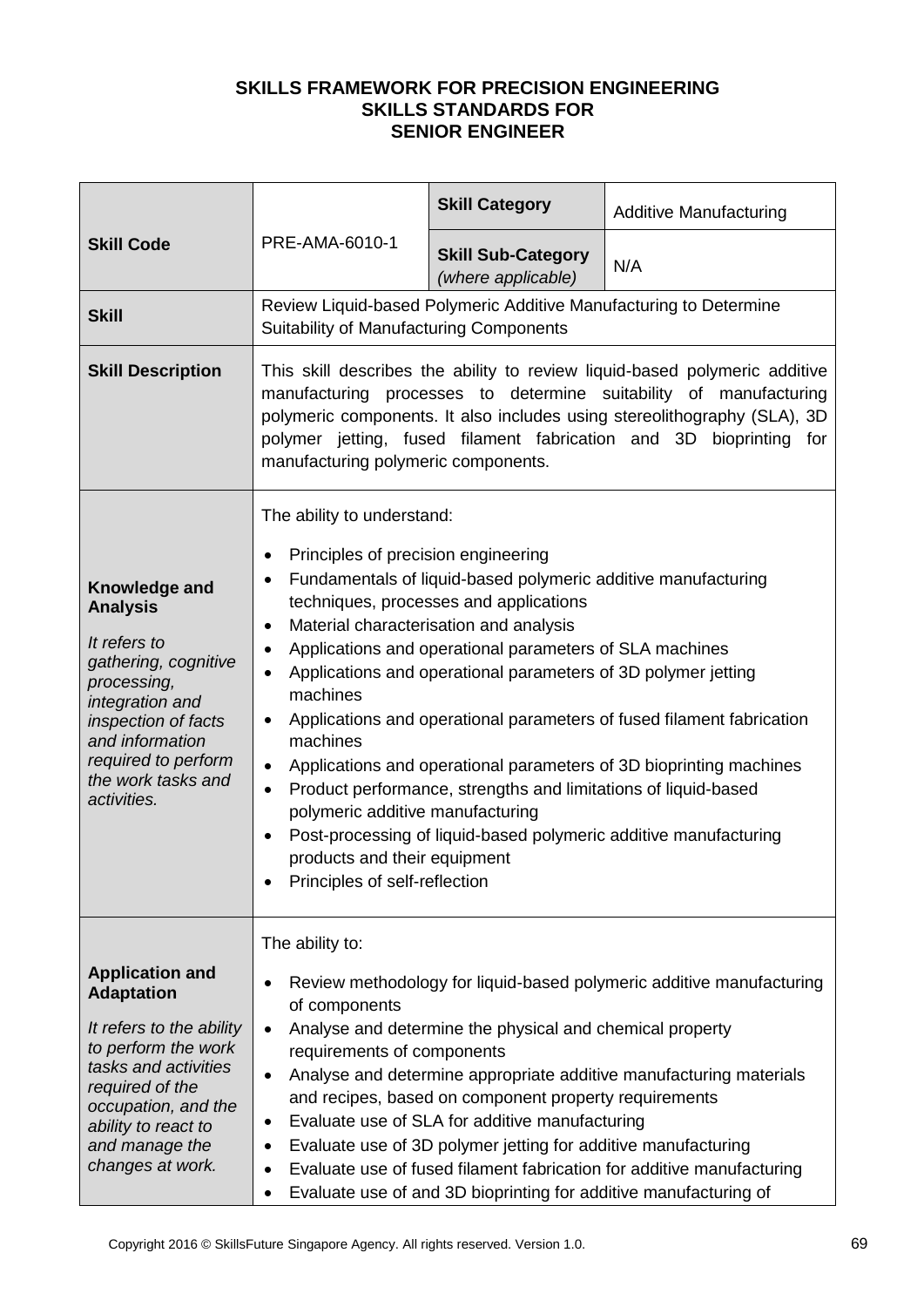|                                                                                                                                                                                                                                            | spatially-controlled cell patterns<br>Plan and determine processes and procedures for manufacturing<br>$\bullet$<br>polymeric components<br>Plan and determine post-processing procedures for manufacturing<br>$\bullet$<br>polymeric components                                                                                                                                                                                              |
|--------------------------------------------------------------------------------------------------------------------------------------------------------------------------------------------------------------------------------------------|-----------------------------------------------------------------------------------------------------------------------------------------------------------------------------------------------------------------------------------------------------------------------------------------------------------------------------------------------------------------------------------------------------------------------------------------------|
| <b>Innovation and</b><br><b>Value Creation</b><br>It refers to the ability<br>to generate<br>purposive ideas to<br><i>improve</i> work<br>performance and/or<br>enhance business<br>values that are<br>aligned to<br>organisational goals. | The ability to:<br>Review liquid-based polymeric additive manufacturing with other<br>$\bullet$<br>additive manufacturing processes for meeting polymetric component<br>requirements, to assess value add of liquid-based polymeric additive<br>manufacturing                                                                                                                                                                                 |
| <b>Social Intelligence</b><br>and Ethics<br>It refers to the ability<br>to use affective<br>factors in<br>leadership,<br>relationship and<br>diversity<br>management guided<br>by professional<br>codes of ethics.                         | The ability to:<br>Communicate with colleagues and teams to establish timeframes and<br>$\bullet$<br>requirements<br>Identify and act on possible concerns of using liquid-based polymeric<br>$\bullet$<br>additive manufacturing as a new manufacturing technique to prevent<br>conflict<br>Obtain buy-in and seek endorsement on the plan to use liquid-based<br>$\bullet$<br>polymeric additive manufacturing for manufacturing components |
| <b>Learning to Learn</b><br>It refers to the ability<br>to develop and<br>improve one's self<br>within and outside of<br>one's area of work.                                                                                               | The ability to:<br>Engage in self-reflection to explore alternative manufacturing<br>$\bullet$<br>techniques to best meet polymeric component requirements<br>Update own learning in additive manufacturing requirements by<br>$\bullet$<br>subscribing to diverse learning channels and participating in peer<br>review platforms                                                                                                            |
| Range of<br><b>Application</b><br>(where applicable)<br>It refers to the<br>critical<br>circumstances and<br>contexts that the<br>skill may be                                                                                             | Principles of precision engineering must include:<br>Concepts of thermodynamics<br>٠<br>Concepts of fluids and fluid dynamics<br>٠<br>Concepts of optics and wave theory<br>٠<br>Concepts of material science                                                                                                                                                                                                                                 |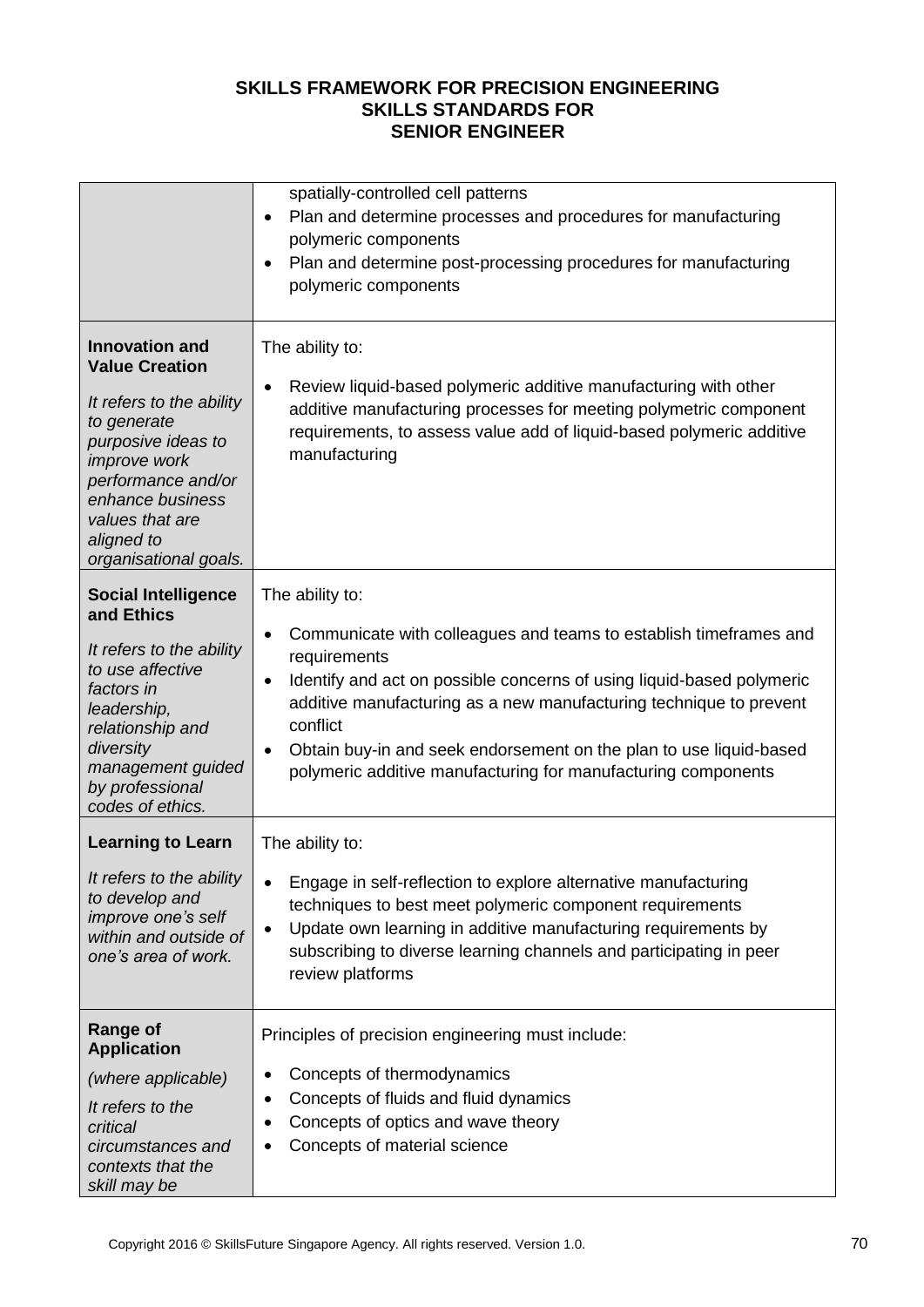| demonstrated. | Additive manufacturing methodology selection criteria must include:<br><b>Technical parameters</b><br>$\bullet$<br><b>Economical parameters</b><br>٠                                                |  |  |
|---------------|-----------------------------------------------------------------------------------------------------------------------------------------------------------------------------------------------------|--|--|
|               | Product performance parameters must include:<br><b>Product quality</b><br>$\bullet$<br>Cost<br>$\bullet$<br><b>Building time</b><br>$\bullet$                                                       |  |  |
|               | Post-processing must include:<br>Cleaning products<br>$\bullet$<br>Removing support structures<br>$\bullet$<br>Improving product finishing<br>$\bullet$<br>Microstructure examinations<br>$\bullet$ |  |  |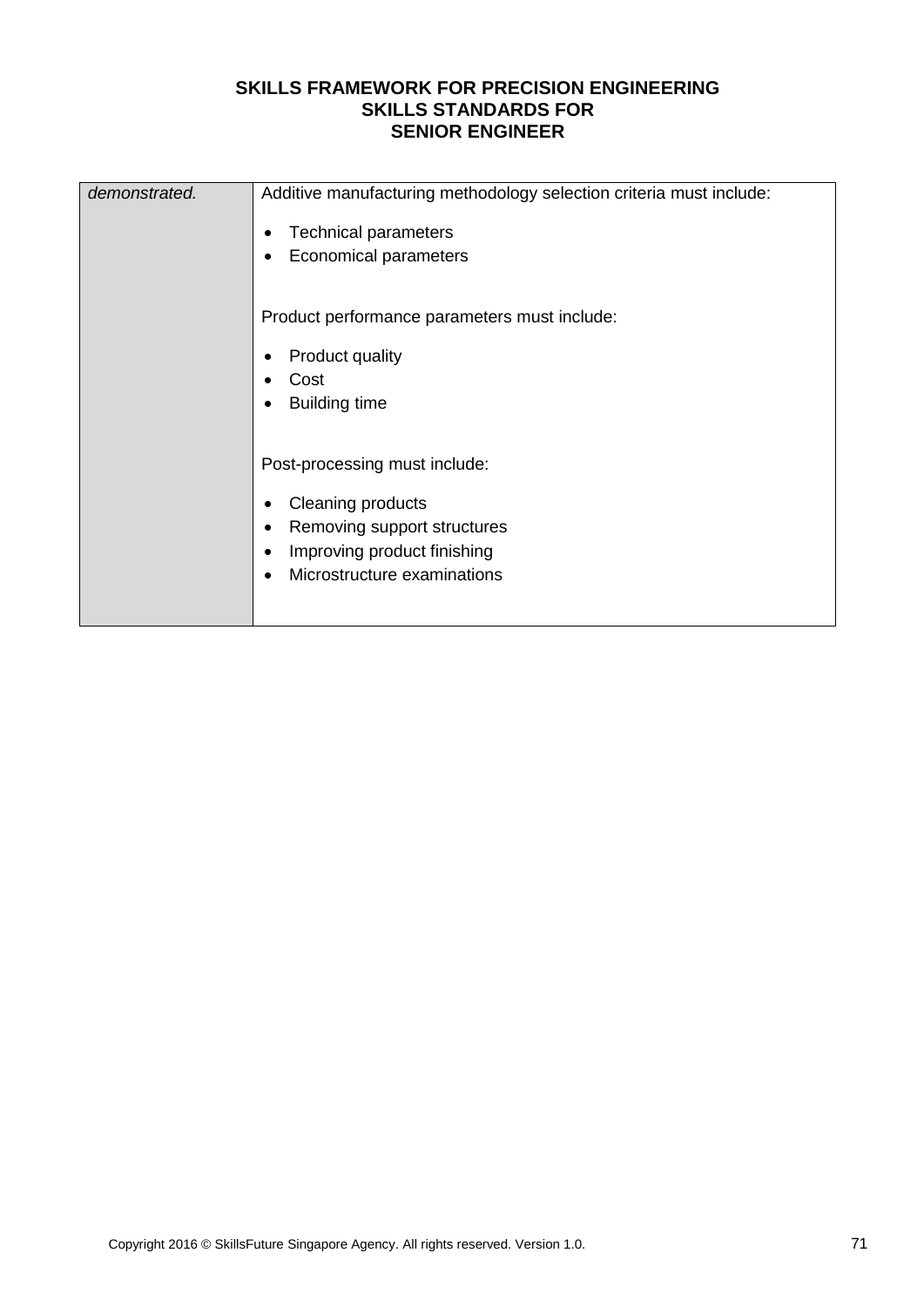|                                                                                                                                                                                                                               |                                                                                                                                                                                                                                                                                                                                                                                                                                                                                                                                                                                                                                                                                                                                                                                                                                                                        | <b>Skill Category</b>                                      | Laser and Optics                                                     |
|-------------------------------------------------------------------------------------------------------------------------------------------------------------------------------------------------------------------------------|------------------------------------------------------------------------------------------------------------------------------------------------------------------------------------------------------------------------------------------------------------------------------------------------------------------------------------------------------------------------------------------------------------------------------------------------------------------------------------------------------------------------------------------------------------------------------------------------------------------------------------------------------------------------------------------------------------------------------------------------------------------------------------------------------------------------------------------------------------------------|------------------------------------------------------------|----------------------------------------------------------------------|
| <b>Skill Code</b>                                                                                                                                                                                                             | PRE-LOP-6006-1                                                                                                                                                                                                                                                                                                                                                                                                                                                                                                                                                                                                                                                                                                                                                                                                                                                         | <b>Skill Sub-</b><br><b>Category</b><br>(where applicable) | N/A                                                                  |
| <b>Skill</b>                                                                                                                                                                                                                  | Satisfy Manufacturing Requirements                                                                                                                                                                                                                                                                                                                                                                                                                                                                                                                                                                                                                                                                                                                                                                                                                                     |                                                            | Develop Integration Plan for Advanced Optical Metrology Processes to |
| <b>Skill Description</b>                                                                                                                                                                                                      | This skill describes the ability to integrate advanced optical metrology<br>within manufacturing processes. It also includes collaborating<br>with<br>stakeholders for implementation.                                                                                                                                                                                                                                                                                                                                                                                                                                                                                                                                                                                                                                                                                 |                                                            |                                                                      |
| Knowledge and<br><b>Analysis</b><br>It refers to<br>gathering, cognitive<br>processing,<br>integration and<br>inspection of facts<br>and information<br>required to perform<br>the work tasks and<br>activities.              | The ability to understand:<br>Principles of precision engineering<br>$\bullet$<br>Precision manufacturing processes and operating procedures<br>$\bullet$<br>Advanced optical metrology characteristics, techniques and systems<br>$\bullet$<br>Requirements of different, advanced optical metrology<br>٠<br>Factors to be considered when selecting advanced optical metrology<br>$\bullet$<br>solutions<br>Types of set up and operational procedures<br>٠<br>Methods and techniques for evaluating implementation of advanced<br>٠<br>optical metrology<br>Principles of collaboration<br>$\bullet$<br>Principles of conflict management<br>$\bullet$<br>Organisational and legislative requirements<br>$\bullet$                                                                                                                                                  |                                                            |                                                                      |
| <b>Application and</b><br><b>Adaptation</b><br>It refers to the ability<br>to perform the work<br>tasks and activities<br>required of the<br>occupation, and the<br>ability to react to<br>and manage the<br>changes at work. | The ability to:<br>Perform analysis on requirements of manufacturing processes<br>Evaluate various advanced optical metrology systems to compare their<br>$\bullet$<br>strengths and limitations<br>Perform assessments to confirm suitable conditions for the integration<br>$\bullet$<br>of advanced optical metrology<br>Plan the integration of advanced optical metrology into manufacturing<br>$\bullet$<br>processes<br>Pilot implementation and review results to determine effectiveness of<br>$\bullet$<br>advanced optical metrology<br>Integrate advanced optical metrology and ensure procedures and<br>$\bullet$<br>operations are implemented according to plan and WSH requirements<br>Identify and resolve any implementation problems that occur<br>$\bullet$<br>Assess the impact of improvements on the engineering products and<br>٠<br>processes |                                                            |                                                                      |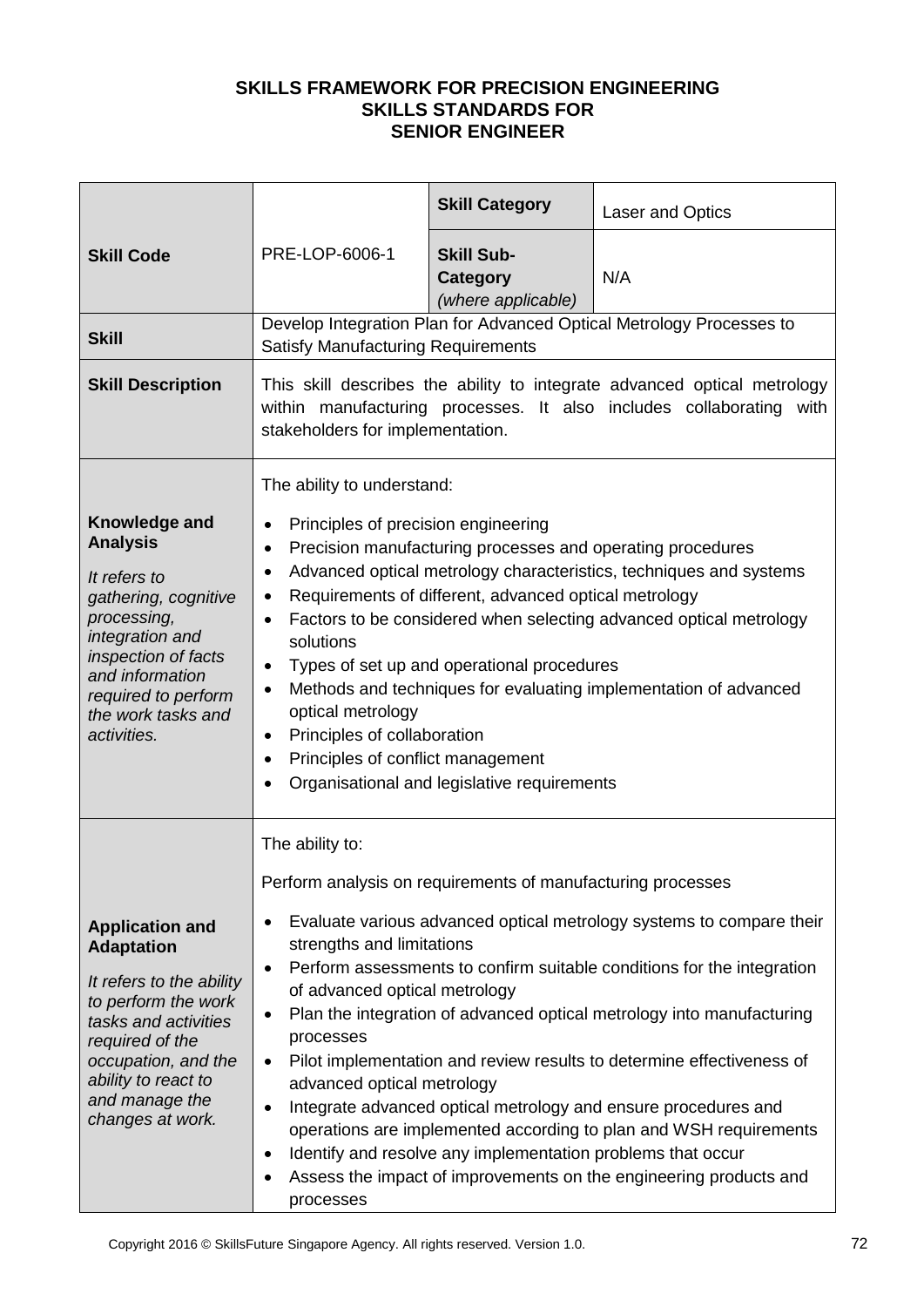| <b>Innovation and</b><br><b>Value Creation</b><br>It refers to the ability<br>to generate<br>purposive ideas to<br><i>improve</i> work<br>performance and/or<br>enhance business<br>values that are<br>aligned to<br>organisational goals. | The ability to:<br>Compare advanced optical metrology with traditional precision<br>$\bullet$<br>metrology processes for meeting manufacturing requirements, to<br>assess value add of implementation                                                                                                                                                                                                                                                                                                                               |
|--------------------------------------------------------------------------------------------------------------------------------------------------------------------------------------------------------------------------------------------|-------------------------------------------------------------------------------------------------------------------------------------------------------------------------------------------------------------------------------------------------------------------------------------------------------------------------------------------------------------------------------------------------------------------------------------------------------------------------------------------------------------------------------------|
| <b>Social Intelligence</b><br>and Ethics<br>It refers to the ability<br>to use affective<br>factors in<br>leadership,<br>relationship and<br>diversity<br>management guided<br>by professional<br>codes of ethics.                         | The ability to:<br>Communicate with colleagues and teams to establish timeframes and<br>$\bullet$<br>requirements<br>Collaborate with manufacturing process colleagues during planning<br>$\bullet$<br>and integration of advanced optical metrology to obtain buy-in<br>Identify and act on possible concerns of using advanced optical<br>$\bullet$<br>metrology as a new manufacturing process to prevent conflict<br>Seek endorsement on the plan to use advanced optical metrology for<br>$\bullet$<br>manufacturing processes |
| <b>Learning to Learn</b><br>It refers to the ability<br>to develop and<br>improve one's self<br>within and outside of<br>one's area of work.                                                                                               | The ability to:<br>Engage in self-reflection to review effectiveness of new metrology<br>$\bullet$<br>processes<br>Update own learning in advanced optical metrology by subscribing to<br>$\bullet$<br>diverse learning channels and participating in peer review platforms                                                                                                                                                                                                                                                         |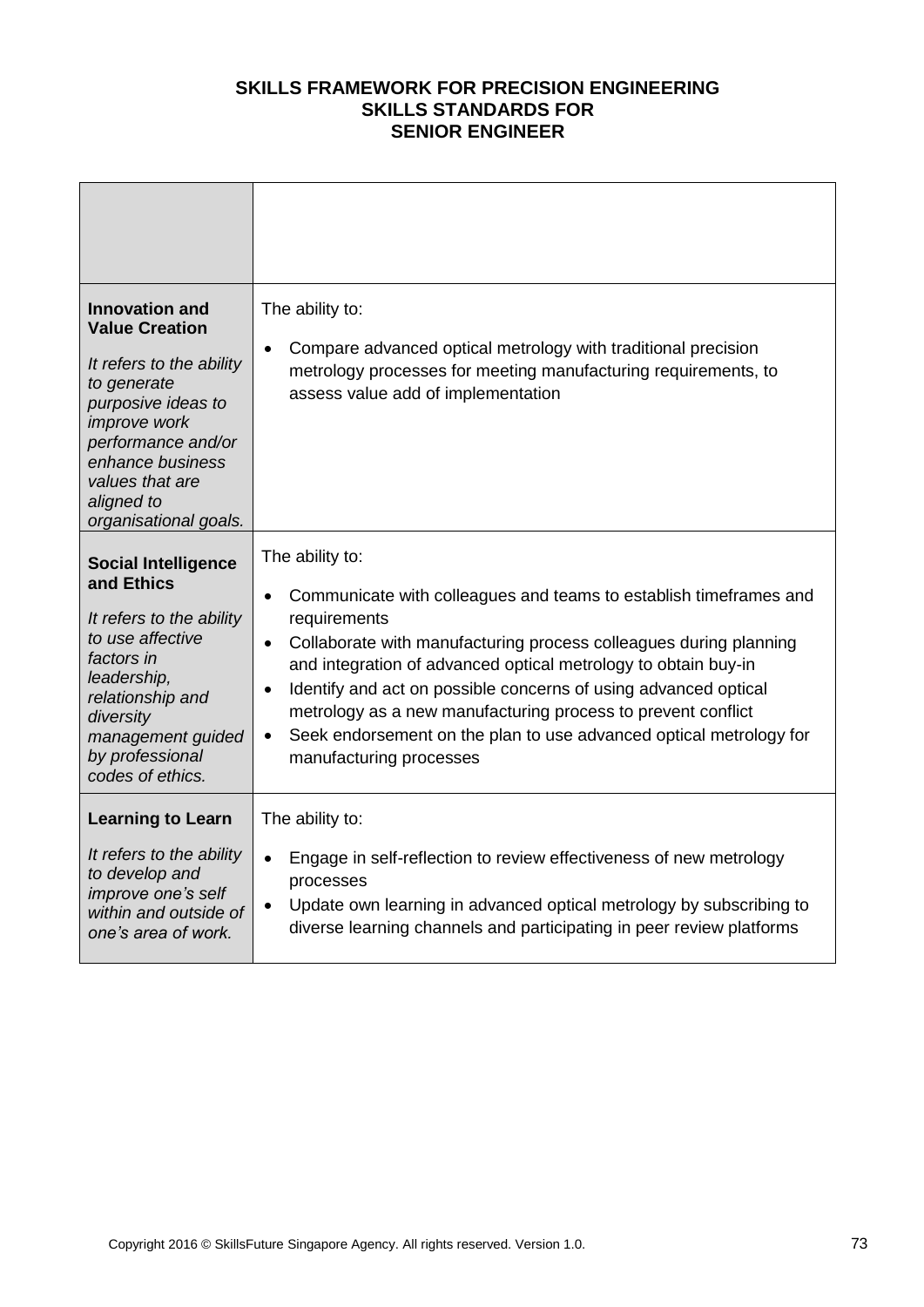|                                                                        | Principles of precision engineering must include:                                                                                                                                                          |  |  |
|------------------------------------------------------------------------|------------------------------------------------------------------------------------------------------------------------------------------------------------------------------------------------------------|--|--|
| <b>Range of</b><br><b>Application</b><br>(where applicable)            | Advanced concepts of mechanics and mechatronics<br>$\bullet$<br>Advanced concepts of thermodynamics<br>$\bullet$<br>Advanced concepts of optics<br>٠<br>Advanced concepts of material science<br>$\bullet$ |  |  |
| It refers to the<br>critical<br>circumstances and<br>contexts that the | Advanced concepts of control systems<br>Advanced concepts of measurements<br>٠                                                                                                                             |  |  |
| skill may be<br>demonstrated.                                          | Organisational and legislative requirements must include:<br>Economics, environment requirements<br>$\bullet$<br>Workplace Safety and Health Act<br>$\bullet$                                              |  |  |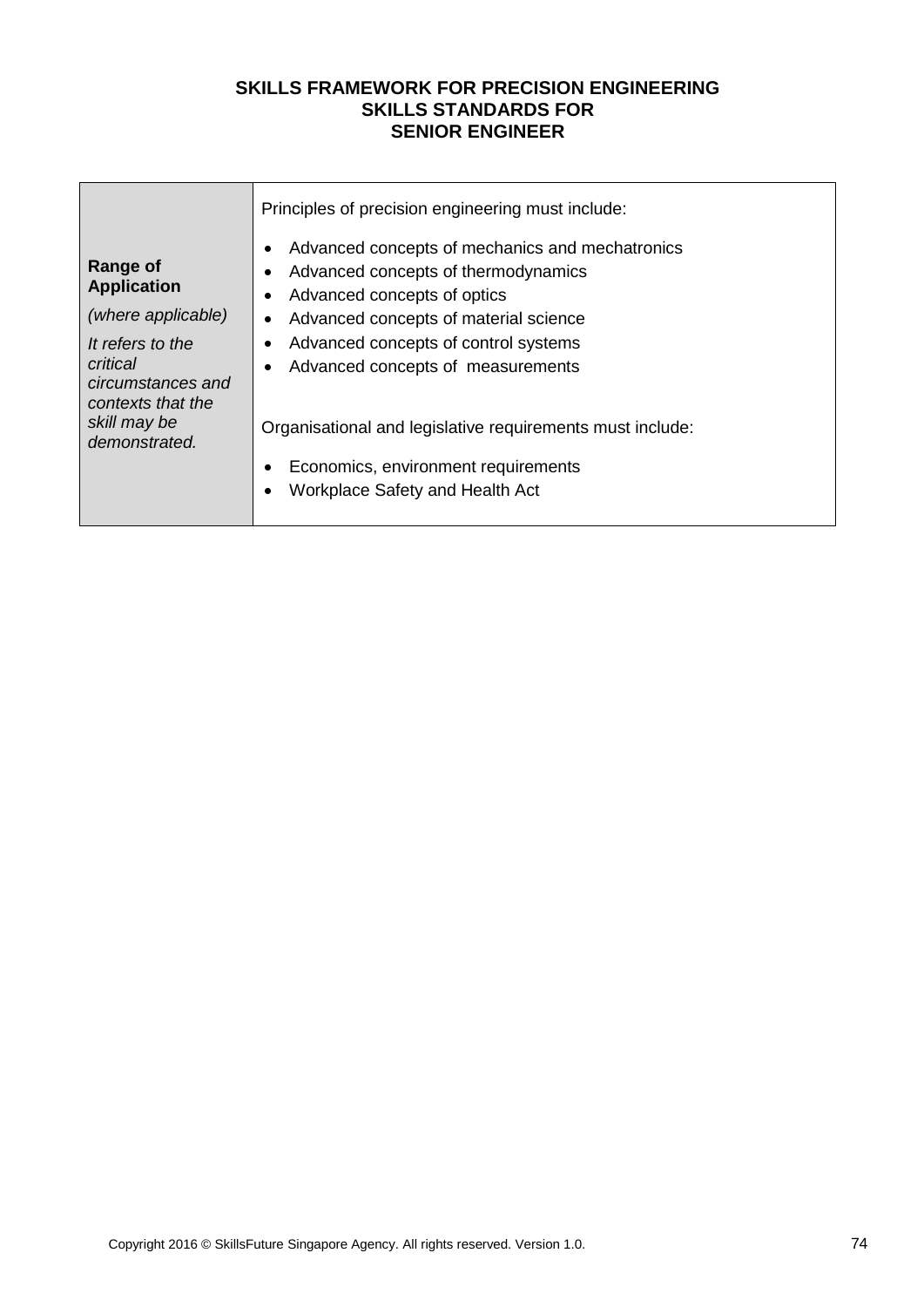|                                                                                                                                                                                                                               | <b>PRE-RAU-6005-1</b>                                                                                                                                                                                                                                                                                                                                                                                                                                                                                                                                                                                                                                                                                                                                          | <b>Skill Category</b>                                        | Robotics and Automation |
|-------------------------------------------------------------------------------------------------------------------------------------------------------------------------------------------------------------------------------|----------------------------------------------------------------------------------------------------------------------------------------------------------------------------------------------------------------------------------------------------------------------------------------------------------------------------------------------------------------------------------------------------------------------------------------------------------------------------------------------------------------------------------------------------------------------------------------------------------------------------------------------------------------------------------------------------------------------------------------------------------------|--------------------------------------------------------------|-------------------------|
| <b>Skill Code</b>                                                                                                                                                                                                             |                                                                                                                                                                                                                                                                                                                                                                                                                                                                                                                                                                                                                                                                                                                                                                | <b>Skill Sub-Category</b><br>(where applicable)              | N/A                     |
| <b>Skill</b>                                                                                                                                                                                                                  | <b>Manufacturing Requirements</b>                                                                                                                                                                                                                                                                                                                                                                                                                                                                                                                                                                                                                                                                                                                              | Enhance Control Performance of Precision Machines to Satisfy |                         |
| <b>Skill Description</b>                                                                                                                                                                                                      | This skill describes the ability to analyse, design and tune controllers. It<br>also includes the, key considerations for precision control, and increasing<br>manufacturing performance in terms of precision, accuracy, speed and<br>reliability.                                                                                                                                                                                                                                                                                                                                                                                                                                                                                                            |                                                              |                         |
| Knowledge and<br><b>Analysis</b><br>It refers to<br>gathering, cognitive<br>processing,<br>integration and<br>inspection of facts<br>and information<br>required to perform<br>the work tasks and<br>activities.              | The ability to understand:<br>Principles of precision engineering<br>$\bullet$<br>Principles and applications of Proportional-Integral-Derivative (PID)<br>٠<br>controllers<br>Concept of bode plot<br>$\bullet$<br>Concepts of metrology<br>٠<br>Principles of thermal modelling and analysis<br>$\bullet$<br>Design of PID control<br>$\bullet$<br>Applications of high resolution transducers<br>$\bullet$<br>Concepts of motion control systems<br>$\bullet$<br>Applications of servo control systems<br>٠<br>Organisational and legislative requirements<br>$\bullet$                                                                                                                                                                                     |                                                              |                         |
| <b>Application and</b><br><b>Adaptation</b><br>It refers to the ability<br>to perform the work<br>tasks and activities<br>required of the<br>occupation, and the<br>ability to react to<br>and manage the<br>changes at work. | The ability to:<br>Perform analyses to determine suitability of manufacturing systems for<br>PID controller closed or open loop application<br>Perform analyses to distinguish between repeatability, resolution, and<br>٠<br>accuracy control parameters<br>Build mathematical models of thermal control systems<br>$\bullet$<br>Design PID controls using model-based approaches<br>٠<br>Apply servo control principles to construct servo motor drive systems to<br>$\bullet$<br>use in conjunction with PID controllers<br>Apply thermodynamics principles to select heating elements to use in<br>$\bullet$<br>conjunction with PID controllers<br>Apply PID controllers for closed or open loop control, in accordance to<br>٠<br>manufacturers' manuals |                                                              |                         |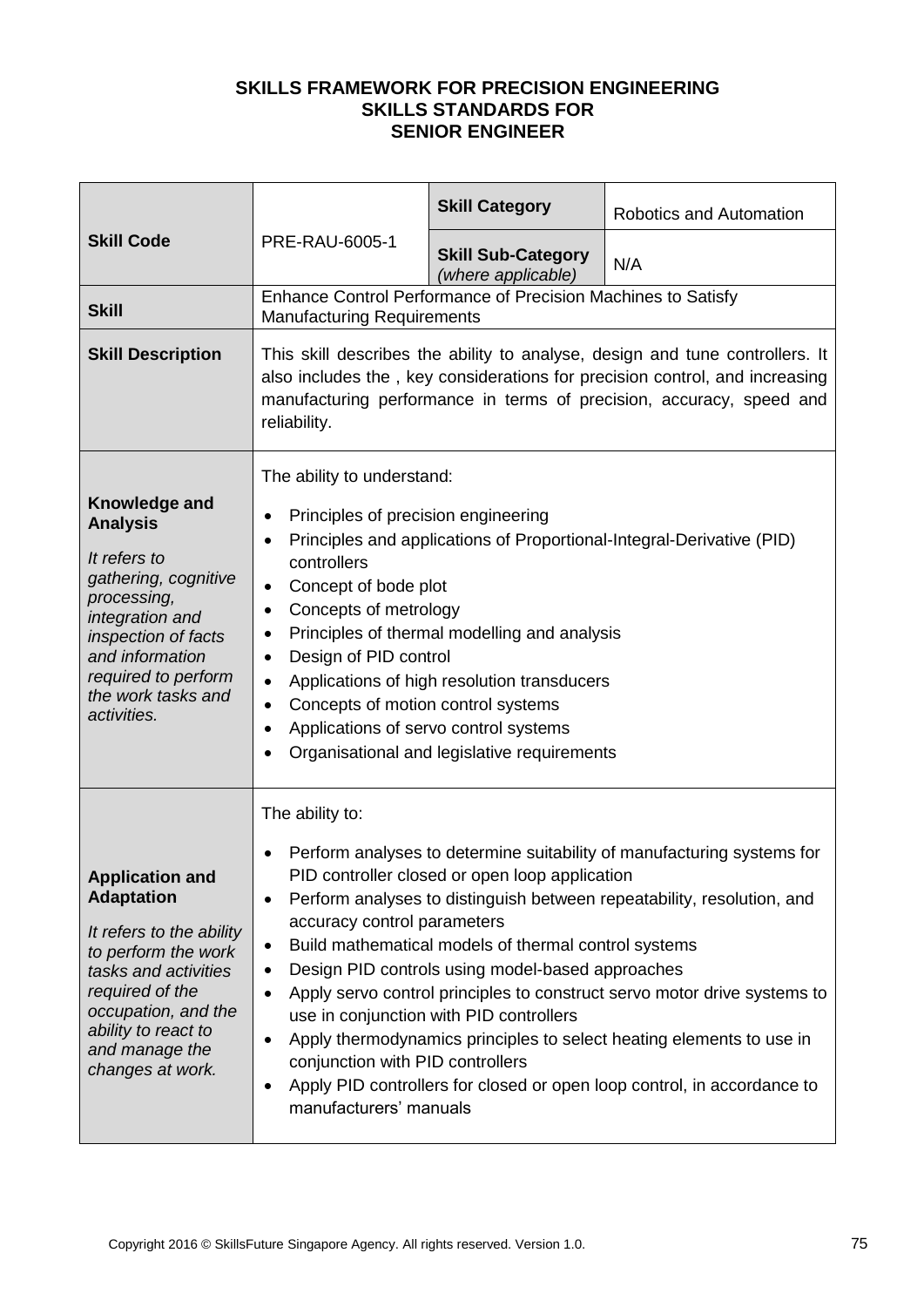| <b>Innovation and</b><br><b>Value Creation</b><br>It refers to the ability<br>to generate<br>purposive ideas to<br><i>improve</i> work<br>performance and/or<br>enhance business<br>values that are<br>aligned to<br>organisational goals. | The ability to:<br>Perform steps to calibrate PID controllers and improve manufacturing<br>$\bullet$<br>performance                                                                                                                                                                                                                                                                                                                                                                                                                                                                                                                   |
|--------------------------------------------------------------------------------------------------------------------------------------------------------------------------------------------------------------------------------------------|---------------------------------------------------------------------------------------------------------------------------------------------------------------------------------------------------------------------------------------------------------------------------------------------------------------------------------------------------------------------------------------------------------------------------------------------------------------------------------------------------------------------------------------------------------------------------------------------------------------------------------------|
| <b>Social Intelligence</b><br>and Ethics<br>It refers to the ability<br>to use affective<br>factors in<br>leadership,<br>relationship and<br>diversity<br>management guided<br>by professional<br>codes of ethics.                         | The ability to:<br>Communicate with customers, colleagues and teams to establish<br>$\bullet$<br>timeframes and requirements                                                                                                                                                                                                                                                                                                                                                                                                                                                                                                          |
| <b>Learning to Learn</b><br>It refers to the ability<br>to develop and<br>improve one's self<br>within and outside of<br>one's area of work.                                                                                               | The ability to:<br>Engage in self-reflection to review effectiveness of machine controls<br>$\bullet$<br>Update own learning in machine precision control by subscribing to<br>$\bullet$<br>diverse learning channels and participating in peer review platforms                                                                                                                                                                                                                                                                                                                                                                      |
| <b>Range of</b><br><b>Application</b><br>(where applicable)<br>It refers to the<br>critical<br>circumstances and<br>contexts that the<br>skill may be<br>demonstrated.                                                                     | Principles of precision engineering must include:<br>Advanced concepts of mechanics and mechatronics<br>$\bullet$<br>Advanced concepts of electricity and magnetism<br>٠<br>Advanced concepts of thermodynamics<br>٠<br>Advanced concepts of material science<br>٠<br>Advanced concepts of engineering mathematics<br>٠<br>Advanced concepts of design and drafting<br>٠<br>Advanced concepts of control systems<br>$\bullet$<br>Concepts of computing and programming<br>$\bullet$<br>Advanced concepts of geometric error budgeting<br>٠<br>Advanced concepts of calibration<br>٠<br>Advanced concepts of measurements<br>$\bullet$ |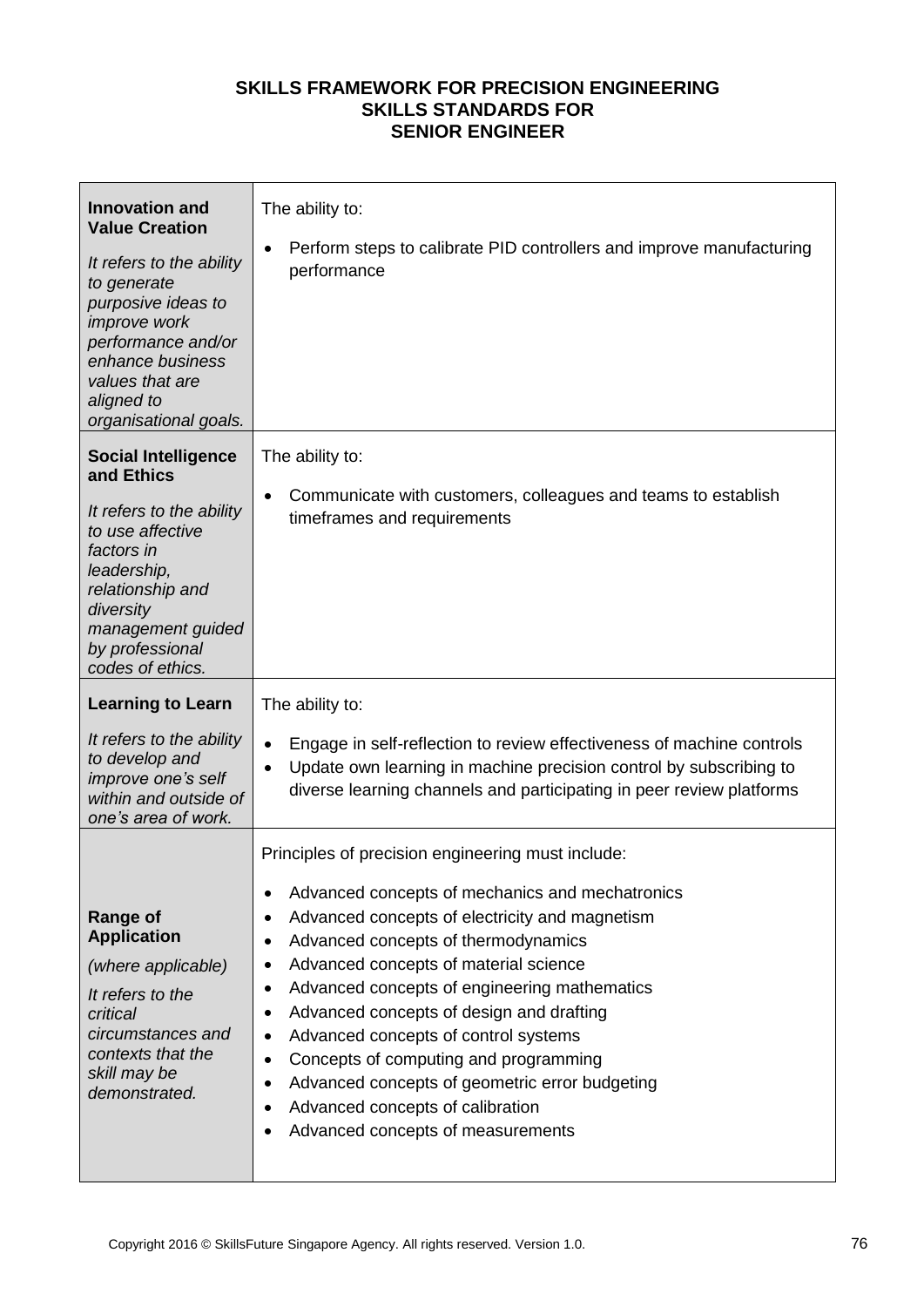| Concepts of metrology must include:                       |
|-----------------------------------------------------------|
| Machine calibration                                       |
| Geometric error compensation                              |
|                                                           |
| Concepts of motion control system must include:           |
| Lorentz-force actuation in precision motion systems       |
| PZT phenomenon                                            |
| Linear motor phenomenon                                   |
|                                                           |
| Organisational and legislative requirements must include: |
| Economics, environment requirements                       |
| Workplace Safety and Health Act                           |
|                                                           |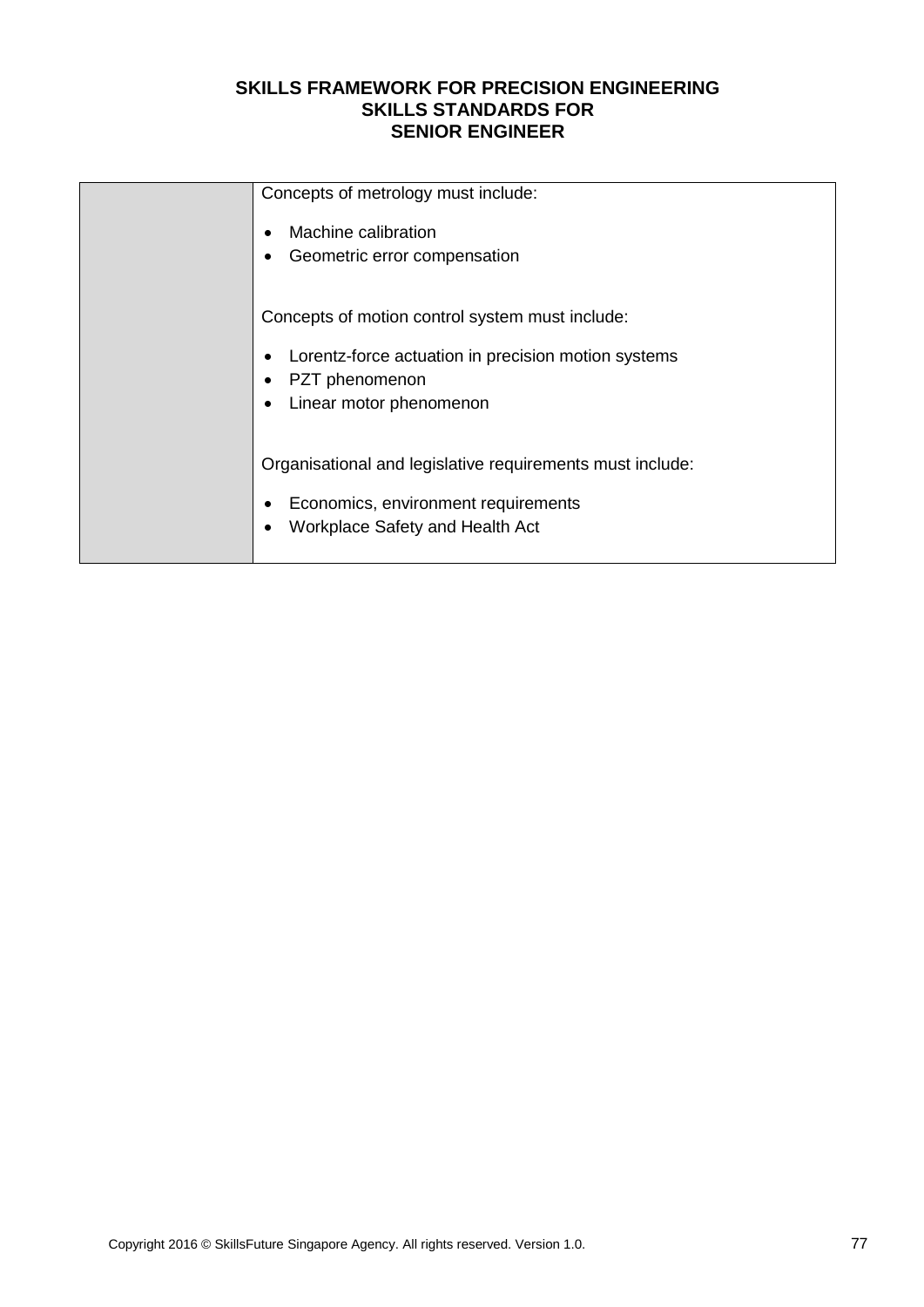| <b>Skill Code</b>                                                                                                                                                                                                             | PRE-MPI-6022-1                                                                                                                                                                                                                                                                                                                                                                                                                                                                                                                 | <b>Skill Category</b>                           | <b>Manufacturing Productivity</b><br>and Innovation |
|-------------------------------------------------------------------------------------------------------------------------------------------------------------------------------------------------------------------------------|--------------------------------------------------------------------------------------------------------------------------------------------------------------------------------------------------------------------------------------------------------------------------------------------------------------------------------------------------------------------------------------------------------------------------------------------------------------------------------------------------------------------------------|-------------------------------------------------|-----------------------------------------------------|
|                                                                                                                                                                                                                               |                                                                                                                                                                                                                                                                                                                                                                                                                                                                                                                                | <b>Skill Sub-Category</b><br>(where applicable) | N/A                                                 |
| <b>Skill</b>                                                                                                                                                                                                                  | Evaluate Organisation's Approach to Lean Enterprise to Enhance<br>Competitiveness                                                                                                                                                                                                                                                                                                                                                                                                                                              |                                                 |                                                     |
| <b>Skill Description</b>                                                                                                                                                                                                      | This skill describes the ability to examine the principles, techniques, key<br>tools of 'Lean' and how they might apply in a variety of processes and<br>sectors. It also includes exploring the strategic importance of creating 'lean<br>enterprise' as well as the challenges associated with achieving and<br>sustaining this.                                                                                                                                                                                             |                                                 |                                                     |
| Knowledge and<br><b>Analysis</b><br>It refers to<br>gathering, cognitive<br>processing,<br>integration and<br>inspection of facts<br>and information<br>required to perform<br>the work tasks and<br>activities.              | The ability to understand:<br>Evolution of 'Lean'<br>$\bullet$<br>Framework for Lean Thinking<br>٠<br>Creating 'lean' enterprise<br>٠<br>Illustrations of 'lean' in different sectors<br>$\bullet$<br>Principles and applications of Lean Six Sigma<br>$\bullet$<br>'Lean' audits<br>$\bullet$<br>'Lean' implementation and sustainability<br>$\bullet$<br>Tools and techniques of 'lean'<br>$\bullet$                                                                                                                         |                                                 |                                                     |
| <b>Application and</b><br><b>Adaptation</b><br>It refers to the ability<br>to perform the work<br>tasks and activities<br>required of the<br>occupation, and the<br>ability to react to<br>and manage the<br>changes at work. | The ability to:<br>Identify a framework for Lean Thinking and the benefits a 'lean'<br>$\bullet$<br>approach can afford<br>Apply an approach to designing 'lean' enterprise<br>٠<br>Identify, select and apply appropriately relevant tools and techniques to<br>٠<br>support 'lean' enterprise<br>Critically evaluate how Lean Thinking might apply in different sectors,<br>$\bullet$<br>processes and levels within the enterprise<br>Recommend an appropriate approach to implementing sustainable<br>٠<br>Lean Enterprise |                                                 |                                                     |
| <b>Innovation and</b><br><b>Value Creation</b><br>It refers to the ability<br>to generate                                                                                                                                     | N/A                                                                                                                                                                                                                                                                                                                                                                                                                                                                                                                            |                                                 |                                                     |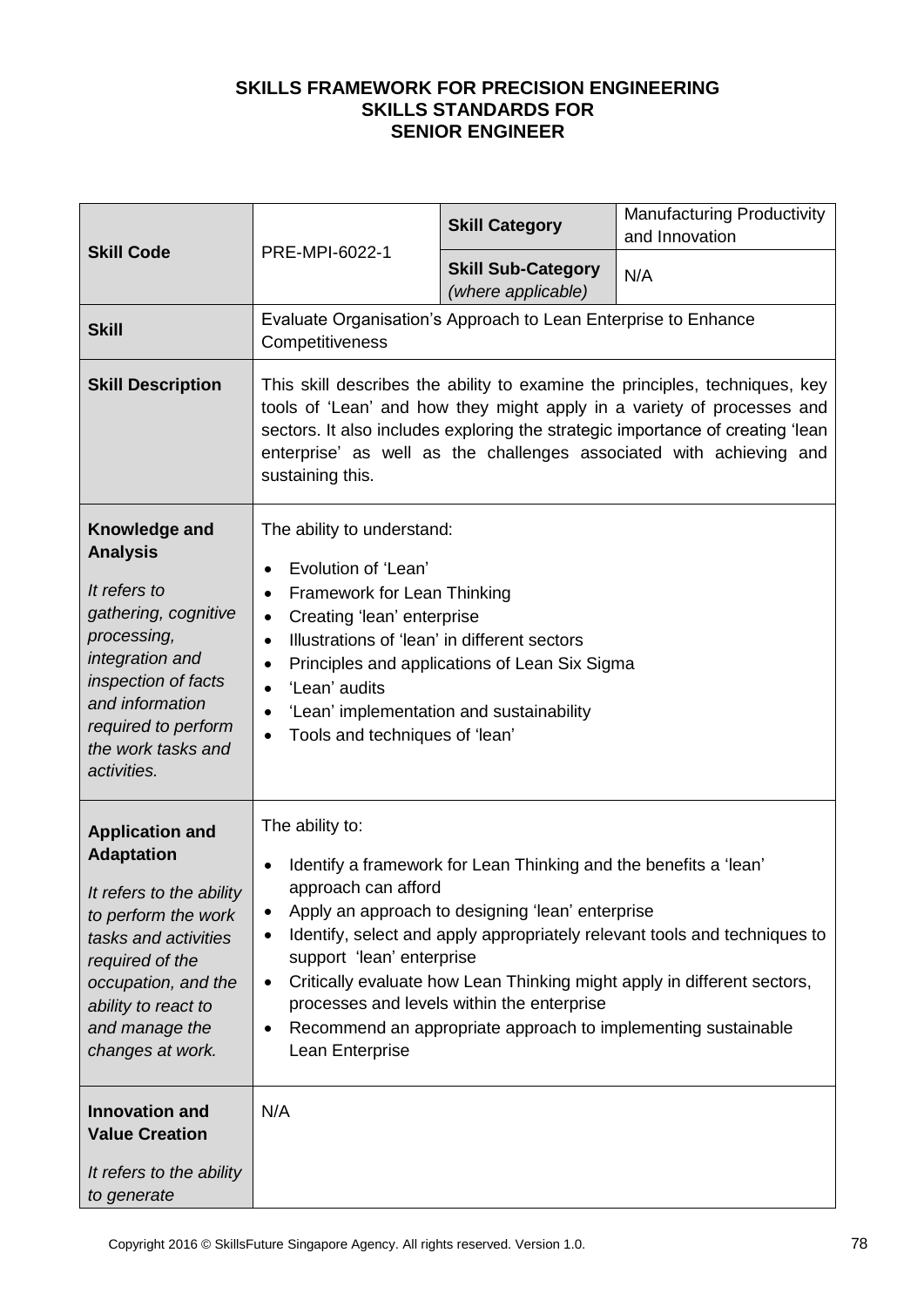| purposive ideas to<br>improve work<br>performance and/or<br>enhance business<br>values that are<br>aligned to<br>organisational                                        |                                                                                                                                                                                                                                                                                                                                                                                                                                                                                                                                                                                                                                              |
|------------------------------------------------------------------------------------------------------------------------------------------------------------------------|----------------------------------------------------------------------------------------------------------------------------------------------------------------------------------------------------------------------------------------------------------------------------------------------------------------------------------------------------------------------------------------------------------------------------------------------------------------------------------------------------------------------------------------------------------------------------------------------------------------------------------------------|
| <b>Social Intelligence</b><br>and Ethics                                                                                                                               | N/A                                                                                                                                                                                                                                                                                                                                                                                                                                                                                                                                                                                                                                          |
| It refers to the ability<br>to use affective<br>factors in<br>leadership,<br>relationship and<br>diversity<br>management guided<br>by professional<br>codes of ethics. |                                                                                                                                                                                                                                                                                                                                                                                                                                                                                                                                                                                                                                              |
| <b>Learning to Learn</b>                                                                                                                                               | N/A                                                                                                                                                                                                                                                                                                                                                                                                                                                                                                                                                                                                                                          |
| It refers to the ability<br>to develop and<br>improve one's self<br>within and outside of<br>one's area of work.                                                       |                                                                                                                                                                                                                                                                                                                                                                                                                                                                                                                                                                                                                                              |
|                                                                                                                                                                        | Framework for 'lean' and the benefits of lean approach must include:                                                                                                                                                                                                                                                                                                                                                                                                                                                                                                                                                                         |
| <b>Range of</b><br><b>Application</b><br>(where applicable)<br>It refers to the<br>critical<br>circumstances and<br>contexts that the<br>skill may be<br>demonstrated. | Introduction, 'lean' foundations and business priorities<br>٠<br>'Lean' simulation runs<br>$\bullet$<br>Understanding customers' needs (Specifying value)<br>$\bullet$<br>Principles of Scientific Management that were developed by F.W.<br>$\bullet$<br>Taylor<br>Henry Ford's approach in the development of the paced, moving<br>$\bullet$<br>assembly line<br>Toyota production system (Ohno '88)<br>٠<br>Standardisation and interchangeability of parts<br>٠<br>Total quality management system (TMS)<br>٠<br>Total productive maintenance (TPM) system<br>٠<br>Application of appropriate approach to designing lean enterprise must |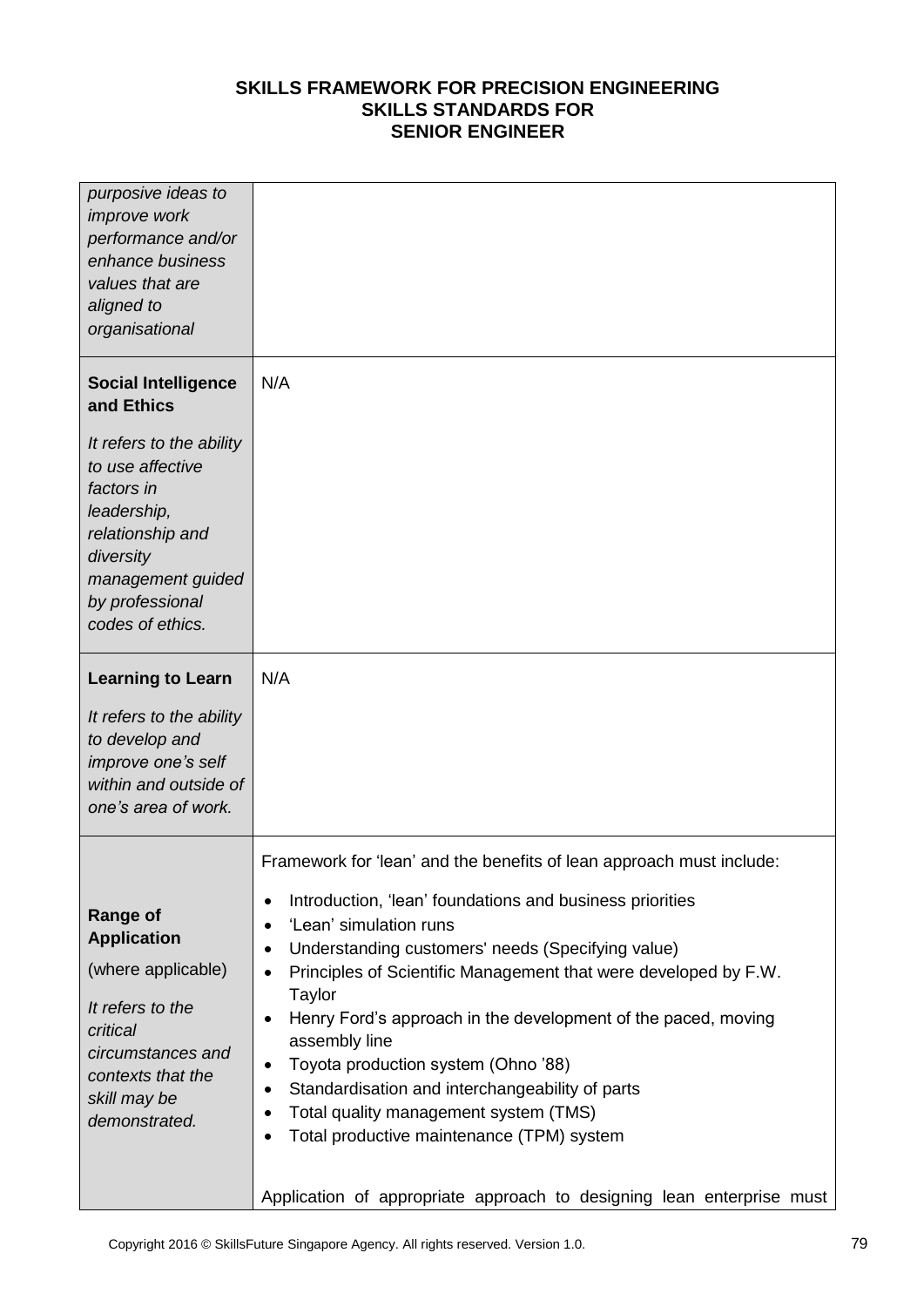| include:                                                                                                                                                                                                                                                                                                                        |
|---------------------------------------------------------------------------------------------------------------------------------------------------------------------------------------------------------------------------------------------------------------------------------------------------------------------------------|
| Underlying concepts: Muda, Mura and Muri<br>Identifying value and eliminating waste<br>Identifying the value stream<br>Mapping the current state<br>'Lean' simulation<br>Concepts of Lean<br>Value stream mapping<br>Lean responses to customer needs<br>Process improvement<br>Lean Management                                 |
| Recommending an appropriate approach to implementing sustainable<br>Lean Enterprise must include:<br>Future state mapping<br>Lean in the extended enterprise<br>Preparing for implementation, 5S<br>Lean Management: Respect for humanity<br>Lean management: Hoshin planning<br>Development of a 'lean' culture<br>Toyota Kata |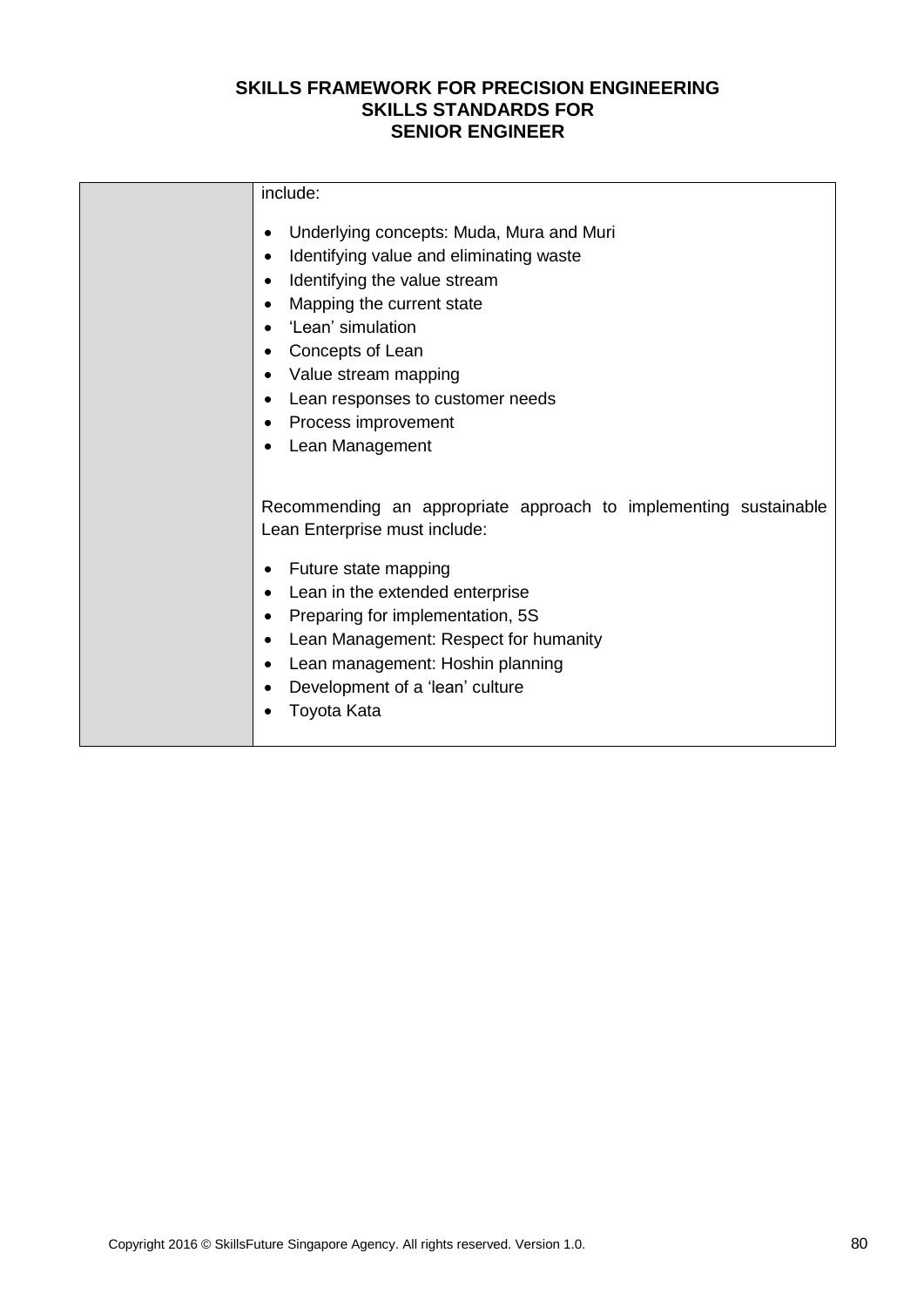|                                                                                                                                                                                                                         |                                                                                                                                                                                                                                                                                                                                                                                                                                                                                                                                                                                                                                                                                                                                                                                                                                                                                                                                                                                                                                                                                                                                                                                                                                                                                                                    | <b>Skill Category</b>                                             | <b>Manufacturing Productivity</b><br>and Innovation |
|-------------------------------------------------------------------------------------------------------------------------------------------------------------------------------------------------------------------------|--------------------------------------------------------------------------------------------------------------------------------------------------------------------------------------------------------------------------------------------------------------------------------------------------------------------------------------------------------------------------------------------------------------------------------------------------------------------------------------------------------------------------------------------------------------------------------------------------------------------------------------------------------------------------------------------------------------------------------------------------------------------------------------------------------------------------------------------------------------------------------------------------------------------------------------------------------------------------------------------------------------------------------------------------------------------------------------------------------------------------------------------------------------------------------------------------------------------------------------------------------------------------------------------------------------------|-------------------------------------------------------------------|-----------------------------------------------------|
| <b>Skill Code</b>                                                                                                                                                                                                       | PRE-MPI-6023-1                                                                                                                                                                                                                                                                                                                                                                                                                                                                                                                                                                                                                                                                                                                                                                                                                                                                                                                                                                                                                                                                                                                                                                                                                                                                                                     | <b>Skill Sub-Category</b><br>(where applicable)                   | N/A                                                 |
| <b>Skill</b>                                                                                                                                                                                                            | <b>Productivity Improvements</b>                                                                                                                                                                                                                                                                                                                                                                                                                                                                                                                                                                                                                                                                                                                                                                                                                                                                                                                                                                                                                                                                                                                                                                                                                                                                                   | Perform Virtual Modelling and Simulation to Achieve Manufacturing |                                                     |
| <b>Skill Description</b>                                                                                                                                                                                                | This skill describes the ability to carry out machining productivity<br>improvements. It also includes virtual machining simulations, machining<br>dynamics and optimisation.                                                                                                                                                                                                                                                                                                                                                                                                                                                                                                                                                                                                                                                                                                                                                                                                                                                                                                                                                                                                                                                                                                                                      |                                                                   |                                                     |
| <b>Knowledge and</b><br><b>Analysis</b><br>It refers to gathering,<br>cognitive<br>processing,<br>integration and<br>inspection of facts<br>and information<br>required to perform<br>the work tasks and<br>activities. | The ability to understand:<br>Principles of precision engineering<br>Principles and concepts of virtual machining processes<br>Concepts of in-process models<br>Types of Computer Numerical Control (CNC) errors<br>Methods of machining vibration: forced and chatter vibrations<br>Definition of chatter frequency<br>Influence of spindle speed and cutting depth in machining chatter<br>٠<br>Effects of tool run-out on machining vibrations<br>Influences of cutting tools' geometries to machining vibrations<br>$\bullet$<br>Characteristics of transfer functions on machining units<br>$\bullet$<br>Relationship between work piece materials and machining stability<br>٠<br>Factors to improve machining stability<br>٠<br>Methods to identify productive cutting conditions, using machining<br>$\bullet$<br>dynamic toolkits<br>Methods for improving the material removal rate, based on stability<br>٠<br>lobes<br>Functions of machining dynamic toolkits<br>Procedures of machining optimisation, using machining dynamic<br>toolkits<br>Principles of dynamic databases of machine tools and tooling<br>Procedure of numerical control (NC) verification using QuickCNC<br>Virtual CNC training plans and structure of virtual CNC training labs<br>Organisational and legislative requirements |                                                                   |                                                     |
| <b>Application and</b><br><b>Adaptation</b>                                                                                                                                                                             | The ability to:                                                                                                                                                                                                                                                                                                                                                                                                                                                                                                                                                                                                                                                                                                                                                                                                                                                                                                                                                                                                                                                                                                                                                                                                                                                                                                    |                                                                   |                                                     |
| It refers to the ability<br>to perform the work<br>tasks and activities<br>required of the                                                                                                                              | Perform analyses on the causes of machining chatter in manufacturing<br>٠<br>Characterise cutting tools' properties and select appropriate tools to<br>$\bullet$<br>minimise machining chatter<br>Analyse the dynamic characteristics of the tooling using modal tests                                                                                                                                                                                                                                                                                                                                                                                                                                                                                                                                                                                                                                                                                                                                                                                                                                                                                                                                                                                                                                             |                                                                   |                                                     |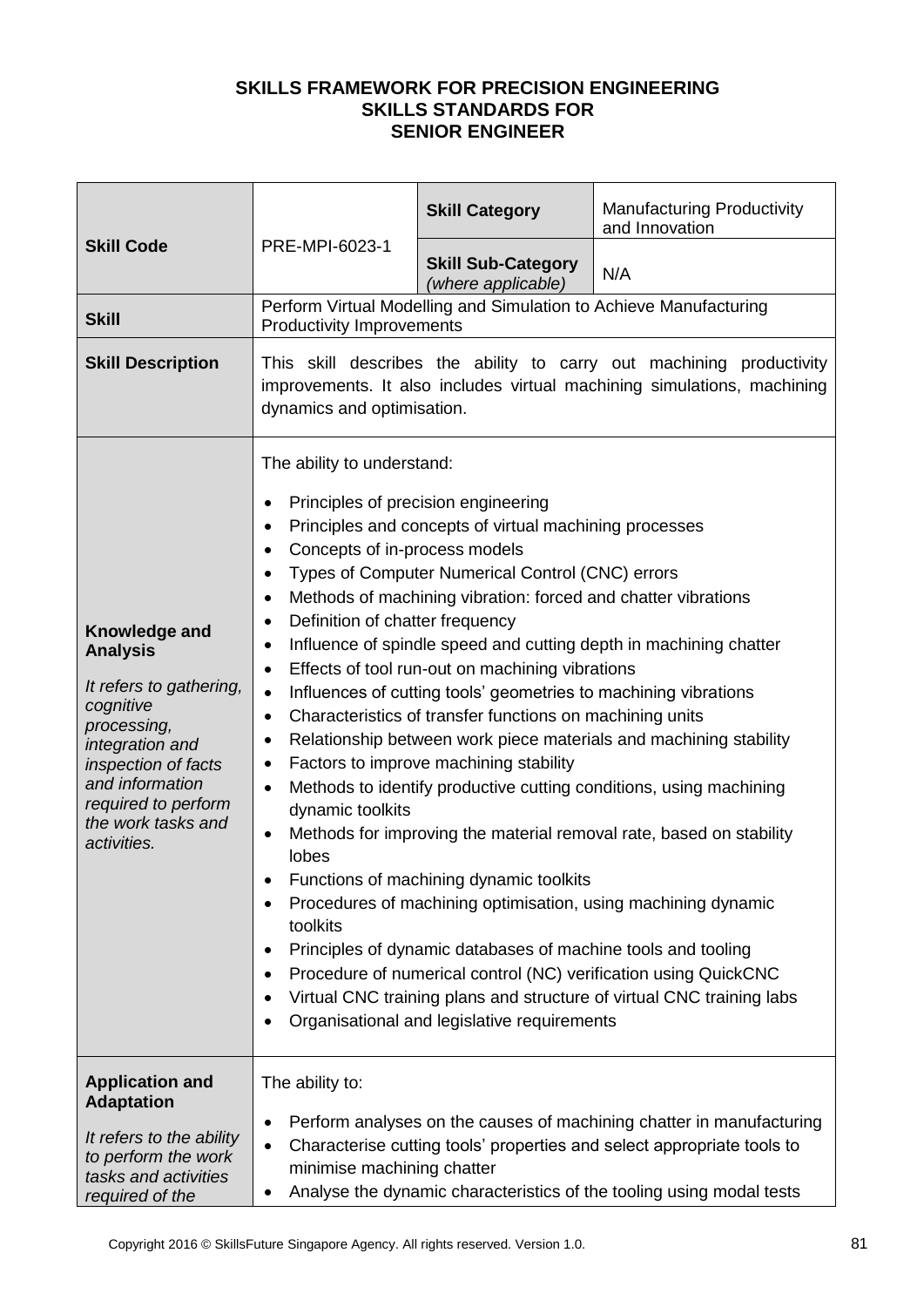| occupation, and the<br>ability to react to and<br>manage the<br>changes at work.                                                                                                                                                    | Analyse machining units to generate stability lobes using a machining<br>$\bullet$<br>dynamic toolkit<br>Analyse machining stability lobes to prevent machining chatter<br>$\bullet$<br>Perform analyses using dynamic and stability lobe analysis to improve<br>٠<br>material removal rates<br>Configure machining dynamic toolkits for optimising machining<br>$\bullet$<br>processes<br>Develop dynamic databases of machine tools and tooling for<br>$\bullet$<br>productivity<br>Perform virtual machining simulations to validate NC codes before<br>$\bullet$<br>performing machining |
|-------------------------------------------------------------------------------------------------------------------------------------------------------------------------------------------------------------------------------------|----------------------------------------------------------------------------------------------------------------------------------------------------------------------------------------------------------------------------------------------------------------------------------------------------------------------------------------------------------------------------------------------------------------------------------------------------------------------------------------------------------------------------------------------------------------------------------------------|
| <b>Innovation and</b><br><b>Value Creation</b><br>It refers to the ability<br>to generate<br>purposive ideas to<br>improve work<br>performance and/or<br>enhance business<br>values that are<br>aligned to<br>organisational goals. | The ability to:<br>Formulate virtual CNC training plans to reduce operation errors and<br>$\bullet$<br>enhance safety                                                                                                                                                                                                                                                                                                                                                                                                                                                                        |
| <b>Social Intelligence</b><br>and Ethics<br>It refers to the ability<br>to use affective<br>factors in leadership,<br>relationship and<br>diversity<br>management guided<br>by professional<br>codes of ethics.                     | The ability to:<br>Communicate with customers, colleagues and teams to assist in<br>$\bullet$<br>establishing timeframes and requirements                                                                                                                                                                                                                                                                                                                                                                                                                                                    |
| <b>Learning to Learn</b><br>It refers to the ability<br>to develop and<br>improve one's self<br>within and outside of<br>one's area of work.                                                                                        | The ability to:<br>Engage in self-reflection to review sufficiency of productivity<br>$\bullet$<br>improvement<br>Update own learning in dynamic analysis and simulation by subscribing<br>$\bullet$<br>to diverse learning channels and participating in peer review platforms                                                                                                                                                                                                                                                                                                              |
| <b>Range of</b><br><b>Application</b><br>(where applicable)<br>It refers to the critical                                                                                                                                            | Principles of precision engineering must include:<br>Advanced concepts of mechanics<br>Advanced concepts of engineering mathematics                                                                                                                                                                                                                                                                                                                                                                                                                                                          |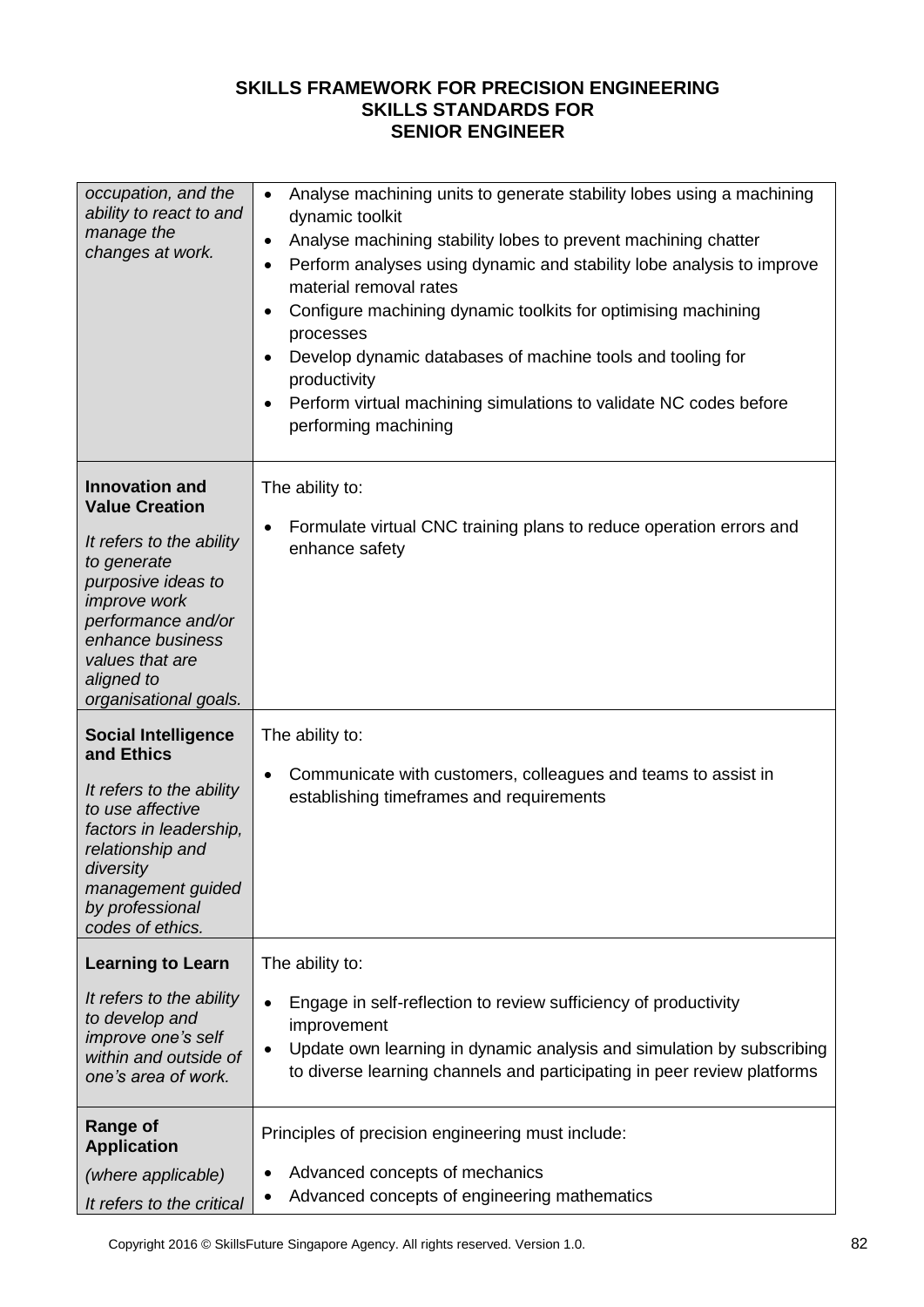| circumstances and                                  | Advanced concepts of design and drafting<br>$\bullet$                                                                  |  |  |  |  |
|----------------------------------------------------|------------------------------------------------------------------------------------------------------------------------|--|--|--|--|
| contexts that the skill<br>may be<br>demonstrated. | Concepts of computing and programming<br>$\bullet$                                                                     |  |  |  |  |
|                                                    | Virtual machine simulations, certifications and optimisation must include:                                             |  |  |  |  |
|                                                    | <b>CNC</b> simulation fundamentals<br>$\bullet$                                                                        |  |  |  |  |
|                                                    | Analysis of CNC machining errors                                                                                       |  |  |  |  |
|                                                    | <b>CNC</b> verification                                                                                                |  |  |  |  |
|                                                    | Reduction of trial and error using virtual training labs<br>٠                                                          |  |  |  |  |
|                                                    | Machining dynamics analysis and prevention of machining chatter must<br>include:                                       |  |  |  |  |
|                                                    | Fundamentals of machining dynamics<br>٠                                                                                |  |  |  |  |
|                                                    | Influences of tooling's geometry to machining stability<br>$\bullet$                                                   |  |  |  |  |
|                                                    | Dynamic analysis of machining units using modal tests<br>$\bullet$                                                     |  |  |  |  |
|                                                    | Dynamic characteristics and databases of work materials<br>$\bullet$                                                   |  |  |  |  |
|                                                    | Analysis and application of machining stability lobes<br>$\bullet$                                                     |  |  |  |  |
|                                                    | Composition and operation of machining dynamic toolkits                                                                |  |  |  |  |
|                                                    | Application of machining dynamic toolkits must include:                                                                |  |  |  |  |
|                                                    | Application of hammer tests and vibration analysis for complex parts<br>$\bullet$<br>machining                         |  |  |  |  |
|                                                    | Development of dynamic databases of machine tools and tooling<br>$\bullet$                                             |  |  |  |  |
|                                                    | Improving material removal rates<br>$\bullet$<br>Improve productivity using dynamic toolkit for actual machining parts |  |  |  |  |
|                                                    |                                                                                                                        |  |  |  |  |
|                                                    | Organisational and legislative requirements must include:                                                              |  |  |  |  |
|                                                    | Economics, environment requirements<br>٠                                                                               |  |  |  |  |
|                                                    | Workplace Safety and Health Act<br>$\bullet$                                                                           |  |  |  |  |
|                                                    |                                                                                                                        |  |  |  |  |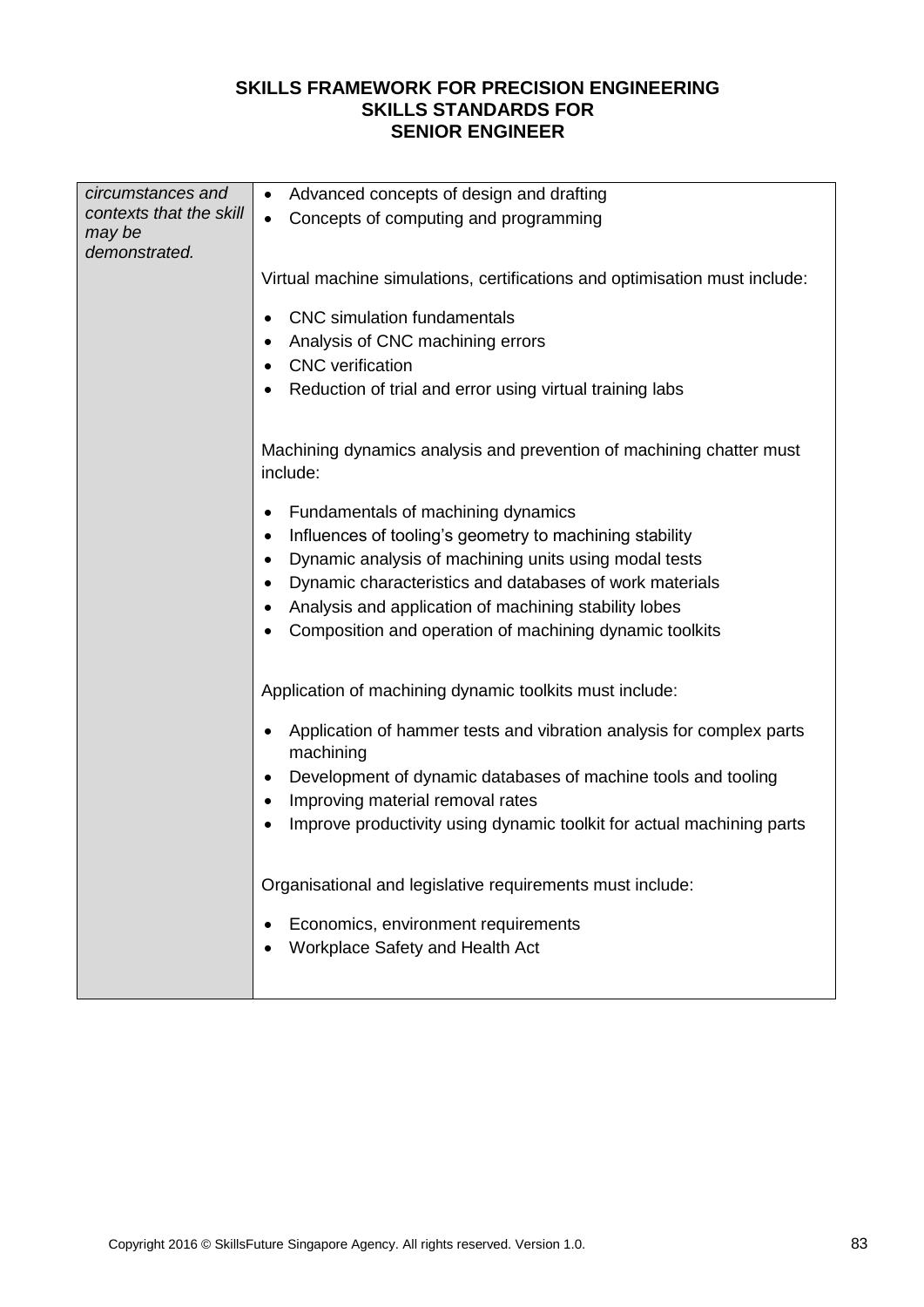| <b>Skill Code</b>                                                                                                                                                                                                             | PRE-WSH-4006-1                                                                                                                                                                                                                                                                                                                                                                                                                                                                                                                                                                          | <b>Skill Category</b>                           | Workplace Safety and<br>Health |
|-------------------------------------------------------------------------------------------------------------------------------------------------------------------------------------------------------------------------------|-----------------------------------------------------------------------------------------------------------------------------------------------------------------------------------------------------------------------------------------------------------------------------------------------------------------------------------------------------------------------------------------------------------------------------------------------------------------------------------------------------------------------------------------------------------------------------------------|-------------------------------------------------|--------------------------------|
|                                                                                                                                                                                                                               |                                                                                                                                                                                                                                                                                                                                                                                                                                                                                                                                                                                         | <b>Skill Sub-Category</b><br>(where applicable) | N/A                            |
| <b>Skill</b>                                                                                                                                                                                                                  |                                                                                                                                                                                                                                                                                                                                                                                                                                                                                                                                                                                         | Manage Workplace Safety and Health Systems      |                                |
| <b>Skill Description</b>                                                                                                                                                                                                      | This skill describes the ability to apply Workplace Safety and Health<br>(WSH) procedures and practices to ensure the safety of the production<br>teams. It also includes ensuring compliance with standards and managing<br>the identification of hazards and assessment of risks.                                                                                                                                                                                                                                                                                                     |                                                 |                                |
| Knowledge and<br><b>Analysis</b><br>It refers to gathering,<br>cognitive<br>processing,<br>integration and<br>inspection of facts<br>and information<br>required to perform<br>the work tasks and<br>activities.              | The ability to understand:<br>Organisational policies and procedures relating to Workplace Safety<br>$\bullet$<br>and Health (WSH)<br>Personal Protective Equipment (PPE)<br>٠<br>Safety signs and symbols<br>$\bullet$<br>Industry Codes of Practice (CP) and Singapore Standards (SS)<br>٠<br>Rules and regulations<br>$\bullet$<br>Workplace Safety and Health regulations<br>٠                                                                                                                                                                                                      |                                                 |                                |
| <b>Application and</b><br><b>Adaptation</b><br>It refers to the ability<br>to perform the work<br>tasks and activities<br>required of the<br>occupation, and the<br>ability to react to and<br>manage the<br>changes at work. | The ability to:<br>Manage the day-to-day performance of WSH activities<br>$\bullet$<br>Ensure that work is carried out safely, in accordance with<br>organisational procedures and legislative requirements<br>Identify and manage workplace hazards<br>$\bullet$<br>Ensure compliance to workplace procedures for risk control measures<br>٠<br>Manage and supervise programmes to ensure emergency equipment<br>$\bullet$<br>is identified, available and maintained<br>Oversee incident reporting, in accordance with organisational<br>٠<br>procedures and legislative requirements |                                                 |                                |
| <b>Innovation and</b><br><b>Value Creation</b><br>It refers to the ability<br>to generate<br>purposive ideas to                                                                                                               | The ability to:<br>Propose improvements to organisational WSH procedures to enhance<br>the organisation's ability to comply with regulatory requirements                                                                                                                                                                                                                                                                                                                                                                                                                                |                                                 |                                |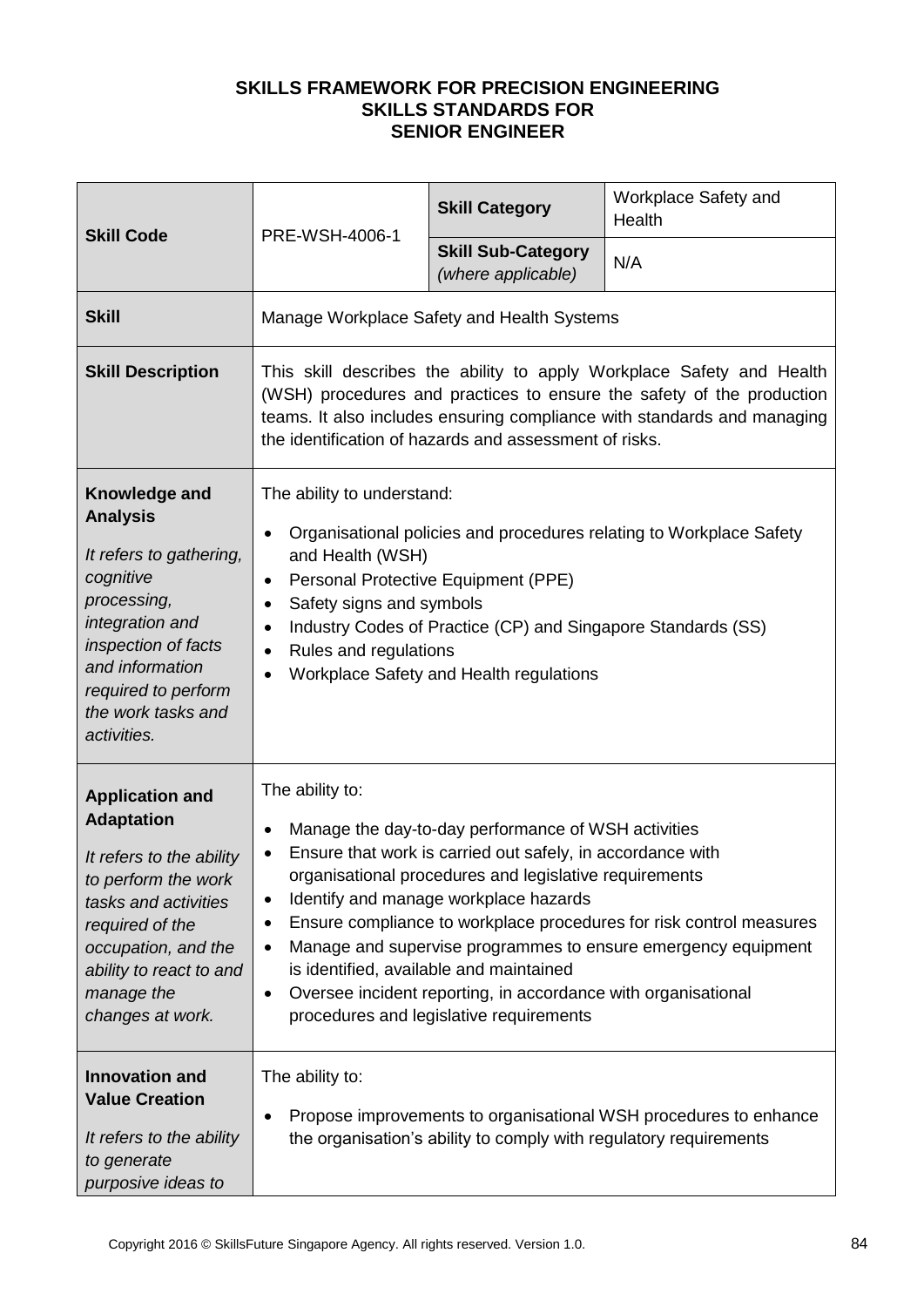| <i>improve</i> work<br>performance and/or<br>enhance business<br>values that are<br>aligned to<br>organisational                                                                                                |                                                                                                                                                                                                                                                                                                                                                                                                                                                                                                                                                                                                                                                                                                                                                 |
|-----------------------------------------------------------------------------------------------------------------------------------------------------------------------------------------------------------------|-------------------------------------------------------------------------------------------------------------------------------------------------------------------------------------------------------------------------------------------------------------------------------------------------------------------------------------------------------------------------------------------------------------------------------------------------------------------------------------------------------------------------------------------------------------------------------------------------------------------------------------------------------------------------------------------------------------------------------------------------|
| <b>Social Intelligence</b><br>and Ethics<br>It refers to the ability<br>to use affective<br>factors in leadership,<br>relationship and<br>diversity<br>management guided<br>by professional<br>codes of ethics. | The ability to:<br>Communicate WSH procedures and risk control measures to the<br>$\bullet$<br>production teams                                                                                                                                                                                                                                                                                                                                                                                                                                                                                                                                                                                                                                 |
| <b>Learning to Learn</b><br>It refers to the ability<br>to develop and<br>improve one's self<br>within and outside of<br>one's area of work.                                                                    | The ability to:<br>Identify appropriate training for production teams, in accordance with<br>$\bullet$<br>organisational and regulatory requirements<br>Keep abreast of changes to WSH regulations and other regulatory<br>$\bullet$<br>requirements through legislative forum sharing                                                                                                                                                                                                                                                                                                                                                                                                                                                          |
| <b>Range of</b><br><b>Application</b><br>(where applicable)<br>It refers to the critical<br>circumstances and<br>contexts that the skill<br>may be<br>demonstrated.                                             | Industry Codes of Practice (CP) and Singapore Standards (SS) must<br>include:<br>CP for safety in welding and cutting (and other operations involving the<br>use of heat)<br>CP for selection, use and maintenance of respiratory protective<br>$\bullet$<br>devices<br>CP for selection, use, care and maintenance of hearing protectors<br>٠<br>SS 217, Specification for industrial safety signs<br>$\bullet$<br>SS 473, Specification for personal eye-protectors - Part 1: General<br>$\bullet$<br>requirements<br>SS 473, Specification for personal eye-protectors - Part 2: Selection,<br>$\bullet$<br>use and maintenance<br>CP 98, Material Safety Data Sheet (Safety Data Sheet)<br>$\bullet$<br>Rules and regulations must include: |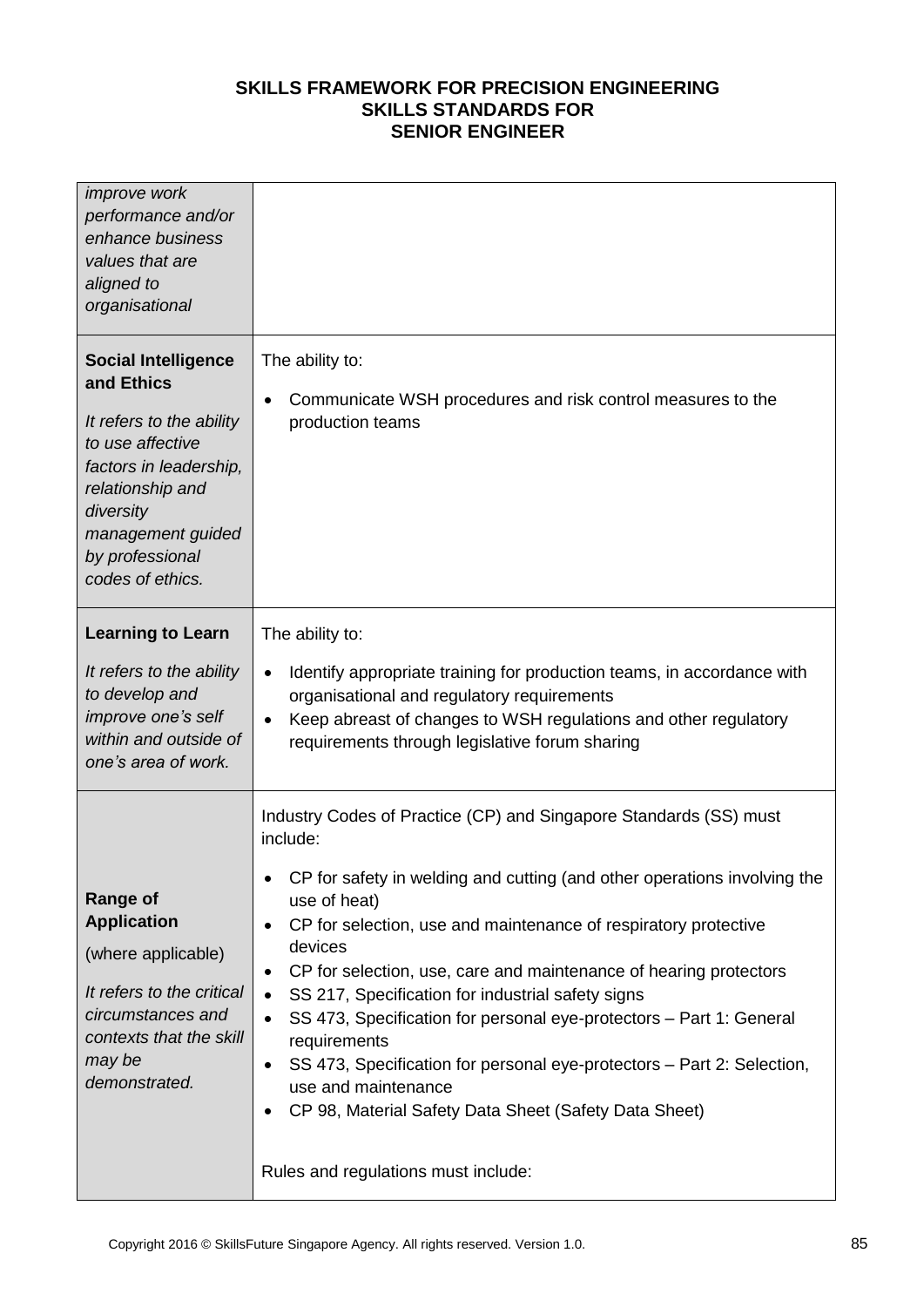|  | Workplace Safety and Health Act |
|--|---------------------------------|
|  | • Environmental Management Act  |
|  | <b>ISO 14000</b>                |
|  |                                 |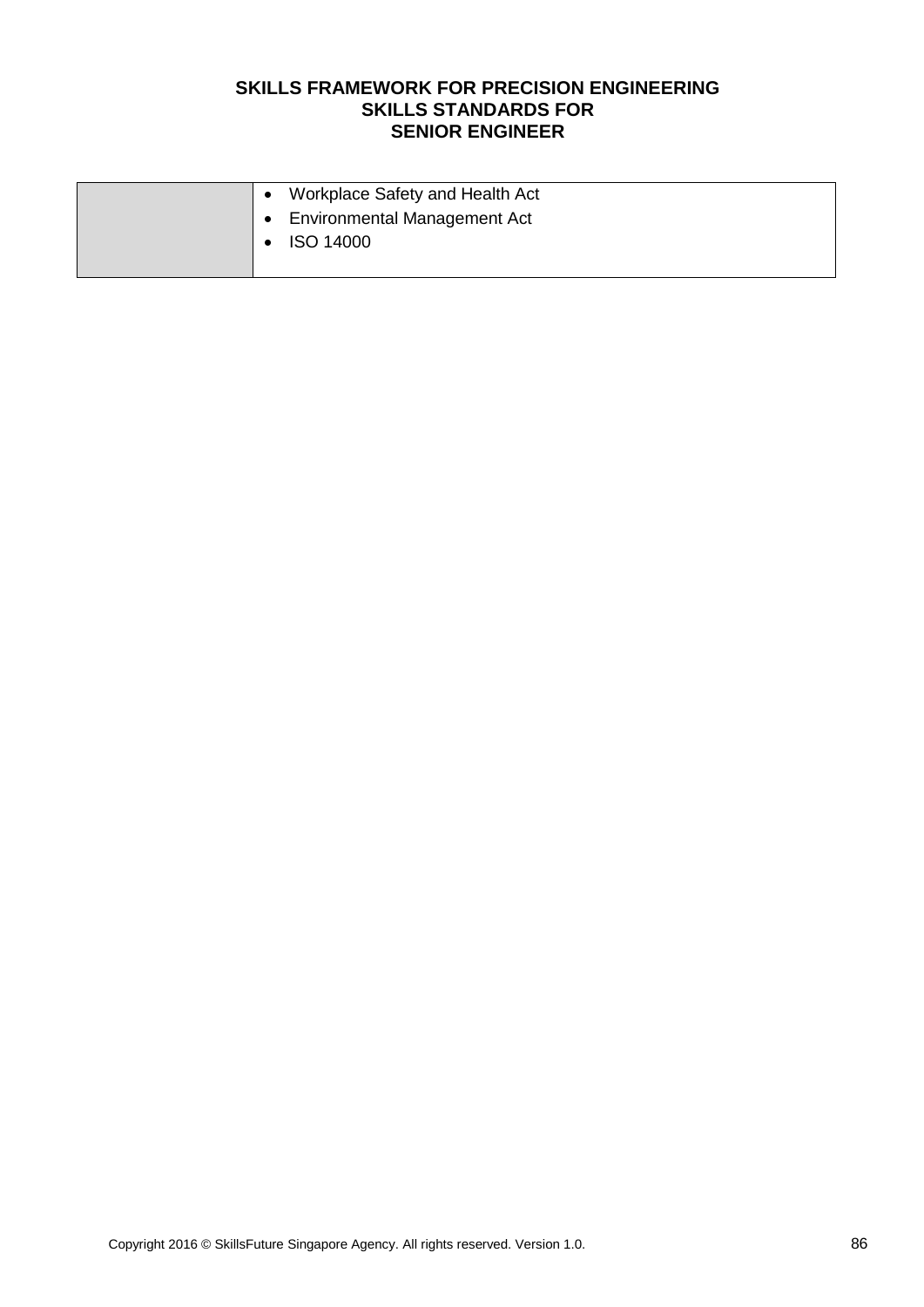| <b>Skill Code</b>                                                                                                                                                                                                             |                                                                                                                                                                                                                                                                                                                                                                                                                                                                                                                                                                                    | <b>Skill Category</b>                           | <b>New Product Development</b>                                           |  |
|-------------------------------------------------------------------------------------------------------------------------------------------------------------------------------------------------------------------------------|------------------------------------------------------------------------------------------------------------------------------------------------------------------------------------------------------------------------------------------------------------------------------------------------------------------------------------------------------------------------------------------------------------------------------------------------------------------------------------------------------------------------------------------------------------------------------------|-------------------------------------------------|--------------------------------------------------------------------------|--|
|                                                                                                                                                                                                                               | PRE-NPD-6001-1                                                                                                                                                                                                                                                                                                                                                                                                                                                                                                                                                                     | <b>Skill Sub-Category</b><br>(where applicable) | N/A                                                                      |  |
| <b>Skill</b>                                                                                                                                                                                                                  | <b>Create Engineering Designs</b>                                                                                                                                                                                                                                                                                                                                                                                                                                                                                                                                                  |                                                 |                                                                          |  |
| <b>Skill Description</b>                                                                                                                                                                                                      | This skill describes the ability to create engineering designs in accordance<br>with approved procedures. It also includes gathering information from<br>design briefs and creating designs to meet the design brief objectives.                                                                                                                                                                                                                                                                                                                                                   |                                                 |                                                                          |  |
| Knowledge and<br><b>Analysis</b><br>It refers to gathering,<br>cognitive<br>processing,<br>integration and<br>inspection of facts<br>and information<br>required to perform<br>the work tasks and<br>activities.              | The ability to understand:<br>Components of design briefs and specifications<br>$\bullet$<br>Engineering or manufacturing principles and concepts required to<br>$\bullet$<br>produce fit for purpose designs<br>Methods for presenting designs to clients<br>٠<br>Potential risks to designs and their mitigating measures<br>$\bullet$<br>Functionality of designs and inter-relationships with other components,<br>$\bullet$<br>products, systems and technologies<br>Workplace Safety and Health regulations<br>$\bullet$                                                     |                                                 |                                                                          |  |
| <b>Application and</b><br><b>Adaptation</b><br>It refers to the ability<br>to perform the work<br>tasks and activities<br>required of the<br>occupation, and the<br>ability to react to and<br>manage the<br>changes at work. | The ability to:<br>Create designs, as specified in design briefs, for engineering products<br>٠<br>and processes and in accordance with clients' requirements<br>Apply approved engineering concepts, processes and principles to<br>$\bullet$<br>achieve the design briefs<br>Create suitable range of designs for clients to consider<br>$\bullet$<br>Ensure that the designs comply with all relevant regulations, standard<br>$\bullet$<br>directives and codes of practice<br>Ensure that designs are protected, in accordance with organisational<br>$\bullet$<br>procedures |                                                 |                                                                          |  |
| <b>Innovation and</b><br><b>Value Creation</b><br>It refers to the ability<br>to generate<br>purposive ideas to<br><i>improve</i> work<br>performance and/or<br>enhance business<br>values that are<br>aligned to             | The ability to:<br>$\bullet$<br>requirements                                                                                                                                                                                                                                                                                                                                                                                                                                                                                                                                       |                                                 | Identify areas of improvement for design briefs to add value to clients' |  |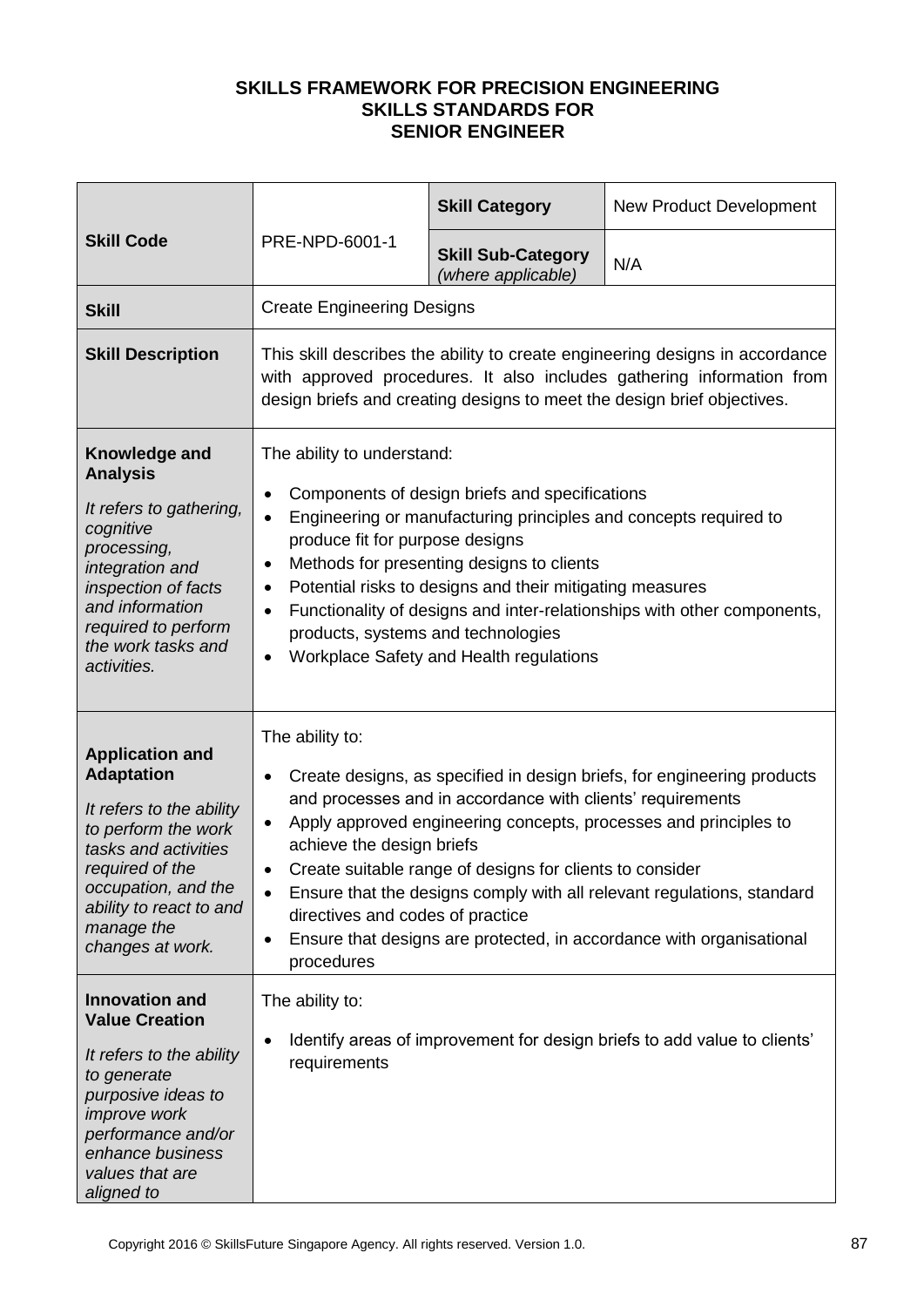| organisational goals.                                                                                                                                                                                           |                                                                                                                                                                                                            |
|-----------------------------------------------------------------------------------------------------------------------------------------------------------------------------------------------------------------|------------------------------------------------------------------------------------------------------------------------------------------------------------------------------------------------------------|
| <b>Social Intelligence</b><br>and Ethics<br>It refers to the ability<br>to use affective<br>factors in leadership,<br>relationship and<br>diversity<br>management guided<br>by professional<br>codes of ethics. | The ability to:<br>Seek guidance and advice to assist in design work<br>$\bullet$<br>Present designs in suitable formats, and with sufficient information, to<br>$\bullet$<br>allow clients to assess them |
| <b>Learning to Learn</b>                                                                                                                                                                                        | N/A                                                                                                                                                                                                        |
| It refers to the ability<br>to develop and<br>improve one's self<br>within and outside of<br>one's area of work.                                                                                                |                                                                                                                                                                                                            |
| Range of<br><b>Application</b>                                                                                                                                                                                  | Resources required for engineering designs must include:                                                                                                                                                   |
| (where applicable)                                                                                                                                                                                              | <b>Financial resources</b><br>$\bullet$                                                                                                                                                                    |
| It refers to the critical<br>circumstances and<br>contexts that the skill<br>may be<br>demonstrated.                                                                                                            | Time scales<br>$\bullet$<br>Manpower<br>٠<br>Plant and equipment<br>$\bullet$<br><b>Materials</b><br>$\bullet$                                                                                             |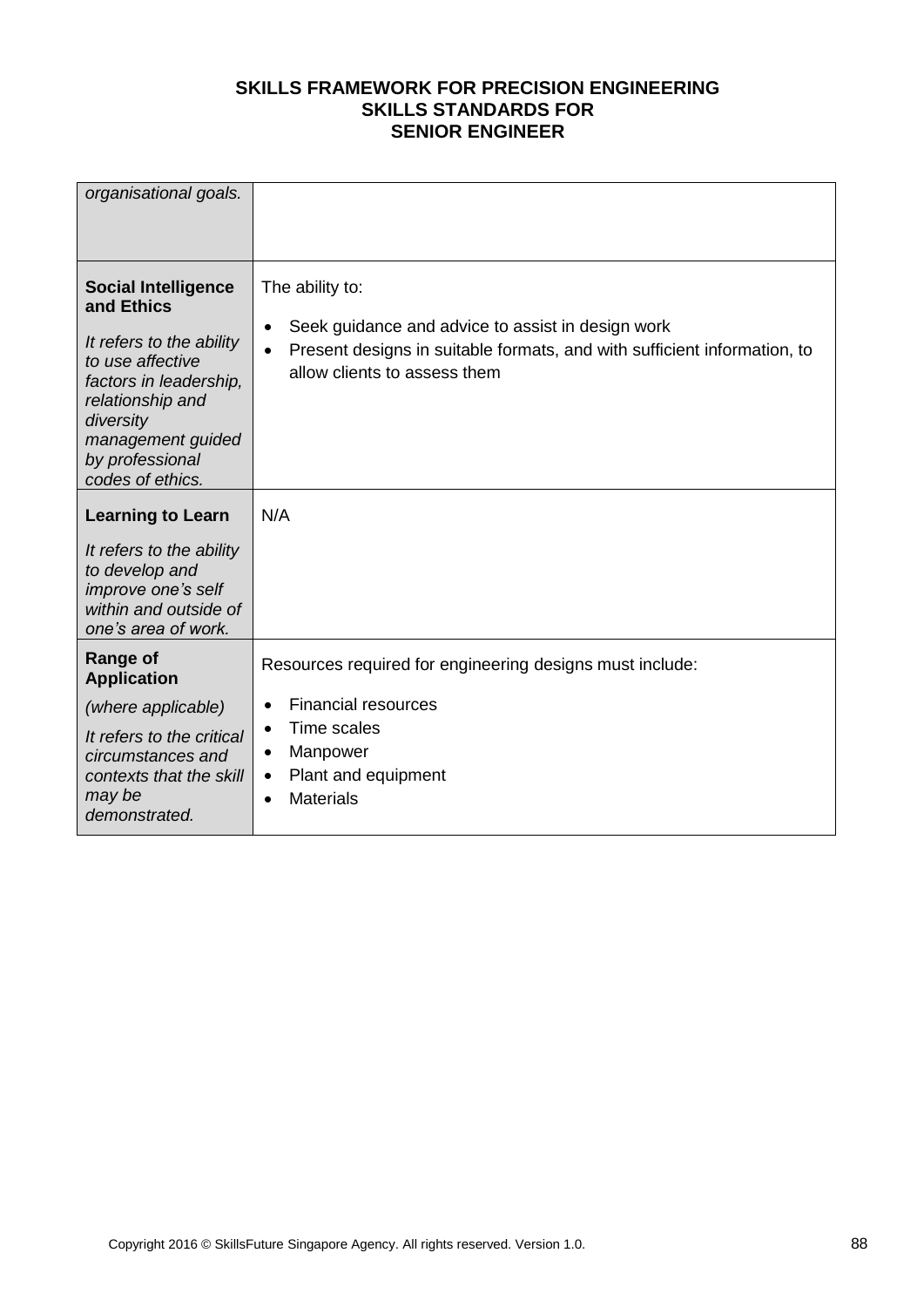| <b>Skill Code</b>                                                                                                                                                                                                             | PRE-NPD-6002-1                                                                                                                                                                                                                                                                                                                                                                                                                                                                                                                             | <b>Skill Category</b>                                                                                                             | <b>New Product Development</b>                                           |  |
|-------------------------------------------------------------------------------------------------------------------------------------------------------------------------------------------------------------------------------|--------------------------------------------------------------------------------------------------------------------------------------------------------------------------------------------------------------------------------------------------------------------------------------------------------------------------------------------------------------------------------------------------------------------------------------------------------------------------------------------------------------------------------------------|-----------------------------------------------------------------------------------------------------------------------------------|--------------------------------------------------------------------------|--|
|                                                                                                                                                                                                                               |                                                                                                                                                                                                                                                                                                                                                                                                                                                                                                                                            | <b>Skill Sub-Category</b><br>(where applicable)                                                                                   | N/A                                                                      |  |
| <b>Skill</b>                                                                                                                                                                                                                  |                                                                                                                                                                                                                                                                                                                                                                                                                                                                                                                                            | <b>Identify Engineering Design Requirements of Clients</b>                                                                        |                                                                          |  |
| <b>Skill Description</b>                                                                                                                                                                                                      | This skill describes the ability to establish design requirements for clients.<br>It also includes consulting with clients to obtain details of their<br>requirements and to present the consultation results<br>relevant<br>to<br>stakeholders.                                                                                                                                                                                                                                                                                           |                                                                                                                                   |                                                                          |  |
| Knowledge and<br><b>Analysis</b><br>It refers to<br>gathering, cognitive<br>processing,<br>integration and<br>inspection of facts<br>and information<br>required to perform<br>the work tasks and<br>activities.              | The ability to understand:<br>Types of information required for establishing design objectives<br>٠<br>Types of design features to be considered unique and/or specific<br>$\bullet$<br>Factors that affect the feasibility of achieving clients' requirements<br>$\bullet$<br>Components of briefs confirming clients' requirements<br>$\bullet$<br>Methods to present briefs to clients<br>٠<br>Organisational processes or procedures for recording design<br>٠<br>requirements<br>Workplace Safety and Health regulations<br>$\bullet$ |                                                                                                                                   |                                                                          |  |
| <b>Application and</b><br><b>Adaptation</b><br>It refers to the ability<br>to perform the work<br>tasks and activities<br>required of the<br>occupation, and the<br>ability to react to<br>and manage the<br>changes at work. | The ability to:<br>$\bullet$<br>$\bullet$<br>٠                                                                                                                                                                                                                                                                                                                                                                                                                                                                                             | Confirm clients' objectives for engineering products or processes<br>Determine the feasibility of achieving clients' requirements | Identify unique and/or specific features that require specific attention |  |
| <b>Innovation and</b><br><b>Value Creation</b><br>It refers to the ability<br>to generate<br>purposive ideas to<br><i>improve</i> work<br>performance and/or<br>enhance business<br>values that are<br>aligned to             | The ability to:<br>$\bullet$<br>requirements to add value                                                                                                                                                                                                                                                                                                                                                                                                                                                                                  | Analyse client requirements to determine feasibility of enhancing                                                                 |                                                                          |  |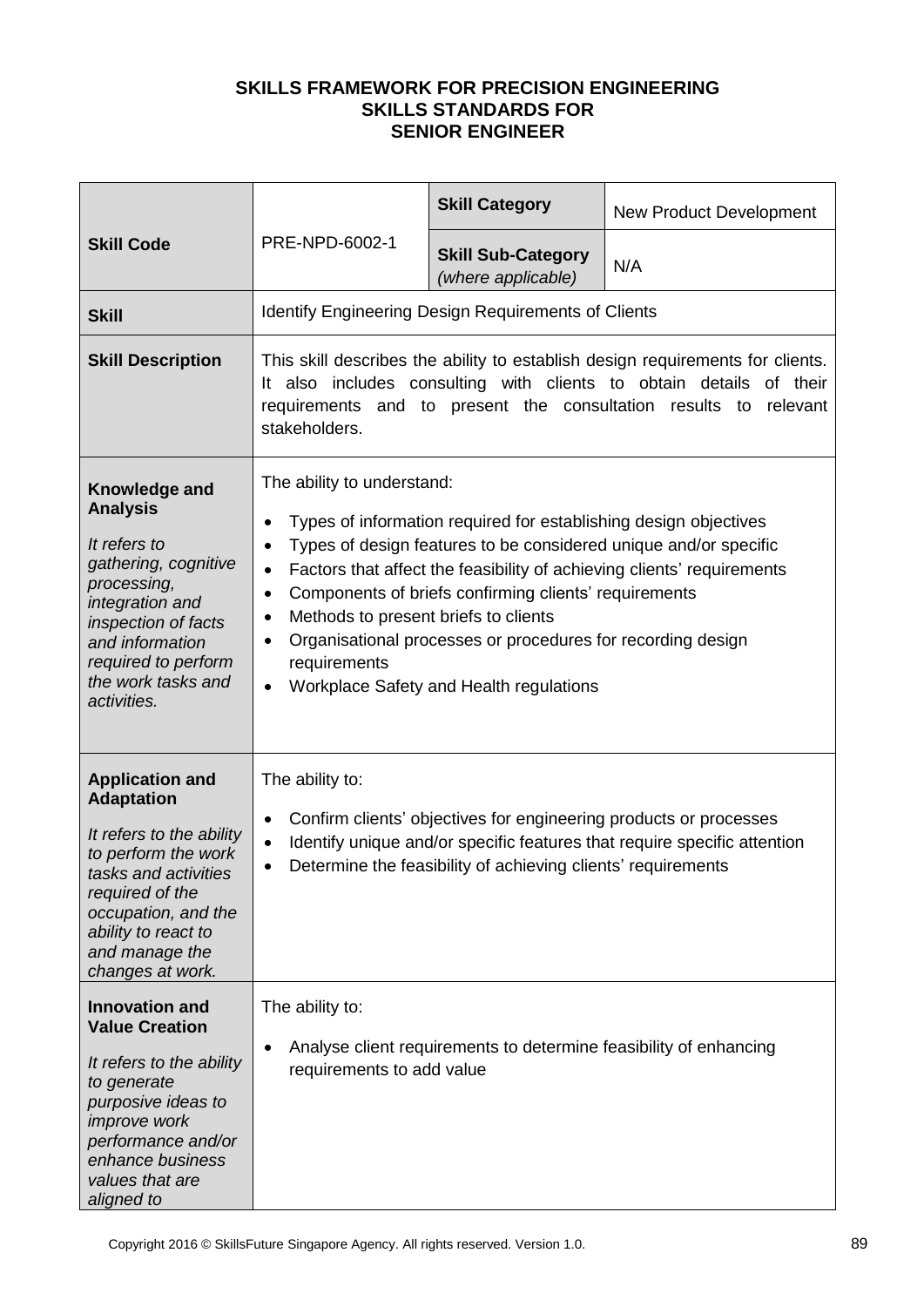| organisational goals.                                                                                                                                                                                              |                                                                                                                                                                                                                                                                                                                                                                                                                                                                                                                                                                                                                                                                      |
|--------------------------------------------------------------------------------------------------------------------------------------------------------------------------------------------------------------------|----------------------------------------------------------------------------------------------------------------------------------------------------------------------------------------------------------------------------------------------------------------------------------------------------------------------------------------------------------------------------------------------------------------------------------------------------------------------------------------------------------------------------------------------------------------------------------------------------------------------------------------------------------------------|
| <b>Social Intelligence</b><br>and Ethics<br>It refers to the ability<br>to use affective<br>factors in<br>leadership,<br>relationship and<br>diversity<br>management guided<br>by professional<br>codes of ethics. | The ability to:<br>Present briefs to clients to seek endorsement on engineering design<br>$\bullet$<br>requirements                                                                                                                                                                                                                                                                                                                                                                                                                                                                                                                                                  |
| <b>Learning to Learn</b>                                                                                                                                                                                           | The ability to:                                                                                                                                                                                                                                                                                                                                                                                                                                                                                                                                                                                                                                                      |
| It refers to the ability<br>to develop and<br>improve one's self<br>within and outside of<br>one's area of work.                                                                                                   | Research relevant emerging trends through research networks to<br>$\bullet$<br>ascertain emerging technologies, which may be incorporated into the<br>engineering design requirements                                                                                                                                                                                                                                                                                                                                                                                                                                                                                |
| <b>Range of</b><br><b>Application</b><br>(where applicable)<br>It refers to the<br>critical<br>circumstances and<br>contexts that the<br>skill may be<br>demonstrated.                                             | Information required to establish design objectives must include:<br>Functions<br>٠<br>Life cycles<br>$\bullet$<br>Technologies<br>٠<br><b>Resources</b><br>$\bullet$<br><b>Budget</b><br>٠<br>Performance and capability<br>Monitoring, servicing and maintenance frequency<br>$\bullet$<br>Delivery schedules<br>$\bullet$<br>Volume<br>$\bullet$<br>Aesthetics<br>$\bullet$<br><b>Usability</b><br>$\bullet$<br>Timing<br>$\bullet$<br><b>Materials</b><br>$\bullet$<br>Interfacing<br>٠<br>Environmental and sustainability consideratrions<br>$\bullet$<br><b>Branding</b><br>$\bullet$<br>Safety<br>Components of briefs to confirm requirements must include: |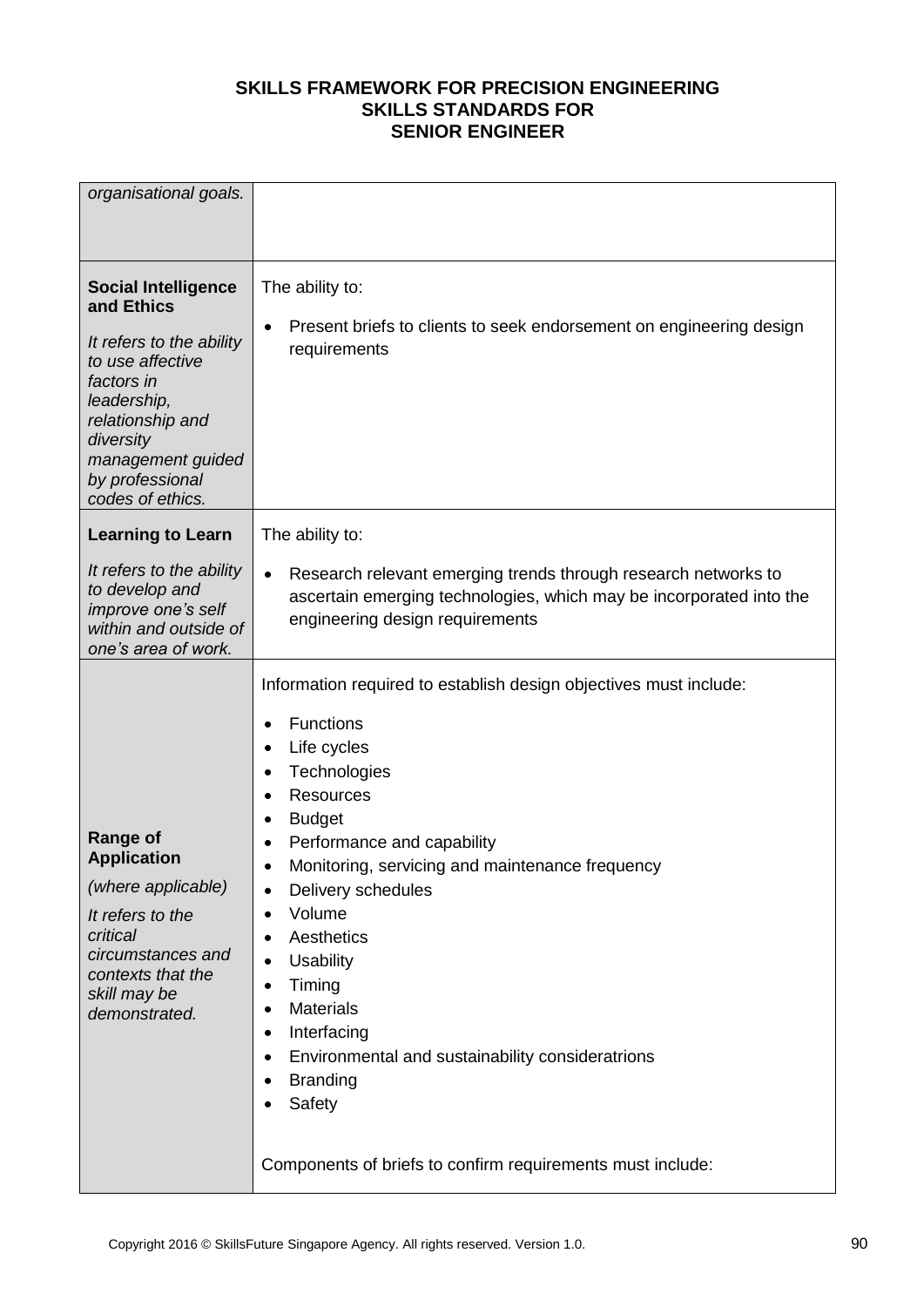| Confirmation of objectives<br>$\bullet$                                                                                                                  |
|----------------------------------------------------------------------------------------------------------------------------------------------------------|
| Draft design concepts                                                                                                                                    |
| Supporting calculations and data                                                                                                                         |
| High level functionality                                                                                                                                 |
| Feasibility of achieving requirements<br>$\bullet$                                                                                                       |
| Description of proposed implementation, including any special features                                                                                   |
| Details of specific issues for customer consideration, e.g. product<br>safety, health and safety, impending regulation changes, emerging<br>technologies |
| Project review process<br>$\bullet$                                                                                                                      |
| Product life cycle requirements                                                                                                                          |
| Client on-going support                                                                                                                                  |
|                                                                                                                                                          |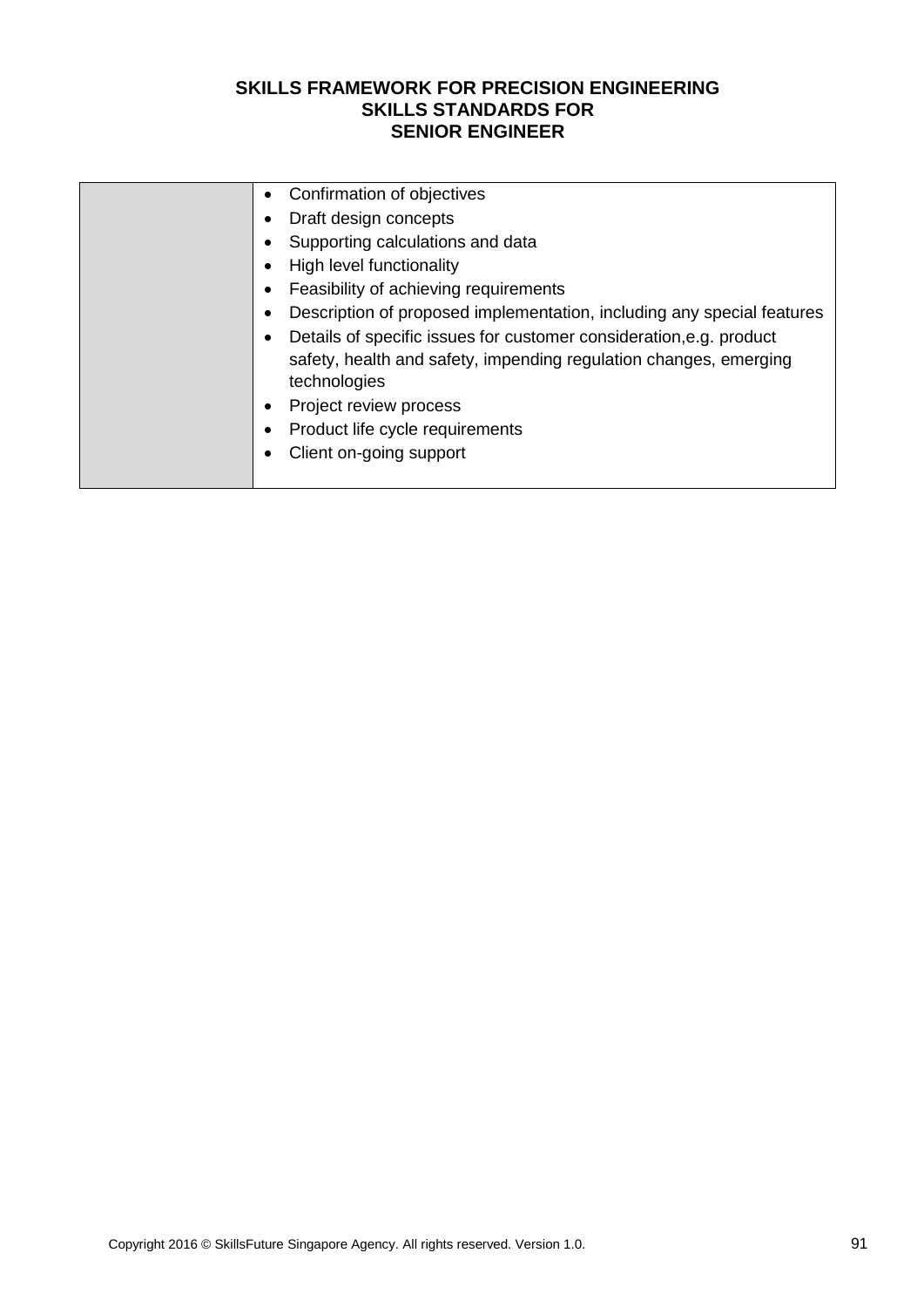| <b>Skill Code</b>                                                                                                                                                                                                             |                                                                                                                                                                                                                                                                                                                                                                                                                                                                                                                                | <b>Skill Category</b>                           | <b>Business Analytics</b>                                                |  |
|-------------------------------------------------------------------------------------------------------------------------------------------------------------------------------------------------------------------------------|--------------------------------------------------------------------------------------------------------------------------------------------------------------------------------------------------------------------------------------------------------------------------------------------------------------------------------------------------------------------------------------------------------------------------------------------------------------------------------------------------------------------------------|-------------------------------------------------|--------------------------------------------------------------------------|--|
|                                                                                                                                                                                                                               | PRE-BAN-6005-1                                                                                                                                                                                                                                                                                                                                                                                                                                                                                                                 | <b>Skill Sub-Category</b><br>(where applicable) | N/A                                                                      |  |
| <b>Skill</b>                                                                                                                                                                                                                  | Analyse Data and Identify Business Insights                                                                                                                                                                                                                                                                                                                                                                                                                                                                                    |                                                 |                                                                          |  |
| <b>Skill Description</b>                                                                                                                                                                                                      | This skill describes the ability to analyse the different types of data to<br>address the hypothesis and working with the stakeholders to identify<br>business insights.                                                                                                                                                                                                                                                                                                                                                       |                                                 |                                                                          |  |
| Knowledge and<br><b>Analysis</b><br>It refers to<br>gathering, cognitive<br>processing,<br>integration and<br>inspection of facts<br>and information<br>required to perform<br>the work tasks and<br>activities.              | The ability to understand:<br>Statistical modelling techniques<br>$\bullet$<br>Programming language and tools for big data analytics and how they<br>$\bullet$<br>integrate with big data technologies<br>Current and emerging trends in the business domain<br>$\bullet$<br>Concepts of computing used in big data analytics<br>$\bullet$<br>Understanding the meaning of the data in different data sources<br>$\bullet$                                                                                                     |                                                 |                                                                          |  |
| <b>Application and</b><br><b>Adaptation</b><br>It refers to the ability<br>to perform the work<br>tasks and activities<br>required of the<br>occupation, and the<br>ability to react to<br>and manage the<br>changes at work. | The ability to:<br>Review the hypothesis to address problem statement for the analytics<br>٠<br>project<br>Explore the data in the analytics platform or organisation to familiarise<br>$\bullet$<br>with the data available for analysis<br>Perform analysis on the data to prove or disprove the hypothesis and<br>$\bullet$<br>obtain business insights using the relevant programming language or<br>tools for big data analytics tools<br>Develop a report of the business insights for the relevant parties<br>$\bullet$ |                                                 |                                                                          |  |
| <b>Innovation and</b><br><b>Value Creation</b><br>It refers to the ability<br>to generate<br>purposive ideas to<br>improve work<br>performance and/or                                                                         | The ability to:<br>$\bullet$<br>resource utilisation of the business unit                                                                                                                                                                                                                                                                                                                                                                                                                                                      |                                                 | Review financial analysis ratios to measure profitability, viability and |  |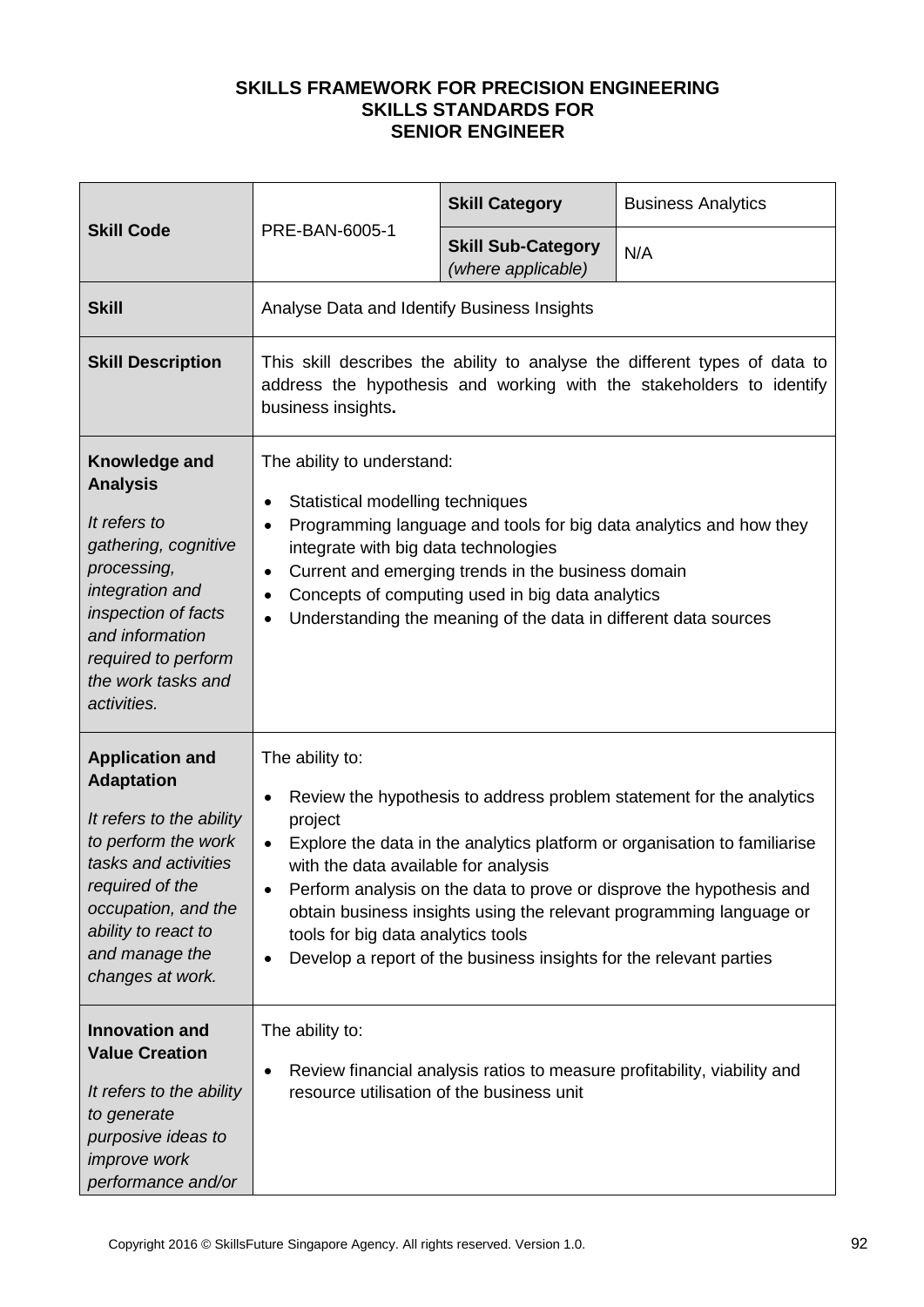| enhance business<br>values that are<br>aligned to<br>organisational                                                                                                    |                                                                                                                                                                                                                                                                           |
|------------------------------------------------------------------------------------------------------------------------------------------------------------------------|---------------------------------------------------------------------------------------------------------------------------------------------------------------------------------------------------------------------------------------------------------------------------|
| <b>Social Intelligence</b><br>and Ethics                                                                                                                               | N/A                                                                                                                                                                                                                                                                       |
| It refers to the ability<br>to use affective<br>factors in<br>leadership,<br>relationship and<br>diversity<br>management guided<br>by professional<br>codes of ethics. |                                                                                                                                                                                                                                                                           |
| <b>Learning to Learn</b>                                                                                                                                               | The ability to:                                                                                                                                                                                                                                                           |
| It refers to the ability<br>to develop and<br>improve one's self<br>within and outside of<br>one's area of work.                                                       | Keep abreast of current and emerging trends in the business domain<br>$\bullet$<br>through diverse learning platforms to continually revise one's<br>assumptions in analysing data                                                                                        |
| <b>Range of</b><br><b>Application</b><br>(where applicable)<br>It refers to the<br>critical<br>circumstances and<br>contexts that the<br>skill may be                  | Tools for big data analytics may include:<br>Analytical tools (e.g. SAS, Google Analytics, IBM Netezza)<br>$\bullet$<br>Statistical packages (e.g. SAS, SPSS)<br>$\bullet$<br>Business intelligence (BI) reporting or analytical tools<br>R-based tools (e.g. RevoScaleR) |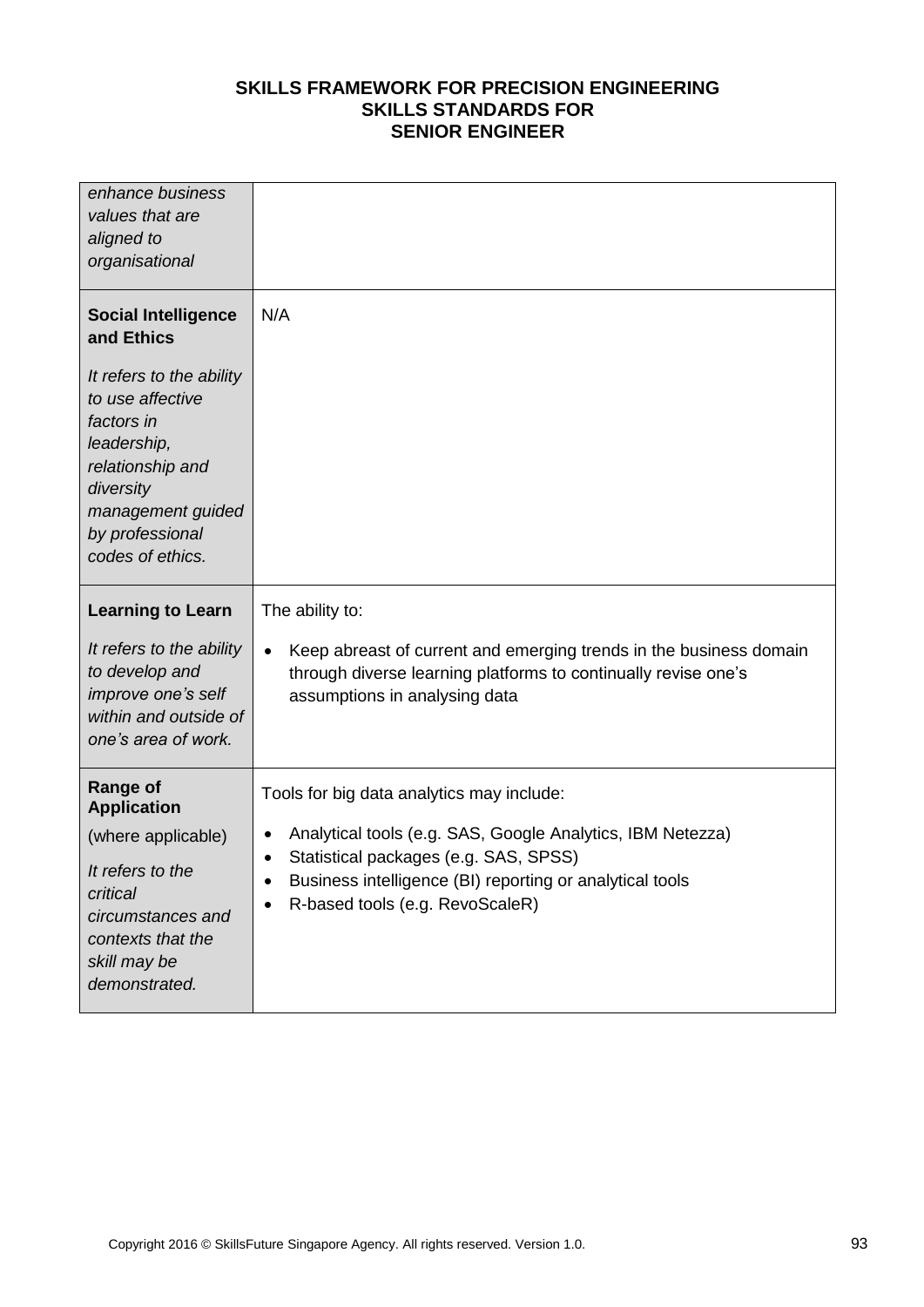| <b>Skill Code</b>                                                                                                                                                                                                             | BM-BN-502E-1                                                                                                                                                                                                                                                                                                                                                                                                                    | <b>Skill Category</b>                           | <b>Business Negotiation</b> |
|-------------------------------------------------------------------------------------------------------------------------------------------------------------------------------------------------------------------------------|---------------------------------------------------------------------------------------------------------------------------------------------------------------------------------------------------------------------------------------------------------------------------------------------------------------------------------------------------------------------------------------------------------------------------------|-------------------------------------------------|-----------------------------|
|                                                                                                                                                                                                                               |                                                                                                                                                                                                                                                                                                                                                                                                                                 | <b>Skill Sub-Category</b><br>(where applicable) | N/A                         |
| <b>Skill</b>                                                                                                                                                                                                                  | <b>Manage Dispute Mediation</b>                                                                                                                                                                                                                                                                                                                                                                                                 |                                                 |                             |
| <b>Skill Description</b>                                                                                                                                                                                                      | This skill describes the ability to manage dispute mediation to achieve<br>mediation objectives. It also includes developing mediation guidelines,<br>preparing and participating in mediation and evaluating mediation<br>outcomes.                                                                                                                                                                                            |                                                 |                             |
| Knowledge and<br><b>Analysis</b><br>It refers to gathering,<br>cognitive<br>processing,<br>integration and<br>inspection of facts<br>and information<br>required to perform<br>the work tasks and<br>activities.              | The ability to understand:<br>Mediation purpose and outcomes<br>$\bullet$<br>Types of disputes<br>$\bullet$<br>Means of managing relevant stakeholders in mediation process<br>$\bullet$<br>Dispute resolution processes                                                                                                                                                                                                        |                                                 |                             |
| <b>Application and</b><br><b>Adaptation</b><br>It refers to the ability<br>to perform the work<br>tasks and activities<br>required of the<br>occupation, and the<br>ability to react to and<br>manage the<br>changes at work. | The ability to:<br>Develop and review mediation guidelines in consultation with relevant<br>$\bullet$<br>stakeholders to manage mediation process<br>Prepare for mediation in accordance with mediation guidelines to<br>achieve desired mediation outcomes<br>Set objectives for resolution to guide mediation process<br>$\bullet$<br>Use a range of communication techniques to mediate dispute<br>$\bullet$<br>successfully |                                                 |                             |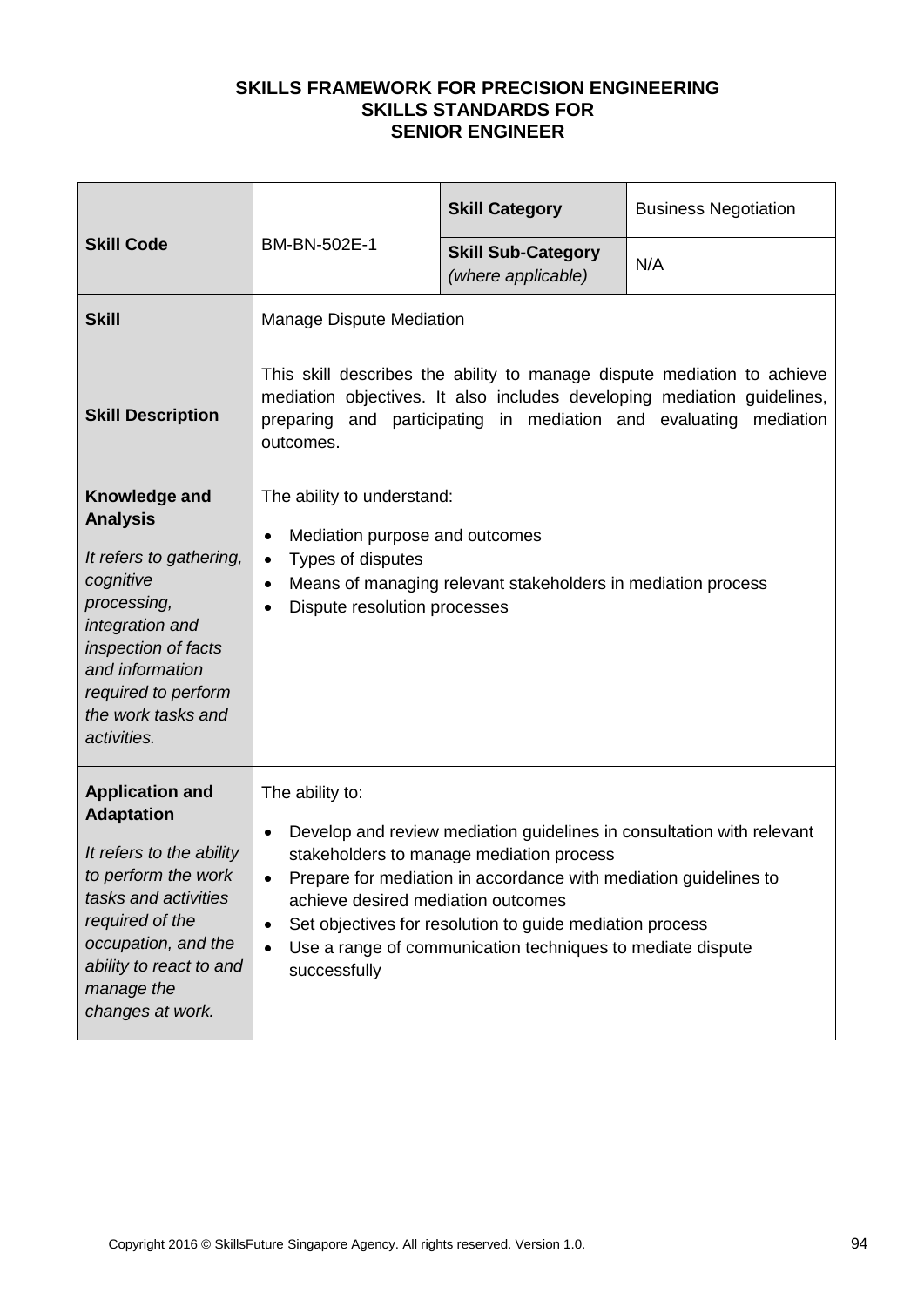| <b>Innovation and</b><br><b>Value Creation</b><br>It refers to the ability<br>to generate<br>purposive ideas to<br>improve work<br>performance and/or<br>enhance business<br>values that are<br>aligned to<br>organisational goals. | The ability to:<br>Evaluate mediation outcomes to determine achievement against<br>objectives and identify potential areas for improvement for future<br>mediations      |
|-------------------------------------------------------------------------------------------------------------------------------------------------------------------------------------------------------------------------------------|--------------------------------------------------------------------------------------------------------------------------------------------------------------------------|
| <b>Social Intelligence</b><br>and Ethics<br>It refers to the ability<br>to use affective<br>factors in leadership,<br>relationship and<br>diversity<br>management guided<br>by professional<br>codes of ethics.                     | The ability to:<br>Demonstrate empathy and openness to embrace different perspectives<br>$\bullet$<br>during the mediation process to achieve desired mediation outcomes |
| <b>Learning to Learn</b><br>It refers to the ability<br>to develop and<br>improve one's self<br>within and outside of<br>one's area of work.                                                                                        | The ability to:<br>Research on history of disputes and dispute resolution within the<br>$\bullet$<br>organisation to apply to current and future situations              |
| <b>Range of</b><br><b>Application</b><br>(where applicable)<br>It refers to the critical<br>circumstances and<br>contexts that the skill<br>may be<br>demonstrated.                                                                 | N/A                                                                                                                                                                      |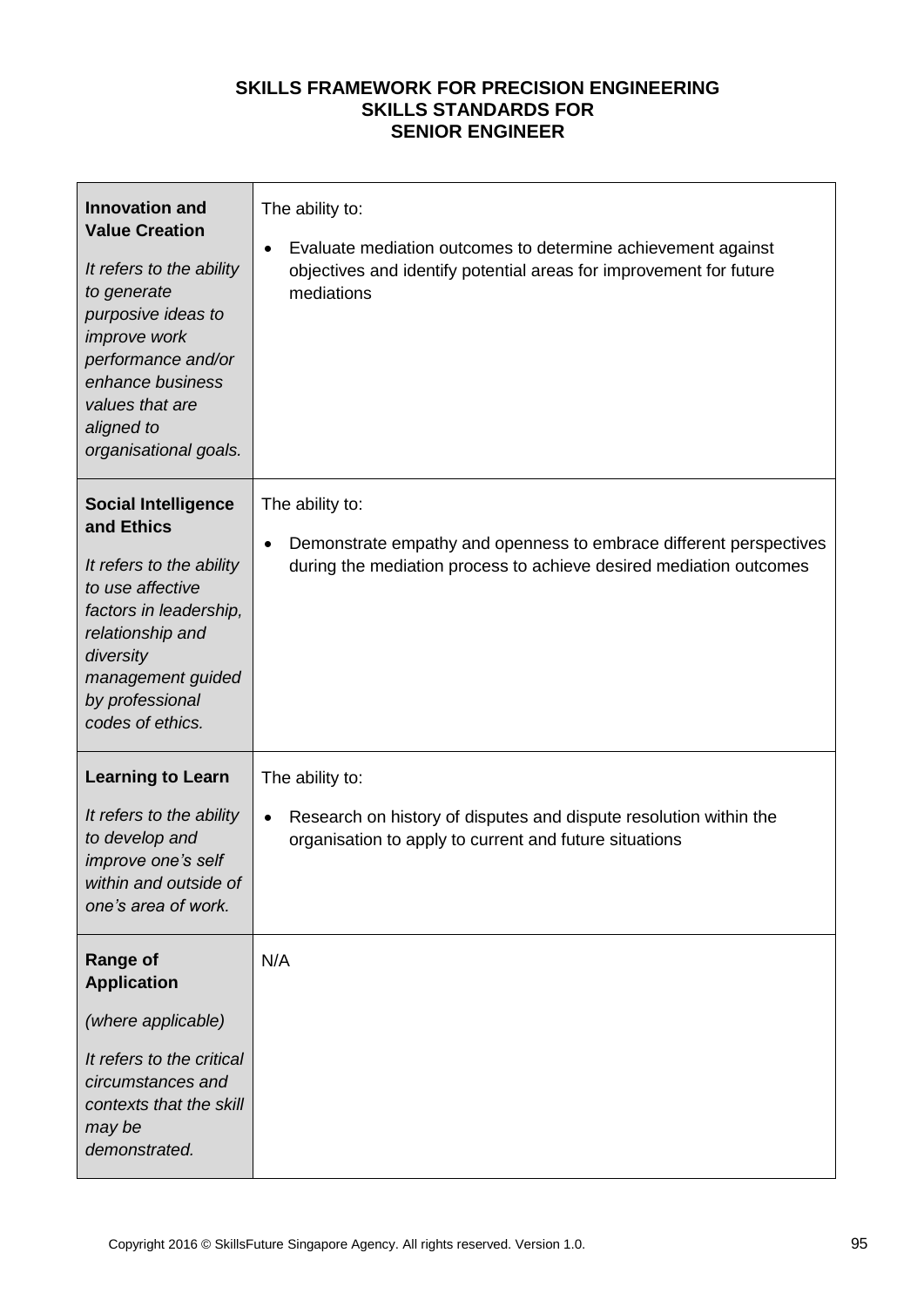| <b>Skill Code</b>                                                                                                                                                                                                             | BM-CM-501E-1                                                                                                                                                                                                                                                                                                                                                                                                                                             | <b>Skill Category</b>                           | <b>Business Continuity</b><br>Management |  |
|-------------------------------------------------------------------------------------------------------------------------------------------------------------------------------------------------------------------------------|----------------------------------------------------------------------------------------------------------------------------------------------------------------------------------------------------------------------------------------------------------------------------------------------------------------------------------------------------------------------------------------------------------------------------------------------------------|-------------------------------------------------|------------------------------------------|--|
|                                                                                                                                                                                                                               |                                                                                                                                                                                                                                                                                                                                                                                                                                                          | <b>Skill Sub-Category</b><br>(where applicable) | N/A                                      |  |
| <b>Skill</b>                                                                                                                                                                                                                  | Direct End-to-End Change Management                                                                                                                                                                                                                                                                                                                                                                                                                      |                                                 |                                          |  |
| <b>Skill Description</b>                                                                                                                                                                                                      | This skill describes the ability to develop and implement a change<br>management strategy. This includes reviewing the organisational systems<br>and processes and creating an environment for change management.                                                                                                                                                                                                                                        |                                                 |                                          |  |
| Knowledge and<br><b>Analysis</b><br>It refers to gathering,<br>cognitive<br>processing,<br>integration and<br>inspection of facts<br>and information<br>required to perform<br>the work tasks and<br>activities.              | The ability to understand:<br>Enablers of change<br>$\bullet$<br>Components of organisational readiness assessment<br>Components and objectives of change management implementation<br>٠<br>plans<br>Components of change management programme plans and change<br>$\bullet$<br>management process<br>Communication strategies to promote change<br>$\bullet$<br>Individual role in contributing to change management as a strategic<br>business partner |                                                 |                                          |  |
| <b>Application and</b><br><b>Adaptation</b><br>It refers to the ability<br>to perform the work<br>tasks and activities<br>required of the<br>occupation, and the<br>ability to react to and<br>manage the<br>changes at work. | The ability to:<br>Develop change management strategy and change management<br>$\bullet$<br>programmes in consultation with management<br>Implement change management strategy in accordance with<br>$\bullet$<br>implementation plans                                                                                                                                                                                                                   |                                                 |                                          |  |
| <b>Innovation and</b><br><b>Value Creation</b><br>It refers to the ability<br>to generate<br>purposive ideas to<br><i>improve</i> work<br>performance and/or                                                                  | The ability to:<br>Review organisational systems, processes and policies to identify<br>٠<br>areas of improvement for appropriate change management<br>programmes and initiatives<br>Create an environment conducive for change management<br>٠<br>Monitor, evaluate and refine change management strategy and<br>$\bullet$<br>programmes in accordance with desired organisational outcomes                                                             |                                                 |                                          |  |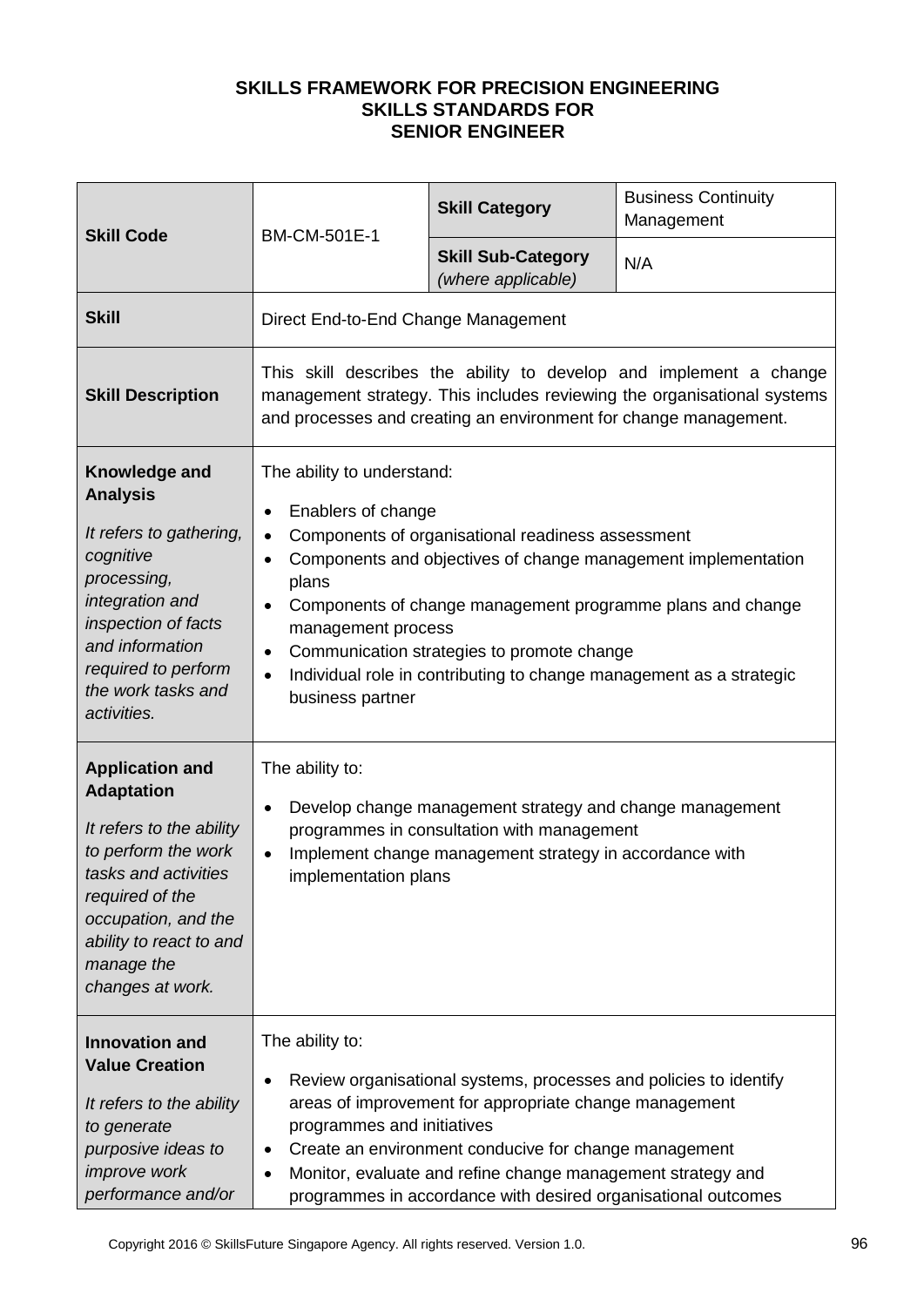| enhance business<br>values that are<br>aligned to<br>organisational                                                                                                                                             |                                                                                                                                                                         |
|-----------------------------------------------------------------------------------------------------------------------------------------------------------------------------------------------------------------|-------------------------------------------------------------------------------------------------------------------------------------------------------------------------|
| <b>Social Intelligence</b><br>and Ethics<br>It refers to the ability<br>to use affective<br>factors in leadership,<br>relationship and<br>diversity<br>management guided<br>by professional<br>codes of ethics. | The ability to:<br>Sponsor change management programmes and initiatives to gain buy-<br>$\bullet$<br>in from relevant stakeholders                                      |
| <b>Learning to Learn</b>                                                                                                                                                                                        | The ability to:                                                                                                                                                         |
| It refers to the ability<br>to develop and<br>improve one's self<br>within and outside of<br>one's area of work.                                                                                                | Critically appraise one's role in the change management process to<br>$\bullet$<br>improve one's performance in directing and managing the change<br>management process |
| <b>Range of</b><br><b>Application</b>                                                                                                                                                                           | N/A                                                                                                                                                                     |
| (where applicable)                                                                                                                                                                                              |                                                                                                                                                                         |
| It refers to the critical<br>circumstances and<br>contexts that the skill<br>may be<br>demonstrated.                                                                                                            |                                                                                                                                                                         |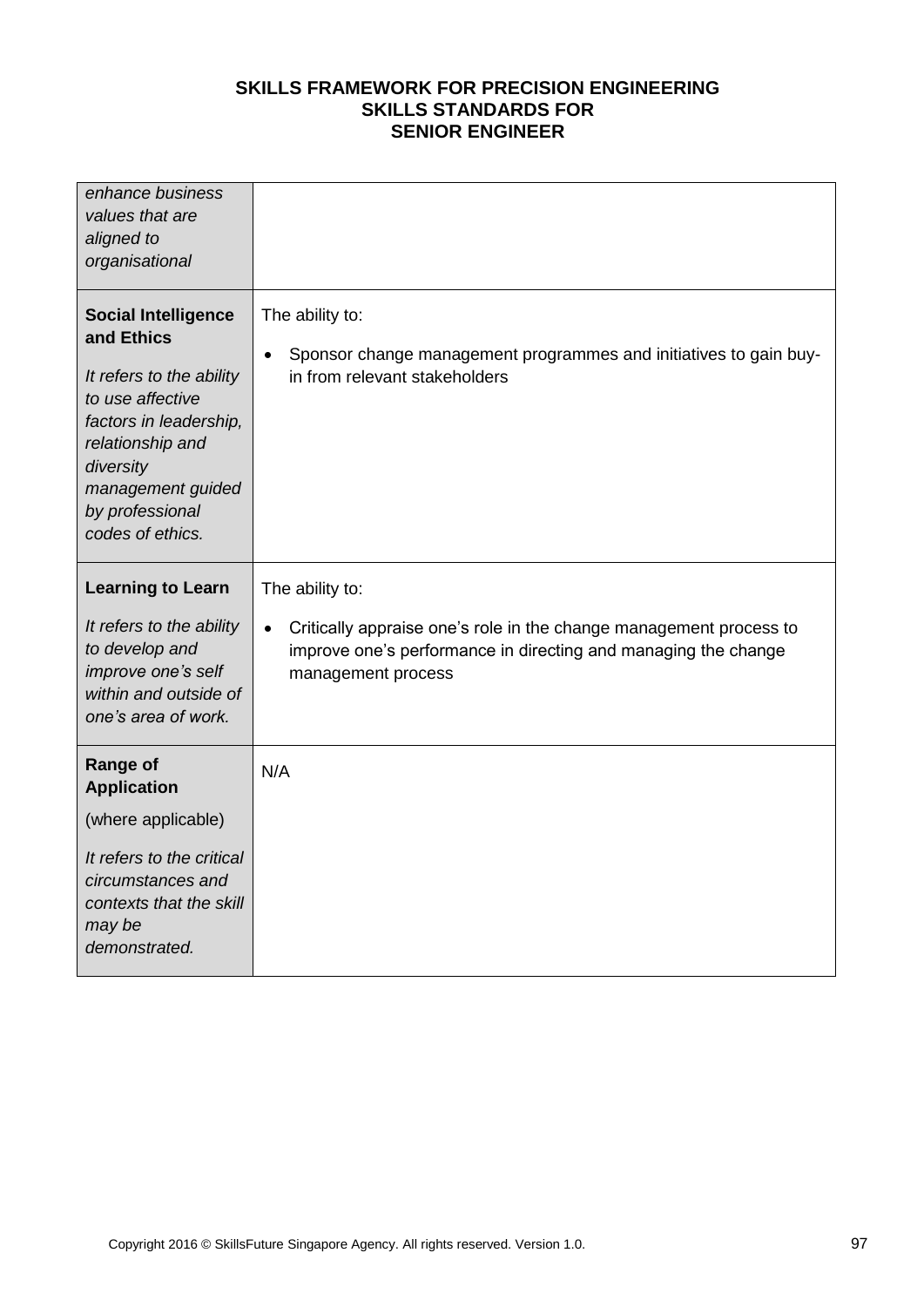| <b>Skill Code</b>                                                                                                                                                                                                             | <b>BM-COM-505E-1</b>                                                                                                                                                                                                                                                                                                                       | <b>Skill Category</b>                                                                                                                                                                                                                                                                              | Communication |
|-------------------------------------------------------------------------------------------------------------------------------------------------------------------------------------------------------------------------------|--------------------------------------------------------------------------------------------------------------------------------------------------------------------------------------------------------------------------------------------------------------------------------------------------------------------------------------------|----------------------------------------------------------------------------------------------------------------------------------------------------------------------------------------------------------------------------------------------------------------------------------------------------|---------------|
|                                                                                                                                                                                                                               |                                                                                                                                                                                                                                                                                                                                            | <b>Skill Sub-Category</b><br>(where applicable)                                                                                                                                                                                                                                                    | N/A           |
| <b>Skill</b>                                                                                                                                                                                                                  | <b>Resolve Conflicts with Stakeholders</b>                                                                                                                                                                                                                                                                                                 |                                                                                                                                                                                                                                                                                                    |               |
| <b>Skill Description</b>                                                                                                                                                                                                      | points.                                                                                                                                                                                                                                                                                                                                    | This skill describes the ability to resolve conflicts with stakeholders to<br>reach mutually agreed outcomes. It includes identifying and assessing<br>conflict situations, selecting, evaluating and implementing conflict<br>resolution approaches and evaluating outcomes to determine learning |               |
| Knowledge and<br><b>Analysis</b><br>It refers to gathering,<br>cognitive<br>processing,<br>integration and<br>inspection of facts<br>and information<br>required to perform<br>the work tasks and<br>activities.              | The ability to understand:<br>Signs of conflict<br>$\bullet$<br>Stages of conflicts<br>$\bullet$<br>Causes of conflict<br>$\bullet$<br>Communication techniques<br>Conflict resolution techniques<br>$\bullet$<br>$\bullet$<br>conflict resolution                                                                                         | Legal, regulatory, ethical and socio-cultural constraints related to                                                                                                                                                                                                                               |               |
| <b>Application and</b><br><b>Adaptation</b><br>It refers to the ability<br>to perform the work<br>tasks and activities<br>required of the<br>occupation, and the<br>ability to react to and<br>manage the<br>changes at work. | The ability to:<br>Identify and assess potential conflict situations in accordance with<br>$\bullet$<br>organisational policies and procedures to determine nature of conflict<br>Select and evaluate conflict resolution approaches in accordance with<br>$\bullet$<br>organisational policies and procedures to support desired outcomes |                                                                                                                                                                                                                                                                                                    |               |
| <b>Innovation and</b><br><b>Value Creation</b><br>It refers to the ability<br>to generate<br>purposive ideas to                                                                                                               | The ability to:<br>$\bullet$<br>outcomes                                                                                                                                                                                                                                                                                                   | Implement conflict resolution approaches to reach mutual agreed                                                                                                                                                                                                                                    |               |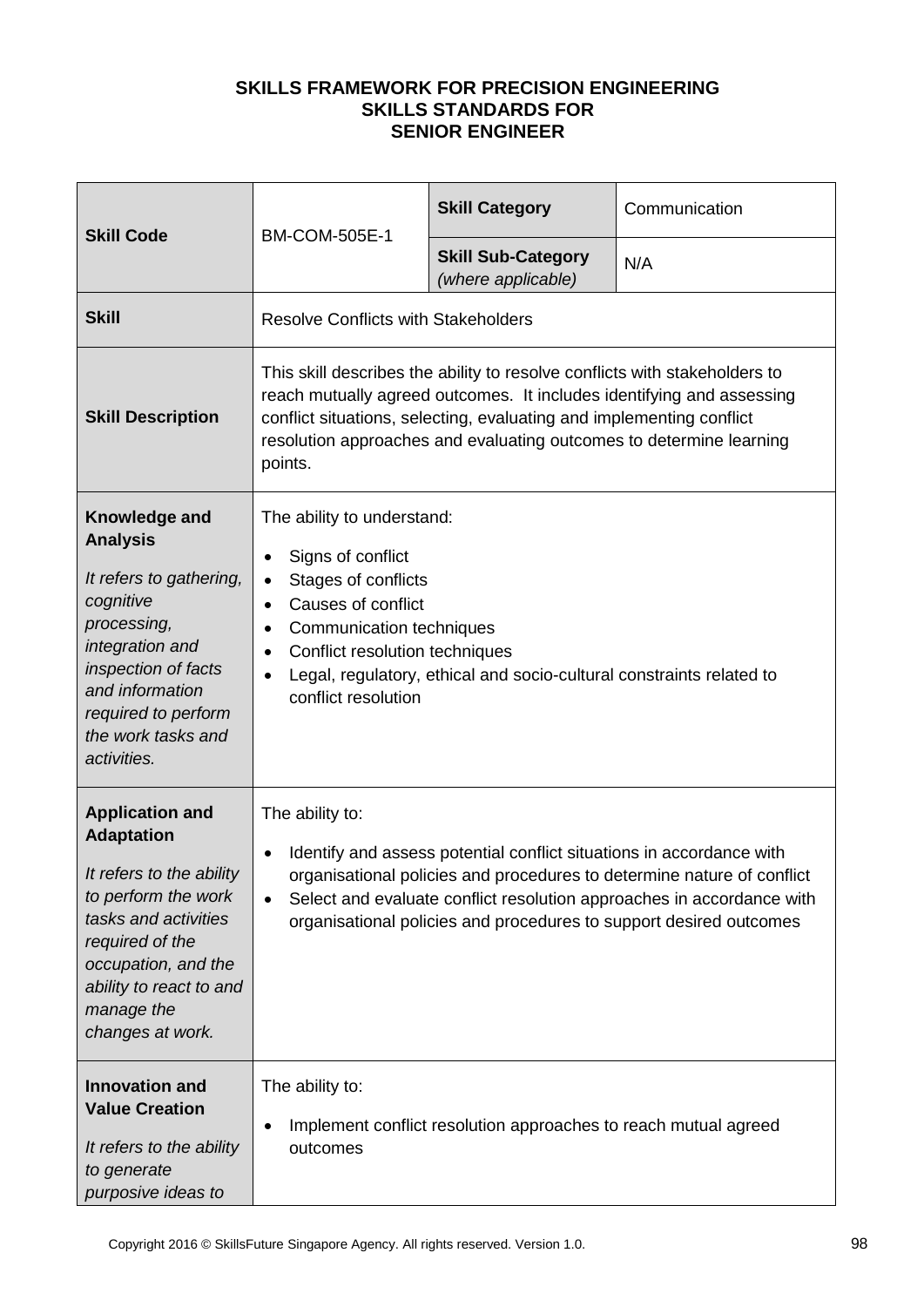| <i>improve</i> work<br>performance and/or<br>enhance business<br>values that are<br>aligned to<br>organisational                                                                                                |                                                                                                                                                                                                |
|-----------------------------------------------------------------------------------------------------------------------------------------------------------------------------------------------------------------|------------------------------------------------------------------------------------------------------------------------------------------------------------------------------------------------|
| <b>Social Intelligence</b><br>and Ethics<br>It refers to the ability<br>to use affective<br>factors in leadership,<br>relationship and<br>diversity<br>management guided<br>by professional<br>codes of ethics. | The ability to:<br>Demonstrate openness and willingness to embrace different<br>$\bullet$<br>perspectives during conflict resolution to maintain relationships and<br>achieve desired outcomes |
| <b>Learning to Learn</b>                                                                                                                                                                                        | The ability to:                                                                                                                                                                                |
|                                                                                                                                                                                                                 |                                                                                                                                                                                                |
| It refers to the ability<br>to develop and<br>improve one's self<br>within and outside of<br>one's area of work.                                                                                                | Evaluate outcomes to determine learning points for future conflict<br>$\bullet$<br>situations                                                                                                  |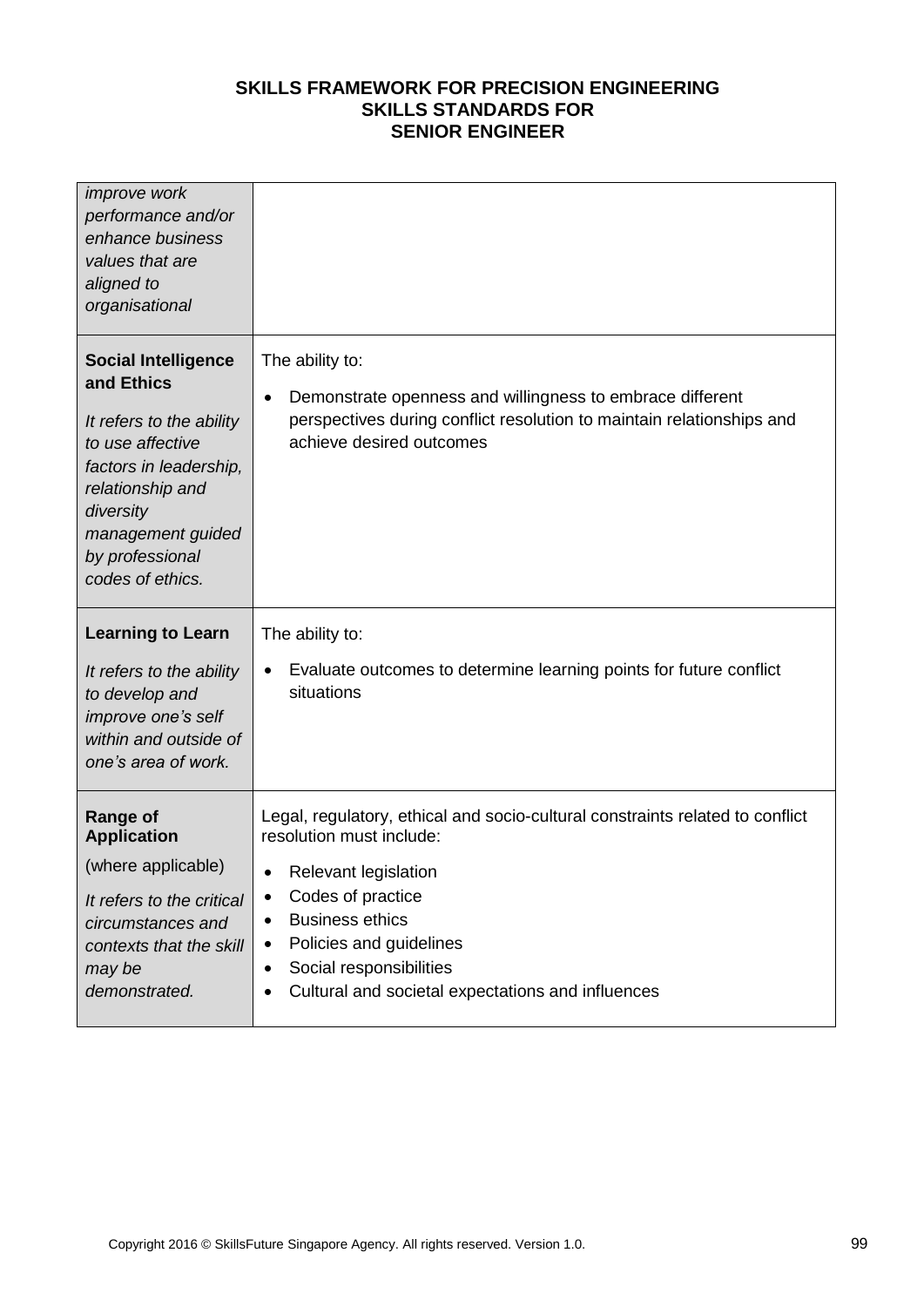|                                                                                                                                                                                                                               |                                                                                                                                                                                                                                                                                                                                                                                                                                                | <b>Skill Category</b>                                                                                                                                                                                              | Design Thinking                                                       |
|-------------------------------------------------------------------------------------------------------------------------------------------------------------------------------------------------------------------------------|------------------------------------------------------------------------------------------------------------------------------------------------------------------------------------------------------------------------------------------------------------------------------------------------------------------------------------------------------------------------------------------------------------------------------------------------|--------------------------------------------------------------------------------------------------------------------------------------------------------------------------------------------------------------------|-----------------------------------------------------------------------|
| <b>Skill Code</b>                                                                                                                                                                                                             | PRE-DTH-6002-1                                                                                                                                                                                                                                                                                                                                                                                                                                 | <b>Skill Sub-Category</b><br>(where applicable)                                                                                                                                                                    | N/A                                                                   |
| <b>Skill</b>                                                                                                                                                                                                                  |                                                                                                                                                                                                                                                                                                                                                                                                                                                | Apply a Holistic User-centric Approach for Strategic Design Thinking                                                                                                                                               |                                                                       |
| <b>Skill Description</b>                                                                                                                                                                                                      | This skill describes the ability to apply a holistic approach to conduct<br>strategic design thinking to achieve new user experiences, product and<br>service innovations, and organisation change and business growth. It also<br>includes using the People, Objects, Environment, Message/Media<br>Services (POEMS) framework to identify business intents and assess the<br>design, business and/or organisation to identify opportunities. |                                                                                                                                                                                                                    |                                                                       |
| Knowledge and<br><b>Analysis</b><br>It refers to<br>gathering, cognitive<br>processing,<br>integration and<br>inspection of facts<br>and information<br>required to perform<br>the work tasks and<br>activities.              | The ability to understand:<br>$\bullet$<br>and/or organisation<br>Types of innovation<br>$\bullet$<br>$\bullet$<br>framework and associated tools<br>$\bullet$                                                                                                                                                                                                                                                                                 | Business research techniques to assess existing design, business<br>Associated dimensions of innovation<br>People, Objects, Environment, Message/Media Services (POEMS)<br>Characteristics of user journey mapping |                                                                       |
| <b>Application and</b><br><b>Adaptation</b><br>It refers to the ability<br>to perform the work<br>tasks and activities<br>required of the<br>occupation, and the<br>ability to react to<br>and manage the<br>changes at work. | The ability to:<br>$\bullet$<br>$\bullet$<br>mission and vision statements<br>$\bullet$<br>and organisation<br>$\bullet$<br>points in sequence                                                                                                                                                                                                                                                                                                 | Identify the strategic intents of the organisation's business<br>Conduct assessments of the organisation's existing design, business<br>Undertake the user journey mapping process to identify user touch          | Understand the core values of the organisation's business through its |
| <b>Innovation and</b><br><b>Value Creation</b><br>It refers to the ability<br>to generate                                                                                                                                     | The ability to:<br>$\bullet$                                                                                                                                                                                                                                                                                                                                                                                                                   | Apply POEMS framework to identify opportunities to create new user<br>experiences, based on the five categories                                                                                                    |                                                                       |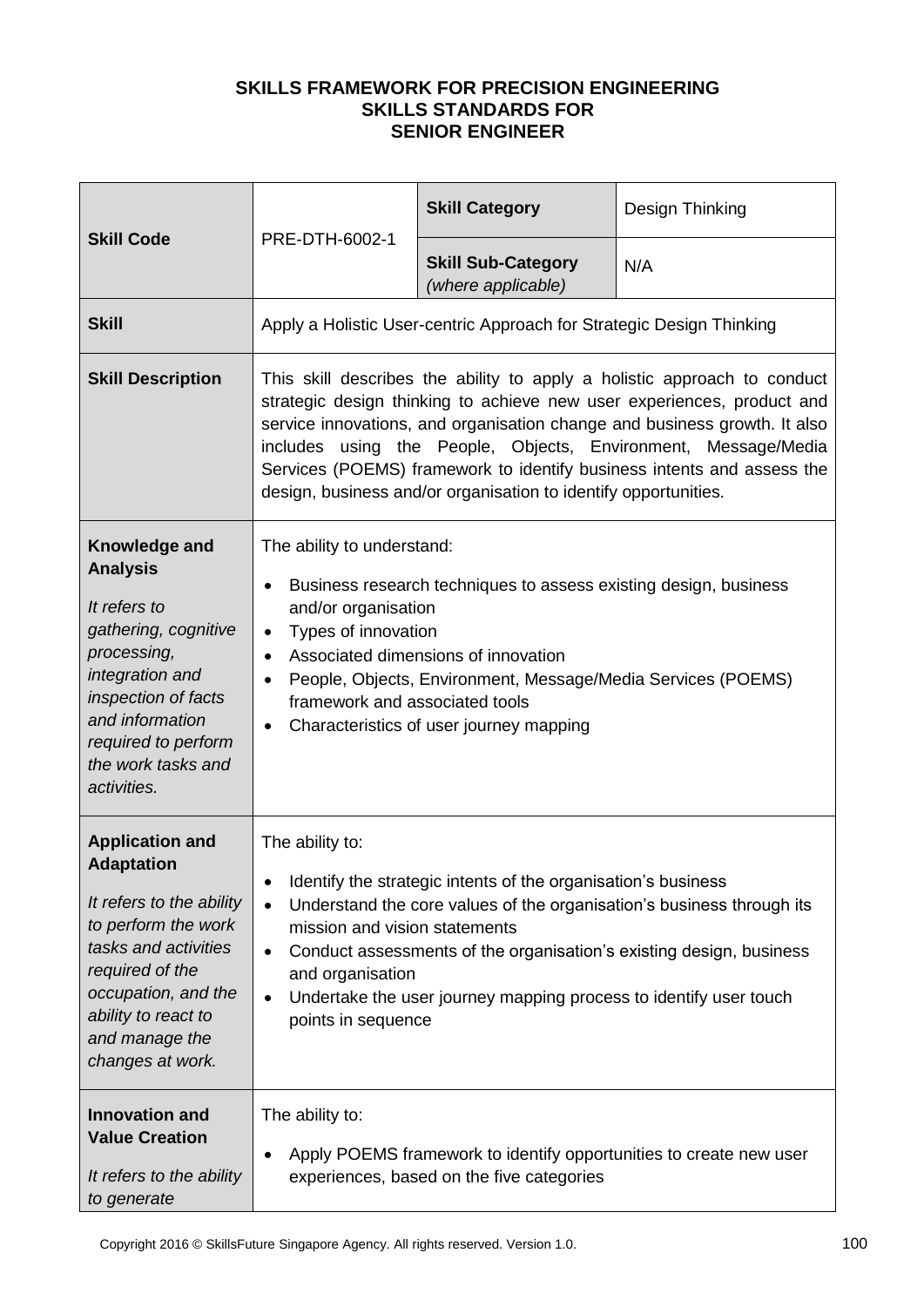| purposive ideas to<br><i>improve</i> work<br>performance and/or<br>enhance business<br>values that are<br>aligned to<br>organisational                                 |                                                                                                                                                                                                                                                             |
|------------------------------------------------------------------------------------------------------------------------------------------------------------------------|-------------------------------------------------------------------------------------------------------------------------------------------------------------------------------------------------------------------------------------------------------------|
| <b>Social Intelligence</b><br>and Ethics                                                                                                                               | N/A                                                                                                                                                                                                                                                         |
| It refers to the ability<br>to use affective<br>factors in<br>leadership,<br>relationship and<br>diversity<br>management guided<br>by professional<br>codes of ethics. |                                                                                                                                                                                                                                                             |
| <b>Learning to Learn</b>                                                                                                                                               | N/A                                                                                                                                                                                                                                                         |
| It refers to the ability<br>to develop and<br>improve one's self<br>within and outside of<br>one's area of work.                                                       |                                                                                                                                                                                                                                                             |
| <b>Range of</b><br><b>Application</b><br>(where applicable)                                                                                                            | Methods to assess the organisation's existing design, business, and<br>organisation must include:<br>Identifying the risk appetite of the organisation<br>٠<br>Identifying the strengths and weaknesses in business and design<br>$\bullet$<br>capabilities |
| It refers to the<br>critical<br>circumstances and<br>contexts that the<br>skill may be                                                                                 | Identifying the strengths and weaknesses of the business model<br>٠<br>Assessing the organisation's innovation risk tolerance<br>٠<br>Assessing the organisation in the context of competition and prevailing<br>٠<br>factors affecting the industry        |
| demonstrated.                                                                                                                                                          | People, Objects, Environment, Message/Media, Services (POEMS)<br>framework to identify opportunities for creating new user experiences,<br>based on the five categories must include:                                                                       |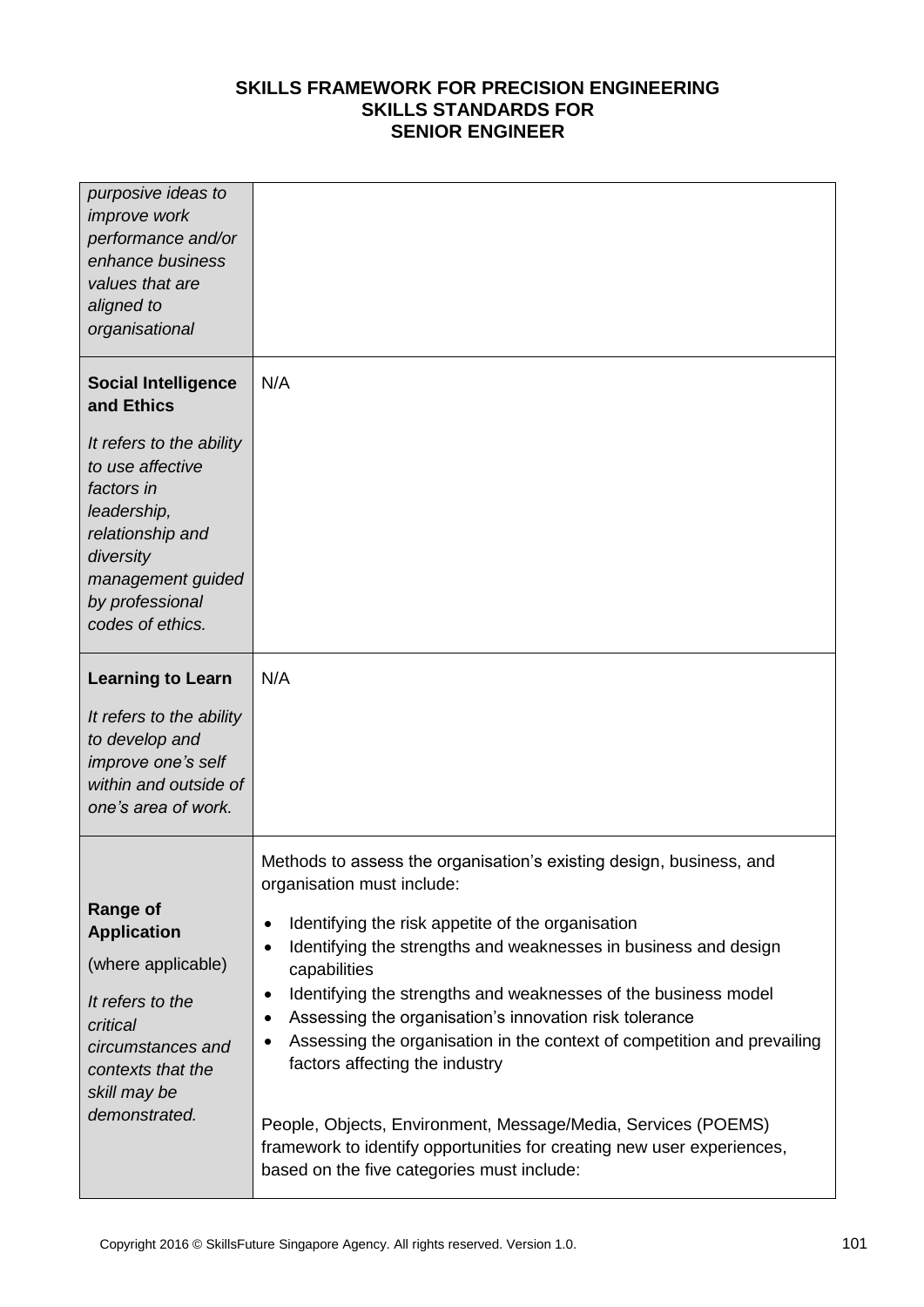| People – individuals involved in the activity<br>$\bullet$                          |  |
|-------------------------------------------------------------------------------------|--|
| Objects – things people interact with while doing the activity<br>$\bullet$         |  |
| Environment – the space, settings or location where the activity takes<br>$\bullet$ |  |
| place                                                                               |  |
| Message/Media – information that is transferred during the activity<br>٠            |  |
| Services – person or system offering services to enable the activity<br>$\bullet$   |  |
|                                                                                     |  |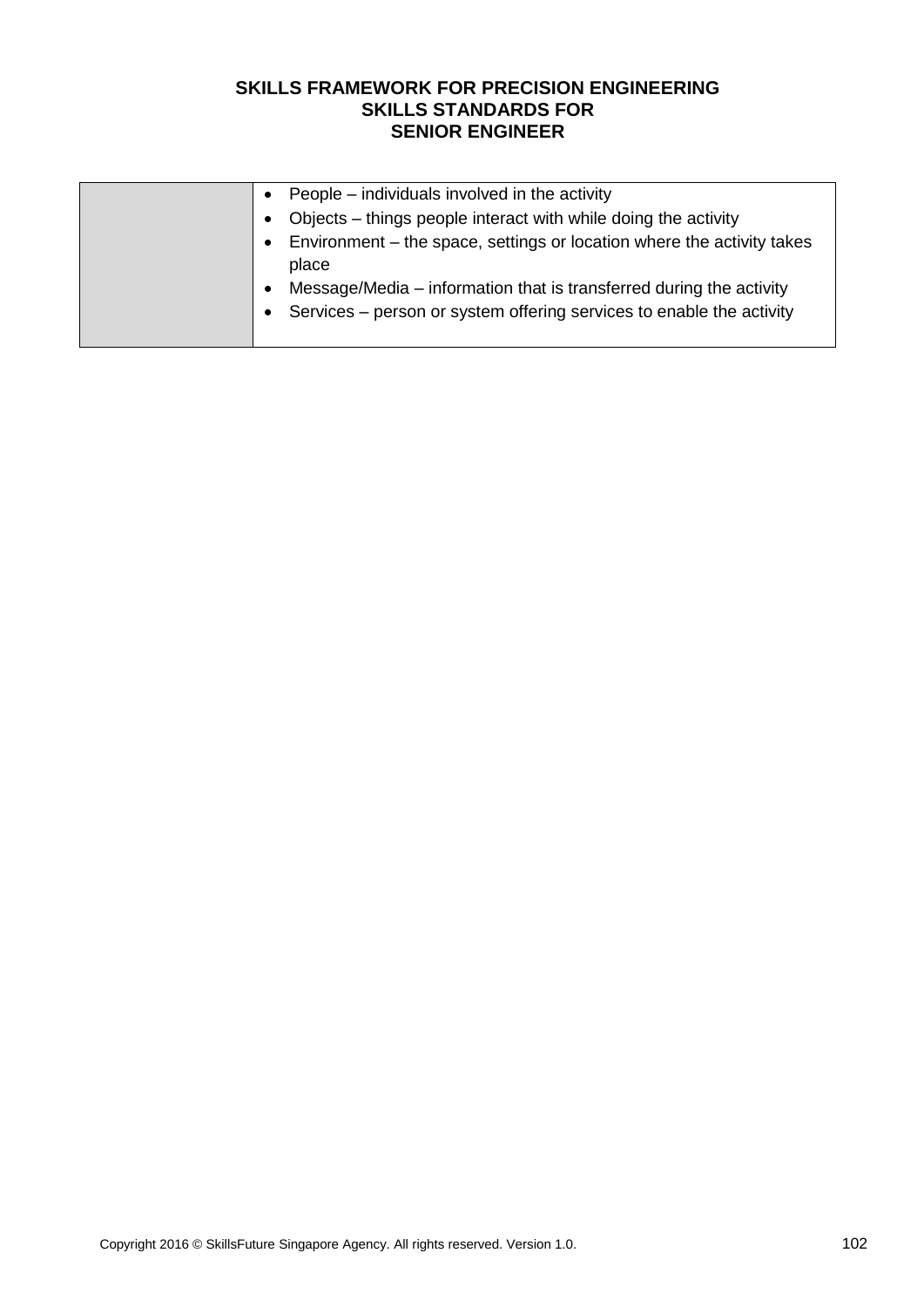| <b>Skill Code</b>                                                                                                                                                                                                             |                                                                                                                                                                                                                 | <b>Skill Category</b>                                                                                     | <b>Human Resource</b><br>Management                                                                                                                                                                                     |
|-------------------------------------------------------------------------------------------------------------------------------------------------------------------------------------------------------------------------------|-----------------------------------------------------------------------------------------------------------------------------------------------------------------------------------------------------------------|-----------------------------------------------------------------------------------------------------------|-------------------------------------------------------------------------------------------------------------------------------------------------------------------------------------------------------------------------|
|                                                                                                                                                                                                                               | PRE-HRM-6006-1                                                                                                                                                                                                  | <b>Skill Sub-Category</b><br>(where applicable)                                                           | N/A                                                                                                                                                                                                                     |
| <b>Skill</b>                                                                                                                                                                                                                  | <b>Conduct Interviews and Make Hiring Decisions</b>                                                                                                                                                             |                                                                                                           |                                                                                                                                                                                                                         |
| <b>Skill Description</b>                                                                                                                                                                                                      | interview processes and techniques.                                                                                                                                                                             |                                                                                                           | This skill describes the ability to conduct interview and make hiring<br>decisions for the business unit. It also includes an awareness of fair<br>employment practices, market trends and developments in relation to  |
| Knowledge and<br><b>Analysis</b><br>It refers to<br>gathering, cognitive<br>processing,<br>integration and<br>inspection of facts<br>and information<br>required to perform<br>the work tasks and<br>activities.              | The ability to understand:<br>$\bullet$<br>relating to recruitment and selection<br>$\bullet$<br>data and processes<br>Organisational policies and procedures<br>٠<br>$\bullet$<br>٠<br>$\bullet$<br>techniques | Models and methods for evaluating and shortlisting applicants<br>Communication and negotiation techniques | Fair employment practices, tripartite guidelines for fair employment<br>Legal and ethical considerations relating to recruitment and selection<br>Market trends and developments in relation to interview processes and |
| <b>Application and</b><br><b>Adaptation</b><br>It refers to the ability<br>to perform the work<br>tasks and activities<br>required of the<br>occupation, and the<br>ability to react to<br>and manage the<br>changes at work. | The ability to:<br>$\bullet$<br>$\bullet$<br>candidate                                                                                                                                                          | Evaluate all applications to shortlist candidates for the interview                                       | Evaluate data gathered from the interview session to select preferred                                                                                                                                                   |
| <b>Innovation and</b><br><b>Value Creation</b><br>It refers to the ability<br>to generate<br>purposive ideas to                                                                                                               | N/A                                                                                                                                                                                                             |                                                                                                           |                                                                                                                                                                                                                         |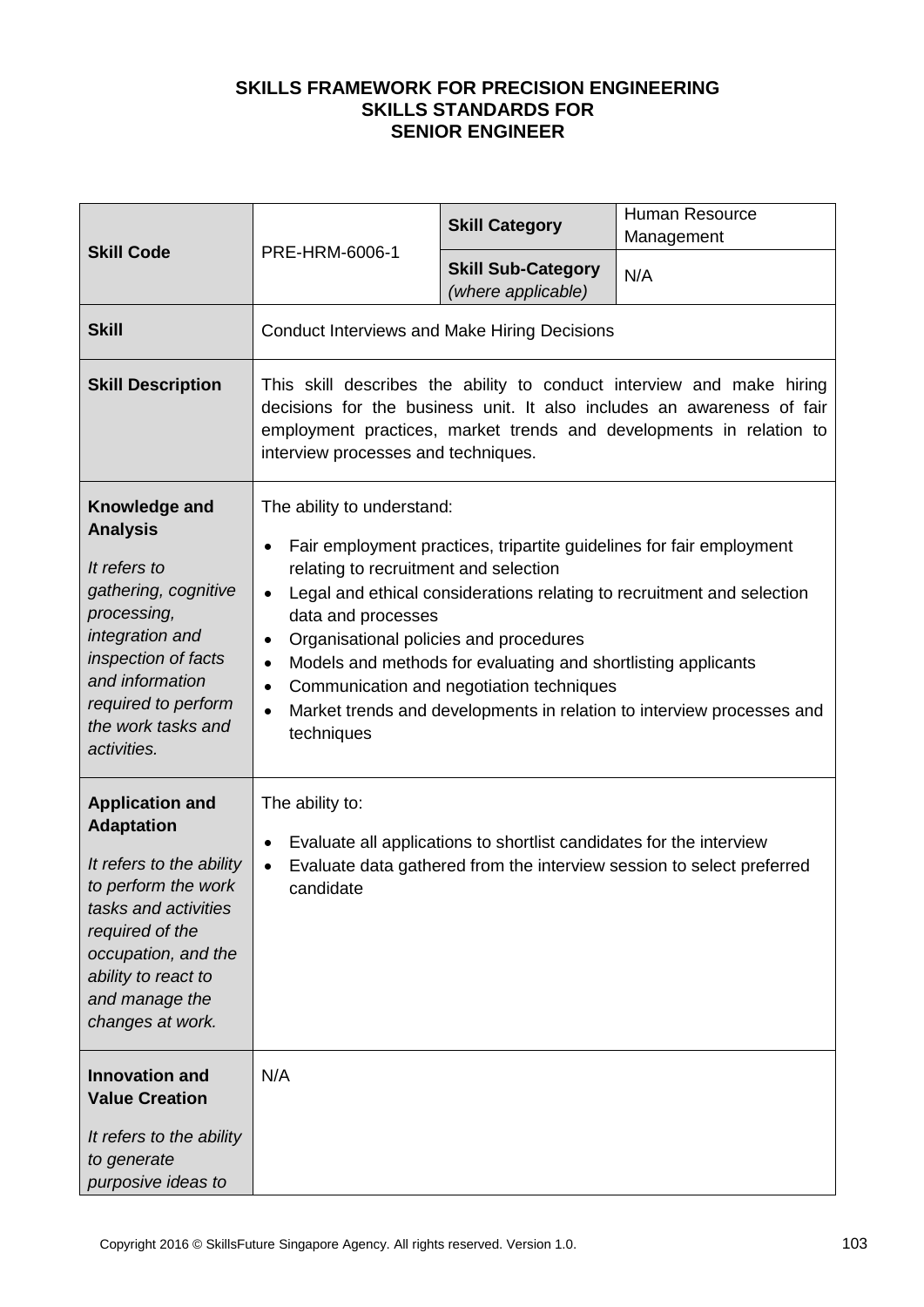| <i>improve</i> work<br>performance and/or<br>enhance business<br>values that are<br>aligned to<br>organisational                                                                                                   |                                                                                                                                                                                                                                                                 |
|--------------------------------------------------------------------------------------------------------------------------------------------------------------------------------------------------------------------|-----------------------------------------------------------------------------------------------------------------------------------------------------------------------------------------------------------------------------------------------------------------|
| <b>Social Intelligence</b><br>and Ethics<br>It refers to the ability<br>to use affective<br>factors in<br>leadership,<br>relationship and<br>diversity<br>management guided<br>by professional<br>codes of ethics. | The ability to:<br>Adhere to privacy and confidentiality considerations that govern all<br>$\bullet$<br>human resource transactions<br>Conduct the selection interview using appropriate interview techniques<br>$\bullet$<br>to review applicants' suitability |
|                                                                                                                                                                                                                    | The ability to:                                                                                                                                                                                                                                                 |
| <b>Learning to Learn</b>                                                                                                                                                                                           |                                                                                                                                                                                                                                                                 |
| It refers to the ability<br>to develop and<br>improve one's self<br>within and outside of<br>one's area of work.                                                                                                   | Critically appraise one's performance in the interview process for future<br>$\bullet$<br>interview sessions                                                                                                                                                    |
| <b>Range of</b><br><b>Application</b>                                                                                                                                                                              | N/A                                                                                                                                                                                                                                                             |
| (where applicable)                                                                                                                                                                                                 |                                                                                                                                                                                                                                                                 |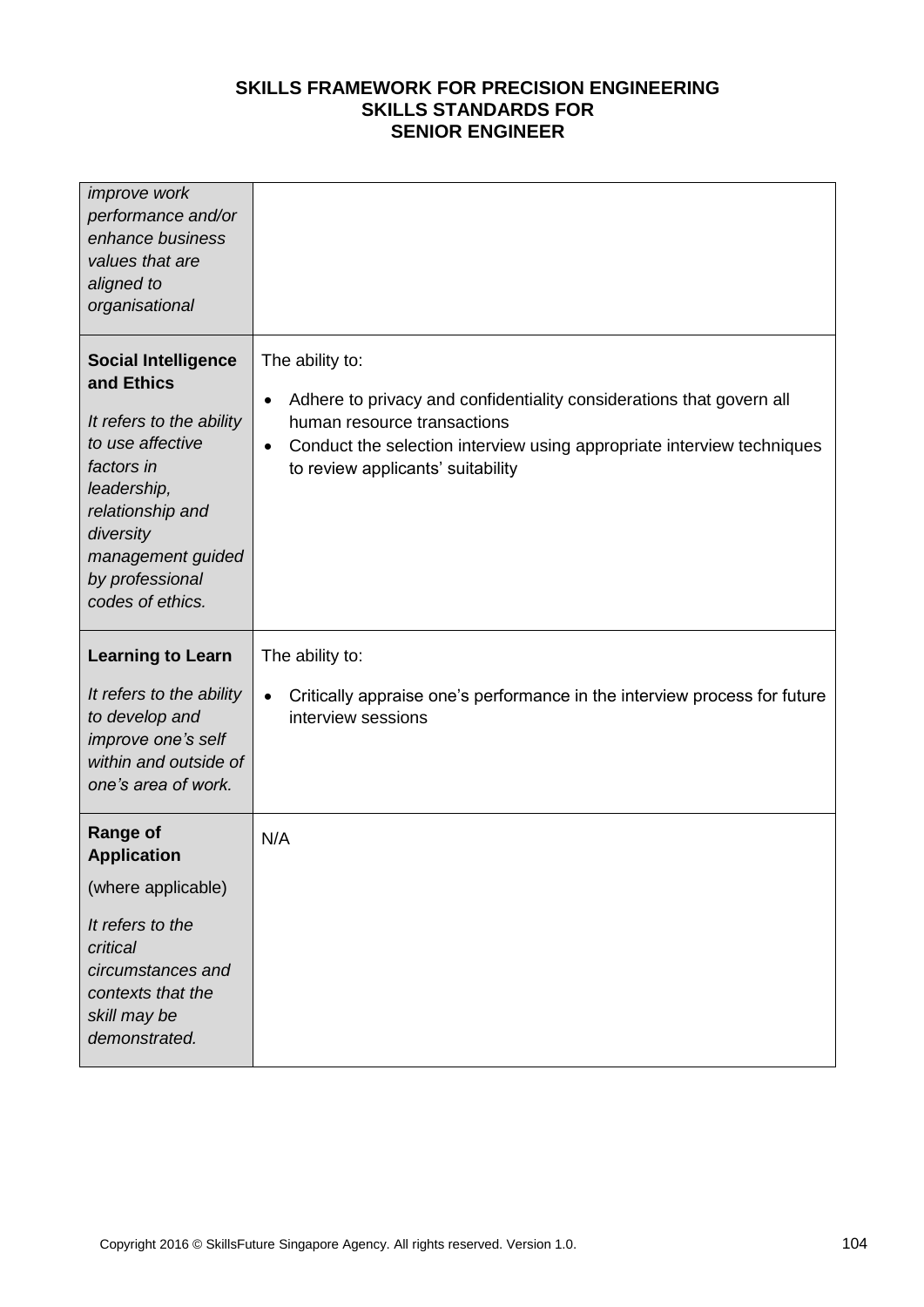| <b>Skill Code</b>                                                                                                                                                                                                             | PRE-ICT-5002-1                                                                                                                                          | <b>Skill Category</b>                                                                                                                                                                                                                                                                                                         | Info-Communication<br>Technologies                                                                                                                   |
|-------------------------------------------------------------------------------------------------------------------------------------------------------------------------------------------------------------------------------|---------------------------------------------------------------------------------------------------------------------------------------------------------|-------------------------------------------------------------------------------------------------------------------------------------------------------------------------------------------------------------------------------------------------------------------------------------------------------------------------------|------------------------------------------------------------------------------------------------------------------------------------------------------|
|                                                                                                                                                                                                                               |                                                                                                                                                         | <b>Skill Sub-Category</b><br>(where applicable)                                                                                                                                                                                                                                                                               | N/A                                                                                                                                                  |
| <b>Skill</b>                                                                                                                                                                                                                  |                                                                                                                                                         |                                                                                                                                                                                                                                                                                                                               | Produce Advanced Spreadsheet Outputs using Spreadsheet Applications                                                                                  |
| <b>Skill Description</b>                                                                                                                                                                                                      |                                                                                                                                                         | in-depth knowledge of MS Excel, including its features.                                                                                                                                                                                                                                                                       | This skill describes the ability to use spreadsheet applications to produce<br>advanced spreadsheet outputs for management reports. It also includes |
| Knowledge and<br><b>Analysis</b><br>It refers to<br>gathering, cognitive<br>processing,<br>integration and<br>inspection of facts<br>and information<br>required to perform<br>the work tasks and<br>activities.              | The ability to understand:<br>Formatting of cells and worksheets<br>٠<br><b>Functions and formulas</b><br>$\bullet$<br>Charts<br>$\bullet$<br>$\bullet$ | Analyses with tables, sorting and filtering                                                                                                                                                                                                                                                                                   |                                                                                                                                                      |
| <b>Application and</b><br><b>Adaptation</b><br>It refers to the ability<br>to perform the work<br>tasks and activities<br>required of the<br>occupation, and the<br>ability to react to<br>and manage the<br>changes at work. | The ability to:<br>$\bullet$<br>$\bullet$<br>mathematical operations<br>$\bullet$<br>$\bullet$<br>$\bullet$                                             | Apply advanced formatting options in handling worksheets<br>Use functions associated with logical, statistical, financial and<br>Create charts and apply advanced chart formatting features<br>Work with tables and lists to analyse, filter and sort data<br>Use linking, embedding and importing features to integrate data |                                                                                                                                                      |
| <b>Innovation and</b><br><b>Value Creation</b><br>It refers to the ability<br>to generate<br>purposive ideas to<br><i>improve</i> work                                                                                        | The ability to:<br>$\bullet$<br>templates                                                                                                               |                                                                                                                                                                                                                                                                                                                               | Enhance productivity by working with named cell ranges, macros and                                                                                   |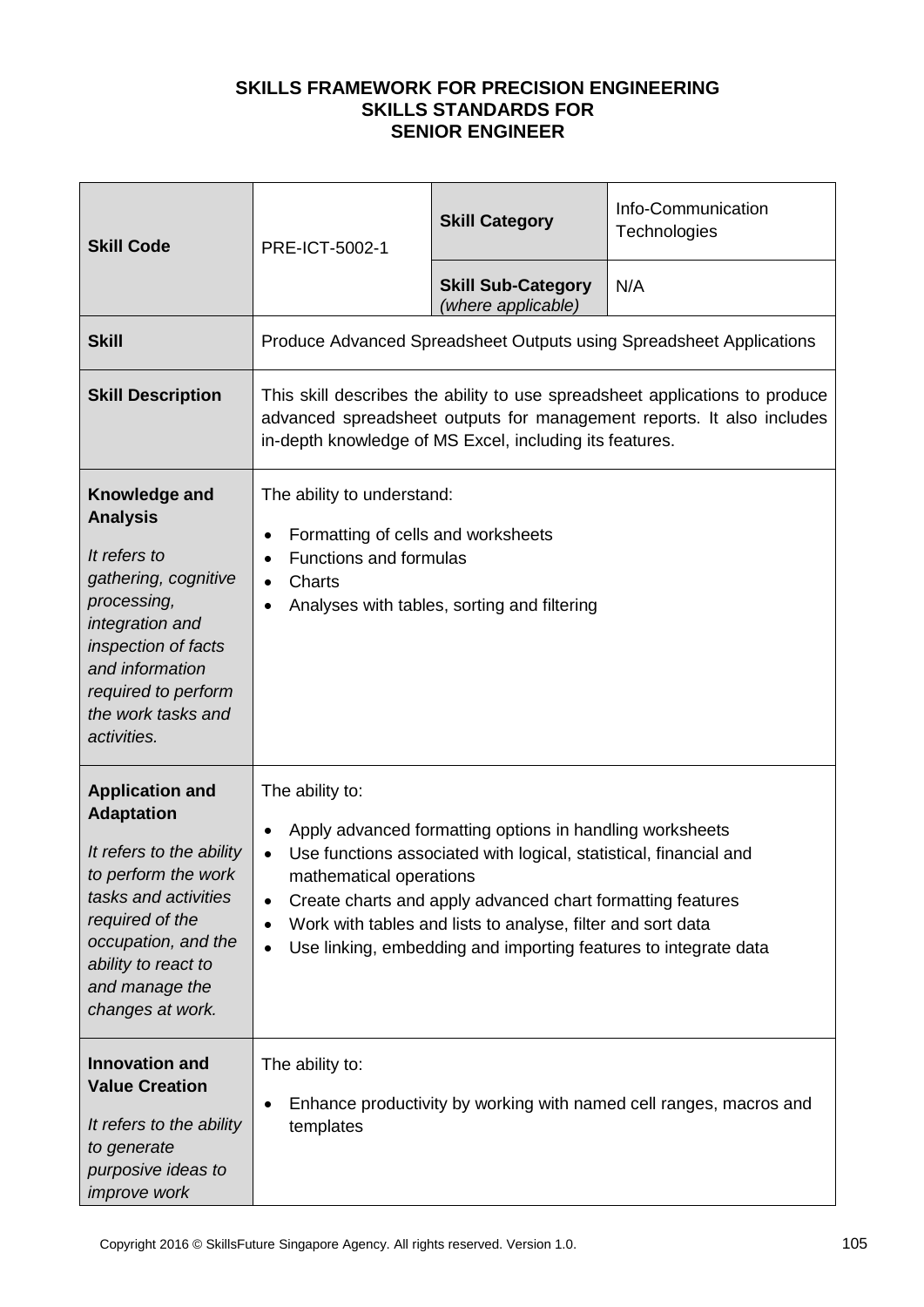| performance and/or<br>enhance business<br>values that are<br>aligned to<br>organisational                                                                                                                          |                                                                                                                                                  |
|--------------------------------------------------------------------------------------------------------------------------------------------------------------------------------------------------------------------|--------------------------------------------------------------------------------------------------------------------------------------------------|
| <b>Social Intelligence</b><br>and Ethics<br>It refers to the ability<br>to use affective<br>factors in<br>leadership,<br>relationship and<br>diversity<br>management guided<br>by professional<br>codes of ethics. | The ability to:<br>Validate and audit spreadsheet data<br>$\bullet$<br>Collaborate on and review spreadsheets with key stakeholders<br>$\bullet$ |
| <b>Learning to Learn</b><br>It refers to the ability<br>to develop and<br>improve one's self<br>within and outside of<br>one's area of work.                                                                       | N/A                                                                                                                                              |
| <b>Range of</b><br><b>Application</b><br>(where applicable)<br>It refers to the<br>critical<br>circumstances and<br>contexts that the<br>skill may be<br>demonstrated.                                             | N/A                                                                                                                                              |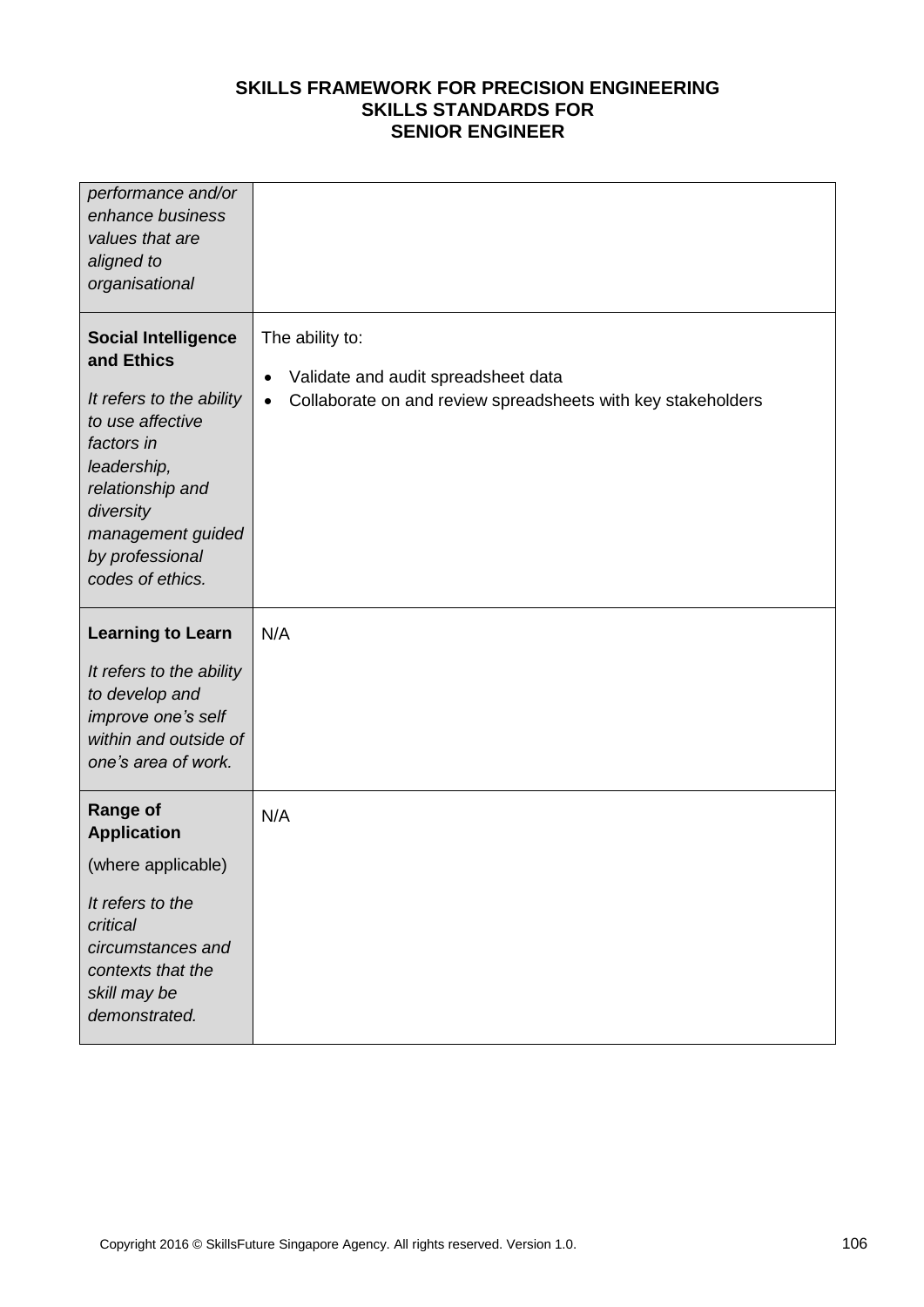| <b>Skill Code</b>                                                                                                                                                                                                             | PRE-IPR-5001-1                                                                                                                            | <b>Skill Category</b>                                                                                                                                                                          | <b>Intellectual Property</b>                                                                                                                                                                                             |
|-------------------------------------------------------------------------------------------------------------------------------------------------------------------------------------------------------------------------------|-------------------------------------------------------------------------------------------------------------------------------------------|------------------------------------------------------------------------------------------------------------------------------------------------------------------------------------------------|--------------------------------------------------------------------------------------------------------------------------------------------------------------------------------------------------------------------------|
|                                                                                                                                                                                                                               |                                                                                                                                           | <b>Skill Sub-Category</b><br>(where applicable)                                                                                                                                                | N/A                                                                                                                                                                                                                      |
| <b>Skill</b>                                                                                                                                                                                                                  | <b>Organisational Procedures</b>                                                                                                          |                                                                                                                                                                                                | Apply Basic Knowledge of Intellectual Property (IP) to support IP-related                                                                                                                                                |
| <b>Skill Description</b>                                                                                                                                                                                                      | Singapore.                                                                                                                                |                                                                                                                                                                                                | This skill describes the ability to analyse the various types of Intellectual<br>Property (IP) supporting organisational procedures and applying IP<br>knowledge to support implementation of IP registration procedures |
| Knowledge and<br><b>Analysis</b><br>It refers to<br>gathering, cognitive<br>processing,<br>integration and<br>inspection of facts<br>and information<br>required to perform<br>the work tasks and<br>activities.              | The ability to understand:<br>Definition of Intellectual Property (IP)<br>$\bullet$<br>Types of IP<br>$\bullet$<br>$\bullet$<br>$\bullet$ | Sources from which information about IP can be obtained<br>Registration procedures of various types of IP in Singapore                                                                         |                                                                                                                                                                                                                          |
| <b>Application and</b><br><b>Adaptation</b><br>It refers to the ability<br>to perform the work<br>tasks and activities<br>required of the<br>occupation, and the<br>ability to react to<br>and manage the<br>changes at work. | The ability to:<br>$\bullet$<br>procedures<br>experts<br>$\bullet$<br>procedures in Singapore                                             | Analyse various types of IP in accordance with organisational<br>Collate necessary IP-related materials for IP applications<br>Apply IP knowledge to support implementation of IP registration | Support organisational procedures, in collaboration with appropriate IP                                                                                                                                                  |
| <b>Innovation and</b><br><b>Value Creation</b><br>It refers to the ability<br>to generate<br>purposive ideas to<br><i>improve</i> work                                                                                        | The ability to:                                                                                                                           | Implement organisational IP-review processes                                                                                                                                                   |                                                                                                                                                                                                                          |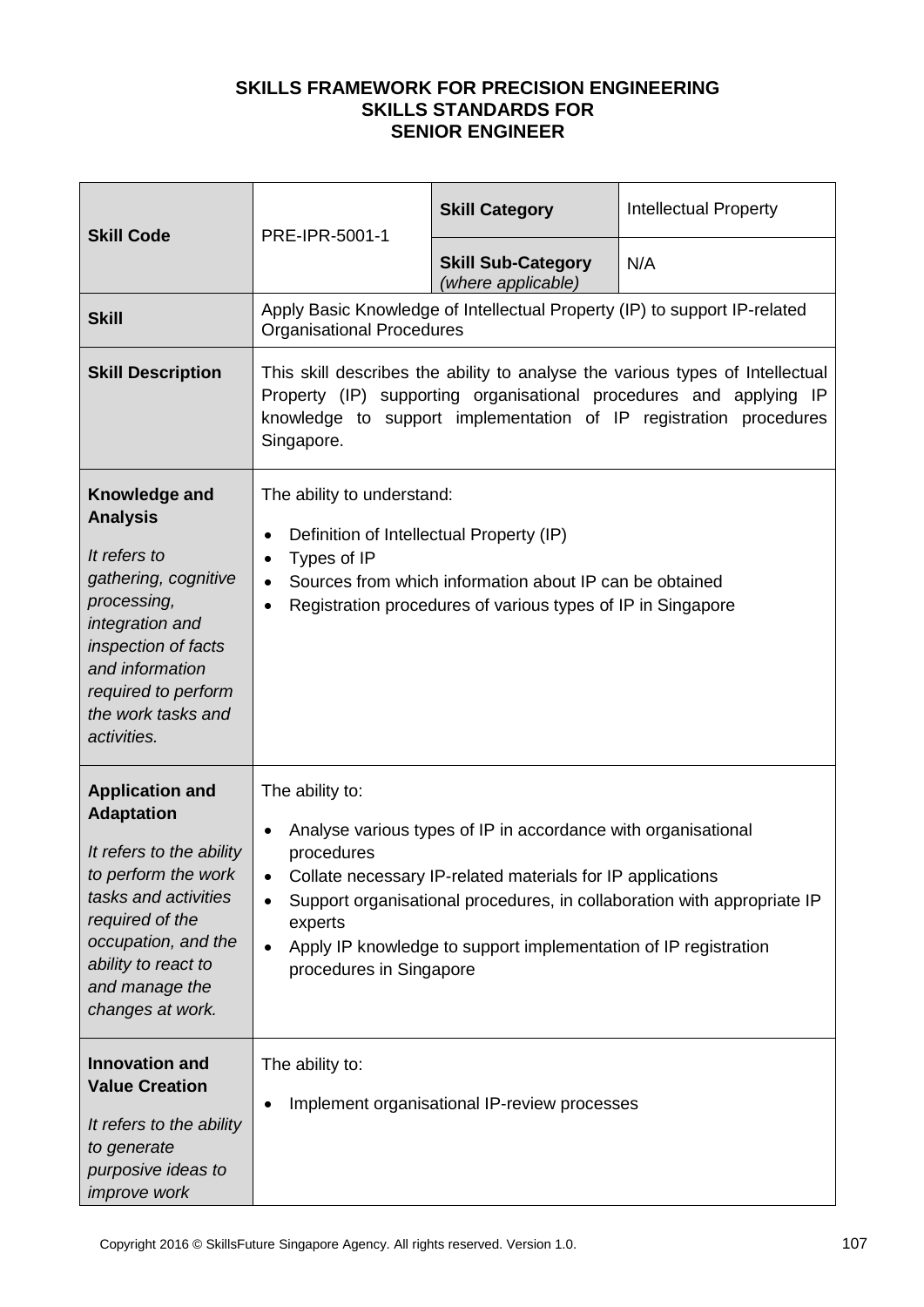| performance and/or<br>enhance business<br>values that are<br>aligned to<br>organisational                                                                              |                                                                                                                                                                                                                                                                                                                                                                                                                                                                                |
|------------------------------------------------------------------------------------------------------------------------------------------------------------------------|--------------------------------------------------------------------------------------------------------------------------------------------------------------------------------------------------------------------------------------------------------------------------------------------------------------------------------------------------------------------------------------------------------------------------------------------------------------------------------|
| <b>Social Intelligence</b><br>and Ethics                                                                                                                               | N/A                                                                                                                                                                                                                                                                                                                                                                                                                                                                            |
| It refers to the ability<br>to use affective<br>factors in<br>leadership,<br>relationship and<br>diversity<br>management guided<br>by professional<br>codes of ethics. |                                                                                                                                                                                                                                                                                                                                                                                                                                                                                |
| <b>Learning to Learn</b><br>It refers to the ability<br>to develop and<br>improve one's self<br>within and outside of<br>one's area of work.                           | N/A                                                                                                                                                                                                                                                                                                                                                                                                                                                                            |
| <b>Range of</b><br><b>Application</b><br>(where applicable)<br>It refers to the<br>critical<br>circumstances and<br>contexts that the<br>skill may be<br>demonstrated. | Types of IP must include:<br>Copyrights<br>$\bullet$<br>Registered and unregistered trade marks (including certification marks,<br>٠<br>and a consideration of domain names and company/business names)<br>Patents, which may include software<br>$\bullet$<br>Trade secrets and confidential information<br>٠<br>Registered designs<br>٠<br><b>Plant varieties</b><br>$\bullet$<br>Geographical indications<br>$\bullet$<br>Layout-design of integrated circuits<br>$\bullet$ |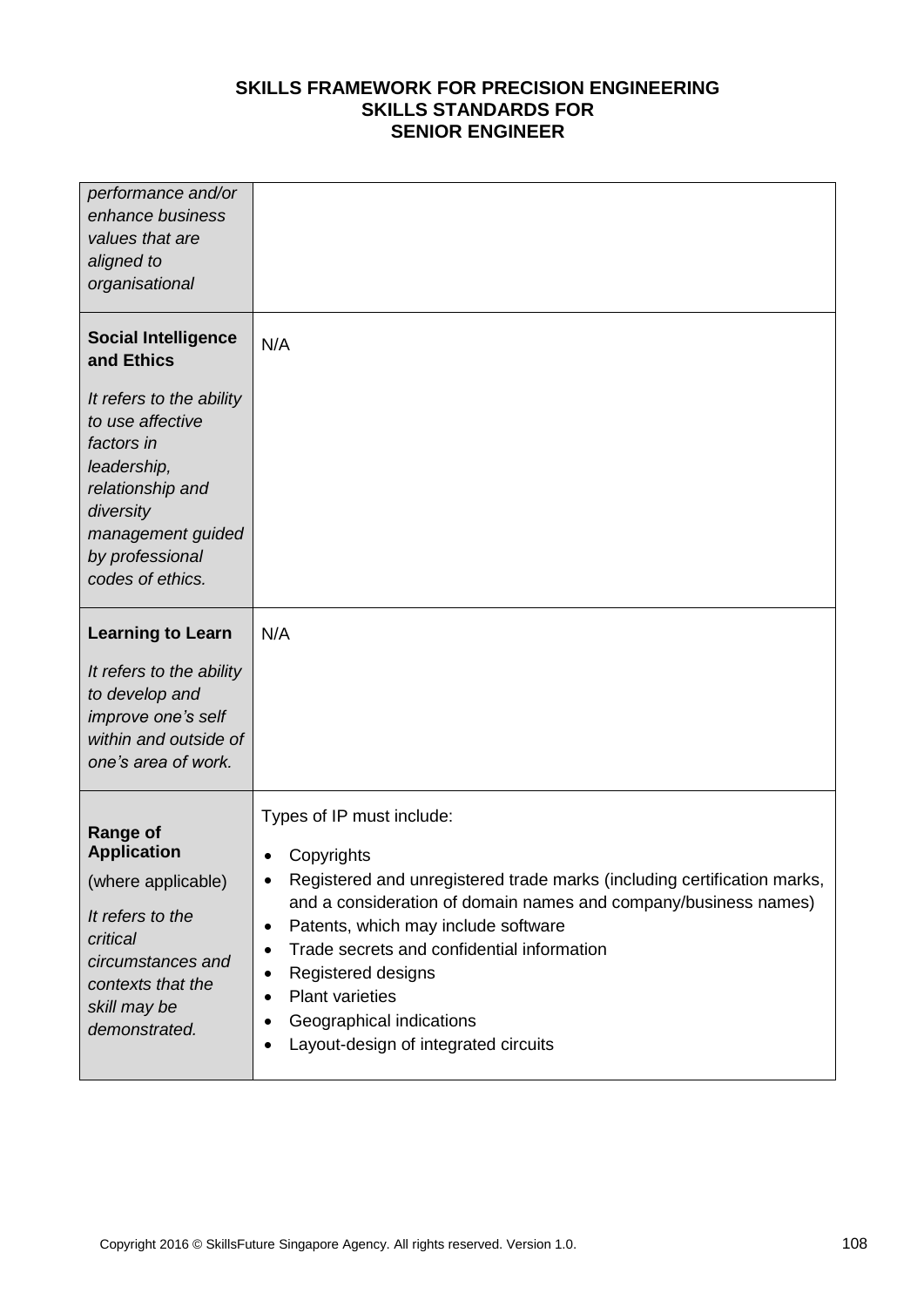| <b>Skill Code</b>                                                                                                                                                                                                             | LPM-PER-501C-0                                                                                                                                                                                                                                                                                                                                                                                                                                                                                                                                                                                                                                                                                                                                                                                                    | <b>Skill Category</b>                           | Personal Management and<br>Development |
|-------------------------------------------------------------------------------------------------------------------------------------------------------------------------------------------------------------------------------|-------------------------------------------------------------------------------------------------------------------------------------------------------------------------------------------------------------------------------------------------------------------------------------------------------------------------------------------------------------------------------------------------------------------------------------------------------------------------------------------------------------------------------------------------------------------------------------------------------------------------------------------------------------------------------------------------------------------------------------------------------------------------------------------------------------------|-------------------------------------------------|----------------------------------------|
|                                                                                                                                                                                                                               |                                                                                                                                                                                                                                                                                                                                                                                                                                                                                                                                                                                                                                                                                                                                                                                                                   | <b>Skill Sub-Category</b><br>(where applicable) | N/A                                    |
| <b>Skill</b>                                                                                                                                                                                                                  | Develop<br>Self<br>Maintain Professional<br>Senior<br>Competence<br>to<br>at<br>Management Level                                                                                                                                                                                                                                                                                                                                                                                                                                                                                                                                                                                                                                                                                                                  |                                                 |                                        |
| <b>Skill Description</b>                                                                                                                                                                                                      | This skill describes the ability to improve organisational communications<br>and influence decision-making as a senior member of a business unit or<br>division. It also includes developing own leadership style and capability.                                                                                                                                                                                                                                                                                                                                                                                                                                                                                                                                                                                 |                                                 |                                        |
| Knowledge and<br><b>Analysis</b><br>It refers to gathering,<br>cognitive processing,<br>integration and<br>inspection of facts and<br>information required<br>to perform the work<br>tasks and activities.                    | The ability to understand:<br>Legal and ethical considerations relating to organisational<br>$\bullet$<br>communications, decision-making and personal conduct at the<br>workplace<br>Organisational policies and procedures relating to organisational<br>$\bullet$<br>communications and development of professional competence<br>Implications and impact of organisational communication processes<br>on stakeholders<br>Implications and impact of own leadership style and capability on<br>employees and the organisation<br>The relationship between high level organisational strategy and the<br>development and implementation of business plans and processes at<br>business unit or divisional level<br>Underlying issues and trends that may affect decision-making by<br>$\bullet$<br>stakeholders |                                                 |                                        |
| <b>Application and</b><br><b>Adaptation</b><br>It refers to the ability<br>to perform the work<br>tasks and activities<br>required of the<br>occupation, and the<br>ability to react to and<br>manage the changes<br>at work. | The ability to:<br>Use appropriate methods of communication to promote the<br>$\bullet$<br>organisation<br>Encourage and display effective communication techniques and<br>$\bullet$<br>behaviours to demonstrate the organisation's values and ethics<br>Work with the leadership team to develop plans to achieve strategic<br>$\bullet$<br>priorities and directions of the organisation                                                                                                                                                                                                                                                                                                                                                                                                                       |                                                 |                                        |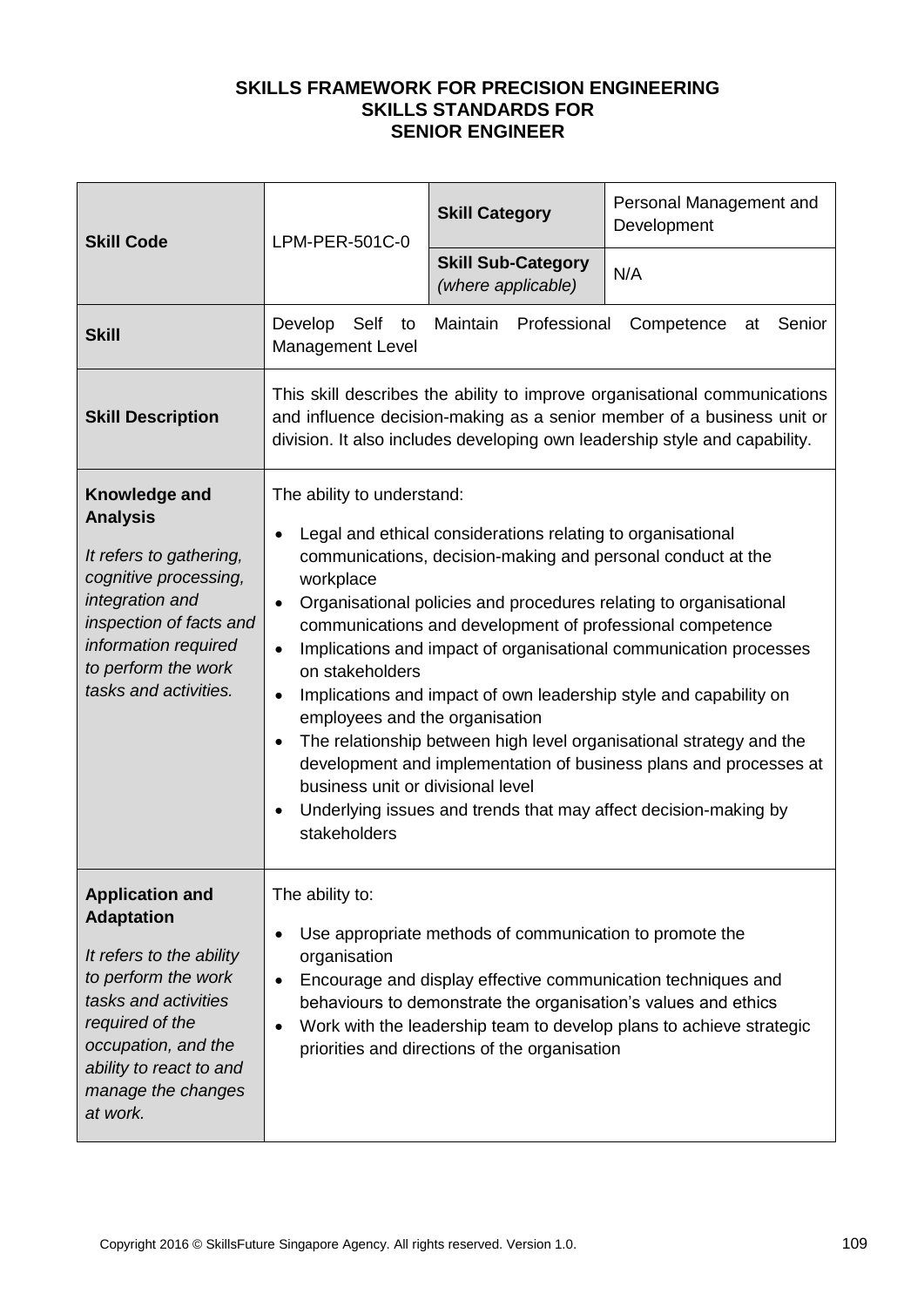| <b>Innovation and</b><br><b>Value Creation</b><br>It refers to the ability<br>to generate purposive<br>ideas to improve work<br>performance and/or<br>enhance business<br>values that are<br>aligned to<br>organisational goals.                                                                                 | The ability to:<br>Collaborate with stakeholders to develop communication channels<br>and enhance organisational communications                                                                                                                                                                                                                                                                                                                                                                                                                                                                   |
|------------------------------------------------------------------------------------------------------------------------------------------------------------------------------------------------------------------------------------------------------------------------------------------------------------------|---------------------------------------------------------------------------------------------------------------------------------------------------------------------------------------------------------------------------------------------------------------------------------------------------------------------------------------------------------------------------------------------------------------------------------------------------------------------------------------------------------------------------------------------------------------------------------------------------|
| <b>Social Intelligence</b><br>and Ethics<br>It refers to the ability<br>to use affective<br>factors in leadership,<br>relationship and<br>diversity management<br>guided by<br>professional codes of<br>ethics.                                                                                                  | The ability to:<br>Influence stakeholders to pursue actions which support the<br>$\bullet$<br>achievement of the organisation's strategic priorities and directions<br>Maintain integrity of self throughout the decision-making process to<br>$\bullet$<br>meet requirements on organisational code of conduct<br>decision-making<br>Apply emotional intelligence to guide own thinking and actions when<br>$\bullet$<br>interacting with stakeholders<br>Demonstrate alignment between personal ethics and values and<br>$\bullet$<br>those of the organisation to develop own leadership style |
| <b>Learning to Learn</b><br>It refers to the ability<br>to develop and<br>improve one's self<br>within and outside of<br>one's area of work.<br><b>Range of</b><br><b>Application</b><br>(where applicable)<br>It refers to the critical<br>circumstances and<br>contexts that the skill<br>may be demonstrated. | The ability to:<br>Use opportunities to self-reflect on own work performance and<br>leadership style to identify areas for improvement<br>Maintain awareness and understanding of the skills and knowledge of<br>colleagues and competitors to identify professional development<br>opportunities for self<br>N/A                                                                                                                                                                                                                                                                                 |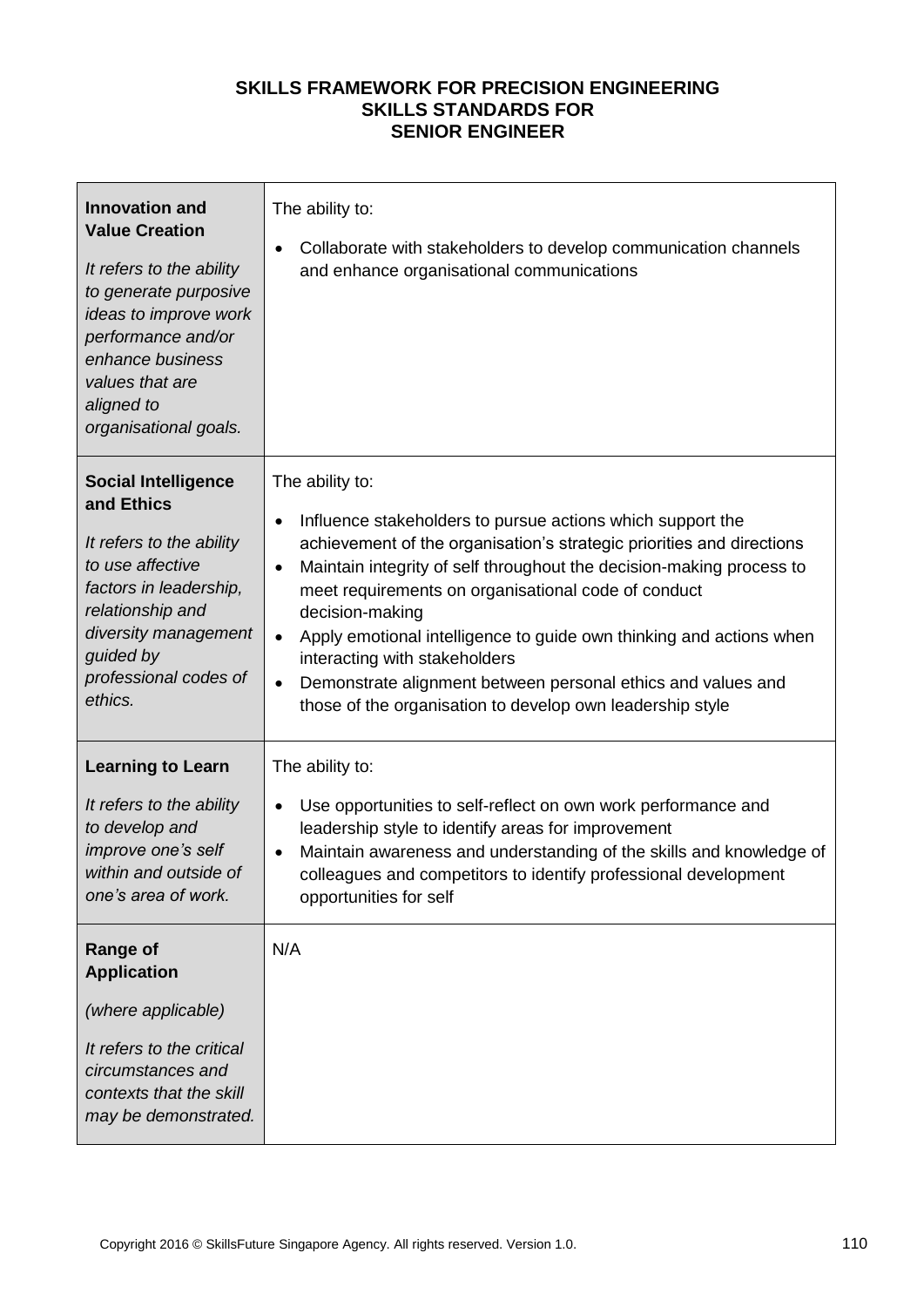| <b>Skill Code</b>                                                                                                                                                                                                             | LPM-RLT-501C-0                                                                                                                                                                                                                                                                                                                                                                                                                                                                                                                                                                                                                                                                                                                                               | <b>Skill Category</b>                           | People and Relationship<br>Management |
|-------------------------------------------------------------------------------------------------------------------------------------------------------------------------------------------------------------------------------|--------------------------------------------------------------------------------------------------------------------------------------------------------------------------------------------------------------------------------------------------------------------------------------------------------------------------------------------------------------------------------------------------------------------------------------------------------------------------------------------------------------------------------------------------------------------------------------------------------------------------------------------------------------------------------------------------------------------------------------------------------------|-------------------------------------------------|---------------------------------------|
|                                                                                                                                                                                                                               |                                                                                                                                                                                                                                                                                                                                                                                                                                                                                                                                                                                                                                                                                                                                                              | <b>Skill Sub-Category</b><br>(where applicable) | N/A                                   |
| <b>Skill</b>                                                                                                                                                                                                                  | <b>Foster Business Relationships and Organisational Diversity</b>                                                                                                                                                                                                                                                                                                                                                                                                                                                                                                                                                                                                                                                                                            |                                                 |                                       |
| <b>Skill Description</b>                                                                                                                                                                                                      | This skill describes the ability to develop effective working relationships<br>and networks to provide strategic value to the organisation. It also<br>includes developing and maintaining business and professional networks<br>and encouraging workforce diversity and cooperation through strategies<br>and conflict management.                                                                                                                                                                                                                                                                                                                                                                                                                          |                                                 |                                       |
| Knowledge and<br><b>Analysis</b><br>It refers to gathering,<br>cognitive processing,<br>integration and<br>inspection of facts and<br>information required<br>to perform the work<br>tasks and activities.                    | The ability to understand:<br>Legal and ethical considerations relating to organisational<br>$\bullet$<br>participation in networking and opportunities for collaboration,<br>workplace diversity and conflict management<br>Organisational policies and procedures relating to business<br>$\bullet$<br>networking, organisational diversity and conflict management<br>Relevant professional or industry codes of practice and standards for<br>managing organisational diversity and business networking<br>Relevant professional or industry codes of practice and standards<br>$\bullet$<br>relating to business networking<br>Relevant local, regional and international networks<br>Common barriers to developing a diverse and cooperative workplace |                                                 |                                       |
| <b>Application and</b><br><b>Adaptation</b><br>It refers to the ability<br>to perform the work<br>tasks and activities<br>required of the<br>occupation, and the<br>ability to react to and<br>manage the changes<br>at work. | The ability to:<br>Identify and prioritise networks which may provide strategic value to<br>$\bullet$<br>the organisation or the individuals to facilitate networking decisions<br>Identify and review the constraints that may affect participation in<br>$\bullet$<br>networks to develop appropriate responses<br>Pursue collaborative opportunities to support mutually beneficial<br>outcomes<br>Develop strategies to support diversity and cooperation at all levels of<br>$\bullet$<br>the organisation<br>Identify sources of conflict and negotiate issues to reach acceptable<br>outcomes                                                                                                                                                         |                                                 |                                       |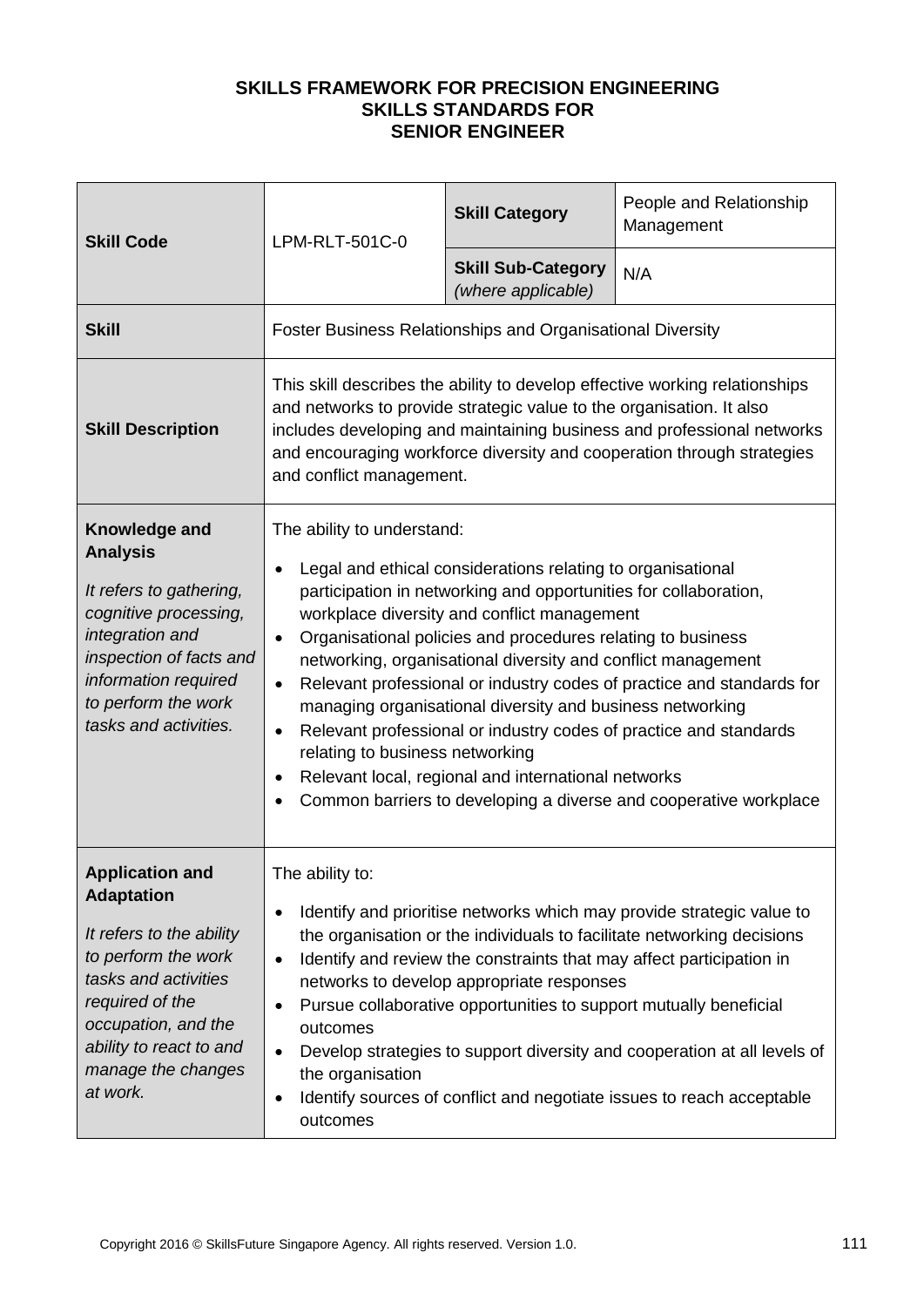| <b>Innovation and</b><br><b>Value Creation</b><br>It refers to the ability<br>to generate purposive<br>ideas to improve work<br>performance and/or<br>enhance business<br>values that are<br>aligned to<br>organisational goals. | The ability to:<br>Review the effectiveness of conflict management strategies and take<br>$\bullet$<br>action to prevent recurrence of conflict                                                                                                                                                                                                                                                                                                                                                                            |
|----------------------------------------------------------------------------------------------------------------------------------------------------------------------------------------------------------------------------------|----------------------------------------------------------------------------------------------------------------------------------------------------------------------------------------------------------------------------------------------------------------------------------------------------------------------------------------------------------------------------------------------------------------------------------------------------------------------------------------------------------------------------|
| <b>Social Intelligence</b><br>and Ethics<br>It refers to the ability<br>to use affective<br>factors in leadership,<br>relationship and<br>diversity management<br>guided by<br>professional codes of<br>ethics.                  | The ability to:<br>Manage relationships to achieve cross-cultural cooperation and<br>$\bullet$<br>positive outcomes for individuals, teams and the organisation<br>Support individuals to attain respect and address instances of<br>$\bullet$<br>unfairness or discrimination to promote a positive working<br>environment<br>Adjust interpersonal style and respond appropriately to emotional<br>$\bullet$<br>cues when interacting with others to meet the requirements of the<br>social and cultural business context |
| <b>Learning to Learn</b><br>It refers to the ability<br>to develop and<br>improve one's self<br>within and outside of<br>one's area of work.                                                                                     | The ability to:<br>Keep abreast of organisational diversity management strategies by<br>$\bullet$<br>subscribing to diverse learning channels and participating in peer<br>discussion platforms to enhance own knowledge for workplace<br>application                                                                                                                                                                                                                                                                      |
| <b>Range of</b><br><b>Application</b><br>(where applicable)<br>It refers to the critical<br>circumstances and<br>contexts that the skill<br>may be demonstrated.                                                                 | N/A                                                                                                                                                                                                                                                                                                                                                                                                                                                                                                                        |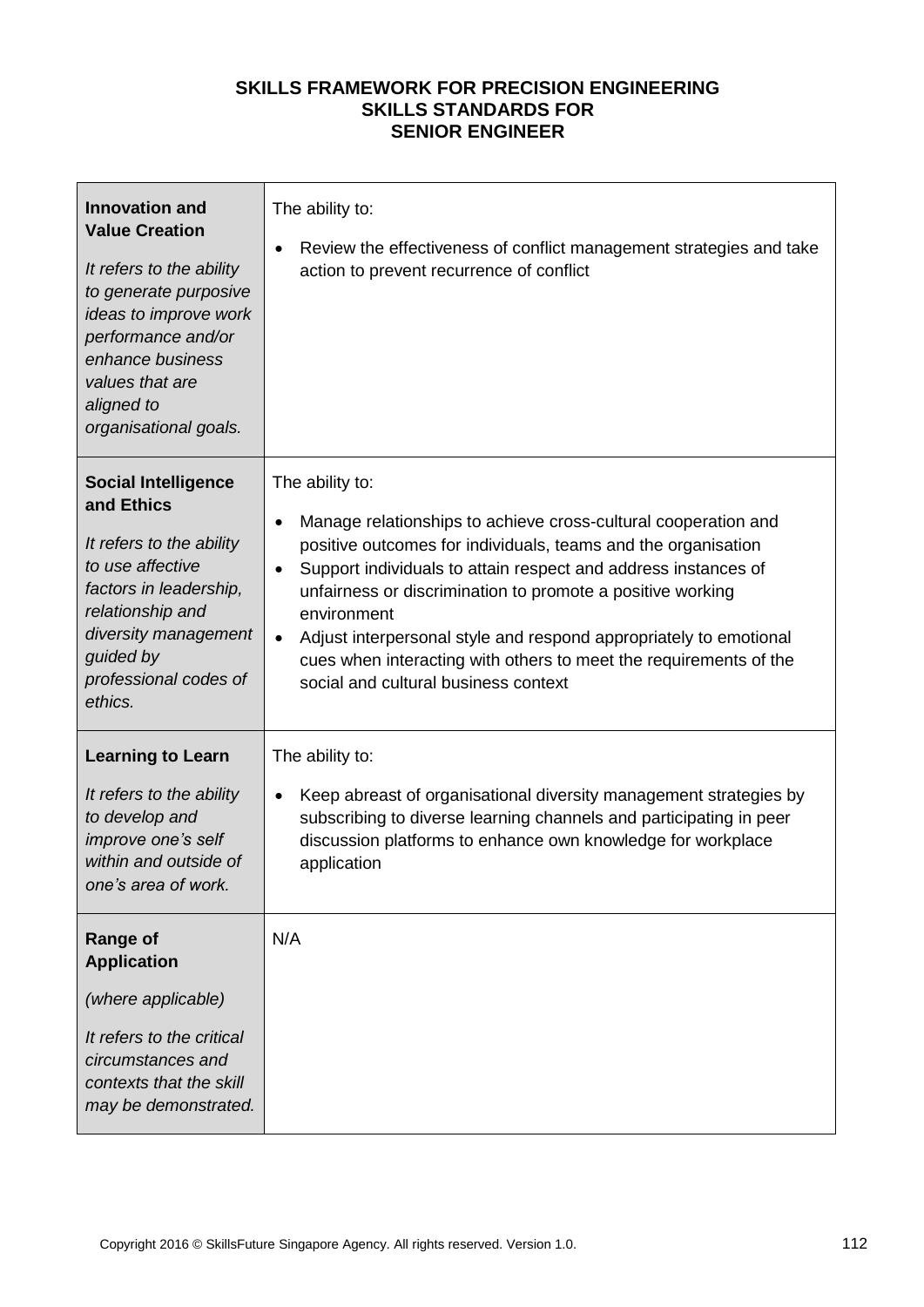| <b>Skill Code</b>                                                                                                                                                                                                             | BM-PM-505E-1                                                                                                                                                                                                                                                                                                                                                                                                             | <b>Skills Category</b>                           | <b>Project Management</b> |
|-------------------------------------------------------------------------------------------------------------------------------------------------------------------------------------------------------------------------------|--------------------------------------------------------------------------------------------------------------------------------------------------------------------------------------------------------------------------------------------------------------------------------------------------------------------------------------------------------------------------------------------------------------------------|--------------------------------------------------|---------------------------|
|                                                                                                                                                                                                                               |                                                                                                                                                                                                                                                                                                                                                                                                                          | <b>Skills Sub-Category</b><br>(where applicable) | N/A                       |
| <b>Skill</b>                                                                                                                                                                                                                  |                                                                                                                                                                                                                                                                                                                                                                                                                          | Lead Programme and Project After-Action Review   |                           |
| <b>Skill Description</b>                                                                                                                                                                                                      | This skill describes the ability to lead a programme and project after action<br>review (AAR). It includes setting programme and project AAR policies and<br>guidelines, directing AAR discussions, as well as evaluating and following<br>up on the implications of the AAR findings to establish improvements                                                                                                          |                                                  |                           |
| Knowledge and<br><b>Analysis</b><br>It refers to gathering,<br>cognitive<br>processing,<br>integration and<br>inspection of facts<br>and information<br>required to perform<br>the work tasks and<br>activities.              | The ability to understand:<br>Objectives of an after action review (AAR)<br>$\bullet$<br>Potential programme and project management issues<br>$\bullet$                                                                                                                                                                                                                                                                  |                                                  |                           |
| <b>Application and</b><br><b>Adaptation</b><br>It refers to the ability<br>to perform the work<br>tasks and activities<br>required of the<br>occupation, and the<br>ability to react to and<br>manage the<br>changes at work. | The ability to:<br>Set programme and project AAR policies and guidelines in order to<br>$\bullet$<br>encourage continuous improvement and learning<br>Direct discussion to assess programme and project management<br>outcomes<br>Evaluate implications of AAR findings and discussion topics on project<br>$\bullet$<br>management functions, organisational processes and procedures to<br>determine follow-up actions |                                                  |                           |
| <b>Innovation and</b><br><b>Value Creation</b><br>It refers to the ability<br>to generate<br>purposive ideas to<br><i>improve</i> work                                                                                        | The ability to:<br>Establish improvements to project management functions and<br>$\bullet$<br>organisational processes and procedures based on AAR findings to<br>enhance organisational performance                                                                                                                                                                                                                     |                                                  |                           |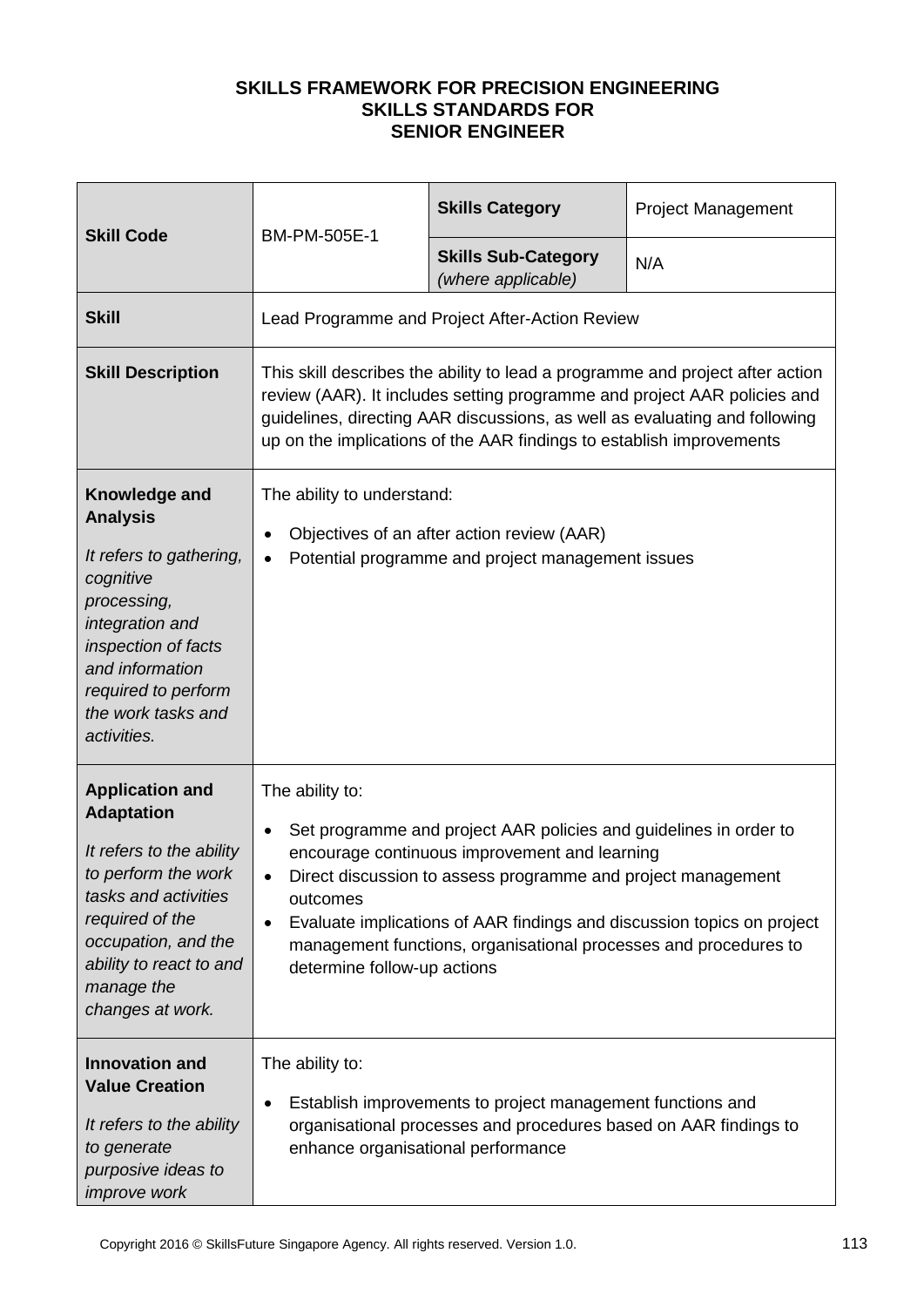| performance and/or<br>enhance business<br>values that are<br>aligned to<br>organisational                                                                                                                       |                                                                                                                                                                                   |
|-----------------------------------------------------------------------------------------------------------------------------------------------------------------------------------------------------------------|-----------------------------------------------------------------------------------------------------------------------------------------------------------------------------------|
| <b>Social Intelligence</b><br>and Ethics<br>It refers to the ability<br>to use affective<br>factors in leadership,<br>relationship and<br>diversity<br>management guided<br>by professional<br>codes of ethics. | The ability to:<br>Demonstrate openness to feedback to set an open atmosphere to<br>$\bullet$<br>encourage active participation in AAR discussions                                |
| <b>Learning to Learn</b><br>It refers to the ability<br>to develop and<br>improve one's self<br>within and outside of<br>one's area of work.                                                                    | The ability to:<br>Improve own capability in leading AAR by subscribing to diverse<br>$\bullet$<br>learning channels and discussion platforms to enhance workplace<br>performance |
| <b>Range of</b><br><b>Application</b><br>(where applicable)<br>It refers to the critical<br>circumstances and<br>contexts that the skill<br>may be<br>demonstrated.                                             | N/A                                                                                                                                                                               |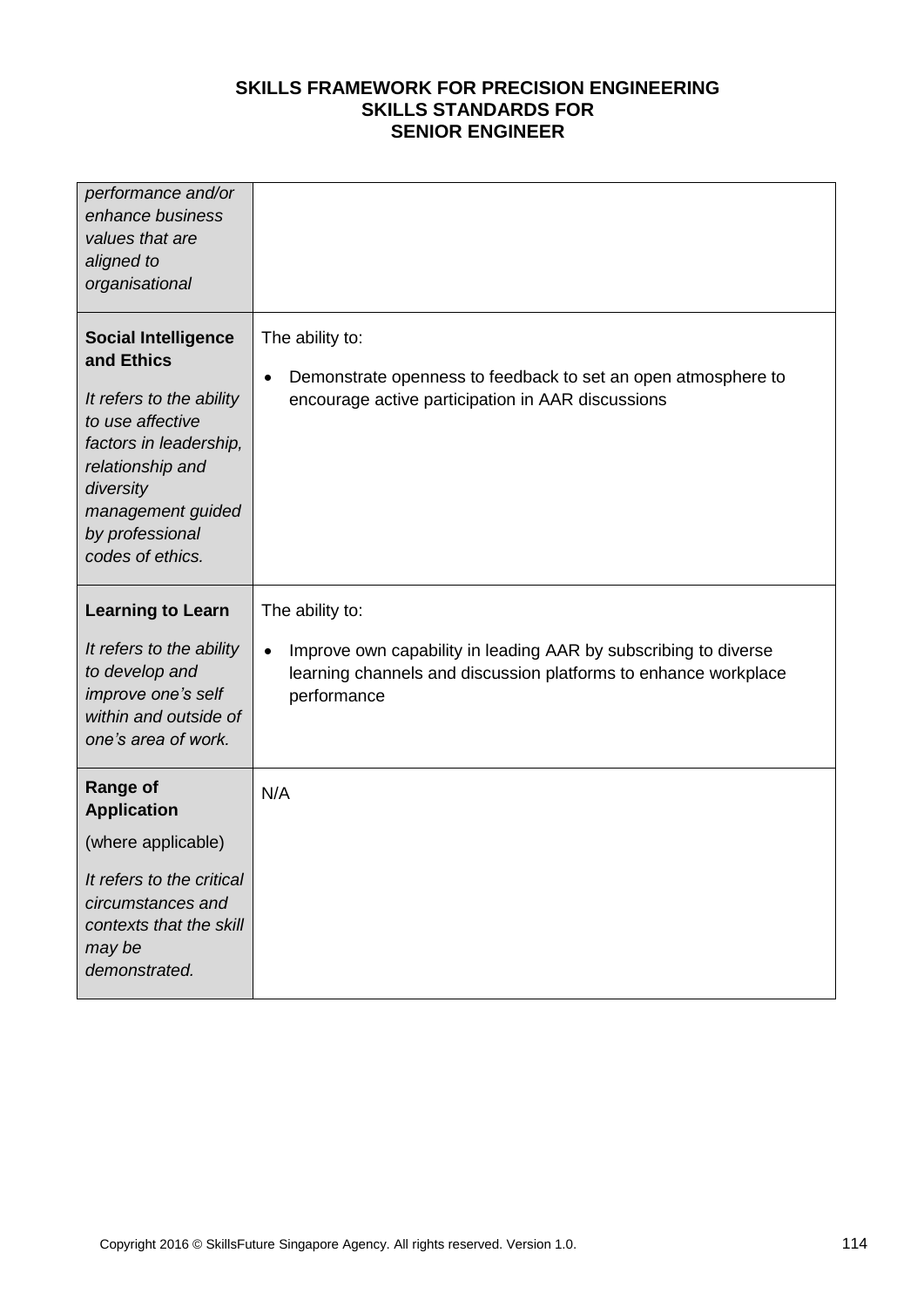| <b>Skill Code</b>                                                                                                                                                                                                             | BM-SPI-509E-1                                                                                                                                                                                                                                                                                                                                                                                                                                                                                                                                                                                 | <b>Skill Category</b>                           | <b>Strategy Planning and</b><br>Implementation |
|-------------------------------------------------------------------------------------------------------------------------------------------------------------------------------------------------------------------------------|-----------------------------------------------------------------------------------------------------------------------------------------------------------------------------------------------------------------------------------------------------------------------------------------------------------------------------------------------------------------------------------------------------------------------------------------------------------------------------------------------------------------------------------------------------------------------------------------------|-------------------------------------------------|------------------------------------------------|
|                                                                                                                                                                                                                               |                                                                                                                                                                                                                                                                                                                                                                                                                                                                                                                                                                                               | <b>Skill Sub-Category</b><br>(where applicable) | N/A                                            |
| <b>Skill</b>                                                                                                                                                                                                                  | <b>Establish Strategies for the Business Function</b>                                                                                                                                                                                                                                                                                                                                                                                                                                                                                                                                         |                                                 |                                                |
| <b>Skill Description</b>                                                                                                                                                                                                      | This skill describes the ability to develop business strategies for a business<br>function. It also includes evaluating impact of critical business functions<br>and internal and external factors, conducting situational analysis, as well<br>and presenting business function strategies for<br>formulating<br>as<br>management's approval and reviewing and refining them on a regular<br>basis.                                                                                                                                                                                          |                                                 |                                                |
| Knowledge and<br><b>Analysis</b><br>It refers to gathering,<br>cognitive<br>processing,<br>integration and<br>inspection of facts<br>and information<br>required to perform<br>the work tasks and<br>activities.              | The ability to understand:<br>Objectives of functional strategies<br>$\bullet$<br>Own role in conduct of situational analysis<br>$\bullet$<br><b>Critical business functions</b><br>$\bullet$                                                                                                                                                                                                                                                                                                                                                                                                 |                                                 |                                                |
| <b>Application and</b><br><b>Adaptation</b><br>It refers to the ability<br>to perform the work<br>tasks and activities<br>required of the<br>occupation, and the<br>ability to react to and<br>manage the<br>changes at work. | The ability to:<br>Evaluate impact of critical business functions on organisational<br>performance to identify implications for strategy formulation<br>Conduct situational analysis to identify factors affecting the<br>$\bullet$<br>organisation<br>Analyse impact of internal and external influencing factors on business<br>٠<br>function strategies to facilitate strategy formulation<br>Formulate business function strategies to align to organisational<br>٠<br>strategies, goals and objectives<br>Present business function strategies to management to seek<br>٠<br>endorsement |                                                 |                                                |
| <b>Innovation and</b><br><b>Value Creation</b>                                                                                                                                                                                | The ability to:<br>Review and refine business function strategies on a regular basis to<br>$\bullet$                                                                                                                                                                                                                                                                                                                                                                                                                                                                                          |                                                 |                                                |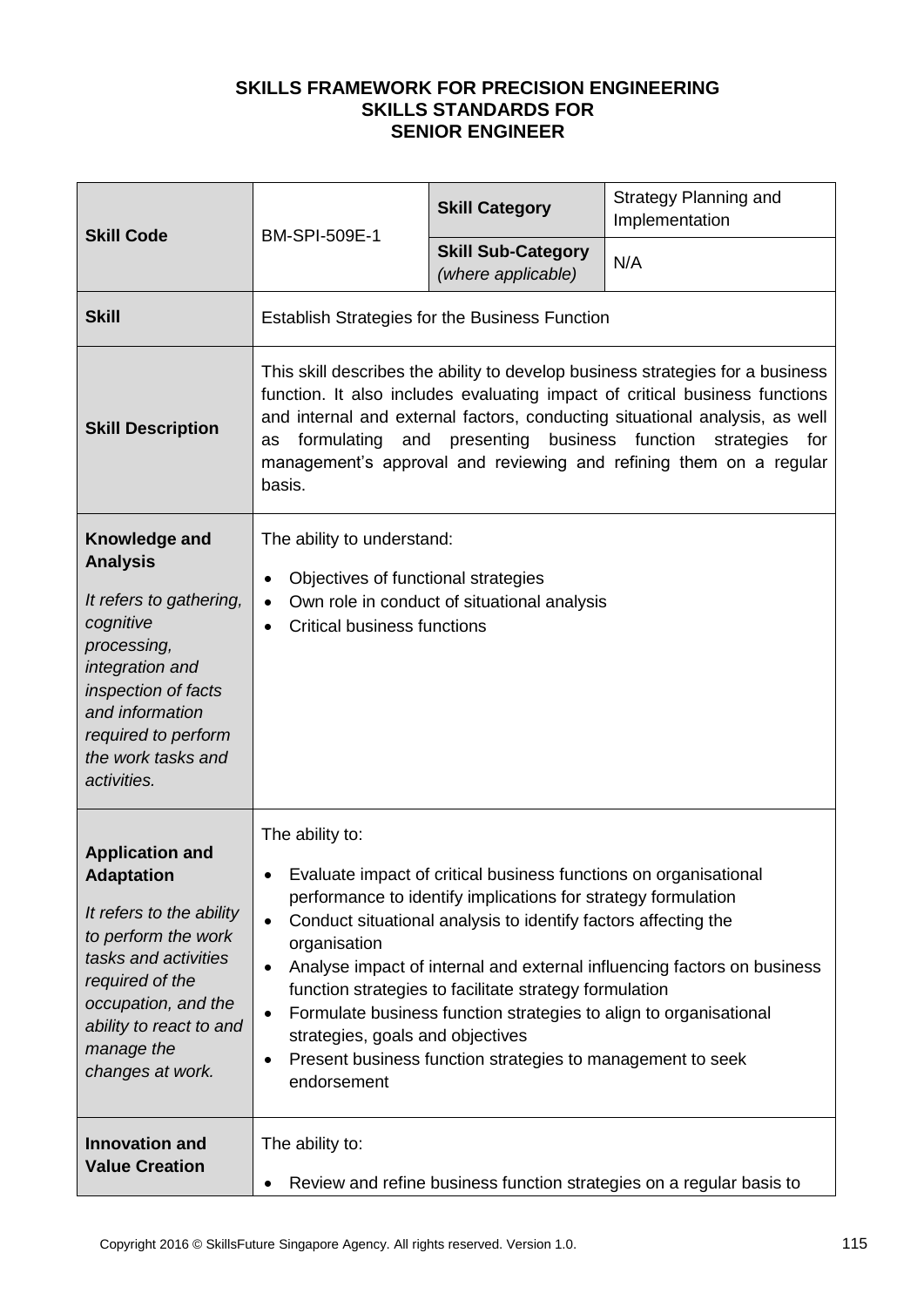| It refers to the ability<br>to generate<br>purposive ideas to<br>improve work<br>performance and/or<br>enhance business<br>values that are<br>aligned to<br>organisational                                      | align with organisational strategies, goals and objectives                                                                                                                                                                              |
|-----------------------------------------------------------------------------------------------------------------------------------------------------------------------------------------------------------------|-----------------------------------------------------------------------------------------------------------------------------------------------------------------------------------------------------------------------------------------|
| <b>Social Intelligence</b><br>and Ethics<br>It refers to the ability<br>to use affective<br>factors in leadership,<br>relationship and<br>diversity<br>management guided<br>by professional<br>codes of ethics. | The ability to:<br>Apply emotional intelligence to guide one's thinking and actions when<br>$\bullet$<br>seeking management endorsement on business function strategies to<br>ensure individual concerns are acknowledged and addressed |
| <b>Learning to Learn</b><br>It refers to the ability<br>to develop and<br>improve one's self<br>within and outside of<br>one's area of work.                                                                    | The ability to:<br>Improve own capability in developing business unit strategies by<br>$\bullet$<br>subscribing to diverse learning channels to enhance workplace<br>performance                                                        |
| <b>Range of</b><br><b>Application</b><br>(where applicable)<br>It refers to the critical<br>circumstances and<br>contexts that the skill<br>may be<br>demonstrated.                                             | N/A                                                                                                                                                                                                                                     |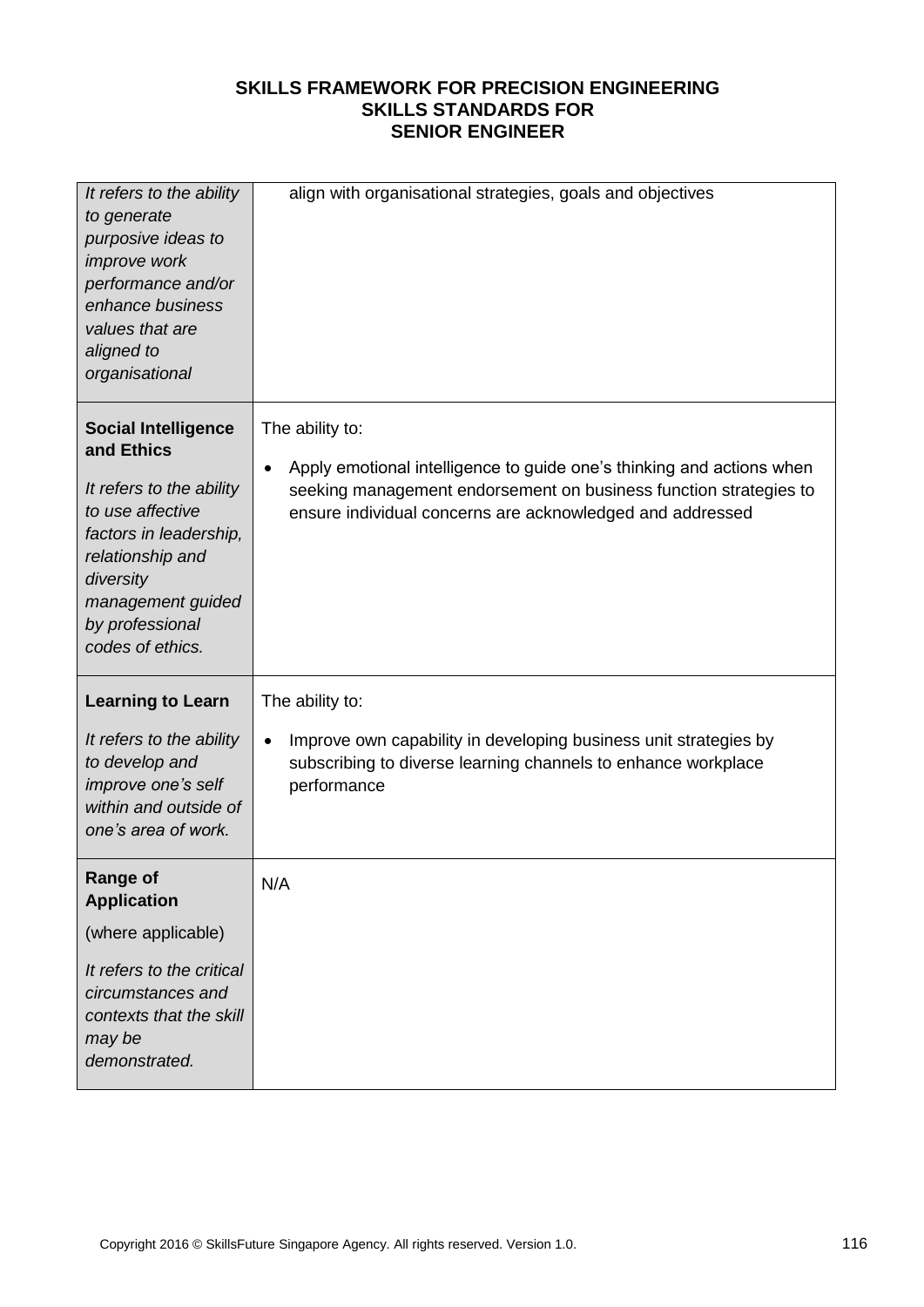#### **Version Control**

| Version | <b>Date</b>     | <b>Changes Made</b> | <b>Edited by</b> |
|---------|-----------------|---------------------|------------------|
|         | 12 October 2016 | Initial Version     | SSG and EDB      |
|         |                 |                     |                  |
|         |                 |                     |                  |